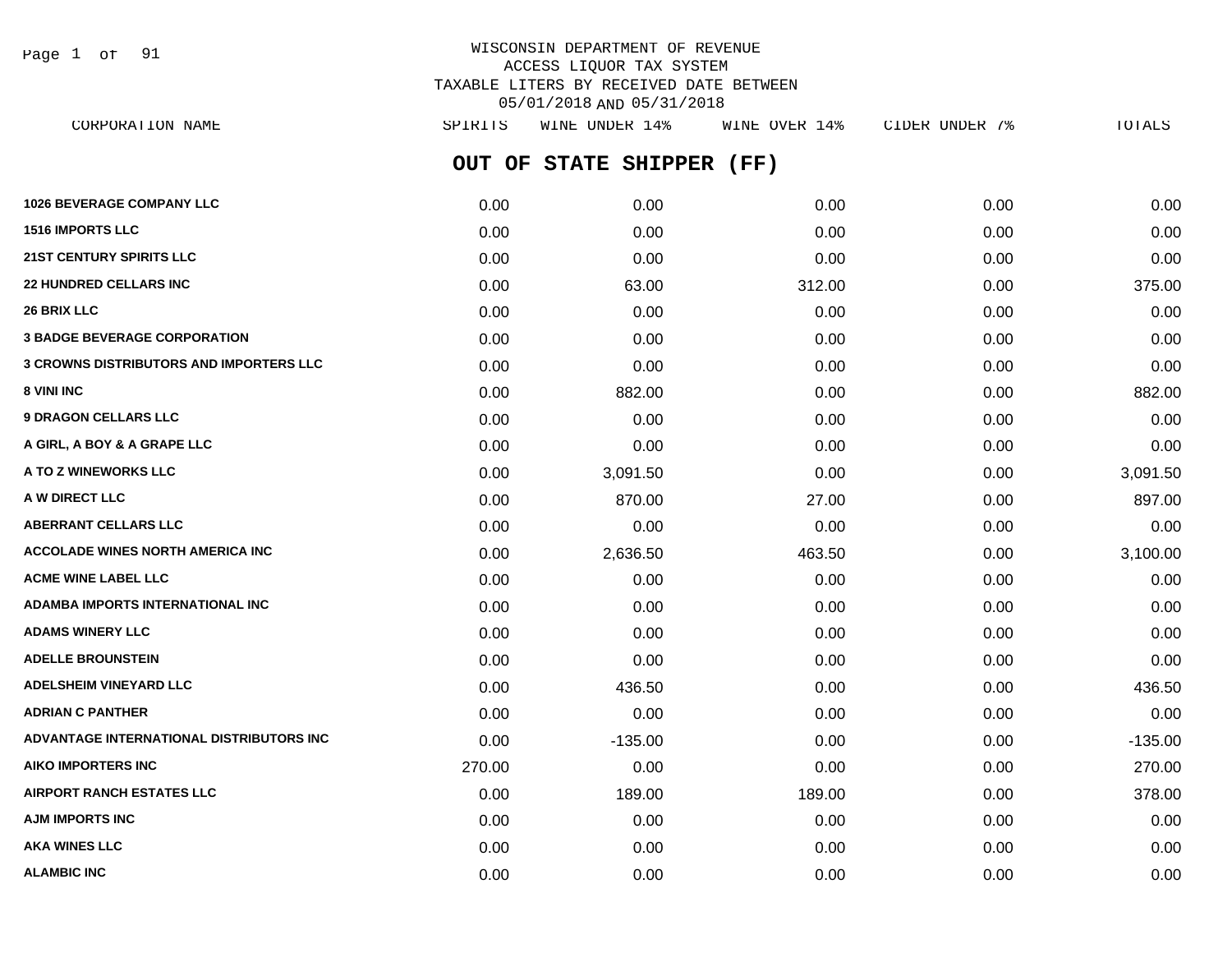Page 2 of 91

## WISCONSIN DEPARTMENT OF REVENUE ACCESS LIQUOR TAX SYSTEM TAXABLE LITERS BY RECEIVED DATE BETWEEN

| CORPORATION NAME                       | SPIRITS  | WINE UNDER 14% | WINE OVER 14% | CIDER UNDER 7% | TOTALS    |
|----------------------------------------|----------|----------------|---------------|----------------|-----------|
| ALEJANDRO BULGHERONI ESTATE LLC        | 0.00     | 0.00           | 0.00          | 0.00           | 0.00      |
| ALEXANDRIA NICOLE CELLARS LLC          | 0.00     | 0.00           | 0.00          | 0.00           | 0.00      |
| <b>ALFRED G PALMATEER JR</b>           | 0.00     | 1,188.00       | 0.00          | 0.00           | 1,188.00  |
| <b>ALLIED IMPORTERS USA LTD</b>        | 0.00     | 0.00           | 0.00          | 0.00           | 0.00      |
| <b>ALLORO VINEYARD INC</b>             | 0.00     | 0.00           | 0.00          | 0.00           | 0.00      |
| <b>ALLTECH'S BEVERAGE DIVISION LLC</b> | 45.00    | 0.00           | 0.00          | 0.00           | 45.00     |
| <b>ALPHA &amp; OMEGA WINERY LLC</b>    | 0.00     | 0.00           | 0.00          | 0.00           | 0.00      |
| ALPHA MARKETING NETWORK INC            | 0.00     | 0.00           | 0.00          | 0.00           | 0.00      |
| <b>ALTAMAR BRANDS LLC</b>              | 13.50    | 0.00           | 0.00          | 0.00           | 13.50     |
| <b>ALTAMURA WINERY INC</b>             | 0.00     | 0.00           | 0.00          | 0.00           | 0.00      |
| <b>AMAVI CELLARS LLC</b>               | 0.00     | 0.00           | 0.00          | 0.00           | 0.00      |
| <b>AMBRABEV LLC</b>                    | 0.00     | 0.00           | 0.00          | 0.00           | 0.00      |
| <b>AMERICAN BEVERAGE CORP</b>          | 0.00     | 21,718.00      | 0.00          | 0.00           | 21,718.00 |
| <b>AMERICAN ESTATES WINES INC</b>      | 0.00     | 0.00           | 0.00          | 0.00           | 0.00      |
| AMERICAN NORTHWEST DISTRIBUTORS INC    | 0.00     | 0.00           | 0.00          | 0.00           | 0.00      |
| AMERICAN VINTAGE BEVERAGE INC.         | 2,835.00 | 0.00           | 0.00          | 0.00           | 2,835.00  |
| <b>AMERICAN VINTNERS LLC</b>           | 0.00     | 657.00         | 351.00        | 0.00           | 1,008.00  |
| <b>AMERICAN WINE TRADE INC</b>         | 0.00     | 99.00          | 0.00          | 0.00           | 99.00     |
| <b>AMICUS CELLARS LLC</b>              | 0.00     | 0.00           | 0.00          | 0.00           | 0.00      |
| <b>AMIR PEAY</b>                       | 0.00     | 0.00           | 0.00          | 0.00           | 0.00      |
| <b>AMUSE BOUCHE LLC</b>                | 0.00     | 0.00           | 0.00          | 0.00           | 0.00      |
| ANCHOR DISTILLING COMPANY LLC          | 0.00     | 0.00           | 0.00          | 0.00           | 0.00      |
| <b>ANCIEN WINES INC</b>                | 0.00     | 0.00           | 0.00          | 0.00           | 0.00      |
| <b>ANCIENT PEAK INC</b>                | 0.00     | 0.00           | 0.00          | 0.00           | 0.00      |
| ANDERSONS CONN VALLEY WINERY INC       | 0.00     | 0.00           | 0.00          | 0.00           | 0.00      |
| <b>ANDIS WINES LLC</b>                 | 0.00     | 144.00         | 108.00        | 0.00           | 252.00    |
| <b>ANDREW T BECKSTOFFER</b>            | 0.00     | 0.00           | 0.00          | 0.00           | 0.00      |
| <b>ANGELA OSBORNE</b>                  | 0.00     | 0.00           | 0.00          | 0.00           | 0.00      |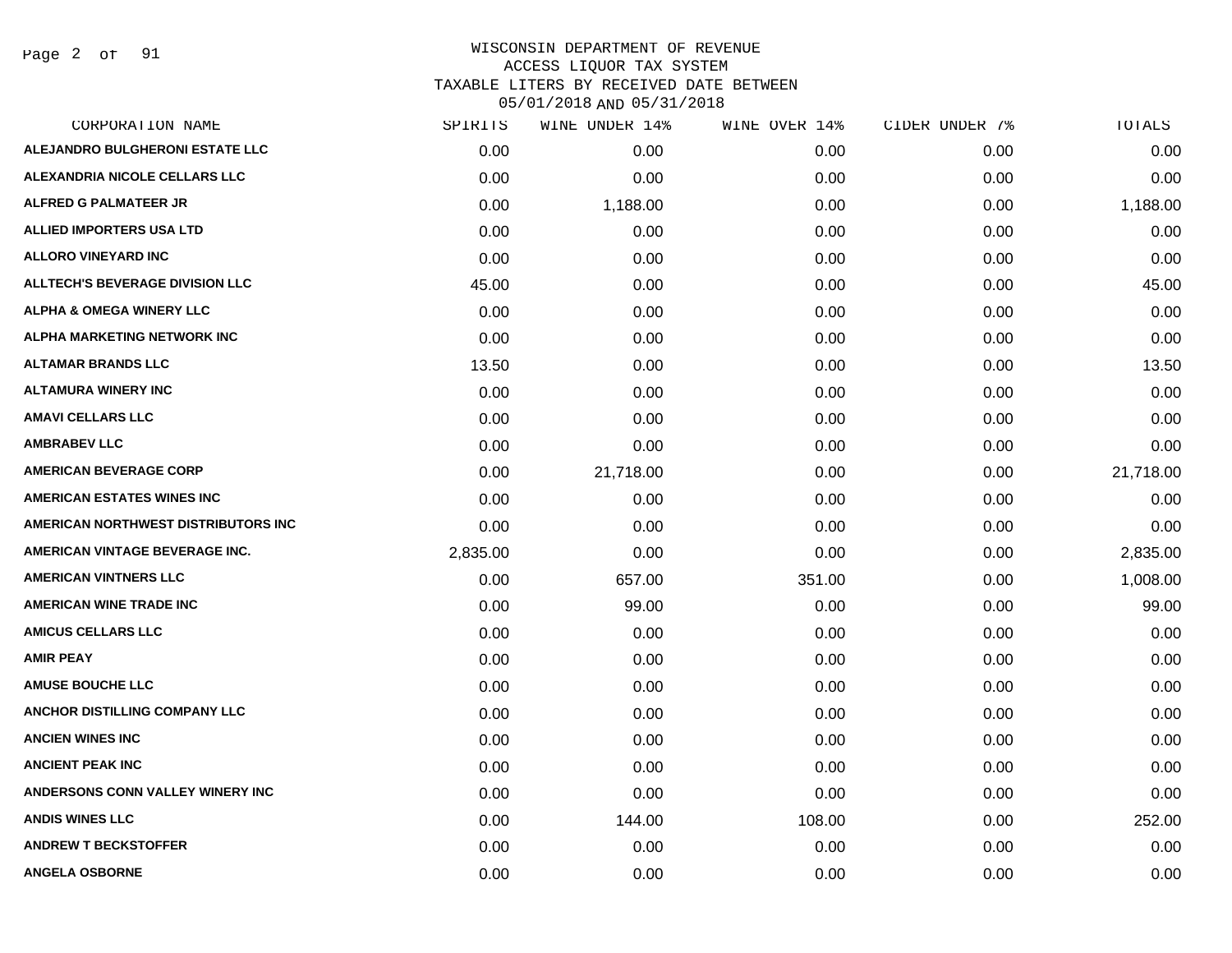Page 3 of 91

| CORPORATION NAME                                | SPIRITS   | WINE UNDER 14% | WINE OVER 14% | CIDER UNDER 7% | TOTALS    |
|-------------------------------------------------|-----------|----------------|---------------|----------------|-----------|
| <b>ANHEUSER-BUSCH COMPANIES LLC</b>             | 0.00      | 0.00           | 0.00          | 33,752.17      | 33,752.17 |
| <b>ANNE HUBATCH</b>                             | 0.00      | 360.00         | 0.00          | 720.00         | 1,080.00  |
| <b>ANTHONY BOZZANO</b>                          | 0.00      | 0.00           | 0.00          | 0.00           | 0.00      |
| <b>ANTHONY M TRUCHARD</b>                       | 0.00      | 0.00           | 630.00        | 0.00           | 630.00    |
| <b>ANTHONY ROAD WINE CO INC</b>                 | 0.00      | 0.00           | 0.00          | 0.00           | 0.00      |
| <b>ANTIPODEAN WINES LLC</b>                     | 0.00      | 522.00         | 0.00          | 0.00           | 522.00    |
| <b>APOSTROPHE BRANDS LLC</b>                    | 0.00      | 0.00           | 0.00          | 0.00           | 0.00      |
| <b>APPELLATION TRADING COMPANY LLC</b>          | 0.00      | 0.00           | 0.00          | 0.00           | 0.00      |
| <b>APPELLATIONS LP</b>                          | 0.00      | 0.00           | 0.00          | 0.00           | 0.00      |
| <b>APRIORI CELLAR LLC</b>                       | 0.00      | 0.00           | 0.00          | 0.00           | 0.00      |
| <b>AQUA PUMPKIN INC</b>                         | 0.00      | 0.00           | 0.00          | 0.00           | 0.00      |
| <b>ARANO LLC</b>                                | 0.00      | 0.00           | 0.00          | 0.00           | 0.00      |
| <b>ARCHANA A DAVE</b>                           | 0.00      | 0.00           | 0.00          | 0.00           | 0.00      |
| AREL GROUP WINE & SPIRITS INC                   | 0.00      | 0.00           | 0.00          | 0.00           | 0.00      |
| <b>ARETE WINES LLC</b>                          | 0.00      | 0.00           | 0.00          | 0.00           | 0.00      |
| <b>ARGI HOSPITALITY LLC</b>                     | 0.00      | 0.00           | 0.00          | 0.00           | 0.00      |
| <b>ARIETTA INC</b>                              | 0.00      | 0.00           | 0.00          | 0.00           | 0.00      |
| <b>ARNOT-ROBERTS LLC</b>                        | 0.00      | 0.00           | 0.00          | 0.00           | 0.00      |
| <b>ARPENT LLC</b>                               | 0.00      | 0.00           | 0.00          | 0.00           | 0.00      |
| <b>ARTHUR VLASATY</b>                           | 0.00      | 0.00           | 0.00          | 0.00           | 0.00      |
| <b>ARTISANAL IMPORTS INC</b>                    | 0.00      | 0.00           | 0.00          | 0.00           | 0.00      |
| <b>ARTISANS &amp; VINES LLC</b>                 | 0.00      | 0.00           | 0.00          | 0.00           | 0.00      |
| <b>ASCENT WINES INC</b>                         | 0.00      | 0.00           | 0.00          | 0.00           | 0.00      |
| <b>ASSOCIATED BREWING COMPANY</b>               | 7,086.29  | 0.00           | 0.00          | 0.00           | 7,086.29  |
| <b>ASV WINES INC</b>                            | 0.00      | 342.00         | 0.00          | 0.00           | 342.00    |
| <b>ATHENEE IMPORTERS &amp; DISTRIBUTORS LTD</b> | 0.00      | 0.00           | 0.00          | 0.00           | 0.00      |
| <b>ATLAS WINE COMPANY LLC</b>                   | 0.00      | 0.00           | 0.00          | 0.00           | 0.00      |
| <b>ATOMIC BRANDS INC</b>                        | 10,629.43 | 0.00           | 0.00          | 0.00           | 10,629.43 |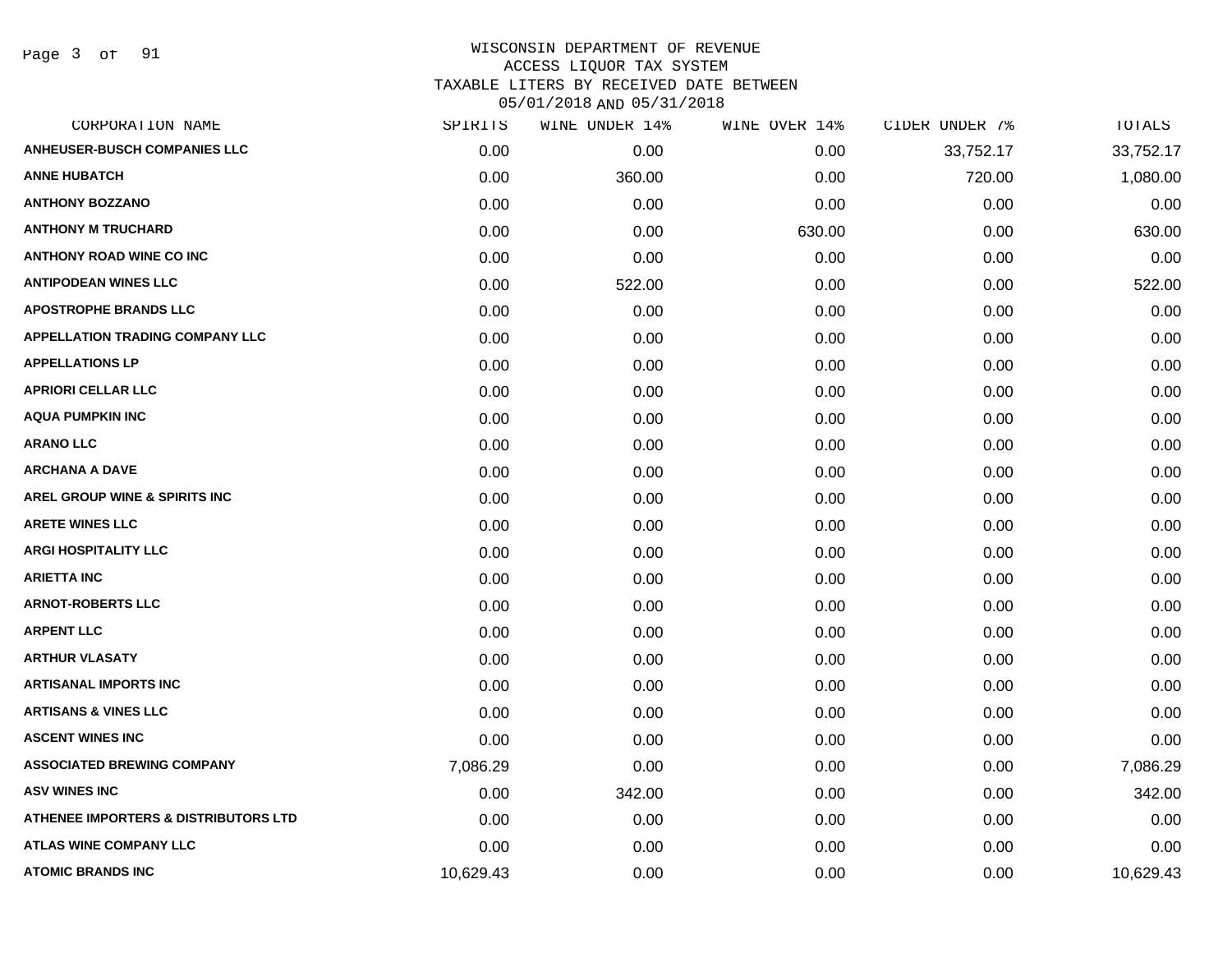Page 4 of 91

## WISCONSIN DEPARTMENT OF REVENUE

#### ACCESS LIQUOR TAX SYSTEM

TAXABLE LITERS BY RECEIVED DATE BETWEEN

| CORPORATION NAME                           | SPIRITS    | WINE UNDER 14% | WINE OVER 14% | CIDER UNDER 7% | TOTALS     |
|--------------------------------------------|------------|----------------|---------------|----------------|------------|
| <b>AUGUST WINE GROUP LLC</b>               | 0.00       | 1,655.64       | 0.00          | 0.00           | 1,655.64   |
| <b>AUSTRAL WINES LLC</b>                   | 0.00       | 252.00         | 0.00          | 0.00           | 252.00     |
| <b>AV BRANDS INC</b>                       | 0.00       | 1,381.50       | 720.00        | 0.00           | 2,101.50   |
| AVV WINERY CO LLC                          | 0.00       | 126.00         | 540.00        | 0.00           | 666.00     |
| <b>AXIOS INC</b>                           | 0.00       | 0.00           | 0.00          | 0.00           | 0.00       |
| <b>B &amp; I OVERSEAS TRADING INC</b>      | 0.00       | 0.00           | 0.00          | 0.00           | 0.00       |
| <b>B UNITED INTERNATIONAL INC</b>          | 0.00       | 0.00           | 337.87        | 74.48          | 412.35     |
| <b>B. NEKTAR LLC</b>                       | 0.00       | 350.00         | 0.00          | 1,240.00       | 1,590.00   |
| <b>BACARDI U.S.A., INC.</b>                | 353,592.90 | 1,137.93       | 3,106.50      | 0.00           | 357,837.33 |
| <b>BACCHUS TECHNOLOGIES LLC</b>            | 0.00       | 1,080.00       | 0.00          | 0.00           | 1,080.00   |
| <b>BACIO DIVINO CELLARS LLC</b>            | 0.00       | 0.00           | 0.00          | 0.00           | 0.00       |
| <b>BADGER MOUNTAIN INC</b>                 | 0.00       | 1,854.00       | 0.00          | 0.00           | 1,854.00   |
| <b>BALCONES DISTILLING LLC</b>             | 0.00       | 0.00           | 0.00          | 0.00           | 0.00       |
| <b>BANFI PRODUCTS CORPORATION</b>          | 18.00      | 51,968.84      | 283.50        | 0.00           | 52,270.34  |
| <b>BANSHEE WINES LLC</b>                   | 0.00       | 2,367.00       | 264.00        | 0.00           | 2,631.00   |
| <b>BANVILLE &amp; JONES WINE MERCHANTS</b> | 12.00      | 1,358.00       | 82.50         | 0.00           | 1,452.50   |
| <b>BANZAI BEVERAGE CORPORATION</b>         | 0.00       | 0.00           | 0.00          | 0.00           | 0.00       |
| <b>BARGETTOS SANTA CRUZ WINERY INC</b>     | 0.00       | 0.00           | 0.00          | 0.00           | 0.00       |
| <b>BARLOW VINEYARDS LLC</b>                | 0.00       | 1,512.00       | 0.00          | 0.00           | 1,512.00   |
| <b>BARNARD GRIFFIN INC</b>                 | 0.00       | 0.00           | 0.00          | 0.00           | 0.00       |
| <b>BARNETT VINEYARDS LP</b>                | 0.00       | 0.00           | 0.00          | 0.00           | 0.00       |
| <b>BATTAGLIA DISTRIBUTING CORP INC</b>     | 0.00       | 268.45         | 0.00          | 0.00           | 268.45     |
| <b>BAUM WINE IMPORTS INC</b>               | 18.75      | 7,230.75       | 312.75        | 0.00           | 7,562.25   |
| <b>BE SAFE WINE IMPORTS LLC</b>            | 0.00       | 0.00           | 0.00          | 0.00           | 0.00       |
| <b>BEATBOX BEVERAGES LLC</b>               | 0.00       | 0.00           | 0.00          | 0.00           | 0.00       |
| <b>BEATBOX BEVERAGES LLC</b>               | 0.00       | 0.00           | 0.00          | 0.00           | 0.00       |
| <b>BEAUX FRERES LLC</b>                    | 0.00       | 0.00           | 0.00          | 0.00           | 0.00       |
| <b>BEDROCK WINE COMPANY LP</b>             | 0.00       | 33.28          | 0.00          | 0.00           | 33.28      |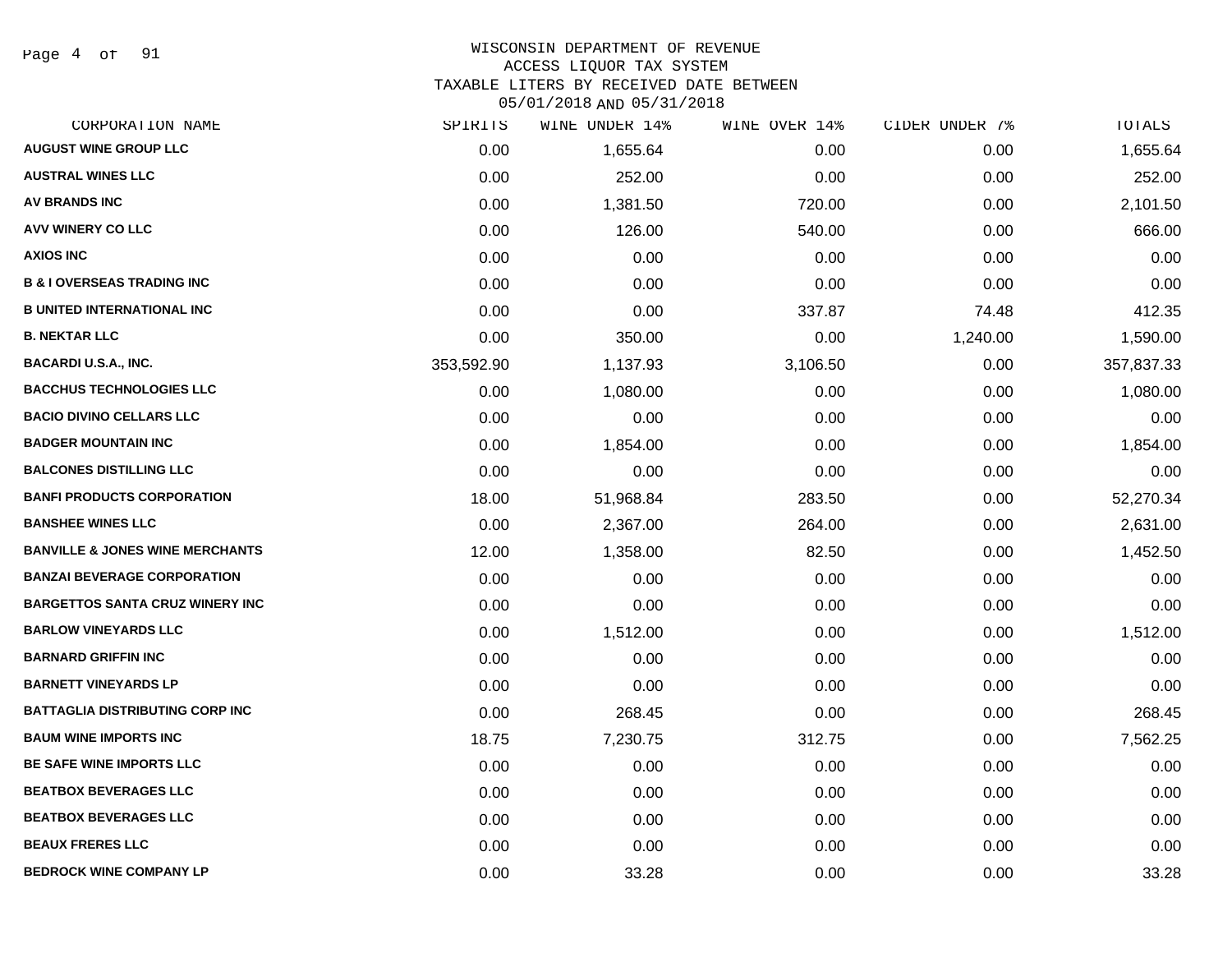Page 5 of 91

| CORPORATION NAME                                        | SPIRITS | WINE UNDER 14% | WINE OVER 14% | CIDER UNDER 7% | TOTALS     |
|---------------------------------------------------------|---------|----------------|---------------|----------------|------------|
| <b>BENDISTILLERY INC</b>                                | 0.00    | 0.00           | 0.00          | 0.00           | 0.00       |
| <b>BENNETT LANE WINERY LLC</b>                          | 0.00    | 0.00           | 0.00          | 0.00           | 0.00       |
| <b>BENOVIA WINERY LLC</b>                               | 0.00    | 0.00           | 0.00          | 0.00           | 0.00       |
| <b>BERGSTROM WINES LLC</b>                              | 0.00    | 126.00         | 0.00          | 0.00           | 126.00     |
| <b>BERNARDUS LLC</b>                                    | 0.00    | 0.00           | 0.00          | 0.00           | 0.00       |
| <b>BETHEL HEIGHTS VINEYARD INC</b>                      | 0.00    | 166.50         | 0.00          | 0.00           | 166.50     |
| BETTER BRANDS INTERNATIONAL                             | 0.00    | 252.00         | 0.00          | 0.00           | 252.00     |
| <b>BETZ CELLARS LLC</b>                                 | 0.00    | 0.00           | 0.00          | 0.00           | 0.00       |
| <b>BEVERAGE BROTHERS INC</b>                            | 0.00    | 0.00           | 0.00          | 1,690.88       | 1,690.88   |
| <b>BEVERAGE GROUP INTERNATIONAL LLC</b>                 | 0.00    | 531.00         | 0.00          | 0.00           | 531.00     |
| <b>BEVERAGE SOLUTIONS &amp; LOGISTICS INC</b>           | 0.00    | 0.00           | 0.00          | 0.00           | 0.00       |
| <b>BF ACQUISITION LTD</b>                               | 32.25   | 436.50         | 0.00          | 0.00           | 468.75     |
| <b>BIAGIO CRU &amp; ESTATE WINES LLC</b>                | 0.00    | 0.00           | 0.00          | 0.00           | 0.00       |
| <b>BIEN NACIDO VINEYARDS OF RANCHO TEPUSQUET</b><br>LP. | 0.00    | 0.00           | 0.00          | 0.00           | 0.00       |
| <b>BIGHORN CELLARS LLC</b>                              | 0.00    | 0.00           | 0.00          | 0.00           | 0.00       |
| <b>BILTMORE ESTATE WINE COMPANY</b>                     | 0.00    | 504.00         | 0.00          | 0.00           | 504.00     |
| <b>BLACK ROCK SPIRITS LLC</b>                           | 297.00  | 0.00           | 0.00          | 0.00           | 297.00     |
| <b>BLACKBIRD VINEYARDS LLC</b>                          | 0.00    | 750.00         | 360.00        | 0.00           | 1,110.00   |
| <b>BLAKE FARMS HARD APPLE CIDER LLC</b>                 | 0.00    | 0.00           | 176.02        | 997.45         | 1,173.47   |
| <b>BLAUM BROS DISTILLING CO LLC</b>                     | 0.00    | 0.00           | 0.00          | 0.00           | 0.00       |
| <b>BLUE RIDGE DISTILLING CO INC</b>                     | 0.00    | 0.00           | 0.00          | 0.00           | 0.00       |
| <b>BNA WINE GROUP LLC</b>                               | 0.00    | 1,380.75       | 0.00          | 0.00           | 1,380.75   |
| <b>BOEGER WINERY INC</b>                                | 0.00    | 0.00           | 0.00          | 0.00           | 0.00       |
| <b>BOGLE VINEYARDS INC</b>                              | 0.00    | 12,600.00      | 3,942.00      | 0.00           | 16,542.00  |
| <b>BONANNO VINTNERS LLC</b>                             | 0.00    | 0.00           | 0.00          | 0.00           | 0.00       |
| <b>BONNY DOON WINERY INC</b>                            | 0.00    | 342.00         | 0.00          | 0.00           | 342.00     |
| <b>BOSTON BEER CORPORATION</b>                          | 0.00    | 0.00           | 0.00          | 182,988.40     | 182,988.40 |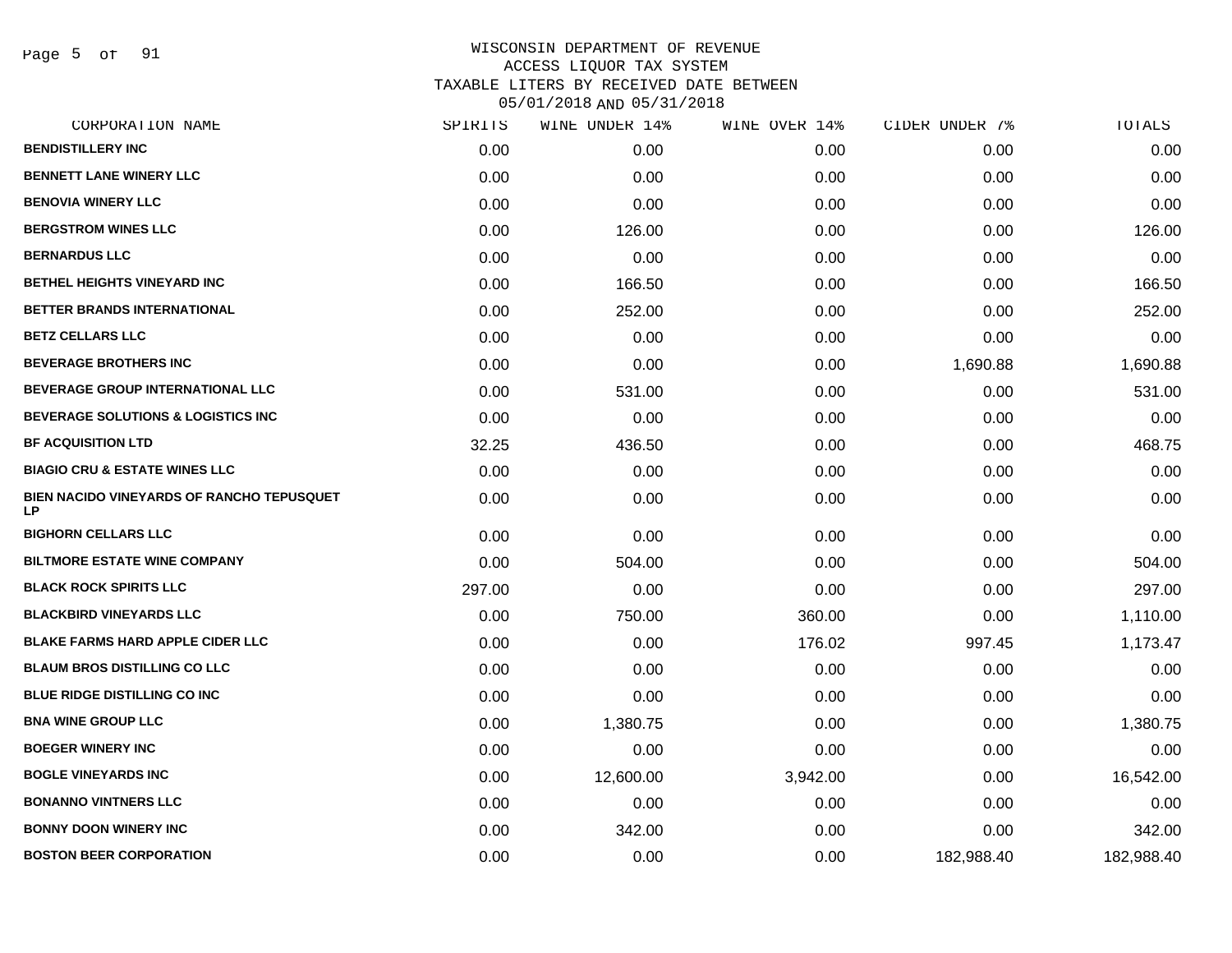Page 6 of 91

## WISCONSIN DEPARTMENT OF REVENUE ACCESS LIQUOR TAX SYSTEM TAXABLE LITERS BY RECEIVED DATE BETWEEN

| CORPORATION NAME                               | SPIRITS    | WINE UNDER 14% | WINE OVER 14% | CIDER UNDER 7% | TOTALS     |
|------------------------------------------------|------------|----------------|---------------|----------------|------------|
| <b>BOUCHAINE VINEYARDS INC</b>                 | 0.00       | 0.00           | 0.00          | 0.00           | 0.00       |
| <b>BOUNDARY BREAKS LLC</b>                     | 0.00       | 315.00         | 0.00          | 0.00           | 315.00     |
| <b>BOUTINOT USA INC</b>                        | 0.00       | 0.00           | 0.00          | 0.00           | 0.00       |
| <b>BRASSFIELD ESTATE WINERY LLC</b>            | 0.00       | 0.00           | 540.00        | 0.00           | 540.00     |
| <b>BRAZOS WINE IMPORTS LLC</b>                 | 0.00       | 2,246.25       | 63.00         | 0.00           | 2,309.25   |
| <b>BRIAN CARTER CELLARS LLC</b>                | 0.00       | 0.00           | 0.00          | 0.00           | 0.00       |
| <b>BRICKELL WINES LLC</b>                      | 0.00       | 0.00           | 0.00          | 0.00           | 0.00       |
| <b>BRIDGEVIEW VINEYARDS INC</b>                | 0.00       | 126.00         | 0.00          | 0.00           | 126.00     |
| <b>BRIGHT CELLARS INC</b>                      | 0.00       | 0.00           | 0.00          | 0.00           | 0.00       |
| <b>BROADBENT SELECTIONS INC</b>                | 0.00       | 700.50         | 459.00        | 0.00           | 1,159.50   |
| <b>BRONCO WINE COMPANY</b>                     | 0.00       | 69,780.39      | 373.50        | 0.00           | 70,153.89  |
| <b>BROTHERS INTERNATIONAL FOOD CORPORATION</b> | 0.00       | 0.00           | 0.00          | 0.00           | 0.00       |
| <b>BROVO SPIRITS LLC</b>                       | 0.00       | 0.00           | 0.00          | 0.00           | 0.00       |
| <b>BROWN-FORMAN CORPORATION</b>                | 402,224.25 | 11,369.42      | 2,011.50      | 0.00           | 415,605.17 |
| <b>BRUTOCAO CELLARS LP</b>                     | 0.00       | 0.00           | 0.00          | 0.00           | 0.00       |
| <b>BRYN MAWR VINEYARDS INC</b>                 | 0.00       | 0.00           | 0.00          | 0.00           | 0.00       |
| <b>BUEHLER VINEYARDS INC</b>                   | 0.00       | 270.00         | 342.00        | 0.00           | 612.00     |
| <b>BULGARIAN MASTER VINTNERS LLC</b>           | 0.00       | 0.00           | 0.00          | 0.00           | 0.00       |
| <b>BULLY HILL VINEYARDS INC</b>                | 0.00       | 0.00           | 0.00          | 0.00           | 0.00       |
| <b>BUONCRISTIANI WINE CO LLC</b>               | 0.00       | 0.00           | 0.00          | 0.00           | 0.00       |
| <b>BURGESS CELLARS INC</b>                     | 0.00       | 0.00           | 0.00          | 0.00           | 0.00       |
| <b>BUZZBALLZ LLC</b>                           | 2,304.00   | 0.00           | 0.00          | 0.00           | 2,304.00   |
| <b>BUZZBOX BEVERAGES INC</b>                   | 0.00       | 0.00           | 0.00          | 0.00           | 0.00       |
| <b>BYMOFO LLC</b>                              | 0.00       | 0.00           | 0.00          | 0.00           | 0.00       |
| <b>C &amp; C WINE SERVICES INC</b>             | 0.00       | 0.00           | 0.00          | 0.00           | 0.00       |
| <b>C MONDAVI &amp; SONS</b>                    | 0.00       | 14,076.00      | 396.00        | 0.00           | 14,472.00  |
| <b>CABERNET CORP</b>                           | 0.00       | 1,156.50       | 76.50         | 0.00           | 1,233.00   |
| <b>CAFFO BEVERAGES INC</b>                     | 0.00       | 0.00           | 0.00          | 0.00           | 0.00       |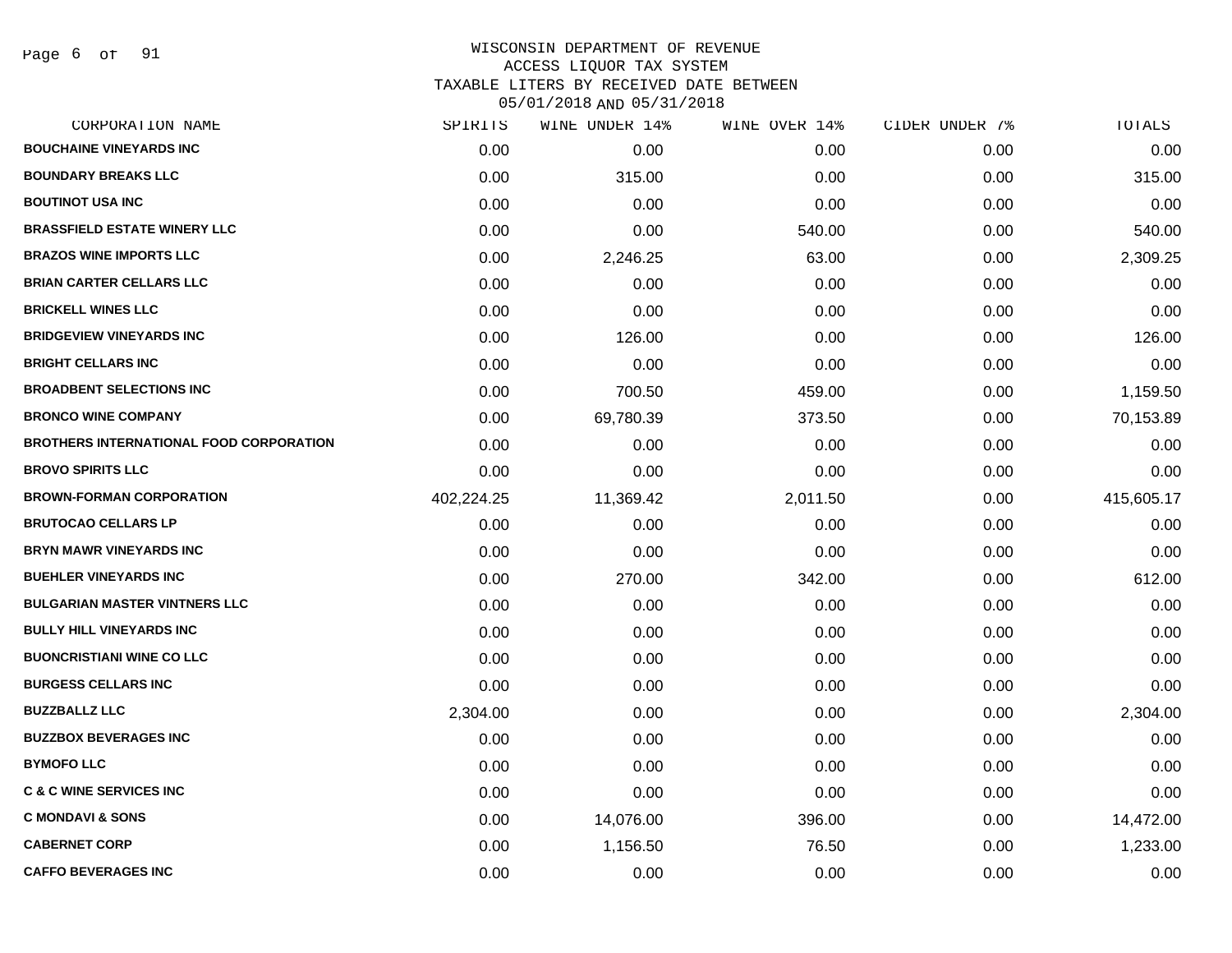Page 7 of 91

| CORPORATION NAME                            | SPIRITS   | WINE UNDER 14% | WINE OVER 14% | CIDER UNDER 7% | TOTALS    |
|---------------------------------------------|-----------|----------------|---------------|----------------|-----------|
| <b>CAIN CELLARS INC</b>                     | 0.00      | 0.00           | 0.00          | 0.00           | 0.00      |
| <b>CAL VIN ENTERPRISES CORPORATION</b>      | 0.00      | 0.00           | 0.00          | 0.00           | 0.00      |
| <b>CALCAREOUS VINEYARD LLC</b>              | 0.00      | 0.00           | 0.00          | 0.00           | 0.00      |
| <b>CALERA WINE COMPANY LP</b>               | 0.00      | 0.00           | 0.00          | 0.00           | 0.00      |
| <b>CALIFORNIA CIDER COMPANY</b>             | 0.00      | 0.00           | 0.00          | 11,746.10      | 11,746.10 |
| <b>CALIFORNIA NATURAL PRODUCTS INC</b>      | 0.00      | 0.00           | 0.00          | 0.00           | 0.00      |
| <b>CALIFORNIA VINEYARDS INC</b>             | 0.00      | 0.00           | 0.00          | 0.00           | 0.00      |
| <b>CALLUNA VINEYARDS LLC</b>                | 0.00      | 0.00           | 0.00          | 0.00           | 0.00      |
| <b>CAMARDA CORP</b>                         | 0.00      | 0.00           | 4.50          | 0.00           | 4.50      |
| <b>CAMPARI AMERICA LLC</b>                  | 74,521.80 | 0.00           | 0.00          | 0.00           | 74,521.80 |
| <b>CANNON RIVER WINERY LLC</b>              | 0.00      | 9,036.00       | 0.00          | 0.00           | 9,036.00  |
| <b>CAPE CLASSICS INC</b>                    | 0.00      | 2,169.00       | 225.00        | 0.00           | 2,394.00  |
| <b>CARDINAL WINE GROUP LLC</b>              | 0.00      | 0.00           | 0.00          | 0.00           | 0.00      |
| <b>CARDWELL HILL CELLARS LLC</b>            | 0.00      | 0.00           | 0.00          | 0.00           | 0.00      |
| <b>CARIBBEAN DISTILLERS LLC</b>             | 22.50     | 23,184.00      | 71.81         | 0.00           | 23,278.31 |
| <b>CARL JEPPSON COMPANY</b>                 | 630.00    | 0.00           | 0.00          | 0.00           | 630.00    |
| <b>CARL THOMA</b>                           | 0.00      | 1,071.00       | 0.00          | 0.00           | 1,071.00  |
| <b>CARLOS HUBNER-ARTETA</b>                 | 0.00      | 0.00           | 0.00          | 0.00           | 0.00      |
| <b>CARLSON VINEYARDS INC</b>                | 0.00      | 0.00           | 0.00          | 0.00           | 0.00      |
| <b>CAROLE MINOGUE</b>                       | 0.00      | 756.00         | 0.00          | 0.00           | 756.00    |
| <b>CAROLINA DISTRIBUTION LLC</b>            | 0.00      | 0.00           | 0.00          | 0.00           | 0.00      |
| <b>CARRIAGE HOUSE IMPORTS, LTD.</b>         | 45.00     | 0.00           | 0.00          | 0.00           | 45.00     |
| <b>CASTLE BRANDS USA CORP</b>               | 1,848.00  | 0.00           | 0.00          | 0.00           | 1,848.00  |
| <b>CASTORO CELLARS</b>                      | 0.00      | 315.00         | 0.00          | 0.00           | 315.00    |
| <b>CAYMUS VINEYARDS INC</b>                 | 0.00      | 0.00           | 0.00          | 0.00           | 0.00      |
| <b>CEDAR KNOLL VINEYARDS INC</b>            | 0.00      | 0.00           | 0.00          | 0.00           | 0.00      |
| <b>CELEBRATION DISTILLATION CORPORATION</b> | 0.00      | 0.00           | 0.00          | 0.00           | 0.00      |
| <b>CELLAR D LLC</b>                         | 0.00      | 0.00           | 252.00        | 0.00           | 252.00    |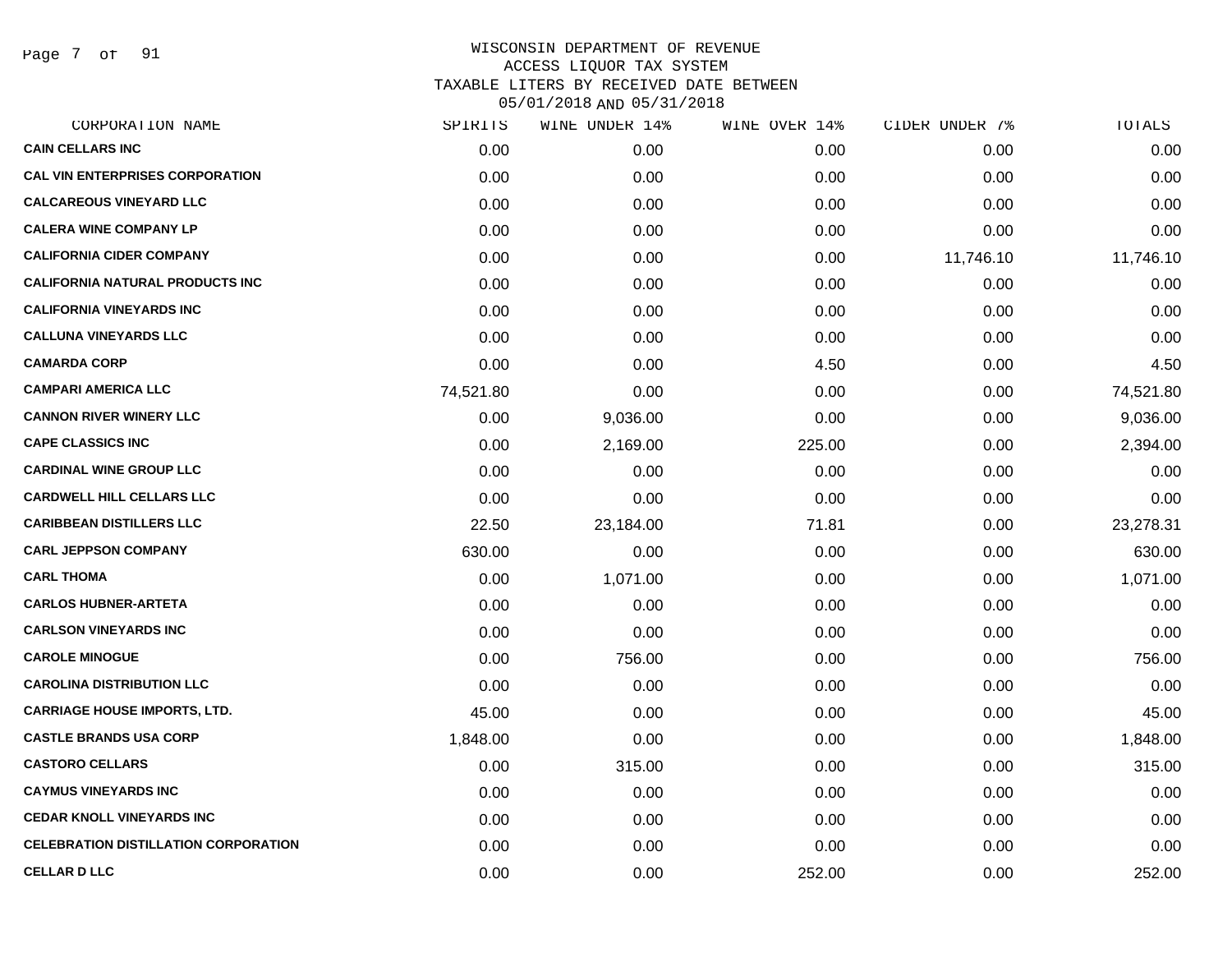# WISCONSIN DEPARTMENT OF REVENUE ACCESS LIQUOR TAX SYSTEM TAXABLE LITERS BY RECEIVED DATE BETWEEN

| CORPORATION NAME                       | SPIRITS   | WINE UNDER 14% | WINE OVER 14% | CIDER UNDER 7% | TOTALS    |
|----------------------------------------|-----------|----------------|---------------|----------------|-----------|
| <b>CELLARS INTERNATIONAL INC</b>       | 0.00      | 675.49         | 0.00          | 0.00           | 675.49    |
| <b>CELLIER WINES DISTRIBUTING INC.</b> | 0.00      | 0.00           | 0.00          | 0.00           | 0.00      |
| <b>CENTER VALLEY ORCHARDS LLC</b>      | 0.00      | 0.00           | 0.00          | 0.00           | 0.00      |
| <b>CHAISE VENTURES INC</b>             | 0.00      | 0.00           | 0.00          | 0.00           | 0.00      |
| <b>CHANNING DAUGHTERS WINERY LLC</b>   | 0.00      | 0.00           | 0.00          | 0.00           | 0.00      |
| <b>CHAPPELLET WINERY INC</b>           | 0.00      | 63.00          | 315.00        | 0.00           | 378.00    |
| <b>CHARBAUT AMERICA INC</b>            | 0.00      | 360.00         | 0.00          | 0.00           | 360.00    |
| <b>CHARLES &amp; MARTHA BARRA</b>      | 0.00      | 45.00          | 81.00         | 0.00           | 126.00    |
| <b>CHARLES JACQUIN ET CIE INC</b>      | 42,576.86 | 0.00           | 279.08        | 0.00           | 42,855.94 |
| <b>CHARLES NEAL SELECTIONS INC</b>     | 0.00      | 0.00           | 0.00          | 0.00           | 0.00      |
| <b>CHARLES REININGER LLC</b>           | 0.00      | 0.00           | 1,134.00      | 0.00           | 1,134.00  |
| <b>CHATEAU BARNABY LLC</b>             | 0.00      | 540.00         | 0.00          | 0.00           | 540.00    |
| <b>CHATEAU DIANA LLC</b>               | 0.00      | 3,715.18       | 0.00          | 0.00           | 3,715.18  |
| <b>CHATHAM IMPORTS INC</b>             | 990.00    | 0.00           | 0.00          | 0.00           | 990.00    |
| <b>CHEHALEM INC</b>                    | 0.00      | 0.00           | 0.00          | 0.00           | 0.00      |
| <b>CHICAGO DISTILLING COMPANY LLC</b>  | 0.00      | 0.00           | 0.00          | 0.00           | 0.00      |
| <b>CHITOWN SPIRITS COMPANY</b>         | 0.00      | 0.00           | 0.00          | 0.00           | 0.00      |
| <b>CHOYA UMESHU USA INC</b>            | 0.00      | 0.00           | 0.00          | 0.00           | 0.00      |
| <b>CHRISTIAN P SCHAEFER</b>            | 0.00      | 11,457.00      | 0.00          | 11,540.77      | 22,997.77 |
| <b>CHRISTOPHER DRAKE WHITCRAFT</b>     | 0.00      | 0.00           | 0.00          | 0.00           | 0.00      |
| <b>CHRISTOPHER F PITTENGER</b>         | 0.00      | 0.00           | 0.00          | 0.00           | 0.00      |
| <b>CHRISTOPHER FIGGINS</b>             | 0.00      | 0.00           | 0.00          | 0.00           | 0.00      |
| <b>CHRISTOPHER J FLOOD</b>             | 0.00      | 0.00           | 0.00          | 0.00           | 0.00      |
| <b>CHRISTOPHER MICHAEL WINES LLC</b>   | 0.00      | 0.00           | 0.00          | 0.00           | 0.00      |
| CIV (USA) INC                          | 0.00      | 0.00           | 0.00          | 0.00           | 0.00      |
| <b>CLAAR CELLARS LLC</b>               | 0.00      | 0.00           | 0.00          | 0.00           | 0.00      |
| <b>CLASSIC WINES INC</b>               | 0.00      | 0.00           | 0.00          | 0.00           | 0.00      |
| <b>CLENDENENLINDQUIST VINTNERS</b>     | 0.00      | 0.00           | 0.00          | 0.00           | 0.00      |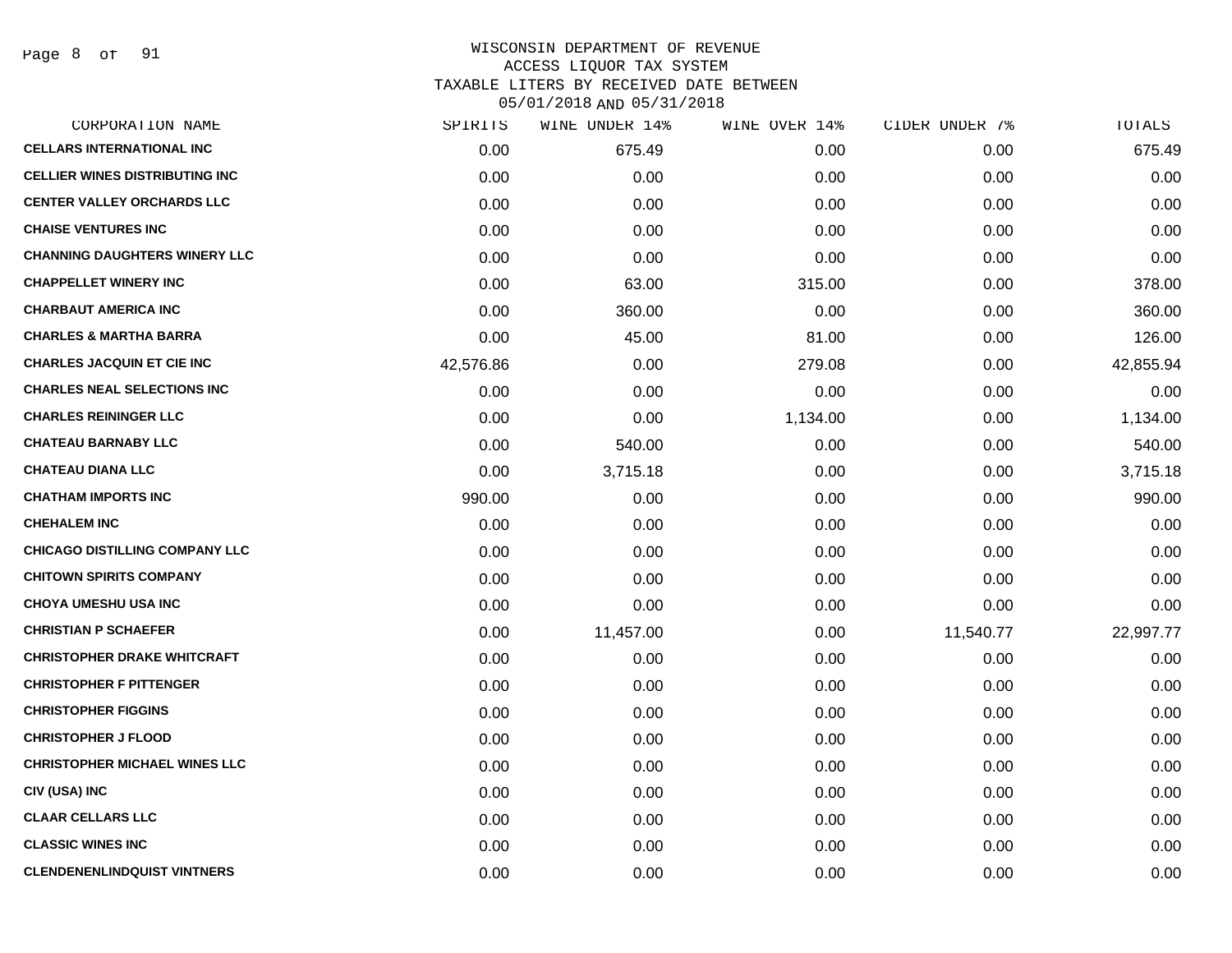Page 9 of 91

#### WISCONSIN DEPARTMENT OF REVENUE

#### ACCESS LIQUOR TAX SYSTEM

TAXABLE LITERS BY RECEIVED DATE BETWEEN

| CORPORATION NAME                             | SPIRITS    | WINE UNDER 14% | WINE OVER 14% | CIDER UNDER 7% | TOTALS     |
|----------------------------------------------|------------|----------------|---------------|----------------|------------|
| <b>CLINE CELLARS INC</b>                     | 0.00       | 1,890.00       | 630.00        | 0.00           | 2,520.00   |
| <b>CLINE SISTERS IMPORTS LLC</b>             | 0.00       | 0.00           | 0.00          | 0.00           | 0.00       |
| <b>CLINT PROPERTIES INC</b>                  | 0.00       | 252.00         | 0.00          | 0.00           | 252.00     |
| <b>CLOS LACHANCE WINES LLC</b>               | 0.00       | 63.00          | 0.00          | 0.00           | 63.00      |
| <b>COCKERELL WINE CONSULTING LLC</b>         | 0.00       | 0.00           | 0.00          | 0.00           | 0.00       |
| <b>CODY T WRIGHT</b>                         | 0.00       | 0.00           | 0.00          | 0.00           | 0.00       |
| <b>COHO WINES LLC</b>                        | 0.00       | 0.00           | 0.00          | 0.00           | 0.00       |
| <b>CONSTELLATION BRANDS INC</b>              | 143,462.10 | 439,913.26     | 14,664.00     | 0.00           | 598,039.36 |
| <b>COOL HAND VINEYARDS LLC</b>               | 0.00       | 0.00           | 0.00          | 0.00           | 0.00       |
| <b>COPA FINA WINE IMPORTS LLC</b>            | 0.00       | 0.00           | 0.00          | 0.00           | 0.00       |
| <b>COPPER &amp; KINGS AMERICAN BRANDY CO</b> | 0.00       | 0.00           | 0.00          | 0.00           | 0.00       |
| <b>COPPER CANE LLC</b>                       | 0.00       | 396.00         | 927.00        | 0.00           | 1,323.00   |
| <b>CORA IMPORTS LTD</b>                      | 0.00       | 0.00           | 0.00          | 0.00           | 0.00       |
| <b>CORDELINA WINE COMPANY LLC</b>            | 0.00       | 0.00           | 0.00          | 0.00           | 0.00       |
| <b>CORK ALLIANCE INC</b>                     | 0.00       | 540.00         | 0.00          | 0.00           | 540.00     |
| <b>CORNERSTONE CELLARS LLC</b>               | 0.00       | 0.00           | 0.00          | 0.00           | 0.00       |
| <b>CORNERSTONE U.S. WINE IMPORTS INC</b>     | 0.00       | 0.00           | 0.00          | 0.00           | 0.00       |
| <b>COUP DE FOUDRE LLC</b>                    | 0.00       | 0.00           | 0.00          | 0.00           | 0.00       |
| <b>COURAGEOUS INC</b>                        | 0.00       | 0.00           | 0.00          | 0.00           | 0.00       |
| <b>CRACOVIA BRANDS INC</b>                   | 90.00      | 0.00           | 45.00         | 0.00           | 135.00     |
| <b>CRAFTED ARTISAN MEADERY LLC</b>           | 0.00       | 0.00           | 0.00          | 0.00           | 0.00       |
| <b>CRAIG S HANDLY</b>                        | 0.00       | 0.00           | 0.00          | 0.00           | 0.00       |
| <b>CREATIVE WINE CONCEPTS INC</b>            | 0.00       | 0.00           | 0.00          | 0.00           | 0.00       |
| <b>CREW WINE COMPANY LLC</b>                 | 0.00       | 1,821.00       | 315.00        | 0.00           | 2,136.00   |
| <b>CRIBARI VINEYARDS INC</b>                 | 0.00       | 0.00           | 0.00          | 0.00           | 0.00       |
| <b>CRIMSON WINE GROUP LTD</b>                | 0.00       | 0.00           | 0.00          | 0.00           | 0.00       |
| <b>CRISPIN CIDER COMPANY</b>                 | 0.00       | 0.00           | 0.00          | 0.00           | 0.00       |
| <b>CRISTOM VINEYARDS INC</b>                 | 0.00       | 0.00           | 0.00          | 0.00           | 0.00       |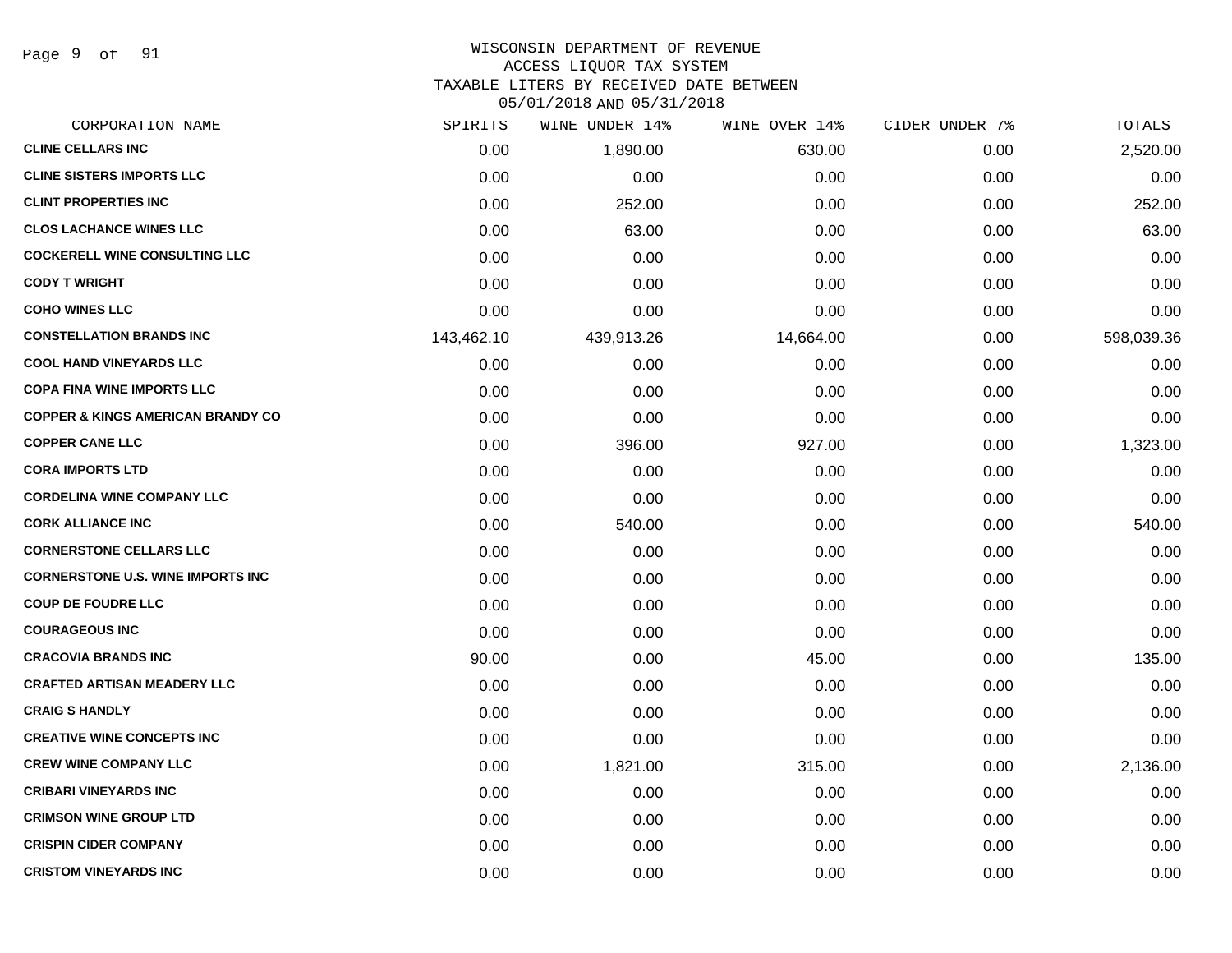Page 10 of 91

# WISCONSIN DEPARTMENT OF REVENUE ACCESS LIQUOR TAX SYSTEM

TAXABLE LITERS BY RECEIVED DATE BETWEEN

| CORPORATION NAME                        | SPIRITS   | WINE UNDER 14% | WINE OVER 14% | CIDER UNDER 7% | TOTALS    |
|-----------------------------------------|-----------|----------------|---------------|----------------|-----------|
| <b>CROWN POINT WINERY LLC</b>           | 0.00      | 0.00           | 0.00          | 0.00           | 0.00      |
| <b>CROWN VALLEY WINERY INC</b>          | 3,714.72  | 0.00           | 0.00          | 0.00           | 3,714.72  |
| <b>CULT OF 8</b>                        | 0.00      | 1,161.00       | 0.00          | 0.00           | 1,161.00  |
| <b>CULTIVATE WINES LLC</b>              | 0.00      | 126.00         | 0.00          | 0.00           | 126.00    |
| <b>CUSHMAN WINERY CORPORATION</b>       | 0.00      | 0.00           | 90.00         | 0.00           | 90.00     |
| <b>CUTWATER SPIRITS LLC</b>             | 19,194.50 | 0.00           | 0.00          | 0.00           | 19,194.50 |
| <b>CUVAISON INC</b>                     | 0.00      | 0.00           | 252.00        | 0.00           | 252.00    |
| <b>D &amp; D VINEYARDS INC</b>          | 0.00      | 0.00           | 0.00          | 0.00           | 0.00      |
| <b>D &amp; J F CELLARS INC</b>          | 0.00      | 0.00           | 0.00          | 0.00           | 0.00      |
| <b>D.G.L. DISTRIBUTORS, INC.</b>        | 0.00      | 0.00           | 0.00          | 0.00           | 0.00      |
| <b>DAEDALUS CELLARS CO</b>              | 0.00      | 378.00         | 63.00         | 0.00           | 441.00    |
| <b>DAN CAREY</b>                        | 0.00      | 0.00           | 0.00          | 0.00           | 0.00      |
| <b>DANCING COYOTE WINES</b>             | 0.00      | 0.00           | 0.00          | 0.00           | 0.00      |
| <b>DANIEL A LASNER</b>                  | 27.00     | 0.00           | 0.00          | 0.00           | 27.00     |
| <b>DANNY RAKOVIC</b>                    | 0.00      | 0.00           | 0.00          | 0.00           | 0.00      |
| <b>DAOU VINEYARDS LLC</b>               | 0.00      | 1,008.00       | 1,134.00      | 0.00           | 2,142.00  |
| <b>DAQUINO ITALIAN IMPORTING CO INC</b> | 0.00      | 0.00           | 0.00          | 0.00           | 0.00      |
| DARIOUSH KHALEDI WINERY LLC             | 0.00      | 0.00           | 31.50         | 0.00           | 31.50     |
| <b>DAVID ARTHUR VINEYARDS LLC</b>       | 0.00      | 0.00           | 0.00          | 0.00           | 0.00      |
| <b>DAVID B POTTER</b>                   | 0.00      | 0.00           | 0.00          | 0.00           | 0.00      |
| <b>DAVID L DENNIGMANN</b>               | 0.00      | 0.00           | 0.00          | 0.00           | 0.00      |
| <b>DAVID N RAYNE</b>                    | 1,902.36  | 36,373.01      | 6,226.94      | 0.00           | 44,502.31 |
| <b>DAVID R BARNES</b>                   | 0.00      | 0.00           | 486.00        | 0.00           | 486.00    |
| <b>DAVIDS PINOT VINEYARDS INC</b>       | 0.00      | 0.00           | 0.00          | 0.00           | 0.00      |
| <b>DAVOS BRANDS LLC</b>                 | 36.00     | 99.00          | 237.60        | 0.00           | 372.60    |
| DAYLIGHT WINE COMPANY LLC               | 0.00      | 0.00           | 0.00          | 0.00           | 0.00      |
| DE MAISON SELECTIONS INC                | 0.00      | 1,378.00       | 22.50         | 47.00          | 1,447.50  |
| <b>DEANNA BASTIANICH</b>                | 0.00      | 0.00           | 0.00          | 0.00           | 0.00      |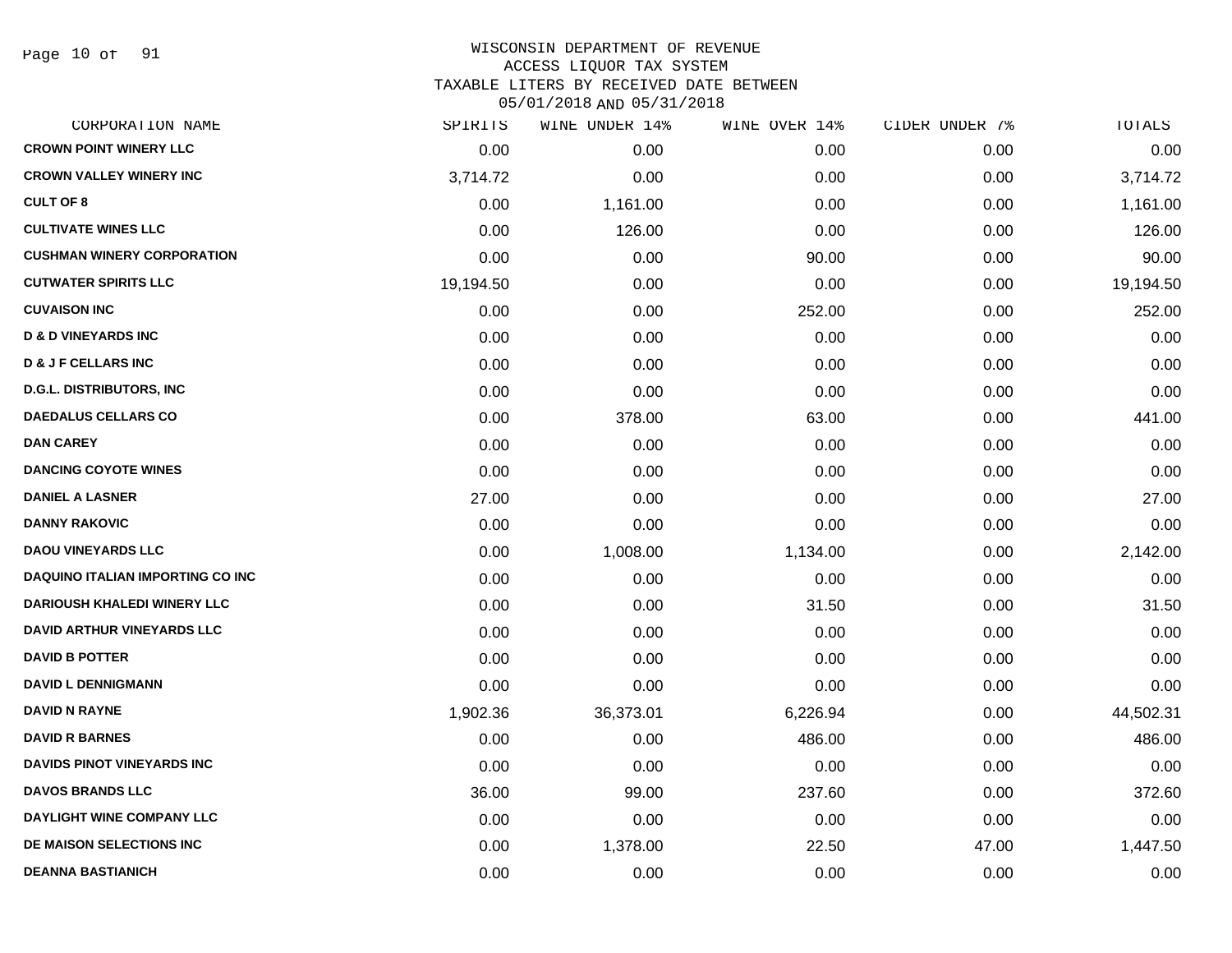Page 11 of 91

#### WISCONSIN DEPARTMENT OF REVENUE ACCESS LIQUOR TAX SYSTEM

TAXABLE LITERS BY RECEIVED DATE BETWEEN

| CORPORATION NAME                                                         | SPIRITS    | WINE UNDER 14% | WINE OVER 14% | CIDER UNDER 7% | TOTALS     |
|--------------------------------------------------------------------------|------------|----------------|---------------|----------------|------------|
| <b>DEL RIO VINEYARDS LLC</b>                                             | 0.00       | 0.00           | 0.00          | 0.00           | 0.00       |
| <b>DELEGAT USA INC</b>                                                   | 0.00       | 0.00           | 0.00          | 0.00           | 0.00       |
| <b>DELIA E RODRIGUEZ</b>                                                 | 0.00       | 0.00           | 0.00          | 0.00           | 0.00       |
| <b>DELICATO VINEYARDS INC</b>                                            | 0.00       | 157,269.00     | 8,937.00      | 0.00           | 166,206.00 |
| <b>DELILLE CELLARS LLC</b>                                               | 0.00       | 0.00           | 0.00          | 0.00           | 0.00       |
| DEMERARA DISTILLERS (USA) INC                                            | 0.00       | 0.00           | 0.00          | 0.00           | 0.00       |
| <b>DEMON SPIRITS LLC</b>                                                 | 0.00       | 0.00           | 0.00          | 0.00           | 0.00       |
| <b>DEROSE WINERY INC</b>                                                 | 0.00       | 0.00           | 0.00          | 0.00           | 0.00       |
| <b>DIAGEO AMERICAS, INC.</b>                                             | 743,021.10 | 0.00           | 0.00          | 0.00           | 743,021.10 |
| <b>DIAMOND IMPORTERS INC</b>                                             | 0.00       | 270.00         | 0.00          | 0.00           | 270.00     |
| <b>DIRTY IMPORTS LLC</b>                                                 | 0.00       | 0.00           | 0.00          | 0.00           | 0.00       |
| <b>DISARONNO INTERNATIONAL LLC</b>                                       | 1,675.50   | 0.00           | 0.00          | 0.00           | 1,675.50   |
| DISTILLERY NO. 209 LTD NAPA CALIFORNIA                                   | 0.00       | 0.00           | 0.00          | 0.00           | 0.00       |
| <b>DIVOT ENTERPRISES LLC</b>                                             | 0.00       | 0.00           | 0.00          | 0.00           | 0.00       |
| <b>DOMAINE DE LA TERRE ROUGE LTD</b>                                     | 0.00       | 0.00           | 0.00          | 0.00           | 0.00       |
| <b>DOMAINE DE MARIA SOTER LLC</b>                                        | 0.00       | 216.00         | 0.00          | 0.00           | 216.00     |
| <b>DOMAINE MB LLC</b>                                                    | 0.00       | 0.00           | 0.00          | 0.00           | 0.00       |
| <b>DOMAINE SELECT WINE &amp; SPIRITS LLC</b>                             | 0.00       | 0.00           | 0.00          | 0.00           | 0.00       |
| <b>DOMAINE SERENE VINEYARDS &amp; WINERY INC</b>                         | 0.00       | 315.00         | 207.00        | 0.00           | 522.00     |
| <b>DOMAINE ST GEORGE</b>                                                 | 0.00       | 0.00           | 0.00          | 0.00           | 0.00       |
| <b>DON SEBASTIANI &amp; SONS INTERNATIONAL WINE</b><br><b>NEGOCIANTS</b> | 0.00       | 939.00         | 378.00        | 0.00           | 1,317.00   |
| <b>DOUBLE DIAMOND DISTILLERY LLC</b>                                     | 2,145.00   | 0.00           | 0.00          | 0.00           | 2,145.00   |
| <b>DOUBLE DOWN SPIRITS LLC</b>                                           | 0.00       | 0.00           | 0.00          | 0.00           | 0.00       |
| <b>DOYNA LTD</b>                                                         | 0.00       | 0.00           | 0.00          | 0.00           | 0.00       |
| DRAKE MAKES WINE, INC.                                                   | 0.00       | 0.00           | 0.00          | 0.00           | 0.00       |
| DREYER WINE LLC                                                          | 0.00       | 0.00           | 0.00          | 0.00           | 0.00       |
| <b>DREYFUS ASHBY INC</b>                                                 | 0.00       | 2,632.50       | 1,080.00      | 0.00           | 3,712.50   |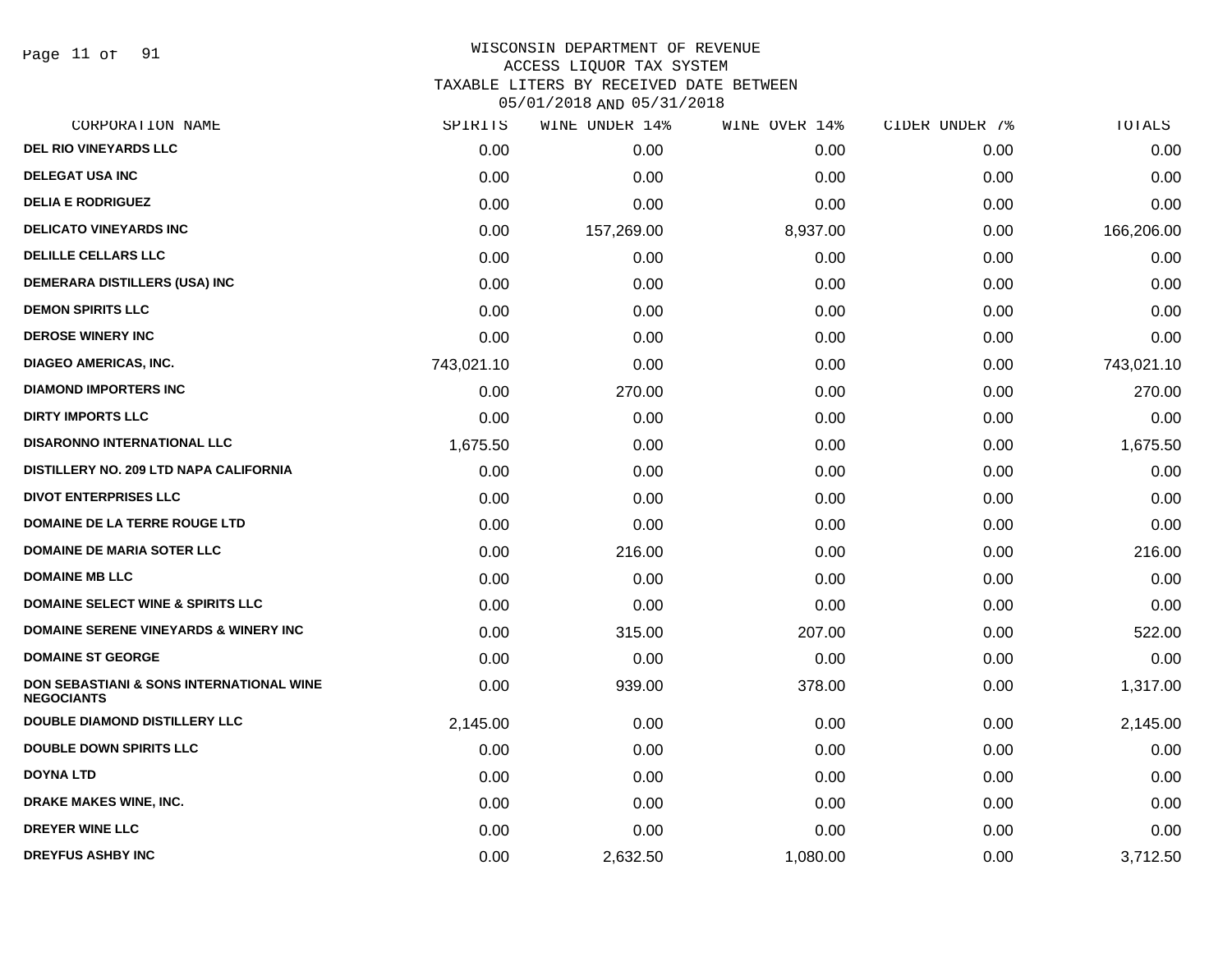Page 12 of 91

#### WISCONSIN DEPARTMENT OF REVENUE ACCESS LIQUOR TAX SYSTEM

TAXABLE LITERS BY RECEIVED DATE BETWEEN

| CORPORATION NAME                               | SPIRITS    | WINE UNDER 14% | WINE OVER 14% | CIDER UNDER 7% | TOTALS     |
|------------------------------------------------|------------|----------------|---------------|----------------|------------|
| DRG IMPORTS LLC                                | 0.00       | 0.00           | 0.00          | 0.00           | 0.00       |
| <b>DRINKS AMERICAS INC</b>                     | 0.00       | 0.00           | 0.00          | 0.00           | 0.00       |
| DRY CREEK VINEYARD INC                         | 0.00       | 1,008.00       | 1,135.50      | 0.00           | 2,143.50   |
| <b>DUCKHORN WINE COMPANY</b>                   | 0.00       | 3,402.00       | 819.00        | 0.00           | 4,221.00   |
| <b>DUGGANS DISTILLERS PRODUCTS CORPORATION</b> | 90.00      | 0.00           | 0.00          | 0.00           | 90.00      |
| <b>DUMOL WINERY LLC</b>                        | 0.00       | 0.00           | 0.00          | 0.00           | 0.00       |
| <b>DUNHAM CELLARS LLC</b>                      | 0.00       | 0.00           | 0.00          | 0.00           | 0.00       |
| <b>DUNN VINEYARDS LLC</b>                      | 0.00       | 126.00         | 0.00          | 0.00           | 126.00     |
| <b>DV SPIRITS LLC</b>                          | 396.00     | 0.00           | 0.00          | 0.00           | 396.00     |
| <b>E &amp; J GALLO WINERY</b>                  | 145,535.40 | 811,729.40     | 26,577.00     | 0.00           | 983,841.80 |
| <b>EAGLE EYE IMPORTS LLC</b>                   | 0.00       | 0.00           | 0.00          | 0.00           | 0.00       |
| <b>EAGLES LANDING WINERY LLC</b>               | 0.00       | 540.75         | 0.00          | 0.00           | 540.75     |
| <b>EASTERN LIQUORS USA INC</b>                 | 0.00       | 0.00           | 495.00        | 0.00           | 495.00     |
| <b>EBERLE WINERY LP</b>                        | 0.00       | 0.00           | 63.00         | 0.00           | 63.00      |
| <b>ECLIPSE ASSETS LLC</b>                      | 0.00       | 0.00           | 0.00          | 0.00           | 0.00       |
| <b>ECOSUR GROUP LLC</b>                        | 0.00       | 0.00           | 0.00          | 0.00           | 0.00       |
| <b>EHREN JORDAN WINE CELLARS LLC</b>           | 0.00       | 252.00         | 0.00          | 0.00           | 252.00     |
| <b>EIGHT BOTTLES LLC</b>                       | 0.00       | 0.00           | 0.00          | 0.00           | 0.00       |
| ELK COVE VINEYARDS INC                         | 0.00       | 0.00           | 0.00          | 0.00           | 0.00       |
| <b>ELV-OREGON LLC</b>                          | 0.00       | 0.00           | 0.00          | 0.00           | 0.00       |
| <b>ELYSE WINERY LLC</b>                        | 0.00       | 0.00           | 0.00          | 0.00           | 0.00       |
| <b>EMCO CHEMICAL DISTRIBUTORS, INC.</b>        | 0.00       | 0.00           | 0.00          | 0.00           | 0.00       |
| <b>EMILIO GUGLIELMO WINERY INC</b>             | 0.00       | 0.00           | 0.00          | 0.00           | 0.00       |
| <b>EMPSON USA INC</b>                          | 0.00       | 558.00         | 4.50          | 0.00           | 562.50     |
| <b>ENOS VINEYARDS INC</b>                      | 0.00       | 0.00           | 0.00          | 0.00           | 0.00       |
| <b>ENOTEC IMPORTS INC</b>                      | 0.00       | 126.00         | 0.00          | 0.00           | 126.00     |
| <b>ENOVATION BRANDS INC</b>                    | 0.00       | 1,496.25       | 0.00          | 0.00           | 1,496.25   |
| <b>ENTENTE SPIRITS LLC</b>                     | 0.00       | 0.00           | 0.00          | 0.00           | 0.00       |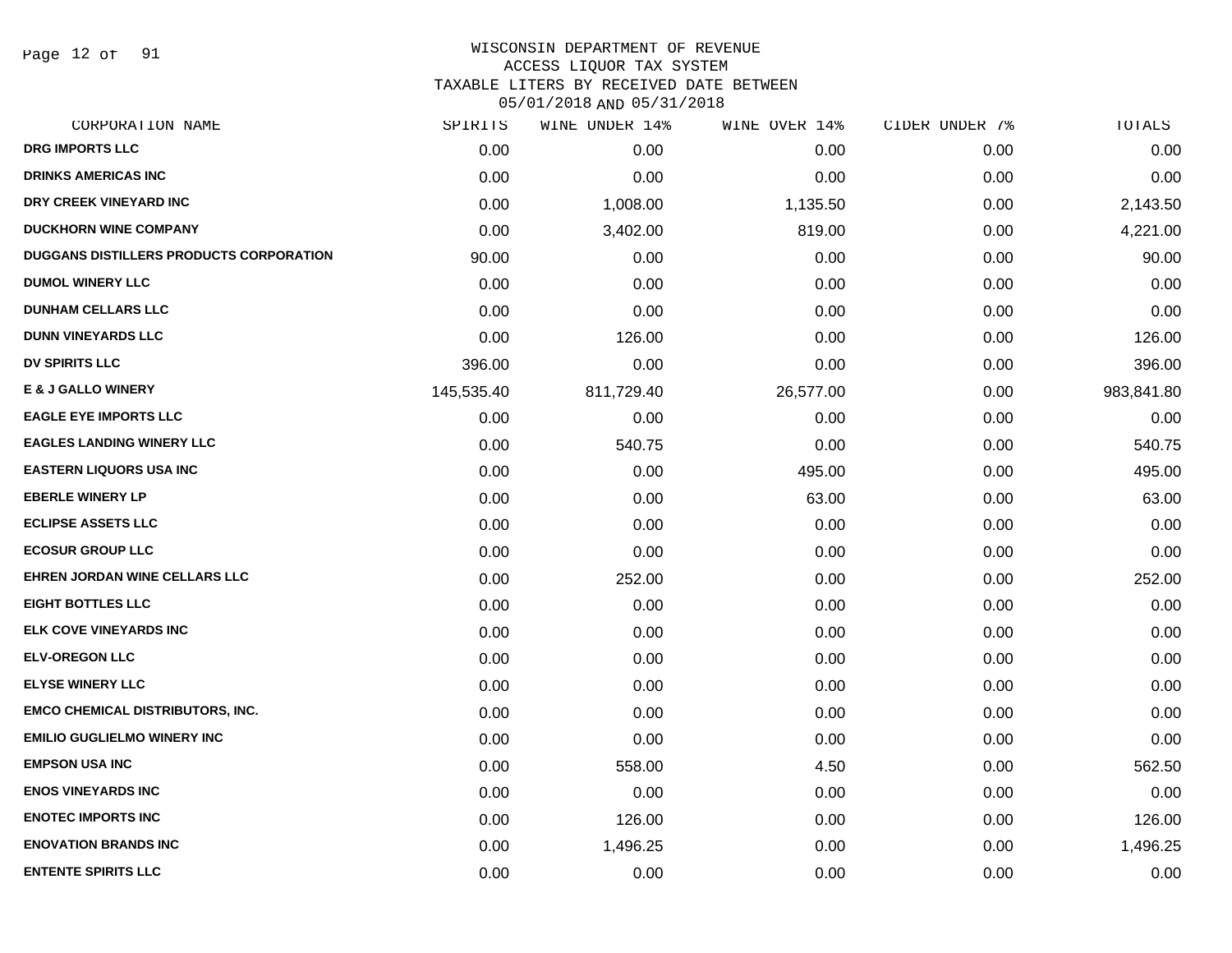Page 13 of 91

# WISCONSIN DEPARTMENT OF REVENUE ACCESS LIQUOR TAX SYSTEM TAXABLE LITERS BY RECEIVED DATE BETWEEN

| CORPORATION NAME                            | SPIRITS    | WINE UNDER 14% | WINE OVER 14% | CIDER UNDER 7% | TOTALS     |
|---------------------------------------------|------------|----------------|---------------|----------------|------------|
| <b>EPICUREAN WINES LLC</b>                  | 0.00       | 468.00         | 126.00        | 0.00           | 594.00     |
| <b>ERIC FLANAGAN</b>                        | 0.00       | 0.00           | 31.50         | 0.00           | 31.50      |
| <b>ERIC TRUMP WINE MANUFACTURING LLC</b>    | 0.00       | 0.00           | 0.00          | 0.00           | 0.00       |
| <b>ERNST A STORM</b>                        | 0.00       | 0.00           | 0.00          | 0.00           | 0.00       |
| <b>EUROPEAN IMPORTS &amp; EXPORTS LLC</b>   | 0.00       | 0.00           | 0.00          | 0.00           | 0.00       |
| <b>EUROPEAN WINE IMPORTS INC</b>            | 0.00       | 0.00           | 0.00          | 0.00           | 0.00       |
| <b>EVAKI INC</b>                            | 0.00       | 0.00           | 0.00          | 0.00           | 0.00       |
| EVESHAM WOOD VINEYARD AND WINERY LLC        | 0.00       | 0.00           | 0.00          | 0.00           | 0.00       |
| <b>EXCELSIOR WINE COMPANY LLC</b>           | 0.00       | 3,977.83       | 0.00          | 0.00           | 3,977.83   |
| <b>EXPERIENCE WINES LLC</b>                 | 0.00       | 99.00          | 36.00         | 0.00           | 135.00     |
| <b>F KORBEL &amp; BROS INC</b>              | 0.00       | 0.00           | 0.00          | 0.00           | 0.00       |
| <b>FL NAVARRO LIMITED</b>                   | 0.00       | 235.62         | 0.00          | 45.00          | 280.62     |
| <b>F&amp;F FINE WINES INTERNATIONAL INC</b> | 0.00       | 360.00         | 0.00          | 0.00           | 360.00     |
| <b>F.X. MAGNER SELECTIONS, INC.</b>         | 0.00       | 0.00           | 0.00          | 0.00           | 0.00       |
| <b>FAMILY &amp; FARMERS LLC</b>             | 0.00       | 0.00           | 0.00          | 0.00           | 0.00       |
| <b>FANTIS IMPORTS INC</b>                   | 0.00       | 0.00           | 0.00          | 0.00           | 0.00       |
| <b>FAR NORTH SPIRITS INC</b>                | 0.00       | 0.00           | 0.00          | 0.00           | 0.00       |
| <b>FASEL SHENSTONE LLC</b>                  | 0.00       | 0.00           | 0.00          | 0.00           | 0.00       |
| FERRARI CARANO VINEYARDS & WINERY LLC       | 0.00       | 885.00         | 6.00          | 0.00           | 891.00     |
| <b>FETZER VINEYARDS</b>                     | 0.00       | 26,429.40      | 4,347.00      | 0.00           | 30,776.40  |
| <b>FIDDLEHEAD CELLARS LP</b>                | 0.00       | 0.00           | 0.00          | 0.00           | 0.00       |
| <b>FIFTH GENERATION INC</b>                 | 209,307.60 | 0.00           | 0.00          | 0.00           | 209,307.60 |
| FIFTY FOURTH STREET ENTERPRISES LLC         | 0.00       | 0.00           | 0.00          | 0.00           | 0.00       |
| <b>FIRE HOUSE LLC</b>                       | 0.00       | 0.00           | 0.00          | 0.00           | 0.00       |
| <b>FIRESTEED CORPORATION</b>                | 0.00       | 0.00           | 0.00          | 0.00           | 0.00       |
| <b>FISHER VINEYARDS</b>                     | 0.00       | 0.00           | 54.00         | 0.00           | 54.00      |
| <b>FIVE GRAPES LLC</b>                      | 0.00       | 0.00           | 0.00          | 0.00           | 0.00       |
| <b>FJN FINE WINES LLC</b>                   | 0.00       | 0.00           | 0.00          | 0.00           | 0.00       |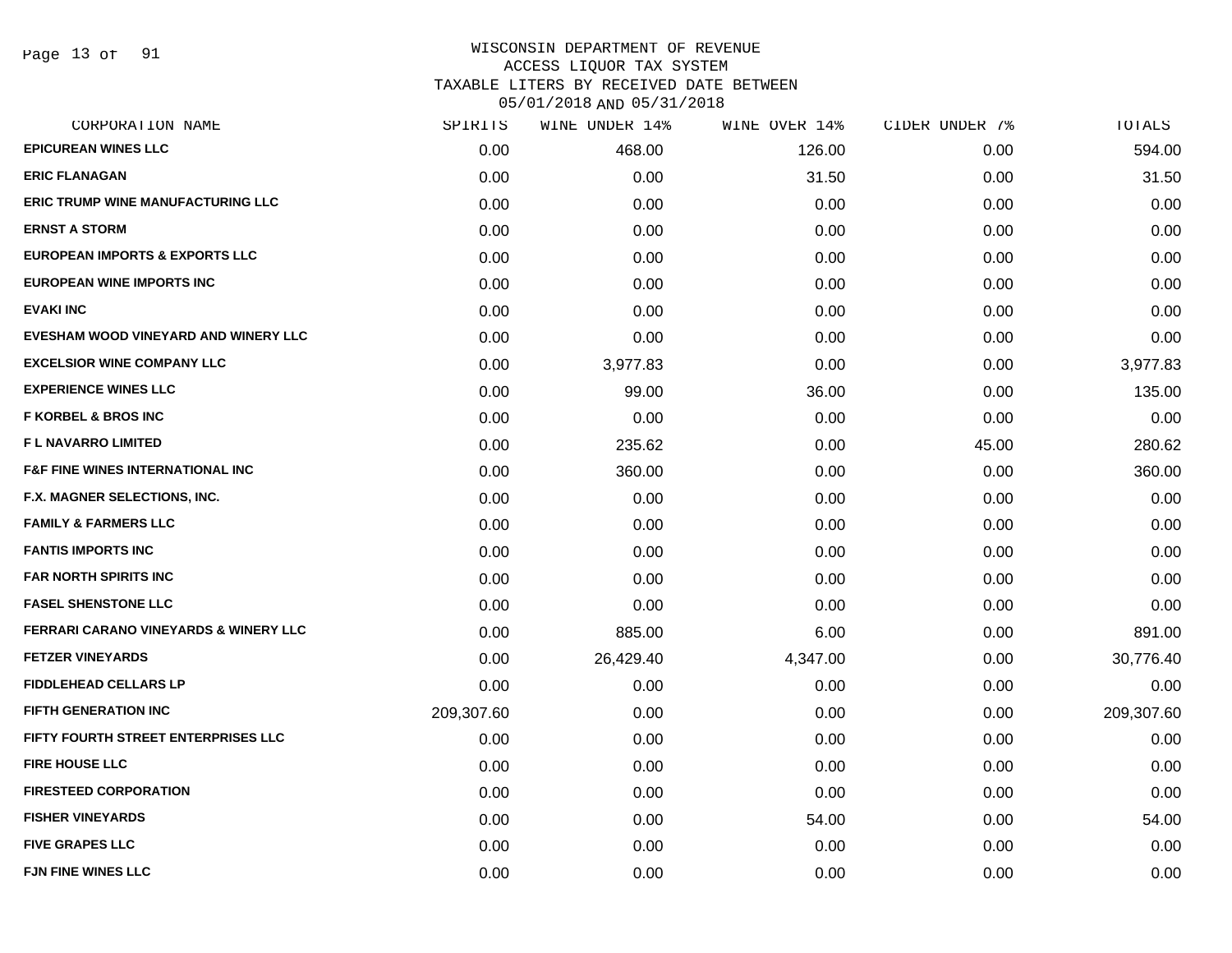#### WISCONSIN DEPARTMENT OF REVENUE ACCESS LIQUOR TAX SYSTEM

TAXABLE LITERS BY RECEIVED DATE BETWEEN

| CORPORATION NAME                         | SPIRITS  | WINE UNDER 14% | WINE OVER 14% | CIDER UNDER 7% | TOTALS    |
|------------------------------------------|----------|----------------|---------------|----------------|-----------|
| <b>FLORA SPRINGS WINE COMPANY</b>        | 0.00     | 0.00           | 0.00          | 0.00           | 0.00      |
| <b>FLORIDA ORANGE GROVES INC</b>         | 0.00     | 0.00           | 0.00          | 0.00           | 0.00      |
| <b>FN CELLARS LLC</b>                    | 0.00     | 0.00           | 202.50        | 0.00           | 202.50    |
| <b>FOLEY FAMILY WINES INC</b>            | 9.00     | 10,180.50      | 3,114.00      | 0.00           | 13,303.50 |
| <b>FOLIO WINE COMPANY LLC</b>            | 0.00     | 2,925.00       | 45.00         | 0.00           | 2,970.00  |
| FORT ROSS VINEYARD & WINERY LLC          | 0.00     | 0.00           | 0.00          | 0.00           | 0.00      |
| <b>FOUR BEARS WINERY LLC</b>             | 0.00     | 0.00           | 0.00          | 0.00           | 0.00      |
| FOUR DAUGHTERS VINEYARD AND WINERY LLC   | 0.00     | 0.00           | 0.00          | 10,239.11      | 10,239.11 |
| <b>FOUR ROSES DISTILLERY LLC</b>         | 2,941.50 | 0.00           | 0.00          | 0.00           | 2,941.50  |
| <b>FOWLES WINE USA INC</b>               | 0.00     | 18.00          | 54.00         | 0.00           | 72.00     |
| <b>FOXEN VINEYARD INC</b>                | 0.00     | 0.00           | 0.00          | 0.00           | 0.00      |
| <b>FRANCIS COPPOLA WINERY LLC</b>        | 0.00     | 16,410.71      | 94.50         | 0.00           | 16,505.21 |
| <b>FRANK FAMILY VINEYARDS LLC</b>        | 0.00     | 0.00           | 531.00        | 0.00           | 531.00    |
| <b>FRANK LIN DISTILLERS PRODUCTS LTD</b> | 3,195.04 | 0.00           | 0.00          | 0.00           | 3,195.04  |
| <b>FRED C SCHERRER</b>                   | 0.00     | 0.00           | 21.00         | 0.00           | 21.00     |
| <b>FREDERICK WILDMAN &amp; SONS LTD</b>  | 2,166.00 | 14,080.30      | 207.00        | 0.00           | 16,453.30 |
| <b>FREELANCE WINES LLC</b>               | 0.00     | 0.00           | 0.00          | 0.00           | 0.00      |
| <b>FREIXENET USA INC</b>                 | 0.00     | 940.27         | 0.00          | 0.00           | 940.27    |
| <b>FREY VINEYARDS LTD</b>                | 0.00     | 5,670.00       | 0.00          | 0.00           | 5,670.00  |
| <b>FRITZ CELLARS INC</b>                 | 0.00     | 0.00           | 0.00          | 0.00           | 0.00      |
| <b>FROGS LEAP WINERY</b>                 | 0.00     | 0.00           | 0.00          | 0.00           | 0.00      |
| <b>FRONTIER CORPORATION</b>              | 0.00     | 843.00         | 54.00         | 0.00           | 897.00    |
| FRUIT OF THE VINES INC                   | 0.00     | 1,341.13       | 0.00          | 0.00           | 1,341.13  |
| FULL THROTTLE SLOON SHINE LLC            | 0.00     | 0.00           | 0.00          | 0.00           | 0.00      |
| <b>FULTON STREET BREWERY LLC</b>         | 0.00     | 0.00           | 0.00          | 0.00           | 0.00      |
| <b>FUSED WINES LP</b>                    | 0.00     | 0.00           | 0.00          | 0.00           | 0.00      |
| <b>G K SKAGGS INC</b>                    | 0.00     | 504.00         | 0.00          | 0.00           | 504.00    |
| G.S.W.C. INC.                            | 256.50   | 45.00          | 468.00        | 0.00           | 769.50    |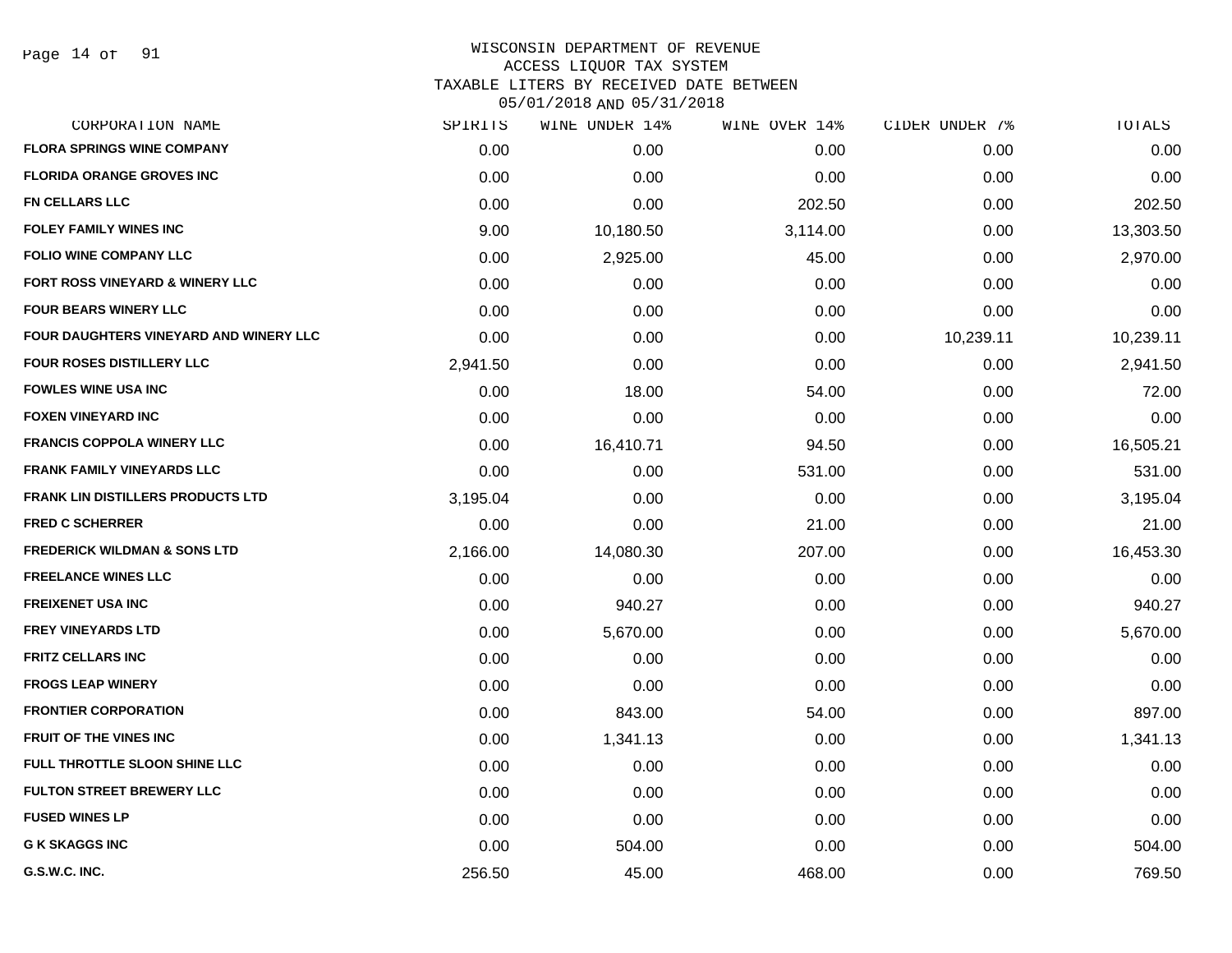Page 15 of 91

## WISCONSIN DEPARTMENT OF REVENUE ACCESS LIQUOR TAX SYSTEM TAXABLE LITERS BY RECEIVED DATE BETWEEN

| CORPORATION NAME                                    | SPIRITS  | WINE UNDER 14% | WINE OVER 14% | CIDER UNDER 7% | TOTALS   |
|-----------------------------------------------------|----------|----------------|---------------|----------------|----------|
| <b>GAMBA VINEYARDS AND WINERY LLC</b>               | 0.00     | 0.00           | 0.00          | 0.00           | 0.00     |
| <b>GAMBLE FAMILY VINEYARDS LLC</b>                  | 0.00     | 252.00         | 0.00          | 0.00           | 252.00   |
| <b>GARBER &amp; COMPANY INC</b>                     | 0.00     | 108.00         | 126.00        | 0.00           | 234.00   |
| <b>GENERATIONS OF SONOMA LLC</b>                    | 0.00     | 0.00           | 0.00          | 0.00           | 0.00     |
| <b>GENESEO PARTNERS LP</b>                          | 0.00     | 0.00           | 9.00          | 0.00           | 9.00     |
| <b>GEORGE BOZIC JR</b>                              | 864.00   | 963.00         | 0.00          | 0.00           | 1,827.00 |
| <b>GEORGIAN ROYAL COLLECTION, INC.</b>              | 90.00    | 0.00           | 0.00          | 0.00           | 90.00    |
| <b>GERBER, GERBER &amp; GERBER DISCLAIMER TRUST</b> | 0.00     | 0.00           | 0.00          | 0.00           | 0.00     |
| <b>GF WINES LLC</b>                                 | 0.00     | 378.00         | 0.00          | 0.00           | 378.00   |
| <b>GH HOLDINGS LP</b>                               | 0.00     | 0.00           | 0.00          | 0.00           | 0.00     |
| <b>GIBSON WINE COMPANY</b>                          | 0.00     | 0.00           | 540.00        | 0.00           | 540.00   |
| <b>GILBERT CELLARS LLC</b>                          | 0.00     | 0.00           | 0.00          | 0.00           | 0.00     |
| <b>GLOBAL SPIRITS USA LLC</b>                       | 8,792.00 | 0.00           | 0.00          | 0.00           | 8,792.00 |
| <b>GLOBAL VINEYARD IMPORTERS INC</b>                | 0.00     | 678.00         | 63.00         | 0.00           | 741.00   |
| <b>GLUNZ FAMILY WINERY &amp; CELLARS INC</b>        | 0.00     | 0.00           | 0.00          | 0.00           | 0.00     |
| <b>GNEKOW FAMILY WINERY LLC</b>                     | 0.00     | 0.00           | 252.00        | 0.00           | 252.00   |
| <b>GOAMERICAGO BEVERAGES LLC</b>                    | 760.50   | 0.00           | 0.00          | 0.00           | 760.50   |
| <b>GOLDSCHMIDT VINEYARDS LLC</b>                    | 0.00     | 189.00         | 1,480.50      | 0.00           | 1,669.50 |
| <b>GONZAGUE &amp; CLAIRE LURTON VINEYARDS INC</b>   | 0.00     | 0.00           | 0.00          | 0.00           | 0.00     |
| <b>GOOSE RIDGE LLC</b>                              | 0.00     | 171.00         | 0.00          | 0.00           | 171.00   |
| <b>GORDON BROTHERS CELLARS INC</b>                  | 0.00     | 0.00           | 0.00          | 0.00           | 0.00     |
| <b>GRAPE VISIONS LLC</b>                            | 0.00     | 0.00           | 0.00          | 0.00           | 0.00     |
| <b>GRAPES &amp; BARLEY LLC</b>                      | 0.00     | 270.00         | 0.00          | 0.00           | 270.00   |
| <b>GRAPES OF SPAIN INC</b>                          | 0.00     | 261.00         | 0.00          | 0.00           | 261.00   |
| <b>GRATON SPIRITS COMPANY LLC</b>                   | 0.00     | 0.00           | 0.00          | 0.00           | 0.00     |
| <b>GREAT DOMAINS &amp; ESTATES LLC</b>              | 0.00     | 0.00           | 0.00          | 0.00           | 0.00     |
| <b>GREAT SMOKY MTS DISTILLERY, INC</b>              | 0.00     | 0.00           | 0.00          | 0.00           | 0.00     |
| <b>GREENFIELD GLOBAL USA INC</b>                    | 0.00     | 0.00           | 0.00          | 0.00           | 0.00     |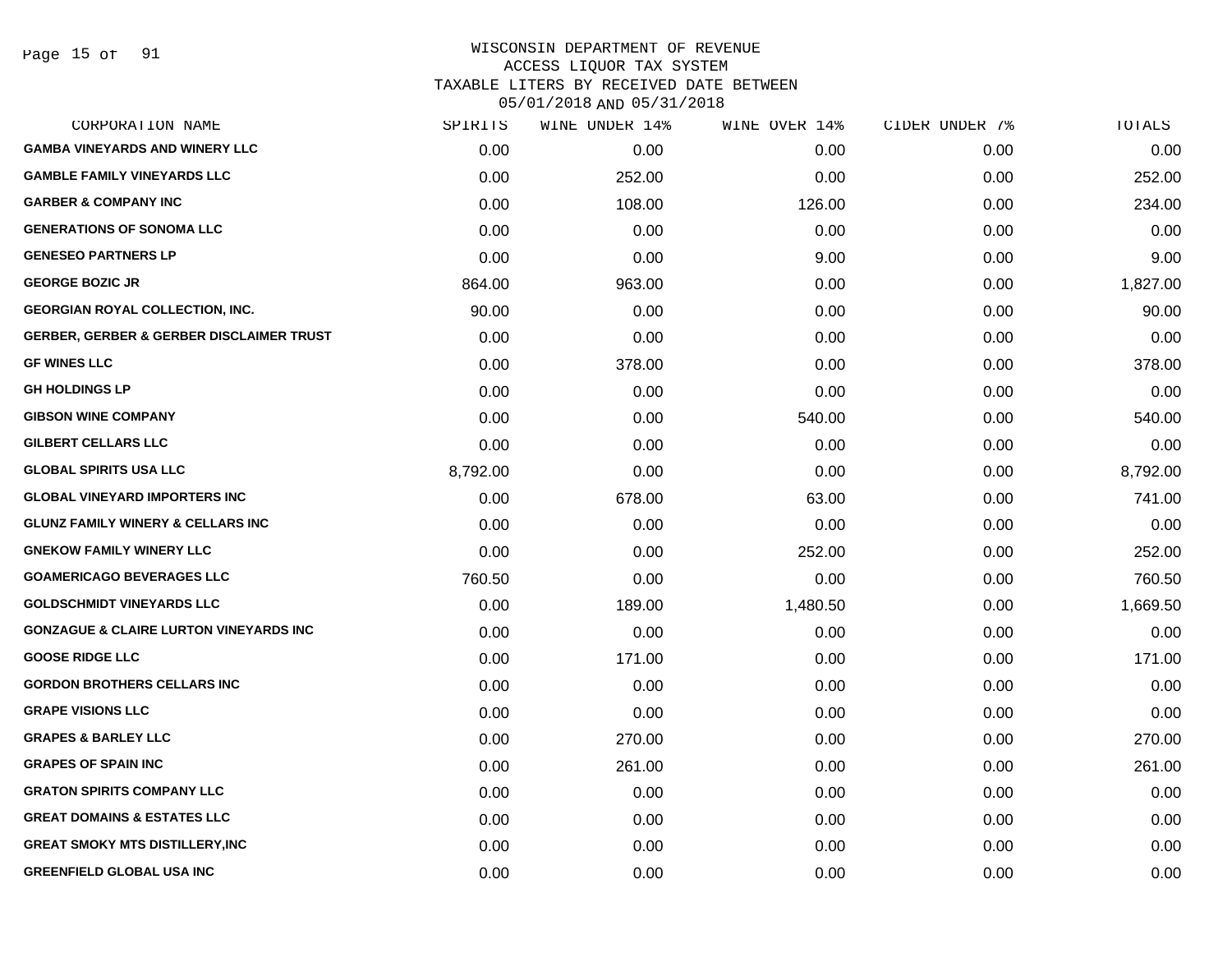Page 16 of 91

# WISCONSIN DEPARTMENT OF REVENUE ACCESS LIQUOR TAX SYSTEM TAXABLE LITERS BY RECEIVED DATE BETWEEN

| CORPORATION NAME                           | SPIRITS    | WINE UNDER 14% | WINE OVER 14% | CIDER UNDER 7% | TOTALS     |
|--------------------------------------------|------------|----------------|---------------|----------------|------------|
| <b>GREG &amp; GREG INC</b>                 | 0.00       | 126.02         | 0.00          | 0.00           | 126.02     |
| <b>GREG &amp; PAM HARRINGTON WINES LLC</b> | 0.00       | 0.00           | 0.00          | 0.00           | 0.00       |
| <b>GREG SANDERS</b>                        | 0.00       | 0.00           | 0.00          | 0.00           | 0.00       |
| <b>GREGORY F BUONOCORE</b>                 | 0.00       | 0.00           | 0.00          | 0.00           | 0.00       |
| <b>GREGORY GRAZIANO</b>                    | 0.00       | 0.00           | 189.00        | 0.00           | 189.00     |
| <b>GRGICH HILLS CELLAR</b>                 | 0.00       | 0.00           | 0.00          | 0.00           | 0.00       |
| <b>GRIEB OPTIMAL WINECRAFTING LLC</b>      | 0.00       | 0.00           | 0.00          | 0.00           | 0.00       |
| <b>GROTH VINEYARDS &amp; WINERY LLC</b>    | 0.00       | 0.00           | 0.00          | 0.00           | 0.00       |
| <b>GUARACHI WINE PARTNERS INC</b>          | 0.00       | 4,815.00       | 504.00        | 0.00           | 5,319.00   |
| <b>H ERIK ZETTERSTROM</b>                  | 0.00       | 140.27         | 0.00          | 0.00           | 140.27     |
| <b>H2 VINO LLC</b>                         | 0.00       | 0.00           | 0.00          | 0.00           | 0.00       |
| <b>HAAS BROTHERS INC</b>                   | 0.00       | 0.00           | 0.00          | 0.00           | 0.00       |
| <b>HAHN ESTATE</b>                         | 0.00       | 0.00           | 0.00          | 0.00           | 0.00       |
| <b>HALBY MARKETING INC</b>                 | 0.00       | 252.00         | 0.00          | 0.00           | 252.00     |
| <b>HALCYON SYNDICATE LTD LLC</b>           | 0.00       | 0.00           | 0.00          | 0.00           | 0.00       |
| <b>HALCYON WINES LLC</b>                   | 0.00       | 0.00           | 0.00          | 0.00           | 0.00       |
| <b>HALL WINES LLC</b>                      | 0.00       | 0.00           | 346.50        | 0.00           | 346.50     |
| <b>HAMEL FAMILY WINES LLC</b>              | 0.00       | 0.00           | 0.00          | 0.00           | 0.00       |
| <b>HAND PICKED SELECTIONS INC</b>          | 0.00       | 2,119.50       | 0.00          | 0.00           | 2,119.50   |
| <b>HAPPY HOUR COMPANY LLC</b>              | 0.00       | 0.00           | 0.00          | 0.00           | 0.00       |
| <b>HARDY USA LTD</b>                       | 297.00     | 0.00           | 0.00          | 0.00           | 297.00     |
| <b>HARLAN ESTATE WINERY INC</b>            | 0.00       | 0.00           | 0.00          | 0.00           | 0.00       |
| <b>HARRIS &amp; HARRIS</b>                 | 0.00       | 0.00           | 0.00          | 0.00           | 0.00       |
| <b>HAUS WINE &amp; SPIRITS INC</b>         | 0.00       | 0.00           | 0.00          | 0.00           | 0.00       |
| <b>HAWAII SEA SPIRITS LLC</b>              | 225.00     | 0.00           | 0.00          | 0.00           | 225.00     |
| <b>HDD LLC</b>                             | 0.00       | 63.00          | 63.00         | 0.00           | 126.00     |
| <b>HEADFRAME SPIRITS INC</b>               | 0.00       | 0.00           | 0.00          | 0.00           | 0.00       |
| <b>HEAVEN HILL DISTILLERIES INC</b>        | 301,551.30 | 756.00         | 1,035.00      | 0.00           | 303,342.30 |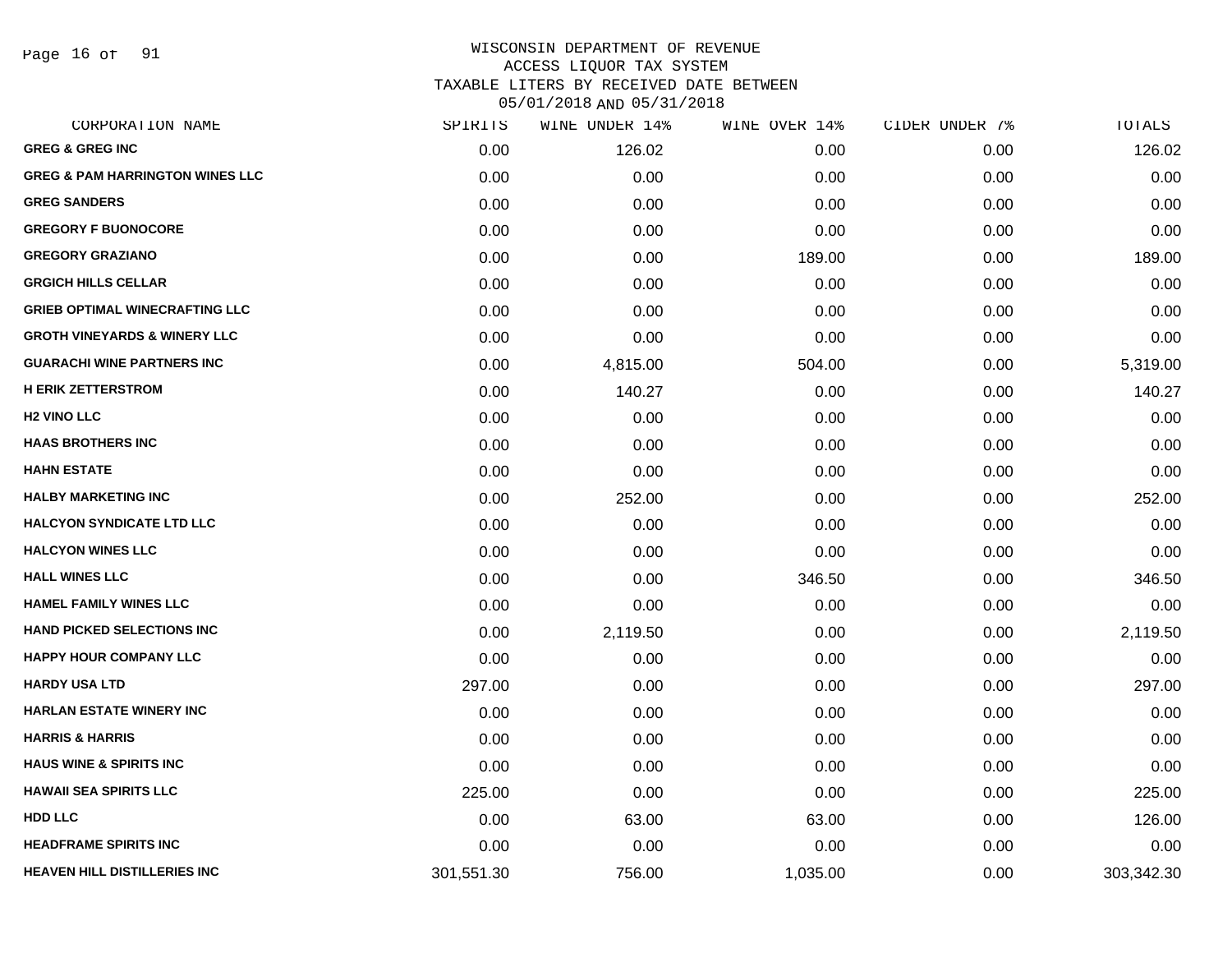Page 17 of 91

|       | WINE UNDER 14% |       |               | TOTALS         |
|-------|----------------|-------|---------------|----------------|
| 0.00  | 0.00           | 0.00  | 0.00          | 0.00           |
| 0.00  | 0.00           | 0.00  | 14,992.00     | 14,992.00      |
| 0.00  | 0.00           | 22.50 | 0.00          | 22.50          |
| 0.00  | 0.00           | 0.00  | 0.00          | 0.00           |
| 0.00  | 0.00           | 0.00  | 0.00          | 0.00           |
| 0.00  | 0.00           | 0.00  | 0.00          | 0.00           |
| 0.00  | 945.00         | 0.00  | 0.00          | 945.00         |
| 0.00  | 0.00           | 0.00  | 0.00          | 0.00           |
| 0.00  | 0.00           | 0.00  | 0.00          | 0.00           |
| 0.00  | 1,098.00       | 0.00  | 0.00          | 1,098.00       |
| 0.00  | 0.00           | 0.00  | 0.00          | 0.00           |
| 0.00  | 0.00           | 0.00  | 0.00          | 0.00           |
| 0.00  | 0.00           | 0.00  | 0.00          | 0.00           |
| 0.00  | 0.00           | 0.00  | 0.00          | 0.00           |
| 0.00  | 0.00           | 0.00  | 0.00          | 0.00           |
| 0.00  | 0.00           | 0.00  | 0.00          | 0.00           |
| 0.00  | 0.00           | 0.00  | 0.00          | 0.00           |
| 0.00  | 0.00           | 0.00  | 0.00          | 0.00           |
| 0.00  | 0.00           | 0.00  | 0.00          | 0.00           |
| 0.00  | 283.50         | 63.00 | 0.00          | 346.50         |
| 0.00  | 0.00           | 0.00  | 0.00          | 0.00           |
| 0.00  | 1,128.00       | 0.00  | 0.00          | 1,128.00       |
| 0.00  | 0.00           | 0.00  | 0.00          | 0.00           |
| 0.00  | 0.00           | 0.00  | 0.00          | 0.00           |
| 0.00  | 0.00           | 0.00  | 0.00          | 0.00           |
| 0.00  | 0.00           | 0.00  | 0.00          | 0.00           |
| 0.00  | 0.00           | 0.00  | 0.00          | 0.00           |
| 18.00 | 0.00           | 0.00  | 0.00          | 18.00          |
|       | SPIRITS        |       | WINE OVER 14% | CIDER UNDER 7% |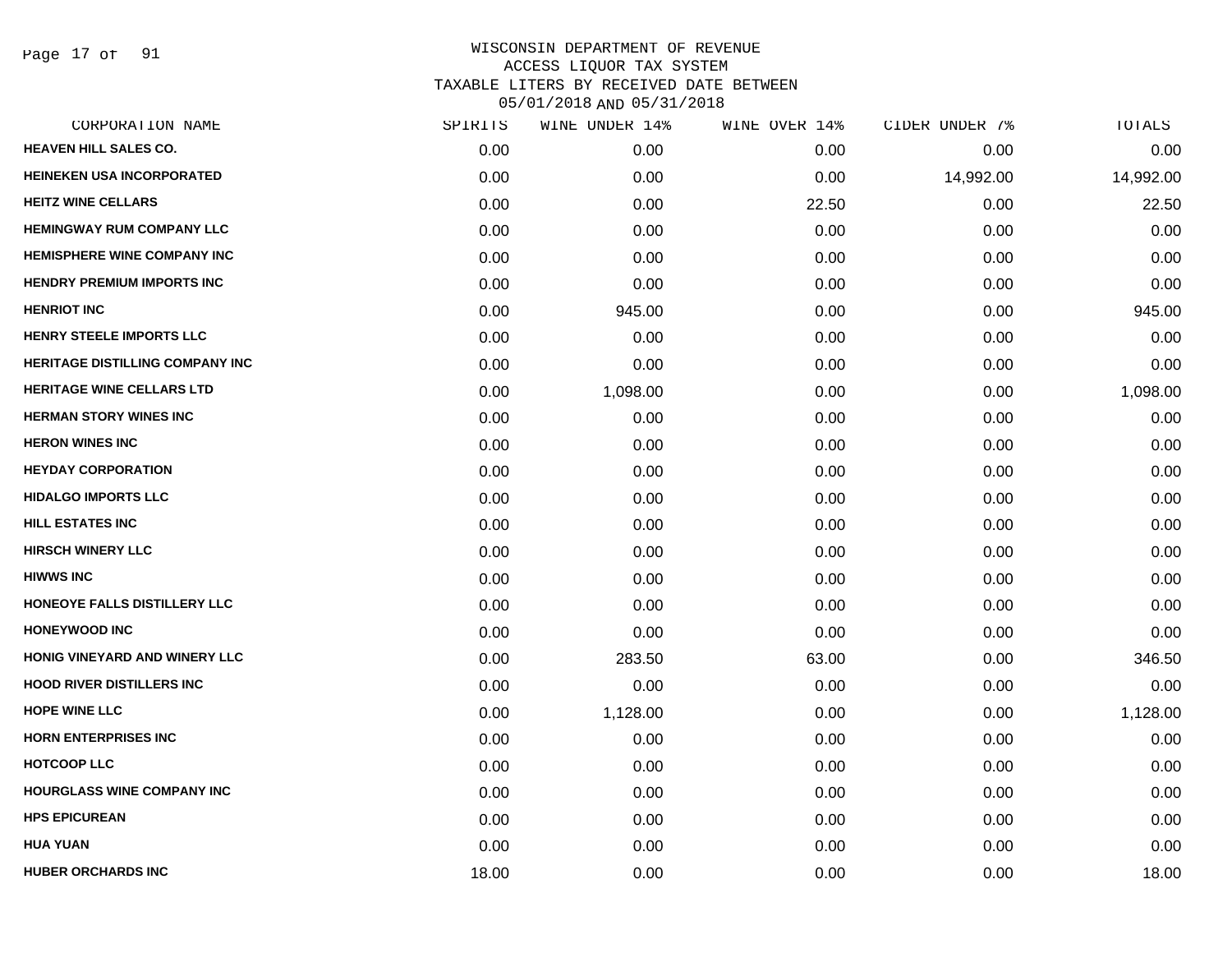Page 18 of 91

# WISCONSIN DEPARTMENT OF REVENUE ACCESS LIQUOR TAX SYSTEM TAXABLE LITERS BY RECEIVED DATE BETWEEN

| CORPORATION NAME                                  | SPIRITS   | WINE UNDER 14% | WINE OVER 14% | CIDER UNDER 7% | TOTALS    |
|---------------------------------------------------|-----------|----------------|---------------|----------------|-----------|
| <b>HUDSON WINE BROKERS LLC</b>                    | 0.00      | 0.00           | 0.00          | 0.00           | 0.00      |
| <b>HUNEEUS VINTNERS LLC</b>                       | 0.00      | 265.50         | 252.00        | 0.00           | 517.50    |
| <b>HUSCH VINEYARDS INC</b>                        | 0.00      | 261.00         | 0.00          | 0.00           | 261.00    |
| <b>HYATT FARM PARTNERSHIP</b>                     | 0.00      | 0.00           | 126.00        | 0.00           | 126.00    |
| <b>IAN BRAND</b>                                  | 0.00      | 0.00           | 0.00          | 0.00           | 0.00      |
| <b>IDEAL WINE &amp; SPIRITS CO INC</b>            | 0.00      | 0.00           | 0.00          | 0.00           | 0.00      |
| <b>ILLAHE VINEYARDS AND WINERY INC</b>            | 0.00      | 126.00         | 0.00          | 0.00           | 126.00    |
| <b>ILLYRIAN IMPORT INC</b>                        | 0.00      | 0.00           | 0.00          | 0.00           | 0.00      |
| <b>IMMORTAL BRANDS, LLC</b>                       | 0.00      | 0.00           | 0.00          | 0.00           | 0.00      |
| <b>IMPERIAL BRANDS INC</b>                        | 3,421.50  | 0.00           | 0.00          | 0.00           | 3,421.50  |
| <b>IMPEX BEVERAGES INC</b>                        | 0.00      | 0.00           | 0.00          | 0.00           | 0.00      |
| IN AGAVE WE TRUST LLC                             | 0.00      | 0.00           | 0.00          | 0.00           | 0.00      |
| <b>INDIGENOUS SELECTIONS LLC</b>                  | 69.00     | 1,044.00       | 265.50        | 0.00           | 1,378.50  |
| <b>INDIGO WINE GROUP LLC</b>                      | 0.00      | 1,314.00       | 0.00          | 0.00           | 1,314.00  |
| <b>INFINIUM SPIRITS INC.</b>                      | 30,759.60 | 0.00           | 480.00        | 0.00           | 31,239.60 |
| <b>INNO VINO INTERNATIONAL INC</b>                | 0.00      | 0.00           | 0.00          | 0.00           | 0.00      |
| <b>INTERNATIONAL DISTILLERS &amp; VINTERS LTD</b> | 0.00      | 0.00           | 0.00          | 0.00           | 0.00      |
| <b>INTERNATIONAL VINES INC</b>                    | 0.00      | 0.00           | 0.00          | 0.00           | 0.00      |
| <b>INTERRA FOOD MARKETING LLC</b>                 | 0.00      | 0.00           | 0.00          | 0.00           | 0.00      |
| <b>INTERSECT BEVERAGE LLC</b>                     | 0.00      | 0.00           | 0.00          | 0.00           | 0.00      |
| <b>INTERTRADE USA COMPANY</b>                     | 0.00      | 0.00           | 0.00          | 0.00           | 0.00      |
| <b>INVESTOR'S OF AMERICA LP</b>                   | 0.00      | 0.00           | 0.00          | 0.00           | 0.00      |
| <b>IRON HORSE VINEYARDS LP</b>                    | 0.00      | 0.00           | 0.00          | 0.00           | 0.00      |
| <b>ISANTI SPIRITS LLC</b>                         | 0.00      | 0.00           | 0.00          | 0.00           | 0.00      |
| <b>IWK USA IMPORTERS LLC</b>                      | 0.00      | 0.00           | 0.00          | 0.00           | 0.00      |
| <b>J &amp; D WINES INC</b>                        | 0.00      | 0.00           | 0.00          | 0.00           | 0.00      |
| <b>J LOHR WINERY CORP</b>                         | 0.00      | 6,606.00       | 441.00        | 0.00           | 7,047.00  |
| <b>J PEDRONCELLI WINERY</b>                       | 0.00      | 63.00          | 126.00        | 0.00           | 189.00    |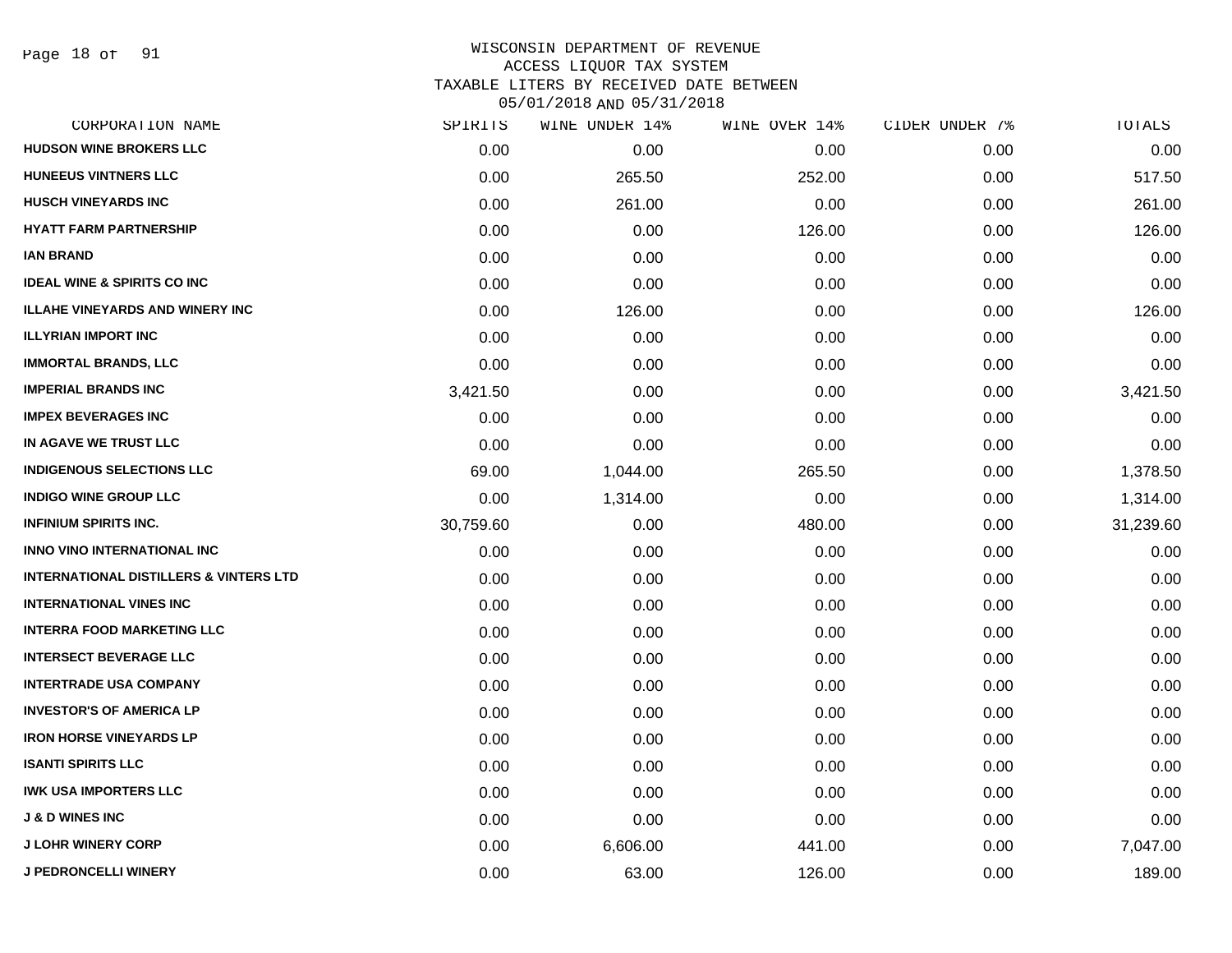Page 19 of 91

## WISCONSIN DEPARTMENT OF REVENUE ACCESS LIQUOR TAX SYSTEM TAXABLE LITERS BY RECEIVED DATE BETWEEN

| CORPORATION NAME                      | SPIRITS    | WINE UNDER 14% | WINE OVER 14% | CIDER UNDER 7% | TOTALS     |
|---------------------------------------|------------|----------------|---------------|----------------|------------|
| <b>J3 WINE PARTNERS LLC</b>           | 0.00       | 0.00           | 0.00          | 0.00           | 0.00       |
| <b>JACK POUST &amp; COMPANY INC</b>   | 0.00       | 1,035.00       | 13.50         | 0.00           | 1,048.50   |
| <b>JACKSON FAMILY ENTERPRISES INC</b> | 0.00       | 11,578.50      | 1,903.50      | 0.00           | 13,482.00  |
| <b>JACKY RANDELL TRENTHAM</b>         | 0.00       | 0.00           | 0.00          | 0.00           | 0.00       |
| <b>JACUZZI FAMILY VINEYARDS LLC</b>   | 0.00       | 0.00           | 0.00          | 0.00           | 0.00       |
| <b>JAM CELLARS INC</b>                | 0.00       | 0.00           | 1,110.00      | 0.00           | 1,110.00   |
| <b>JAMES E COSMA</b>                  | 0.00       | 414.00         | 0.00          | 0.00           | 414.00     |
| <b>JAMES L LAMBERT</b>                | 0.00       | 252.00         | 0.00          | 0.00           | 252.00     |
| <b>JAMES MORONEY INC</b>              | 0.00       | 0.00           | 0.00          | 0.00           | 0.00       |
| <b>JAMES RICKER</b>                   | 9.00       | 12,789.00      | 49.50         | 0.00           | 12,847.50  |
| JAPAN PRESTIGE SAKE INTERNATIONAL INC | 0.00       | 34.56          | 21.60         | 0.00           | 56.16      |
| <b>JARVIS</b>                         | 0.00       | 0.00           | 0.00          | 0.00           | 0.00       |
| <b>JASON DRISCOLL</b>                 | 0.00       | 252.00         | 504.00        | 0.00           | 756.00     |
| <b>JASON J AND MOLLY N DREW</b>       | 0.00       | 0.00           | 0.00          | 0.00           | 0.00       |
| <b>JAX VINEYARDS LLC</b>              | 0.00       | 0.00           | 38.04         | 0.00           | 38.04      |
| <b>JAY J HEMINWAY</b>                 | 0.00       | 0.00           | 0.00          | 0.00           | 0.00       |
| <b>JAY MIDWEST INC</b>                | 270.00     | 0.00           | 45.00         | 0.00           | 315.00     |
| <b>JB GEORGE LLC</b>                  | 0.00       | 0.00           | 0.00          | 0.00           | 0.00       |
| <b>JC CELLARS INC</b>                 | 0.00       | 0.00           | 0.00          | 0.00           | 0.00       |
| JEAN CLAUDE BOISSET WINES USA INC     | 0.00       | 369.00         | 90.00         | 0.00           | 459.00     |
| <b>JEFF QUINT</b>                     | 90.00      | 0.00           | 0.00          | 0.00           | 90.00      |
| <b>JEFFREY L EMERY</b>                | 0.00       | 0.00           | 0.00          | 0.00           | 0.00       |
| <b>JEM BEVERAGE COMPANY</b>           | 1,008.00   | 0.00           | 0.00          | 0.00           | 1,008.00   |
| <b>JFC INTERNATIONAL INC</b>          | 4.54       | 1,343.44       | 2,154.28      | 0.00           | 3,502.26   |
| <b>JIM BEAM BRANDS CO</b>             | 391,213.95 | 432.00         | 63.00         | 0.00           | 391,708.95 |
| <b>J-NH WINE GROUP LLC</b>            | 0.00       | 0.00           | 0.00          | 0.00           | 0.00       |
| <b>JNJ INTERNATIONAL INC</b>          | 0.00       | 0.00           | 0.00          | 0.00           | 0.00       |
| <b>JOHAN VINEYARDS LLC</b>            | 0.00       | 135.00         | 0.00          | 0.00           | 135.00     |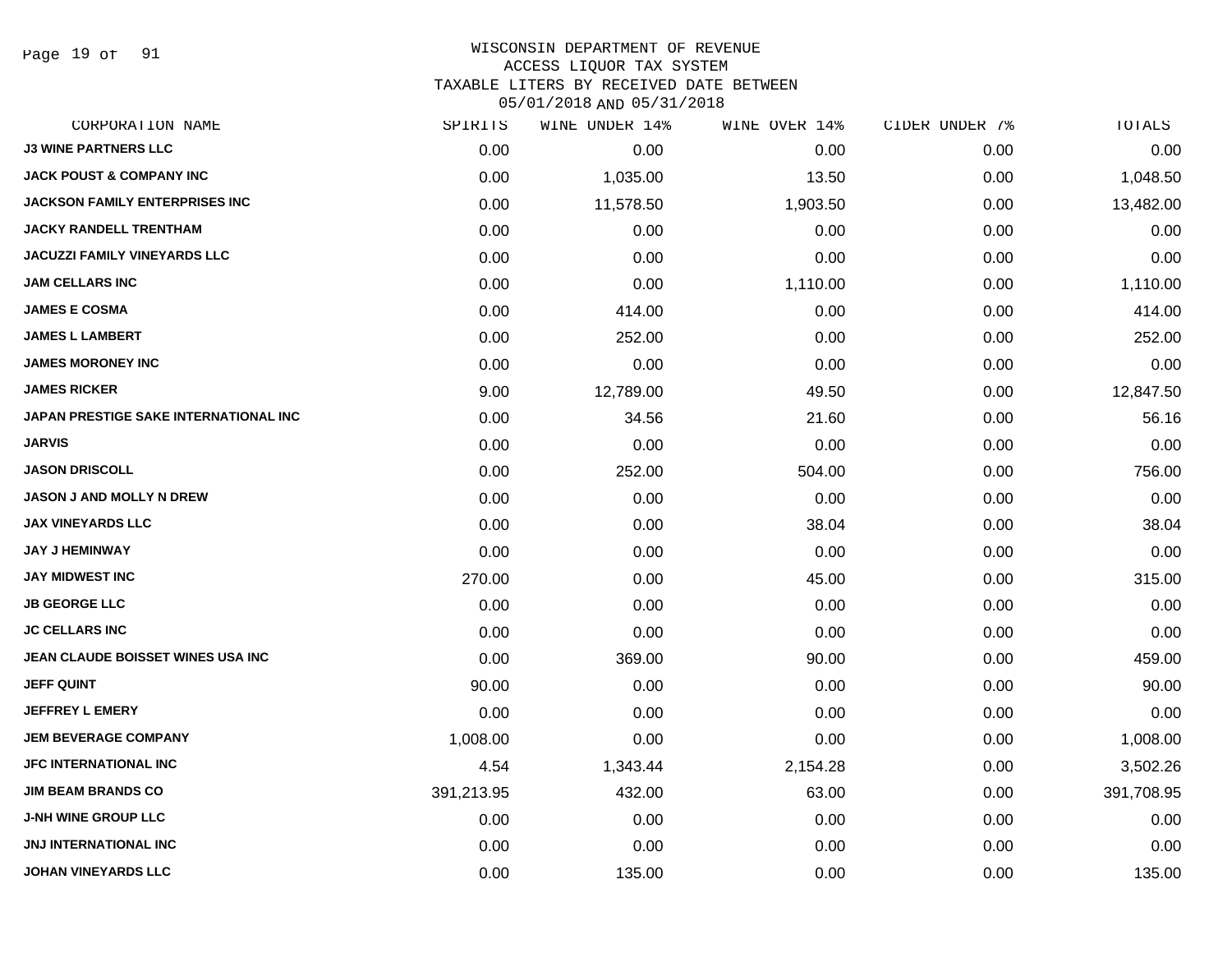Page 20 of 91

| CORPORATION NAME                         | SPIRITS  | WINE UNDER 14% | WINE OVER 14% | CIDER UNDER 7% | TOTALS   |
|------------------------------------------|----------|----------------|---------------|----------------|----------|
| JOHN ANTHONY VINEYARDS LLC               | 0.00     | 0.00           | 0.00          | 0.00           | 0.00     |
| <b>JOHN R LUCAS</b>                      | 0.00     | 0.00           | 0.00          | 0.00           | 0.00     |
| <b>JOSE PASTOR</b>                       | 0.00     | 0.00           | 0.00          | 0.00           | 0.00     |
| <b>JOSEPH PHELPS VINEYARDS LLC</b>       | 0.00     | 0.00           | 0.00          | 0.00           | 0.00     |
| <b>JOSEPH VICTORI WINES, INC.</b>        | 0.00     | 0.00           | 0.00          | 0.00           | 0.00     |
| <b>JOSU GALDOS</b>                       | 0.00     | 0.00           | 0.00          | 0.00           | 0.00     |
| JOURNEYMAN DISTILLERY LLC                | 112.50   | 0.00           | 0.00          | 0.00           | 112.50   |
| <b>JPPZ INC</b>                          | 0.00     | 0.00           | 0.00          | 0.00           | 0.00     |
| <b>JRV LLC</b>                           | 0.00     | 0.00           | 0.00          | 0.00           | 0.00     |
| JUDD FAMILY VINEYARDS LP                 | 0.00     | 0.00           | 0.00          | 0.00           | 0.00     |
| <b>JUSTIN VINEYARDS &amp; WINERY LLC</b> | 0.00     | 0.00           | 265.50        | 0.00           | 265.50   |
| <b>JVW CORPORATION</b>                   | 0.00     | 0.00           | 0.00          | 0.00           | 0.00     |
| <b>JZ WINE COMPANY</b>                   | 0.00     | 171.00         | 0.00          | 0.00           | 171.00   |
| <b>K VINTNERS LLC</b>                    | 0.00     | 0.00           | 2,520.00      | 0.00           | 2,520.00 |
| <b>KAITRIN N COOPER</b>                  | 2,586.00 | 0.00           | 0.00          | 0.00           | 2,586.00 |
| <b>KALIN CELLARS INC</b>                 | 0.00     | 0.00           | 0.00          | 0.00           | 0.00     |
| <b>KATELL PLEVEN</b>                     | 0.00     | 0.00           | 0.00          | 0.00           | 0.00     |
| <b>KAY OLSEN</b>                         | 0.00     | 0.00           | 0.00          | 0.00           | 0.00     |
| <b>KB WINES LLC</b>                      | 0.00     | 0.00           | 0.00          | 0.00           | 0.00     |
| <b>KEEPER'S QUEST INC</b>                | 378.00   | 0.00           | 0.00          | 0.00           | 378.00   |
| <b>KEN WRIGHT CELLARS CO</b>             | 0.00     | 0.00           | 0.00          | 0.00           | 0.00     |
| <b>KENNETH S LIKITPRAKONG</b>            | 0.00     | 164.00         | 0.00          | 0.00           | 164.00   |
| <b>KENT HUMPHREY</b>                     | 0.00     | 0.00           | 0.00          | 0.00           | 0.00     |
| <b>KENT RASMUSSEN WINERY</b>             | 0.00     | 630.00         | 0.00          | 0.00           | 630.00   |
| <b>KENTUCKY BOURBON DISTILLERS LTD</b>   | 1,374.00 | 0.00           | 0.00          | 0.00           | 1,374.00 |
| <b>KERMIT LYNCH WINE MERCHANTS</b>       | 0.00     | 2,016.00       | 0.00          | 0.00           | 2,016.00 |
| <b>KIMBERTON WINES LLC</b>               | 0.00     | 0.00           | 0.00          | 0.00           | 0.00     |
| KINDRED SPIRITS NORTH AMERICA INC        | 0.00     | 0.00           | 0.00          | 0.00           | 0.00     |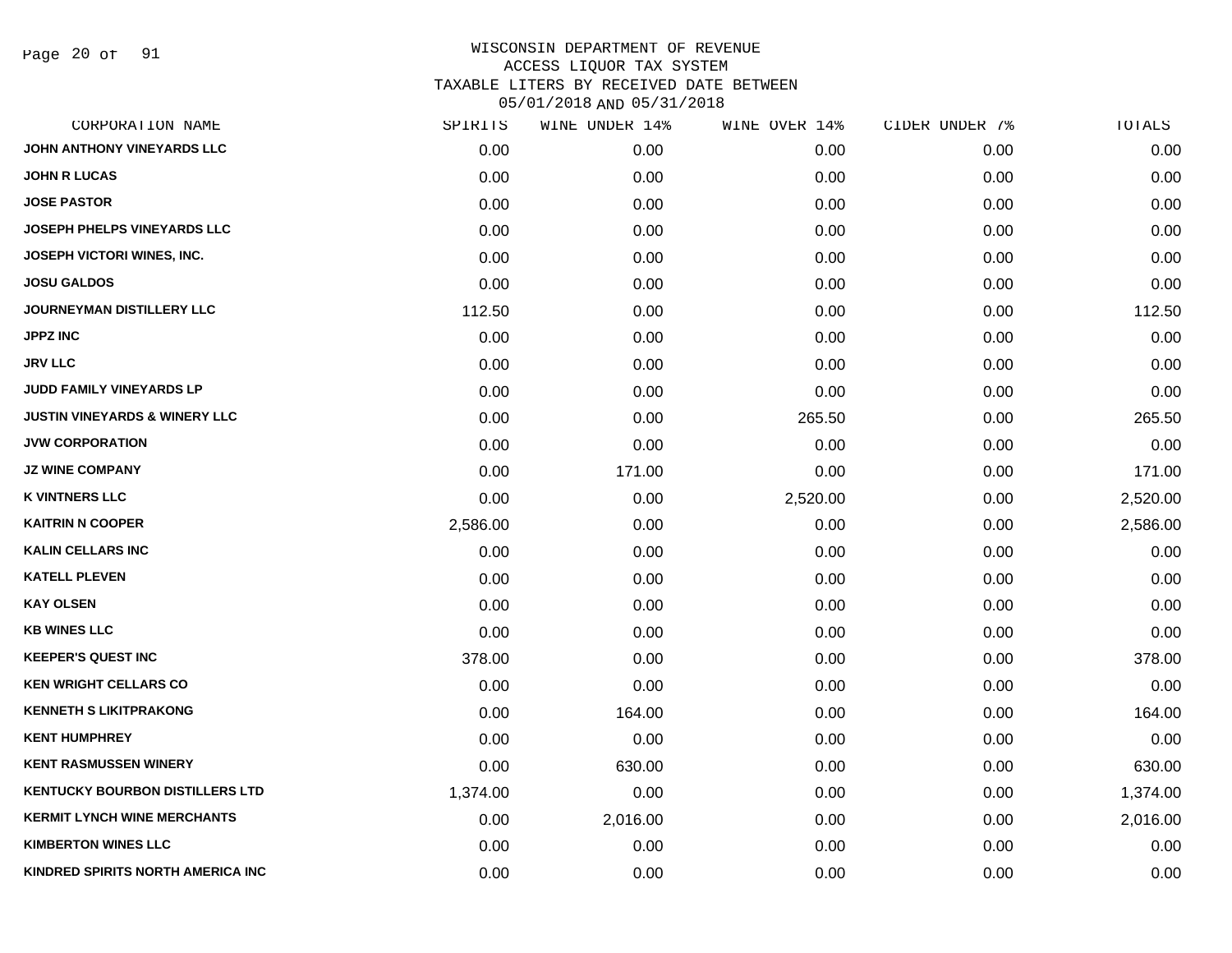Page 21 of 91

#### WISCONSIN DEPARTMENT OF REVENUE ACCESS LIQUOR TAX SYSTEM

TAXABLE LITERS BY RECEIVED DATE BETWEEN

| CORPORATION NAME                           | SPIRITS | WINE UNDER 14% | WINE OVER 14% | CIDER UNDER 7% | TOTALS    |
|--------------------------------------------|---------|----------------|---------------|----------------|-----------|
| <b>KINDRED VINES IMPORT CO LLC</b>         | 0.00    | 1,764.00       | 0.00          | 0.00           | 1,764.00  |
| <b>KING ESTATE WINERY LP</b>               | 0.00    | 549.00         | 0.00          | 0.00           | 549.00    |
| <b>KINGS COUNTY DISTILLERY LLC</b>         | 0.00    | 0.00           | 0.00          | 0.00           | 0.00      |
| <b>KIONA VINEYARDS LLC</b>                 | 0.00    | 0.00           | 0.00          | 0.00           | 0.00      |
| <b>KISTLER VINEYARDS, LLC</b>              | 0.00    | 0.00           | 90.00         | 0.00           | 90.00     |
| <b>KITFOX VINEYARDS LLC</b>                | 0.00    | 0.00           | 0.00          | 0.00           | 0.00      |
| <b>KLEIN FOODS INC</b>                     | 0.00    | 1,512.00       | 400.50        | 0.00           | 1,912.50  |
| <b>KLIN SPIRITS LLC</b>                    | 0.00    | 0.00           | 0.00          | 0.00           | 0.00      |
| <b>KLINKER BRICK WINERY INC</b>            | 0.00    | 144.00         | 315.00        | 0.00           | 459.00    |
| <b>KOBRAND CORPORATION</b>                 | 270.00  | 24,264.00      | 7,906.80      | 0.00           | 32,440.80 |
| KOJIMA & INTERNATIONAL ASSOCIATES INC      | 0.00    | 0.00           | 0.00          | 0.00           | 0.00      |
| <b>KONGSGAARD WINE LLC</b>                 | 0.00    | 0.00           | 0.00          | 0.00           | 0.00      |
| <b>KONSTANTIN D FRANK &amp; SONS</b>       | 0.00    | 5,346.00       | 0.00          | 0.00           | 5,346.00  |
| <b>KOPRI INC</b>                           | 0.00    | 54.00          | 0.00          | 0.00           | 54.00     |
| <b>KOVAL INC</b>                           | 319.50  | 0.00           | 0.00          | 0.00           | 319.50    |
| <b>KRA-ZE LLC</b>                          | 0.00    | 0.00           | 0.00          | 0.00           | 0.00      |
| <b>KRUPP BROTHERS LLC</b>                  | 0.00    | 0.00           | 0.00          | 0.00           | 0.00      |
| <b>KUTCH WINES INC</b>                     | 0.00    | 0.00           | 0.00          | 0.00           | 0.00      |
| <b>KYSELA PERE ET FILS LTD</b>             | 0.00    | 0.00           | 0.00          | 0.00           | 0.00      |
| <b>L &amp; F BRANDS INC</b>                | 0.00    | 0.00           | 0.00          | 0.00           | 0.00      |
| <b>L &amp; L IMPORTS LLC</b>               | 0.00    | 0.00           | 0.00          | 0.00           | 0.00      |
| <b>LC WINE</b>                             | 0.00    | 0.00           | 0.00          | 0.00           | 0.00      |
| L FOPPIANO WINE CO INC                     | 0.00    | 0.00           | 171.00        | 0.00           | 171.00    |
| <b>L&amp;C WINE COUNTRY OPERATIONS LLC</b> | 0.00    | 0.00           | 0.00          | 0.00           | 0.00      |
| <b>LADERA WINERY LLC</b>                   | 0.00    | 0.00           | 0.00          | 0.00           | 0.00      |
| <b>LADY HILL LLC</b>                       | 0.00    | 0.00           | 0.00          | 0.00           | 0.00      |
| <b>LAETITIA VINEYARD &amp; WINERY INC</b>  | 0.00    | 0.00           | 0.00          | 0.00           | 0.00      |
| <b>LAIRD &amp; COMPANY</b>                 | 162.00  | 0.00           | 13.50         | 0.00           | 175.50    |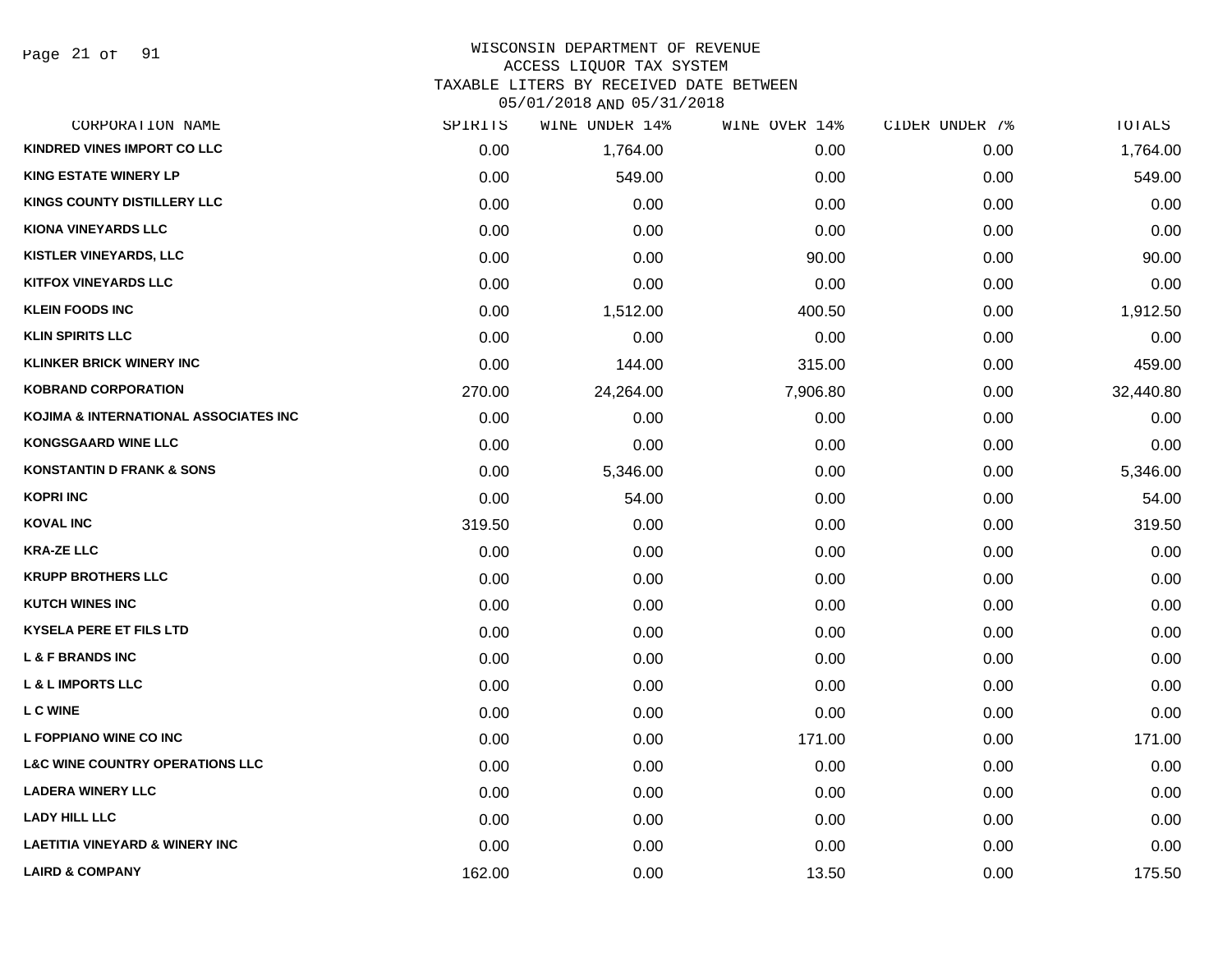Page 22 of 91

| CORPORATION NAME                          | SPIRITS   | WINE UNDER 14% | WINE OVER 14% | CIDER UNDER 7% | TOTALS    |
|-------------------------------------------|-----------|----------------|---------------|----------------|-----------|
| <b>LAIRD FAMILY ESTATE LLC</b>            | 0.00      | 0.00           | 0.00          | 0.00           | 0.00      |
| <b>LAKE COUNTRY LIBARE DISTILLING LLC</b> | 0.00      | 0.00           | 0.00          | 0.00           | 0.00      |
| <b>LANCE C RANDOLPH</b>                   | 0.00      | 0.00           | 0.00          | 0.00           | 0.00      |
| <b>LANGDON SHIVERICK INC</b>              | 0.00      | 0.00           | 0.00          | 0.00           | 0.00      |
| <b>LANGE WINERY LLC</b>                   | 0.00      | 0.00           | 0.00          | 0.00           | 0.00      |
| <b>LAPHAM SALES &amp; MARKETING INC</b>   | 0.00      | 0.00           | 0.00          | 0.00           | 0.00      |
| <b>LATITUDE BEVERAGE COMPANY</b>          | 0.00      | 321.00         | 36.00         | 0.00           | 357.00    |
| <b>LAUREATE IMPORTS COMPANY INC</b>       | 0.00      | 0.00           | 0.00          | 0.00           | 0.00      |
| <b>LAURENT-PERRIER US INC</b>             | 0.00      | 0.00           | 0.00          | 0.00           | 0.00      |
| <b>LAVA SPRINGS INC</b>                   | 0.00      | 0.00           | 0.00          | 0.00           | 0.00      |
| <b>LAWER FAMILY WINERY INC</b>            | 0.00      | 0.00           | 0.00          | 0.00           | 0.00      |
| <b>LCF WINE COMPANY LLC</b>               | 0.00      | 0.00           | 0.00          | 0.00           | 0.00      |
| LE CEP II INC                             | 0.00      | 378.00         | 0.00          | 0.00           | 378.00    |
| LE GRAND COURTAGE LLC                     | 0.00      | 0.00           | 0.00          | 0.00           | 0.00      |
| <b>LE RAISIN IMPORTS LLC</b>              | 0.00      | 0.00           | 0.00          | 0.00           | 0.00      |
| LE VIGNE WINERY INC                       | 0.00      | 0.00           | 0.00          | 0.00           | 0.00      |
| LEFT COAST CELLARS LLC                    | 0.00      | 36.00          | 36.00         | 0.00           | 72.00     |
| <b>LEMELSON WINERY LLC</b>                | 0.00      | 0.00           | 0.00          | 0.00           | 0.00      |
| <b>LEONARD KREUSCH INC</b>                | 0.00      | 2,567.65       | 0.00          | 0.00           | 2,567.65  |
| <b>LEONARDINI FAMILY WINERY LLC</b>       | 0.00      | 0.00           | 504.00        | 0.00           | 504.00    |
| <b>LEONETTI CELLAR LLC</b>                | 0.00      | 0.00           | 0.00          | 0.00           | 0.00      |
| <b>LEVECKE CORPORATION</b>                | 85,422.00 | 0.00           | 0.00          | 0.00           | 85,422.00 |
| <b>LICKUID AWESOME LLC</b>                | 0.00      | 0.00           | 0.00          | 0.00           | 0.00      |
| <b>LIDESTRI BEVERAGES LLC</b>             | 0.00      | 0.00           | 0.00          | 0.00           | 0.00      |
| <b>LINCOLN SQUARE WINE COMPANY LLC</b>    | 0.00      | 0.00           | 90.00         | 0.00           | 90.00     |
| LINGUA FRANCA-LS VINEYARDS HOLDINGS, LLC  | 0.00      | 0.00           | 0.00          | 0.00           | 0.00      |
| <b>LIOCO WINE COMPANY LLC</b>             | 0.00      | 0.00           | 0.00          | 0.00           | 0.00      |
| <b>LION NATHAN USA INC</b>                | 0.00      | 1,395.00       | 322.50        | 0.00           | 1,717.50  |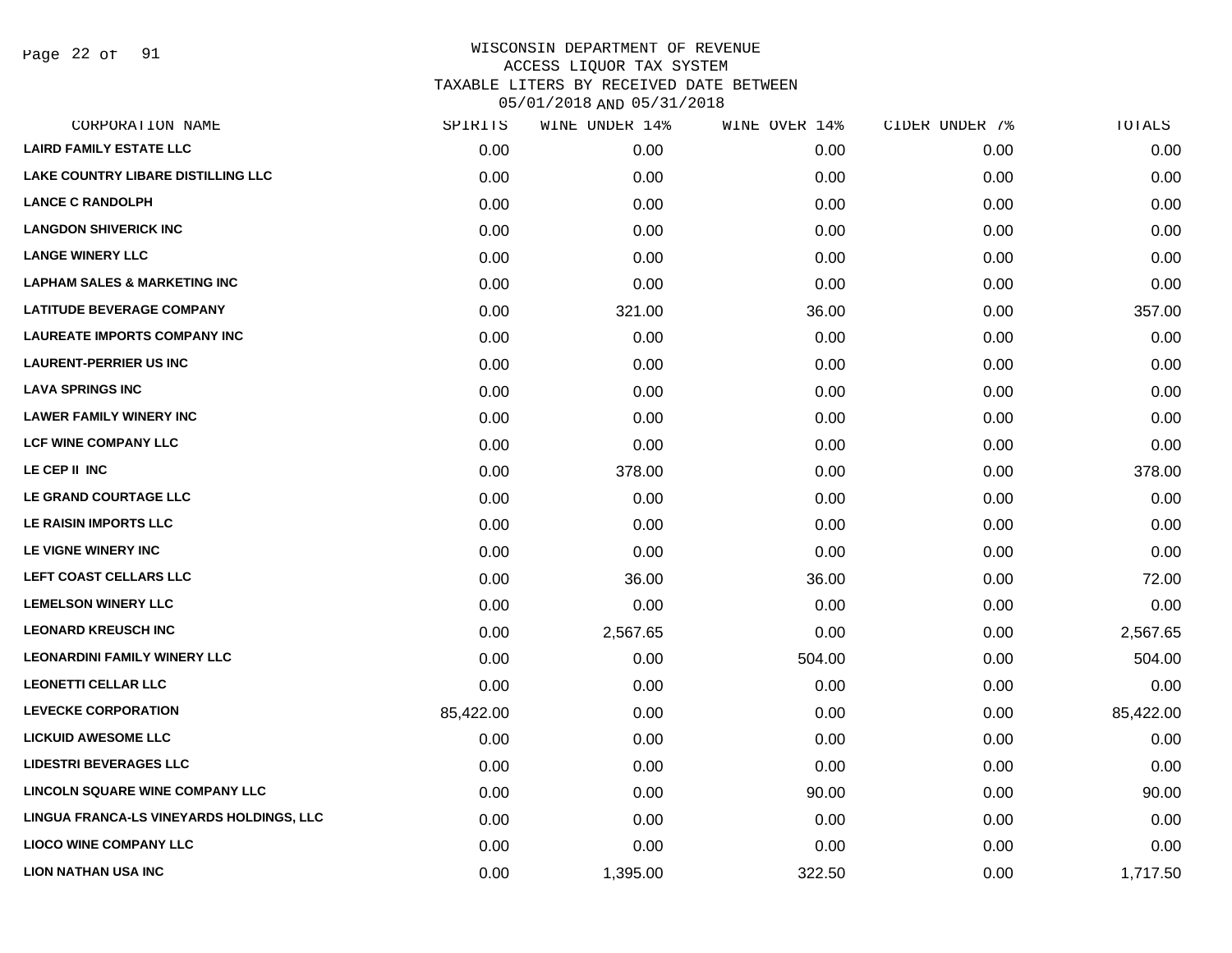Page 23 of 91

| CORPORATION NAME                              | SPIRITS   | WINE UNDER 14% | WINE OVER 14% | CIDER UNDER 7% | <b>TOTALS</b> |
|-----------------------------------------------|-----------|----------------|---------------|----------------|---------------|
| <b>LISA LISA INCORPORATED</b>                 | 0.00      | 0.00           | 0.00          | 0.00           | 0.00          |
| <b>LISA MARLOW</b>                            | 7,088.64  | 0.00           | 0.00          | 0.00           | 7,088.64      |
| <b>LLOYD CARUSO LLC</b>                       | 0.00      | 0.00           | 0.00          | 0.00           | 0.00          |
| <b>LLOYD CELLARS INC</b>                      | 0.00      | 0.00           | 0.00          | 0.00           | 0.00          |
| <b>LOCAL DISTILLING INC</b>                   | 1,512.00  | 0.00           | 0.00          | 0.00           | 1,512.00      |
| <b>LOEST &amp; MCNAMEE INC</b>                | 0.00      | 0.00           | 0.00          | 0.00           | 0.00          |
| <b>LONG MEADOW RANCH WINERY INC</b>           | 0.00      | 195.00         | 0.00          | 0.00           | 195.00        |
| <b>LONG SHADOWS VINTNERS LLC</b>              | 0.00      | 99.00          | 126.00        | 0.00           | 225.00        |
| <b>LONZ WINERY INC</b>                        | 0.00      | 0.00           | 0.00          | 0.00           | 0.00          |
| <b>LOOSEN BROS USA LTD</b>                    | 0.00      | 7,011.00       | 0.00          | 0.00           | 7,011.00      |
| <b>LORING WINE COMPANY LLC</b>                | 0.00      | 0.00           | 0.00          | 0.00           | 0.00          |
| <b>LOUIS GLUNZ BEER INC</b>                   | 0.00      | 0.00           | 0.00          | 0.00           | 0.00          |
| <b>LOUIS LATOUR INC</b>                       | 0.00      | 198.00         | 0.00          | 0.00           | 198.00        |
| <b>LOWDEN SCHOOLHOUSE CORPORATION</b>         | 0.00      | 0.00           | 0.00          | 0.00           | 0.00          |
| <b>LUNA VINEYARDS INC</b>                     | 0.00      | 0.00           | 0.00          | 0.00           | 0.00          |
| <b>LUNEAU USA INC</b>                         | 0.00      | 6,258.00       | 0.00          | 0.00           | 6,258.00      |
| <b>LUXCO INC</b>                              | 49,476.30 | 387.00         | 471.00        | 0.00           | 50,334.30     |
| <b>LYNMAR WINERY LLC</b>                      | 0.00      | 0.00           | 0.00          | 0.00           | 0.00          |
| <b>M.A.C. WINES, LLC</b>                      | 0.00      | 0.00           | 0.00          | 0.00           | 0.00          |
| <b>MACH FLYNT INC</b>                         | 5,040.00  | 61,524.00      | 450.00        | 0.00           | 67,014.00     |
| <b>MAD CAR WINE CO LLC</b>                    | 0.00      | 315.00         | 0.00          | 0.00           | 315.00        |
| <b>MADRIGAL FAMILY WINERY LLC</b>             | 0.00      | 0.00           | 0.00          | 0.00           | 0.00          |
| <b>MAGAVE TEQUILA INC</b>                     | 0.00      | 0.00           | 0.00          | 0.00           | 0.00          |
| <b>MAISONS MARQUES &amp; DOMAINES USA INC</b> | 0.00      | 990.00         | 306.00        | 0.00           | 1,296.00      |
| <b>MANO'S INC</b>                             | 0.00      | 0.00           | 0.00          | 0.00           | 0.00          |
| <b>MANUEL PULIDO</b>                          | 0.00      | 0.00           | 0.00          | 0.00           | 0.00          |
| <b>MARIETTA CELLARS INC</b>                   | 0.00      | 126.00         | 63.00         | 0.00           | 189.00        |
| <b>MARIPOSA WINE COMPANY LLC</b>              | 0.00      | 0.00           | 0.00          | 0.00           | 0.00          |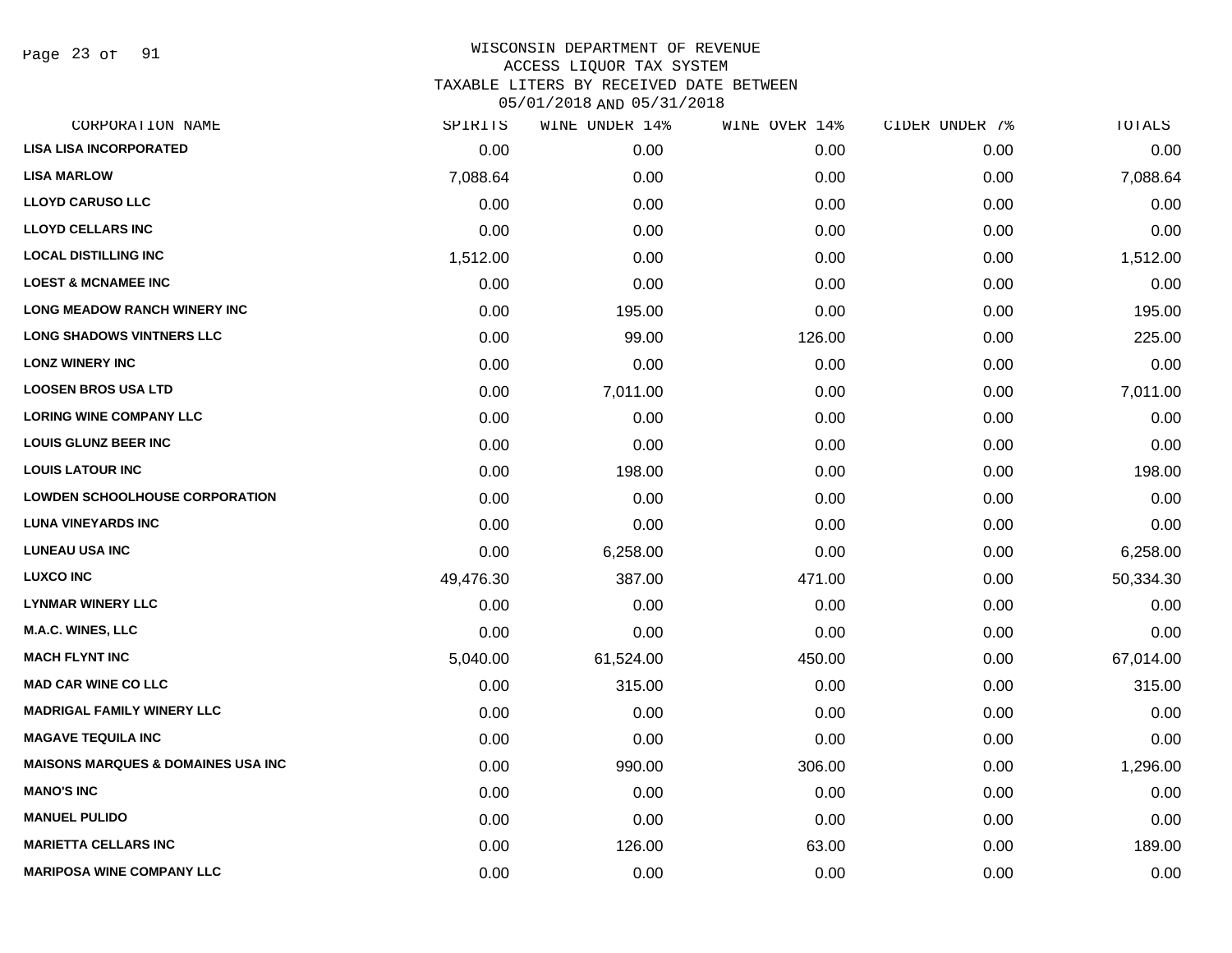Page 24 of 91

| SPIRITS   | WINE UNDER 14% | WINE OVER 14% | CIDER UNDER 7% | TOTALS    |
|-----------|----------------|---------------|----------------|-----------|
| 0.00      | 0.00           | 0.00          | 0.00           | 0.00      |
| 0.00      | 0.00           | 0.00          | 0.00           | 0.00      |
| 0.00      | 0.00           | 0.00          | 0.00           | 0.00      |
| 0.00      | 0.00           | 0.00          | 0.00           | 0.00      |
| 0.00      | 0.00           | 0.00          | 0.00           | 0.00      |
| 0.00      | 0.00           | 0.00          | 0.00           | 0.00      |
| 0.00      | 0.00           | 0.00          | 0.00           | 0.00      |
| 0.00      | 0.00           | 0.00          | 0.00           | 0.00      |
| 0.00      | 2,307.00       | 281.25        | 0.00           | 2,588.25  |
| 856.80    | 0.00           | 0.00          | 0.00           | 856.80    |
| 0.00      | 180.00         | 0.00          | 0.00           | 180.00    |
| 0.00      | 0.00           | 0.00          | 0.00           | 0.00      |
| 0.00      | 0.00           | 0.00          | 0.00           | 0.00      |
| 0.00      | 177.90         | 0.00          | 0.00           | 177.90    |
| 0.00      | 0.00           | 0.00          | 0.00           | 0.00      |
| 0.00      | 67.50          | 0.00          | 0.00           | 67.50     |
| 0.00      | 0.00           | 0.00          | 0.00           | 0.00      |
| 0.00      | 0.00           | 0.00          | 0.00           | 0.00      |
| 0.00      | 0.00           | 0.00          | 0.00           | 0.00      |
| 16,794.00 | 0.00           | 0.00          | 0.00           | 16,794.00 |
| 0.00      | 0.00           | 0.00          | 0.00           | 0.00      |
| 0.00      | 0.00           | 0.00          | 0.00           | 0.00      |
| 0.00      | 0.00           | 0.00          | 0.00           | 0.00      |
| 0.00      | 900.00         | 162.00        | 0.00           | 1,062.00  |
| 0.00      | 324.00         | 126.00        | 0.00           | 450.00    |
| 0.00      | 756.00         | 0.00          | 0.00           | 756.00    |
| 0.00      | 0.00           | 0.00          | 264.98         | 264.98    |
| 0.00      | 0.00           | 0.00          | 0.00           | 0.00      |
|           |                |               |                |           |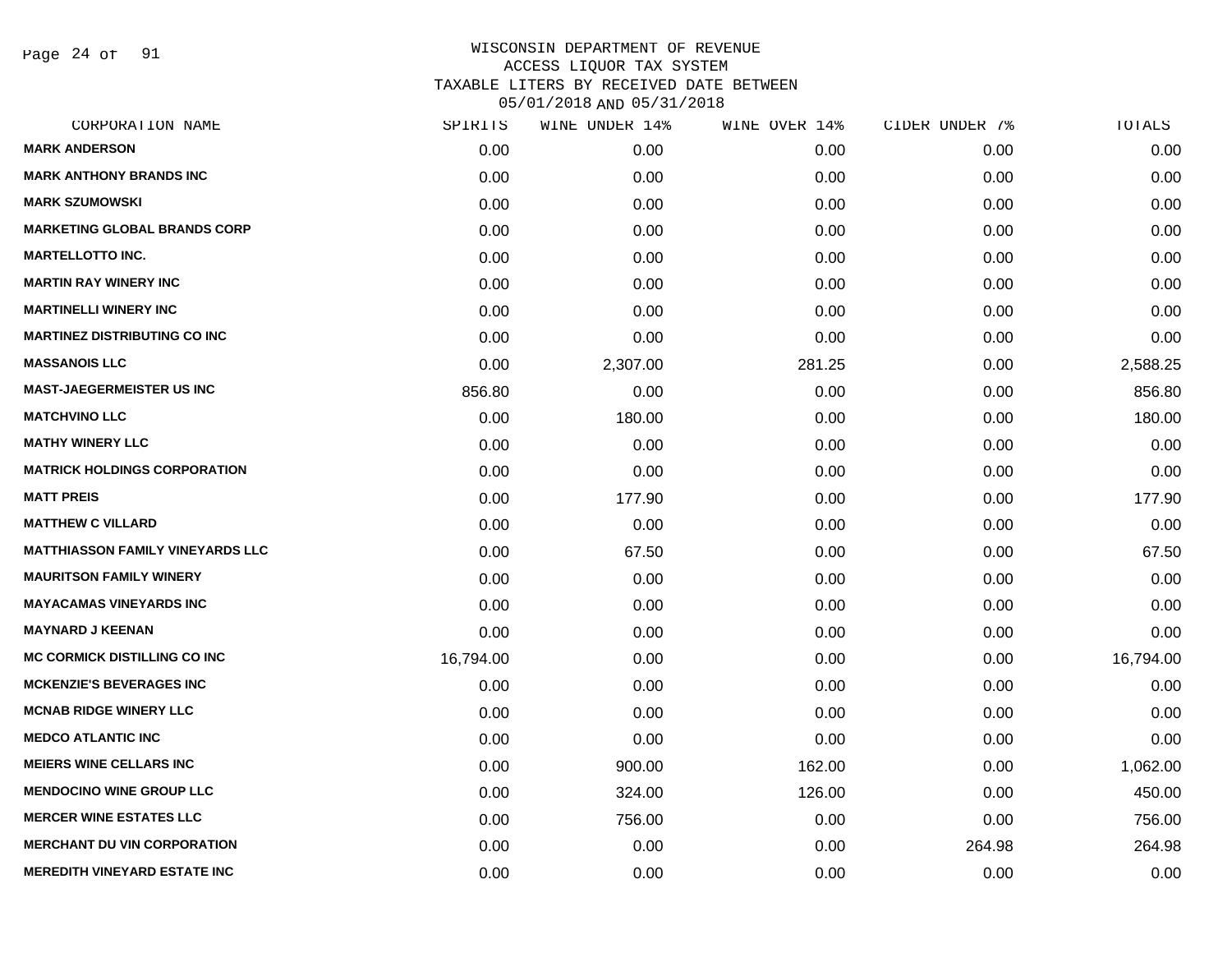Page 25 of 91

| CORPORATION NAME                                  | SPIRITS   | WINE UNDER 14% | WINE OVER 14% | CIDER UNDER 7% | TOTALS    |
|---------------------------------------------------|-----------|----------------|---------------|----------------|-----------|
| <b>METEOR VINEYARD LLC</b>                        | 0.00      | 0.00           | 0.00          | 0.00           | 0.00      |
| <b>METROWINE DISTRIBUTION CO INC</b>              | 0.00      | 0.00           | 0.00          | 0.00           | 0.00      |
| <b>METTLER WINES LLC</b>                          | 0.00      | 0.00           | 126.00        | 0.00           | 126.00    |
| <b>MEV CORPORATION</b>                            | 0.00      | 0.00           | 0.00          | 0.00           | 0.00      |
| <b>MEXCOR INC</b>                                 | 1,096.50  | 0.00           | 0.00          | 0.00           | 1,096.50  |
| <b>MEYER CELLARS LLC</b>                          | 0.00      | 0.00           | 0.00          | 0.00           | 0.00      |
| <b>MHW LTD</b>                                    | 29,507.95 | 20,128.50      | 4,186.50      | 95.04          | 53,917.99 |
| <b>MICHAEL HOUGH</b>                              | 0.00      | 432.00         | 0.00          | 0.00           | 432.00    |
| <b>MICHAEL SKURNIK WINES INC</b>                  | 0.00      | 1,089.00       | 0.00          | 0.00           | 1,089.00  |
| <b>MICHEAL DASHE</b>                              | 0.00      | 0.00           | 0.00          | 0.00           | 0.00      |
| <b>MIDDLETON FAMILY WINES LLC</b>                 | 0.00      | 0.00           | 0.00          | 0.00           | 0.00      |
| <b>MIDNIGHT CELLARS INC</b>                       | 0.00      | 0.00           | 126.00        | 0.00           | 126.00    |
| <b>MID-OAK DISTILLERY INC</b>                     | 0.00      | 0.00           | 0.00          | 0.00           | 0.00      |
| <b>MIGHTY SWELL COCKTAIL COMPANY LLC</b>          | 0.00      | 0.00           | 0.00          | 0.00           | 0.00      |
| <b>MILBRANDT FAMILY WINES LLC</b>                 | 0.00      | 2,139.00       | 0.00          | 0.00           | 2,139.00  |
| <b>MILE HIGH SPIRITS LLC</b>                      | 0.00      | 0.00           | 0.00          | 0.00           | 0.00      |
| <b>MILLER SQUARED INC</b>                         | 0.00      | 1,552.75       | 0.00          | 0.00           | 1,552.75  |
| <b>MILLERCOORS LLC</b>                            | 0.00      | 0.00           | 0.00          | 0.00           | 0.00      |
| <b>MILTONS DISTRIBUTING CO INC</b>                | 0.00      | 953.73         | 27.00         | 0.00           | 980.73    |
| <b>MINER FAMILY WINERY LLC</b>                    | 0.00      | 0.00           | 22.50         | 0.00           | 22.50     |
| <b>MINNESOTAS FINEST FERMENTED PRODUCTS</b>       | 0.00      | 0.00           | 0.00          | 0.00           | 0.00      |
| <b>MIONETTO USA INC</b>                           | 0.00      | 6,673.50       | 0.00          | 0.00           | 6,673.50  |
| <b>MIRA WINERY LLC</b>                            | 0.00      | 0.00           | 0.00          | 0.00           | 0.00      |
| <b>MIRAMONT ESTATE VINEYARDS &amp; WINERY INC</b> | 0.00      | 0.00           | 0.00          | 0.00           | 0.00      |
| <b>MIRASOL WINE LLC</b>                           | 0.00      | 45.00          | 0.00          | 0.00           | 45.00     |
| <b>MISA IMPORTS INC</b>                           | 23,016.00 | 36,229.50      | 0.00          | 0.00           | 59,245.50 |
| <b>MISSISSIPPI RIVER DISTILLING COMPANY</b>       | 0.00      | 0.00           | 0.00          | 0.00           | 0.00      |
| <b>MISTARR WINE IMPORTERS</b>                     | 0.00      | 0.00           | 0.00          | 0.00           | 0.00      |
|                                                   |           |                |               |                |           |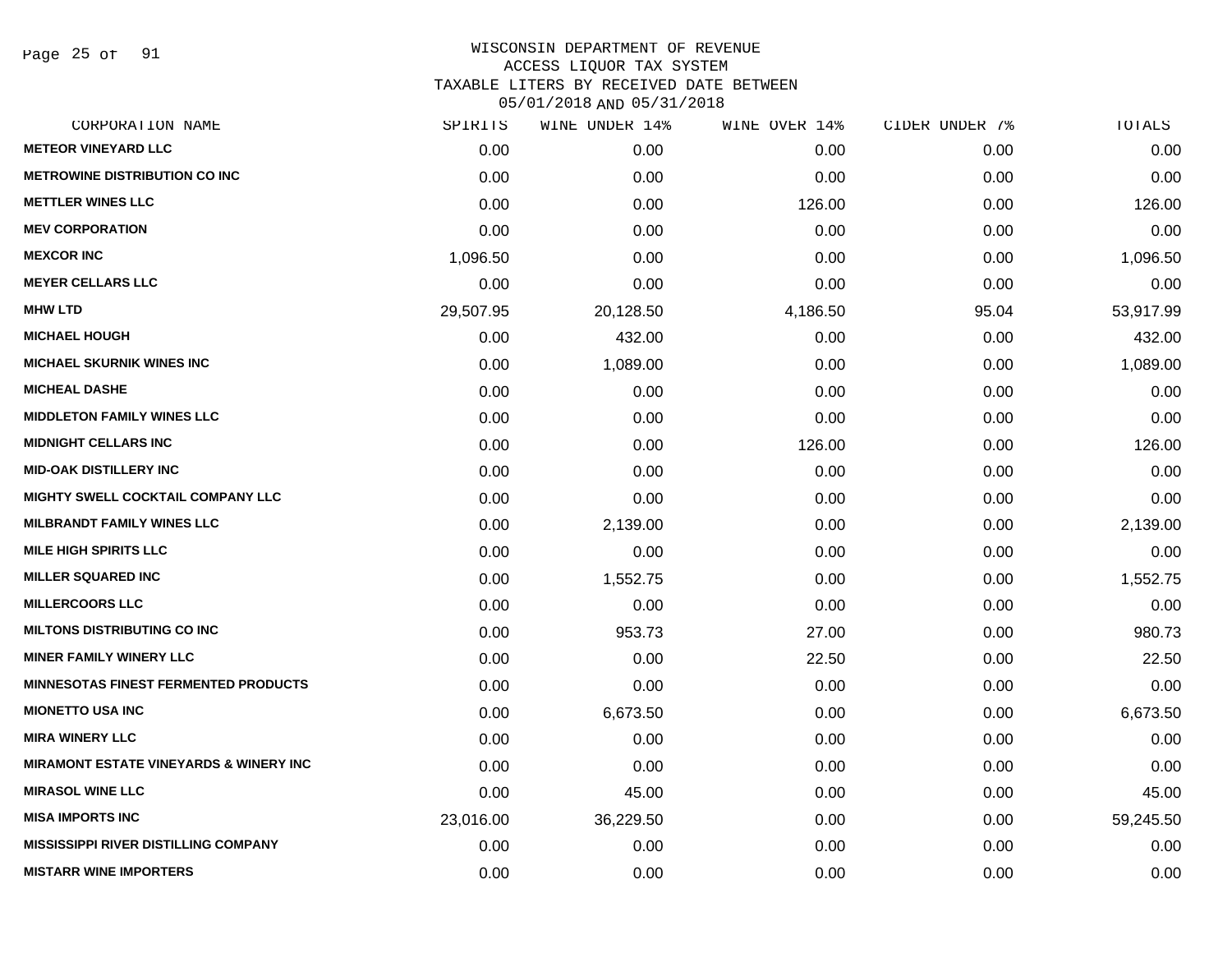Page 26 of 91

#### WISCONSIN DEPARTMENT OF REVENUE ACCESS LIQUOR TAX SYSTEM

TAXABLE LITERS BY RECEIVED DATE BETWEEN

| CORPORATION NAME                                                                   | SPIRITS   | WINE UNDER 14% | WINE OVER 14% | CIDER UNDER 7% | TOTALS    |
|------------------------------------------------------------------------------------|-----------|----------------|---------------|----------------|-----------|
| <b>MIURA VINEYARDS LLC</b>                                                         | 0.00      | 0.00           | 0.00          | 0.00           | 0.00      |
| <b>MODERN DEVELOPMENT COMPANY</b>                                                  | 0.00      | 252.00         | 333.00        | 0.00           | 585.00    |
| <b>MODERN SPIRITS LLC</b>                                                          | 72.00     | 0.00           | 18.00         | 0.00           | 90.00     |
| <b>MODUS OPERANDI CELLARS LLC</b>                                                  | 0.00      | 0.00           | 0.00          | 0.00           | 0.00      |
| <b>MOET HENNESSY USA, INC.</b>                                                     | 32,623.00 | 7,701.75       | 162.00        | 0.00           | 40,486.75 |
| <b>MOLLYDOOKER INTERNATIONAL LLC</b>                                               | 0.00      | 0.00           | 126.00        | 0.00           | 126.00    |
| <b>MOLLY'S WINERY INC</b>                                                          | 0.00      | 0.00           | 0.00          | 0.00           | 0.00      |
| <b>MONICA NOGUES</b>                                                               | 0.00      | 0.00           | 0.00          | 0.00           | 0.00      |
| <b>MONSIEUR TOUTON SELECTION LTD / ORIGIN USA</b>                                  | 0.00      | 252.00         | 0.00          | 0.00           | 252.00    |
| <b>MONTANERO MEZCAL LLC</b>                                                        | 0.00      | 0.00           | 0.00          | 0.00           | 0.00      |
| <b>MONTE CRISTO BLOCK IV LLC</b>                                                   | 0.00      | 0.00           | 0.00          | 0.00           | 0.00      |
| <b>MONTEREY WINE COMPANY LLC</b>                                                   | 0.00      | 1,260.00       | 0.00          | 0.00           | 1,260.00  |
| <b>MONTICELLO CELLARS INC</b>                                                      | 0.00      | 0.00           | 0.00          | 0.00           | 0.00      |
| <b>MONTINORE VINEYARDS LIMITED</b>                                                 | 0.00      | 243.00         | 0.00          | 0.00           | 243.00    |
| <b>MOONRISE DISTILLERY INC</b>                                                     | 0.00      | 0.00           | 0.00          | 0.00           | 0.00      |
| <b>MORE THAN GRAPES, LLC</b>                                                       | 0.00      | 558.00         | 0.00          | 0.00           | 558.00    |
| <b>MORGAN WINERY INC</b>                                                           | 0.00      | 0.00           | 252.00        | 0.00           | 252.00    |
| <b>MOUNT VEEDER FARMS LLC</b>                                                      | 0.00      | 0.00           | 0.00          | 0.00           | 0.00      |
| <b>MOUNTAIN VIEW VINTNERS LLC</b>                                                  | 0.00      | 0.00           | 0.00          | 0.00           | 0.00      |
| <b>MS WALKER INC</b>                                                               | 0.00      | 0.00           | 0.00          | 0.00           | 0.00      |
| <b>MUSTACHE MENTORS LLC</b>                                                        | 0.00      | 126.00         | 0.00          | 0.00           | 126.00    |
| <b>MUTUAL WHOLESALE LIQUOR INC</b>                                                 | 0.00      | 0.00           | 0.00          | 0.00           | 0.00      |
| <b>NAKED WINES LLC</b>                                                             | 0.00      | 0.00           | 0.00          | 0.00           | 0.00      |
| <b>NAPA VALLEY SPECIALTY WINES INC</b>                                             | 0.00      | 1,332.00       | 468.00        | 0.00           | 1,800.00  |
| <b>NATIONAL CONSUMER CREDIT GUARANTEE</b><br><b>ASSOCIATION OF CONNECTICUT INC</b> | 0.00      | 0.00           | 0.00          | 0.00           | 0.00      |
| NATURAL BEVERAGE INFUSIONS LLC                                                     | 0.00      | 0.00           | 0.00          | 0.00           | 0.00      |
| <b>NATURAL MERCHANTS INC</b>                                                       | 0.00      | 378.00         | 0.00          | 0.00           | 378.00    |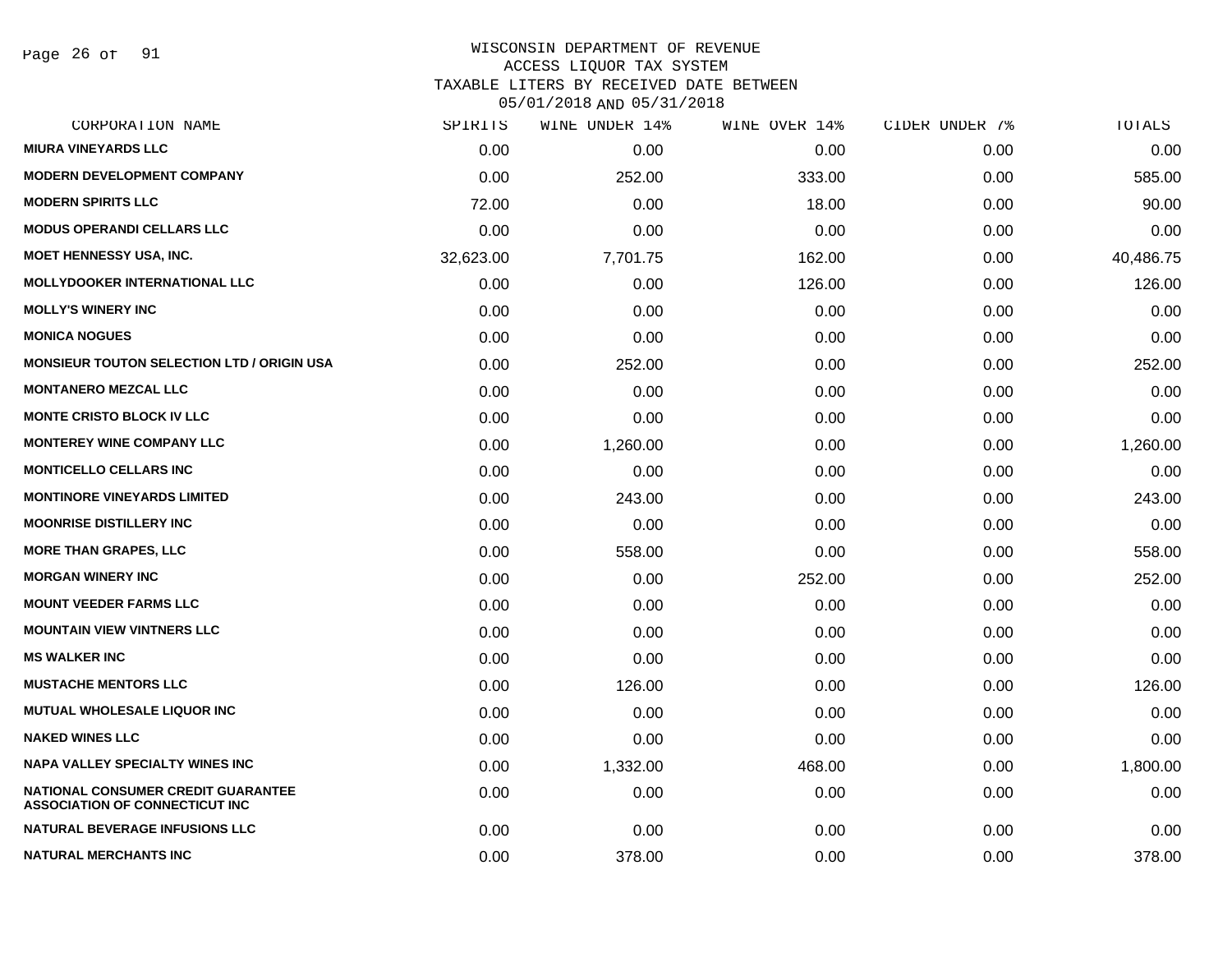Page 27 of 91

#### WISCONSIN DEPARTMENT OF REVENUE ACCESS LIQUOR TAX SYSTEM

TAXABLE LITERS BY RECEIVED DATE BETWEEN

| CORPORATION NAME                      | SPIRITS  | WINE UNDER 14% | WINE OVER 14% | CIDER UNDER 7% | TOTALS    |
|---------------------------------------|----------|----------------|---------------|----------------|-----------|
| <b>NATUREL WEST CORP</b>              | 0.00     | 0.00           | 0.00          | 0.00           | 0.00      |
| <b>NAVARRO VINEYARDS, LLC</b>         | 0.00     | 0.00           | 0.00          | 0.00           | 0.00      |
| <b>NBI ACQUISITION LLC</b>            | 0.00     | 0.00           | 0.00          | 0.00           | 0.00      |
| <b>NDC SYSTEMS LP</b>                 | 2,163.00 | 56,208.25      | 2,082.00      | 0.00           | 60,453.25 |
| <b>NEGOCIANTS USA INC</b>             | 0.00     | 0.00           | 0.00          | 0.00           | 0.00      |
| <b>NESTOR IMPORTS INC</b>             | 0.00     | 522.00         | 144.00        | 0.00           | 666.00    |
| <b>NEW HOLLAND BREWING CO LLC</b>     | 0.00     | 0.00           | 0.00          | 0.00           | 0.00      |
| <b>NEW MEXICO WINERIES INC</b>        | 0.00     | 1,944.00       | 0.00          | 0.00           | 1,944.00  |
| <b>NEW PARROTT &amp; CO</b>           | 0.00     | 4,977.00       | 567.00        | 0.00           | 5,544.00  |
| <b>NEW VAVIN INC</b>                  | 0.00     | 0.00           | 0.00          | 0.00           | 0.00      |
| <b>NEW YORK MUTUAL TRADING CO INC</b> | 0.00     | 0.00           | 47.28         | 0.00           | 47.28     |
| <b>NEXUS BRANDS LLC</b>               | 0.00     | 0.00           | 0.00          | 0.00           | 0.00      |
| <b>NICHE IMPORT CO</b>                | 250.50   | 252.00         | 0.00          | 0.00           | 502.50    |
| <b>NICHOLAS KARAVIDAS</b>             | 0.00     | 0.00           | 0.00          | 0.00           | 0.00      |
| NIEBAUM-COPPOLA ESTATE WINERY LP      | 0.00     | 0.00           | 0.00          | 0.00           | 0.00      |
| <b>NLV TEQUILA BOTTLING LLC</b>       | 0.00     | 0.00           | 0.00          | 0.00           | 0.00      |
| <b>NO. 12 CIDER HOUSE LLC</b>         | 0.00     | 0.00           | 0.00          | 0.00           | 0.00      |
| <b>NOLET SPIRITS USA INC</b>          | 0.00     | 0.00           | 0.00          | 0.00           | 0.00      |
| <b>NORTH SHORE DISTILLERY LLC</b>     | 0.00     | 0.00           | 0.00          | 0.00           | 0.00      |
| <b>NORTHERN EMPIRE LLC</b>            | 0.00     | 0.00           | 0.00          | 0.00           | 0.00      |
| <b>NOVA WINES, INC.</b>               | 0.00     | 0.00           | 0.00          | 0.00           | 0.00      |
| <b>NUCCIO &amp; WISE</b>              | 0.00     | 0.00           | 0.00          | 0.00           | 0.00      |
| <b>NV AWG LTD</b>                     | 0.00     | 0.00           | 106.50        | 0.00           | 106.50    |
| <b>NW WINE COMPANY LLC</b>            | 0.00     | 756.00         | 0.00          | 0.00           | 756.00    |
| <b>OAK RIDGE WINERY LLC</b>           | 0.00     | 2,709.00       | 45.00         | 0.00           | 2,754.00  |
| <b>OLD BRIDGE CELLARS</b>             | 0.00     | 3,097.80       | 1,201.50      | 0.00           | 4,299.30  |
| <b>OLD ELK HOLDINGS LLC</b>           | 0.00     | 0.00           | 0.00          | 0.00           | 0.00      |
| <b>OLDE WORLD IMPORTS INC</b>         | 0.00     | 0.00           | 0.00          | 0.00           | 0.00      |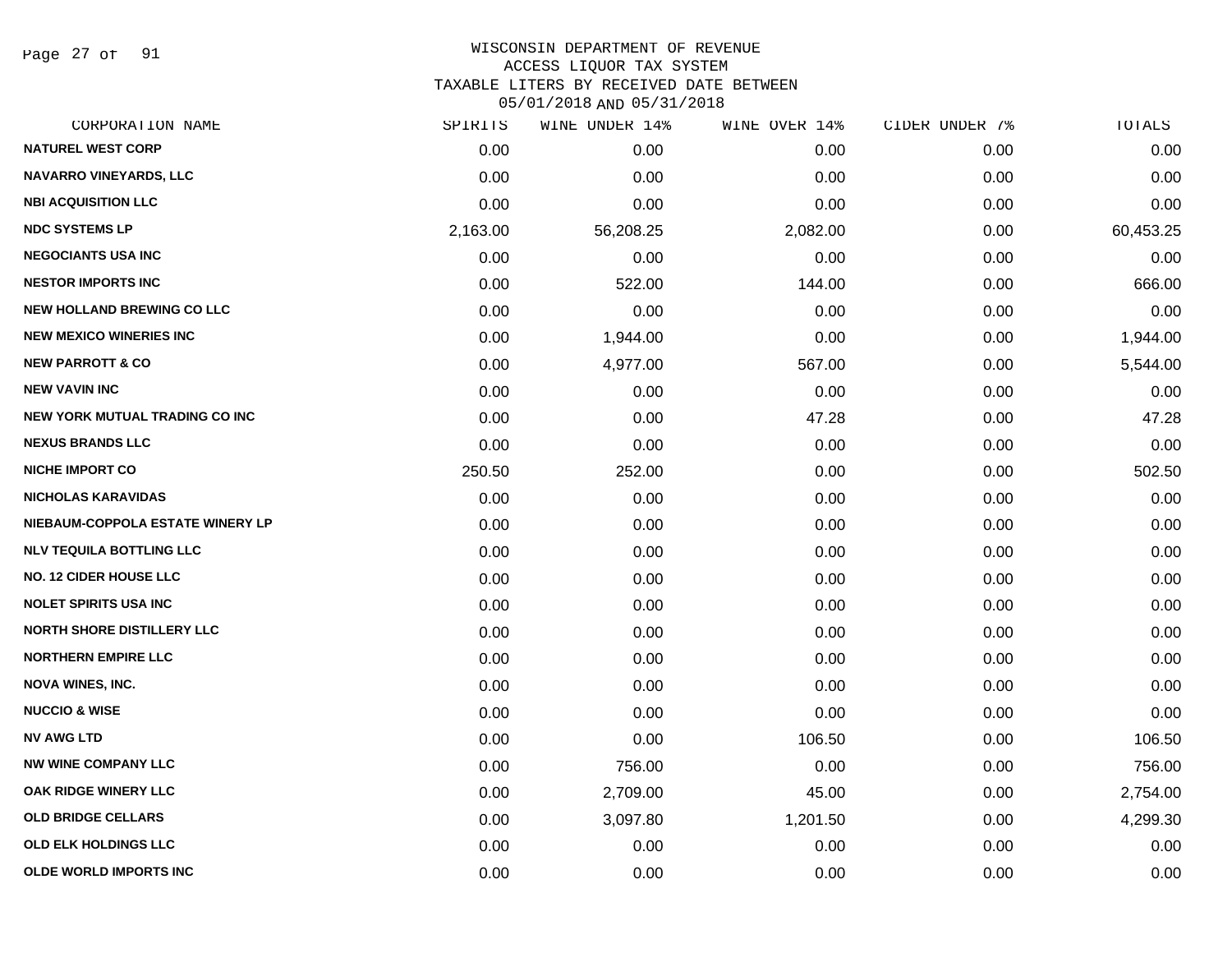Page 28 of 91

## WISCONSIN DEPARTMENT OF REVENUE ACCESS LIQUOR TAX SYSTEM TAXABLE LITERS BY RECEIVED DATE BETWEEN

| CORPORATION NAME                   | SPIRITS  | WINE UNDER 14% | WINE OVER 14% | CIDER UNDER 7% | <b>TOTALS</b> |
|------------------------------------|----------|----------------|---------------|----------------|---------------|
| OLE SMOKY DISTILLERY LLC           | 2,175.00 | 0.00           | 0.00          | 0.00           | 2,175.00      |
| <b>OLIVER WINE COMPANY INC</b>     | 0.00     | 4,860.00       | 0.00          | 0.00           | 4,860.00      |
| ONE TRUE VINE LLC                  | 0.00     | 0.00           | 47.25         | 0.00           | 47.25         |
| O'NEILL BEVERAGES CO LLC           | 0.00     | 10,224.00      | 495.00        | 0.00           | 10,719.00     |
| <b>OPICI IMPORT COMPANY</b>        | 225.00   | 2,589.00       | 0.00          | 0.00           | 2,814.00      |
| <b>OPOLO WINES LP</b>              | 0.00     | 0.00           | 0.00          | 0.00           | 0.00          |
| <b>OPUS ONE WINERY LLC</b>         | 0.00     | 0.00           | 0.00          | 0.00           | 0.00          |
| ORCA PROPERTIES LLC                | 0.00     | 0.00           | 0.00          | 0.00           | 0.00          |
| <b>OREGON BREWING COMPANY INC</b>  | 66.06    | 0.00           | 0.00          | 0.00           | 66.06         |
| ORVINO IMPORTS & DISTRIBUTING INC. | 0.00     | 0.00           | 0.00          | 0.00           | 0.00          |
| <b>O'SHAUGHNESSY DEL OSO LLC</b>   | 0.00     | 0.00           | 0.00          | 0.00           | 0.00          |
| <b>OWEN ROE LLC</b>                | 0.00     | 505.50         | 321.00        | 0.00           | 826.50        |
| P R GRISLEY CO INC                 | 0.00     | 0.00           | 0.00          | 0.00           | 0.00          |
| <b>PABST HOLDINGS LLC</b>          | 0.00     | 0.00           | 0.00          | 11,236.00      | 11,236.00     |
| PACIFIC EDGE MARKETING GROUP INC   | 606.00   | 0.00           | 0.00          | 0.00           | 606.00        |
| PACIFIC INTERNATIONAL LIQUOR INC   | 0.00     | 0.00           | 0.00          | 0.00           | 0.00          |
| <b>PAHLMEYER LLC</b>               | 0.00     | 0.00           | 0.00          | 0.00           | 0.00          |
| PALI WINE COMPANY LP               | 0.00     | 252.00         | 297.00        | 0.00           | 549.00        |
| <b>PALM BAY INTERNATIONAL INC</b>  | 564.00   | 13,630.08      | 753.00        | 0.00           | 14,947.08     |
| <b>PAMELA FRYE</b>                 | 0.00     | 0.00           | 0.00          | 0.00           | 0.00          |
| PAMPA BEVERAGES LLC                | 0.00     | 0.00           | 0.00          | 0.00           | 0.00          |
| <b>PANEBIANCO LLC</b>              | 0.00     | 120.00         | 7.45          | 0.00           | 127.45        |
| <b>PANTHER CREEK CELLARS LLC</b>   | 0.00     | 0.00           | 0.00          | 0.00           | 0.00          |
| PARAGON VINEYARD CO INC            | 0.00     | 0.00           | 0.00          | 0.00           | 0.00          |
| <b>PARK STREET IMPORTS LLC</b>     | 5,399.40 | 1,959.00       | 18.00         | 0.00           | 7,376.40      |
| PARK WINE COMPANY INC              | 0.00     | 63.00          | 504.00        | 0.00           | 567.00        |
| <b>PARKER STATION INC</b>          | 0.00     | 252.00         | 513.00        | 0.00           | 765.00        |
| <b>PAT WINES LLC</b>               | 0.00     | 0.00           | 0.00          | 0.00           | 0.00          |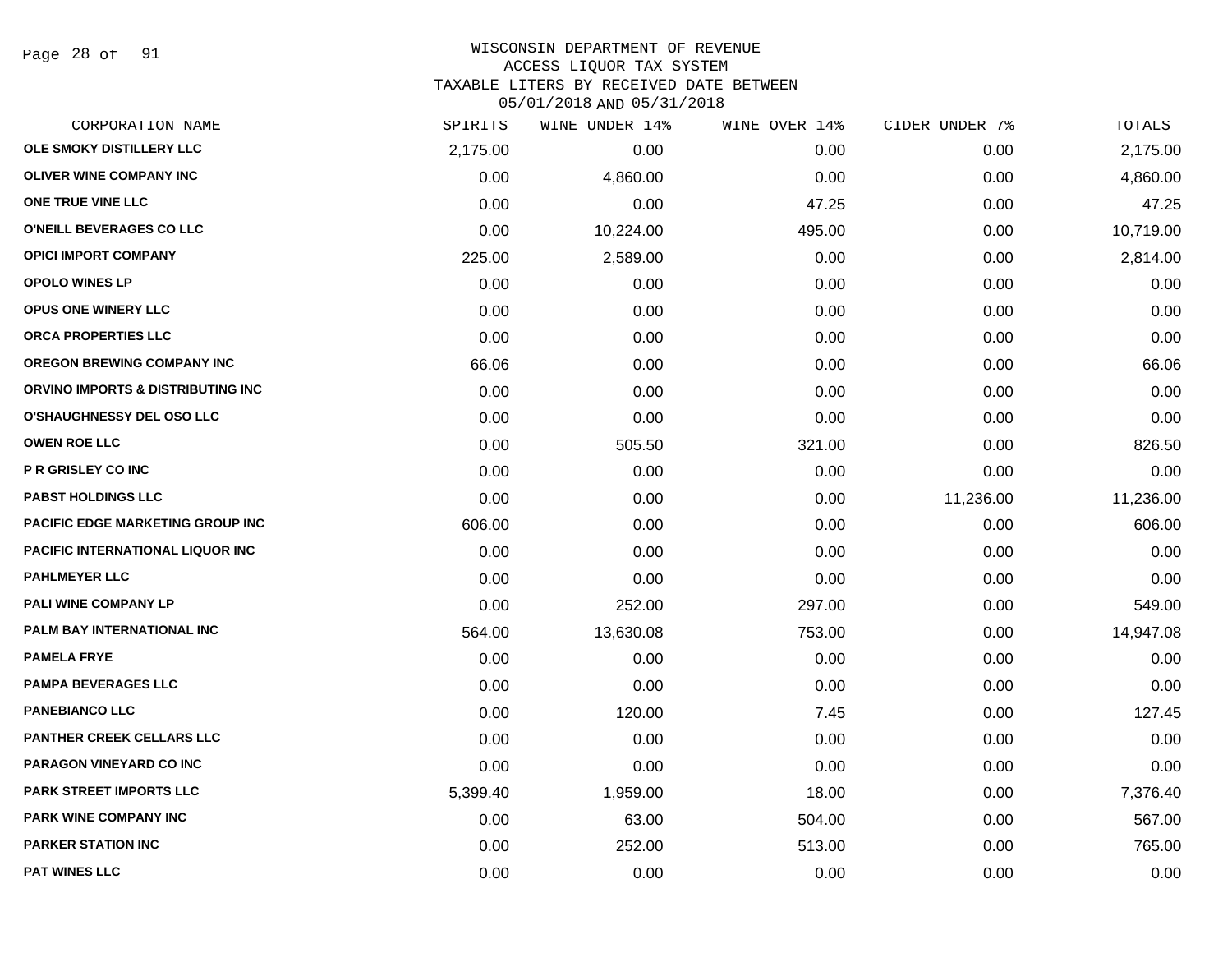Page 29 of 91

#### WISCONSIN DEPARTMENT OF REVENUE

#### ACCESS LIQUOR TAX SYSTEM

TAXABLE LITERS BY RECEIVED DATE BETWEEN

| CORPORATION NAME                     | SPIRITS    | WINE UNDER 14% | WINE OVER 14% | CIDER UNDER 7% | TOTALS     |
|--------------------------------------|------------|----------------|---------------|----------------|------------|
| PATERNO IMPORTS LTD                  | 2,001.00   | 22,140.35      | 6,870.60      | 0.00           | 31,011.95  |
| <b>PATRICIO C MATA</b>               | 0.00       | 1,161.00       | 0.00          | 0.00           | 1,161.00   |
| <b>PATRICK A RONEY</b>               | 0.00       | 14,319.00      | 1,098.00      | 0.00           | 15,417.00  |
| <b>PATRON SPIRITS COMPANY</b>        | 21,199.65  | 0.00           | 0.00          | 0.00           | 21,199.65  |
| PAUL HOBBS IMPORTS INC               | 0.00       | 0.00           | 0.00          | 0.00           | 0.00       |
| <b>PAUL HOBBS WINERY LP</b>          | 0.00       | 0.00           | 0.00          | 0.00           | 0.00       |
| <b>PAVI WINES LLC</b>                | 0.00       | 0.00           | 0.00          | 0.00           | 0.00       |
| <b>PAWEL LATO</b>                    | 0.00       | 0.00           | 0.00          | 0.00           | 0.00       |
| <b>PAX MAHLE WINES LLC</b>           | 0.00       | 0.00           | 0.00          | 0.00           | 0.00       |
| PEACHY CANYON WINERY                 | 0.00       | 0.00           | 0.00          | 0.00           | 0.00       |
| PEJU FAMILY OPERATING PARTNERSHIP LP | 0.00       | 0.00           | 0.00          | 0.00           | 0.00       |
| PENROSE HILL, LIMITED                | 0.00       | 0.00           | 0.00          | 0.00           | 0.00       |
| PEPPER BRIDGE WINERY LLC             | 0.00       | 0.00           | 0.00          | 0.00           | 0.00       |
| PERNOD RICARD USA LLC                | 140,561.60 | 7,987.36       | 990.00        | 0.00           | 149,538.96 |
| PETER ANDREW LLC                     | 0.00       | 0.00           | 0.00          | 0.00           | 0.00       |
| PETER CREIGHTON                      | 0.00       | 0.00           | 0.00          | 0.00           | 0.00       |
| <b>PETER ROSBACK</b>                 | 0.00       | 63.00          | 116.00        | 0.00           | 179.00     |
| PETERSON WINERY LLC                  | 0.00       | 207.00         | 0.00          | 0.00           | 207.00     |
| PETIT HAMEAU LLC                     | 0.00       | 126.00         | 0.00          | 0.00           | 126.00     |
| <b>PHILIP LAROCCA</b>                | 0.00       | 0.00           | 0.00          | 0.00           | 0.00       |
| PHILIP TOGNI VINEYARD LP             | 0.00       | 0.00           | 0.00          | 0.00           | 0.00       |
| PHILLIP STEINSCHREIBER               | 0.00       | 0.00           | 0.00          | 0.00           | 0.00       |
| <b>PHILLIPS FARMS LLC</b>            | 0.00       | 0.00           | 2,214.00      | 0.00           | 2,214.00   |
| PHUSION PROJECTS LLC                 | 0.00       | 0.00           | 0.00          | 0.00           | 0.00       |
| PICNIC WINE COMPANY LLC              | 0.00       | 324.00         | 0.00          | 0.00           | 324.00     |
| PIEDMONT DISTILLERS INC              | 0.00       | 0.00           | 0.00          | 0.00           | 0.00       |
| <b>PINA CELLARS LP</b>               | 0.00       | 0.00           | 0.00          | 0.00           | 0.00       |
| PINE RIDGE WINERY LLC                | 0.00       | 4,788.00       | 1,444.50      | 0.00           | 6,232.50   |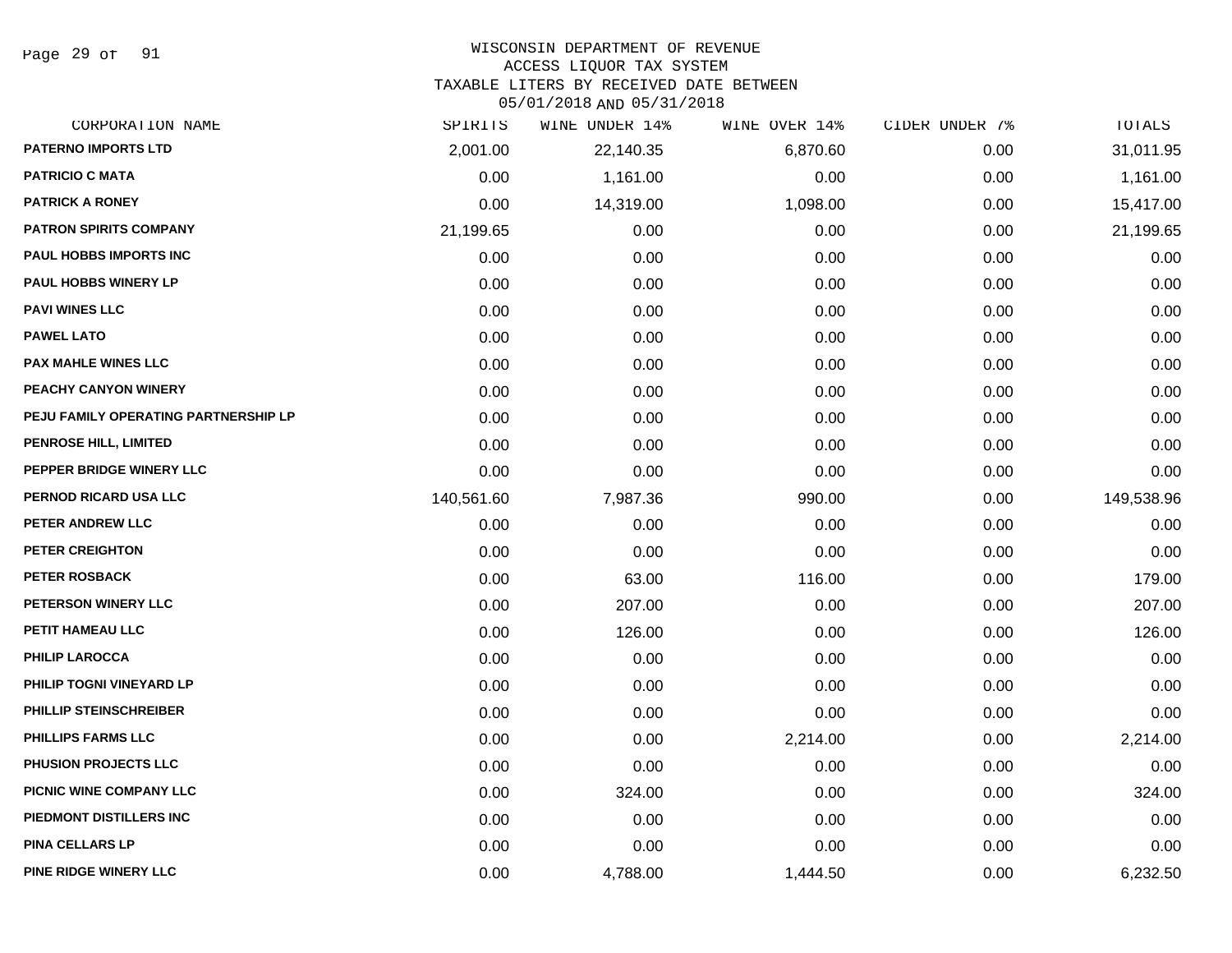Page 30 of 91

| CORPORATION NAME                 | SPIRITS    | WINE UNDER 14% | WINE OVER 14% | CIDER UNDER 7% | TOTALS     |
|----------------------------------|------------|----------------|---------------|----------------|------------|
| PLATA WINE PARTNERS LLC          | 0.00       | 0.00           | 0.00          | 0.00           | 0.00       |
| PLUME RIDGE IRREVOCABLE TRUST    | 0.00       | 737.97         | 0.00          | 0.00           | 737.97     |
| POPCORN DESIGN LLC               | 0.00       | 0.00           | 0.00          | 0.00           | 0.00       |
| POPCORN SUTTON DISTILLING LLC    | 0.00       | 0.00           | 0.00          | 0.00           | 0.00       |
| PORT WASHINGTON IMPORTS LLC      | 0.00       | 520.50         | 141.00        | 0.00           | 661.50     |
| <b>POST WINERY INC</b>           | 0.00       | 0.00           | 0.00          | 0.00           | 0.00       |
| POUR MANAGEMENT LLC              | 0.00       | 0.00           | 0.00          | 0.00           | 0.00       |
| PRAGER WINERY & PORT WORKS, INC. | 0.00       | 0.00           | 0.00          | 0.00           | 0.00       |
| PRAIRIE CREEK BEVERAGES LLC      | 0.00       | 0.00           | 0.00          | 0.00           | 0.00       |
| <b>PRECEPT BRANDS LLC</b>        | 0.00       | 13,702.50      | 0.00          | 0.00           | 13,702.50  |
| PREMIER WINE GROUP, LLC          | 0.00       | 0.00           | 0.00          | 0.00           | 0.00       |
| PREMIERE DISTILLERY LLC          | 0.00       | 0.00           | 0.00          | 0.00           | 0.00       |
| PREMIUM PORT WINES INC           | 0.00       | 0.00           | 438.00        | 0.00           | 438.00     |
| <b>PRESTIGE IMPORTS LLC</b>      | 0.00       | 0.00           | 0.00          | 0.00           | 0.00       |
| PRESTIGE WINE IMPORTS CORP       | 0.00       | 13,112.86      | 0.00          | 0.00           | 13,112.86  |
| PRICHARDS DISTILLERY INC         | 517.50     | 0.00           | 0.00          | 0.00           | 517.50     |
| PRIDE MOUNTAIN VINEYARDS LLC     | 0.00       | 0.00           | 0.00          | 0.00           | 0.00       |
| <b>PRINCE MICHEL LLC</b>         | 0.00       | 0.00           | 0.00          | 0.00           | 0.00       |
| PROLETARIAT WINE COMPANY, LLC    | 0.00       | 0.00           | 0.00          | 0.00           | 0.00       |
| <b>PRO-LIQUITECH LLC</b>         | 0.00       | 0.00           | 0.00          | 0.00           | 0.00       |
| PROOF ARTISAN DISTILLERS, LLC    | 0.00       | 0.00           | 0.00          | 0.00           | 0.00       |
| PROST BEVERAGE COMPANY LLC       | 0.00       | 0.00           | 0.00          | 0.00           | 0.00       |
| <b>PROXIMO SPIRITS INC</b>       | 152,762.10 | 0.00           | 0.00          | 0.00           | 152,762.10 |
| PUENTE-INTERNACIONAL INC         | 22.50      | 0.00           | 0.00          | 0.00           | 22.50      |
| PURPLE WINE COMPANY LLC          | 0.00       | 2,592.00       | 1,134.00      | 0.00           | 3,726.00   |
| <b>QUADY SOUTH WINERY LLC</b>    | 0.00       | 0.00           | 0.00          | 0.00           | 0.00       |
| <b>QUATERNA LLC</b>              | 0.00       | 477.00         | 0.00          | 0.00           | 477.00     |
| QUILCEDA CREEK VINTNERS INC      | 0.00       | 0.00           | 0.00          | 0.00           | 0.00       |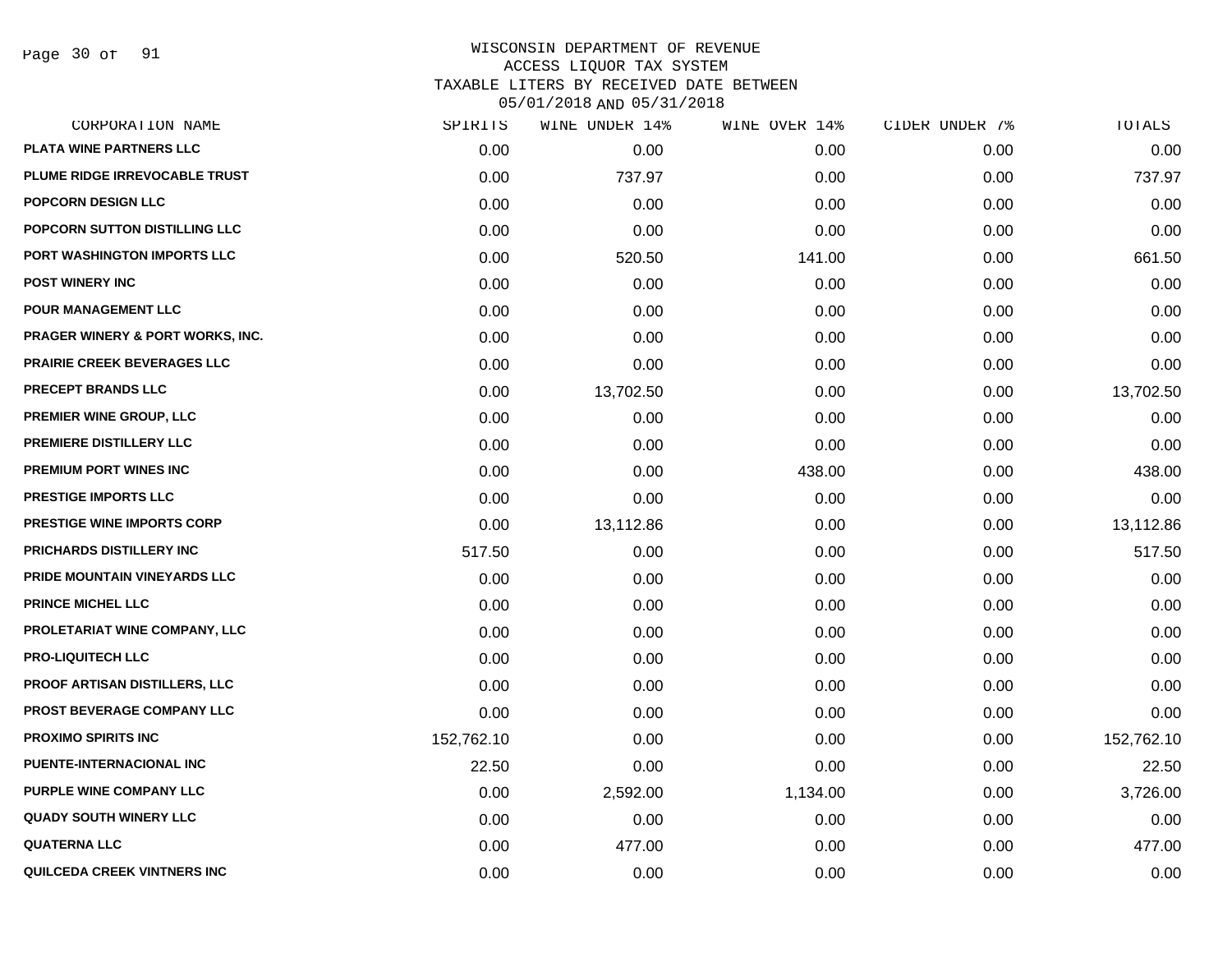Page 31 of 91

# WISCONSIN DEPARTMENT OF REVENUE

ACCESS LIQUOR TAX SYSTEM

TAXABLE LITERS BY RECEIVED DATE BETWEEN

| CORPORATION NAME                            | SPIRITS  | WINE UNDER 14% | WINE OVER 14% | CIDER UNDER 7% | TOTALS   |
|---------------------------------------------|----------|----------------|---------------|----------------|----------|
| <b>QUINTESSENTIAL LLC</b>                   | 0.00     | 1,895.78       | 342.00        | 0.00           | 2,237.78 |
| QUO VINO LLC                                | 0.00     | 0.00           | 0.00          | 0.00           | 0.00     |
| <b>R &amp; G SCHATZ FARMS INC</b>           | 0.00     | 189.00         | 441.00        | 0.00           | 630.00   |
| <b>R &amp; M BRANDS INC</b>                 | 1,194.00 | 783.00         | 0.00          | 0.00           | 1,977.00 |
| <b>R H KEENAN CO</b>                        | 0.00     | 0.00           | 0.00          | 0.00           | 0.00     |
| <b>RABBIT HOLE SPIRITS LLC</b>              | 0.00     | 0.00           | 0.00          | 0.00           | 0.00     |
| <b>RACINE WINE CO LLC</b>                   | 0.00     | 0.00           | 0.00          | 0.00           | 0.00     |
| <b>RADIO-COTEAU WINE CELLARS LLC</b>        | 0.00     | 0.00           | 0.00          | 0.00           | 0.00     |
| <b>RAINIER WINE LLC</b>                     | 0.00     | 0.00           | 0.00          | 0.00           | 0.00     |
| <b>RAMEY WINE CELLARS INC</b>               | 0.00     | 0.00           | 45.00         | 0.00           | 45.00    |
| <b>RANSOM SPIRITS LLC</b>                   | 0.00     | 0.00           | 0.00          | 0.00           | 0.00     |
| <b>RAYMOND SIGNORELLO</b>                   | 0.00     | 0.00           | 0.00          | 0.00           | 0.00     |
| <b>RB WINE ASSOCIATES LLC</b>               | 0.00     | 0.00           | 0.00          | 0.00           | 0.00     |
| <b>RBZ VINEYARDS LLC</b>                    | 0.00     | 0.00           | 0.00          | 0.00           | 0.00     |
| <b>RED CAR WINE COMPANY LLC</b>             | 0.00     | 0.00           | 0.00          | 0.00           | 0.00     |
| <b>RED TAIL RIDGE INC</b>                   | 0.00     | 0.00           | 0.00          | 0.00           | 0.00     |
| <b>REDEMPTION SPIRITS LLC</b>               | 0.00     | 5.71           | 4.56          | 0.00           | 10.27    |
| <b>REDWOOD SPIRITS INC</b>                  | 0.00     | 0.00           | 0.00          | 0.00           | 0.00     |
| <b>REGAL WINE IMPORTS INC</b>               | 0.00     | 558.00         | 0.00          | 0.00           | 558.00   |
| <b>REGUSCI WINERY INC</b>                   | 0.00     | 0.00           | 0.00          | 0.00           | 0.00     |
| <b>REMY COINTREAU AMERIQUE USA</b>          | 4,490.10 | 126.00         | 0.00          | 0.00           | 4,616.10 |
| <b>REN ACQUISITION INC</b>                  | 0.00     | 0.00           | 74.25         | 0.00           | 74.25    |
| <b>RENO G FARINELLI &amp; JOSEF H SHEBL</b> | 0.00     | 0.00           | 0.00          | 0.00           | 0.00     |
| <b>RENT A BBQ</b>                           | 0.00     | 0.00           | 0.00          | 0.00           | 0.00     |
| <b>RESERVA WINES LLC</b>                    | 0.00     | 0.00           | 0.00          | 0.00           | 0.00     |
| <b>REVELRY VINTNERS LLC</b>                 | 0.00     | 0.00           | 0.00          | 0.00           | 0.00     |
| <b>REYNOLDS CREATIVE PRODUCTS INC</b>       | 0.00     | 0.00           | 0.00          | 0.00           | 0.00     |
| <b>RGI BRANDS LLC</b>                       | 0.00     | 0.00           | 0.00          | 0.00           | 0.00     |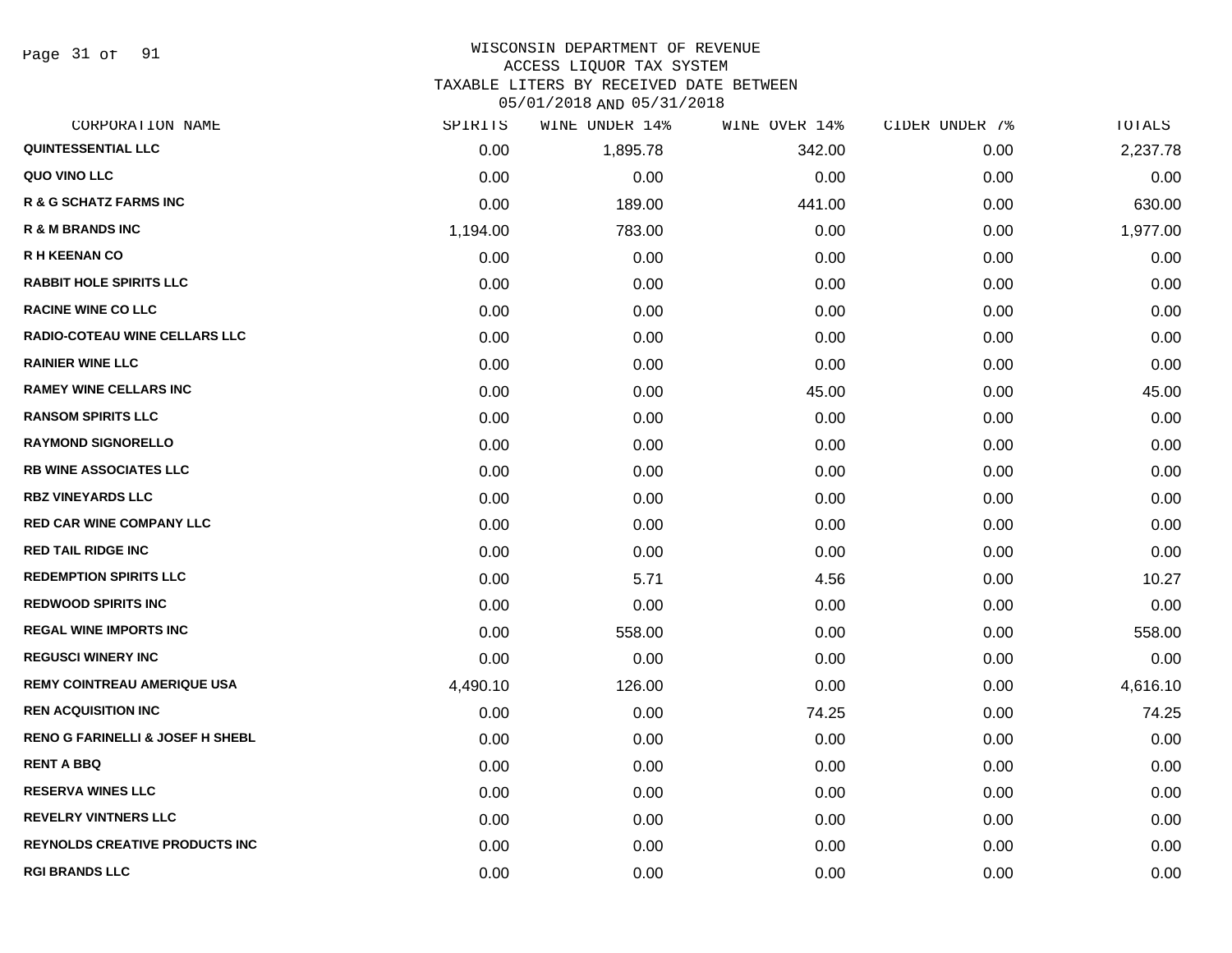Page 32 of 91

| CORPORATION NAME                                | SPIRITS  | WINE UNDER 14% | WINE OVER 14% | CIDER UNDER 7% | TOTALS   |
|-------------------------------------------------|----------|----------------|---------------|----------------|----------|
| <b>RICHARD J ANDERS</b>                         | 0.00     | 0.00           | 0.00          | 0.00           | 0.00     |
| <b>RICHARD STELTZNER</b>                        | 0.00     | 0.00           | 0.00          | 0.00           | 0.00     |
| <b>RIDGE VINEYARDS INC</b>                      | 0.00     | 72.00          | 909.00        | 0.00           | 981.00   |
| <b>RIGHT BEE LLC</b>                            | 0.00     | 0.00           | 0.00          | 0.00           | 0.00     |
| <b>RIVER VIEW WINERY LLC</b>                    | 0.00     | 0.00           | 0.00          | 0.00           | 0.00     |
| <b>RO SALES &amp; DISTRIBUTION SERVICES INC</b> | 0.00     | 0.00           | 0.00          | 0.00           | 0.00     |
| <b>RO SALES &amp; DISTRIBUTION SERVICES INC</b> | 0.00     | 3,582.00       | 0.00          | 0.00           | 3,582.00 |
| <b>ROBERT A CUTTER</b>                          | 0.00     | 369.00         | 90.00         | 0.00           | 459.00   |
| <b>ROBERT CRAIG WINERY LP</b>                   | 0.00     | 0.00           | 36.00         | 0.00           | 36.00    |
| <b>ROBERT J GROSS</b>                           | 0.00     | 33.32          | 0.00          | 0.00           | 33.32    |
| <b>ROBERT L HUDSON</b>                          | 0.00     | 0.00           | 0.00          | 0.00           | 0.00     |
| ROBERT YOUNG ESTATE WINERY LLC                  | 0.00     | 0.00           | 72.00         | 0.00           | 72.00    |
| <b>ROCK SAKE LLC</b>                            | 0.00     | 0.00           | 0.00          | 0.00           | 0.00     |
| ROCK WALL WINE COMPANY INC                      | 0.00     | 0.00           | 0.00          | 0.00           | 0.00     |
| <b>ROMBAUER VINEYARDS INC</b>                   | 0.00     | 0.00           | 1,134.00      | 0.00           | 1,134.00 |
| <b>RONALD J WICKER</b>                          | 0.00     | 0.00           | 0.00          | 0.00           | 0.00     |
| <b>RONALD T RUBIN</b>                           | 0.00     | 0.00           | 0.00          | 0.00           | 0.00     |
| <b>ROOTS RUN DEEP LLC</b>                       | 0.00     | 0.00           | 162.00        | 0.00           | 162.00   |
| ROSE CITY DISTILLING CO.                        | 0.00     | 0.00           | 0.00          | 0.00           | 0.00     |
| <b>ROSE IMPORTING &amp; DISTRIBUTING LLC</b>    | 0.00     | 540.00         | 0.00          | 0.00           | 540.00   |
| ROSENTHAL WINE MERCHANT NY LTD                  | 0.00     | 828.75         | 0.00          | 0.00           | 828.75   |
| <b>ROTTA WINERY LLC</b>                         | 0.00     | 0.00           | 0.00          | 0.00           | 0.00     |
| <b>ROUND HILL CELLARS</b>                       | 0.00     | 1,179.00       | 684.00        | 0.00           | 1,863.00 |
| <b>ROUND POND ESTATE LLC</b>                    | 0.00     | 0.00           | 340.50        | 0.00           | 340.50   |
| ROYAL WINE CORPORATION                          | 18.00    | 1,800.00       | 27.00         | 0.00           | 1,845.00 |
| <b>RUBISSOW FAMILY WINES LLC</b>                | 0.00     | 0.00           | 0.00          | 0.00           | 0.00     |
| RUSSIAN STANDARD VODKA (USA) INC                | 1,345.50 | 44.88          | 0.00          | 0.00           | 1,390.38 |
| <b>RWG USA LLC</b>                              | 0.00     | 0.00           | 0.00          | 0.00           | 0.00     |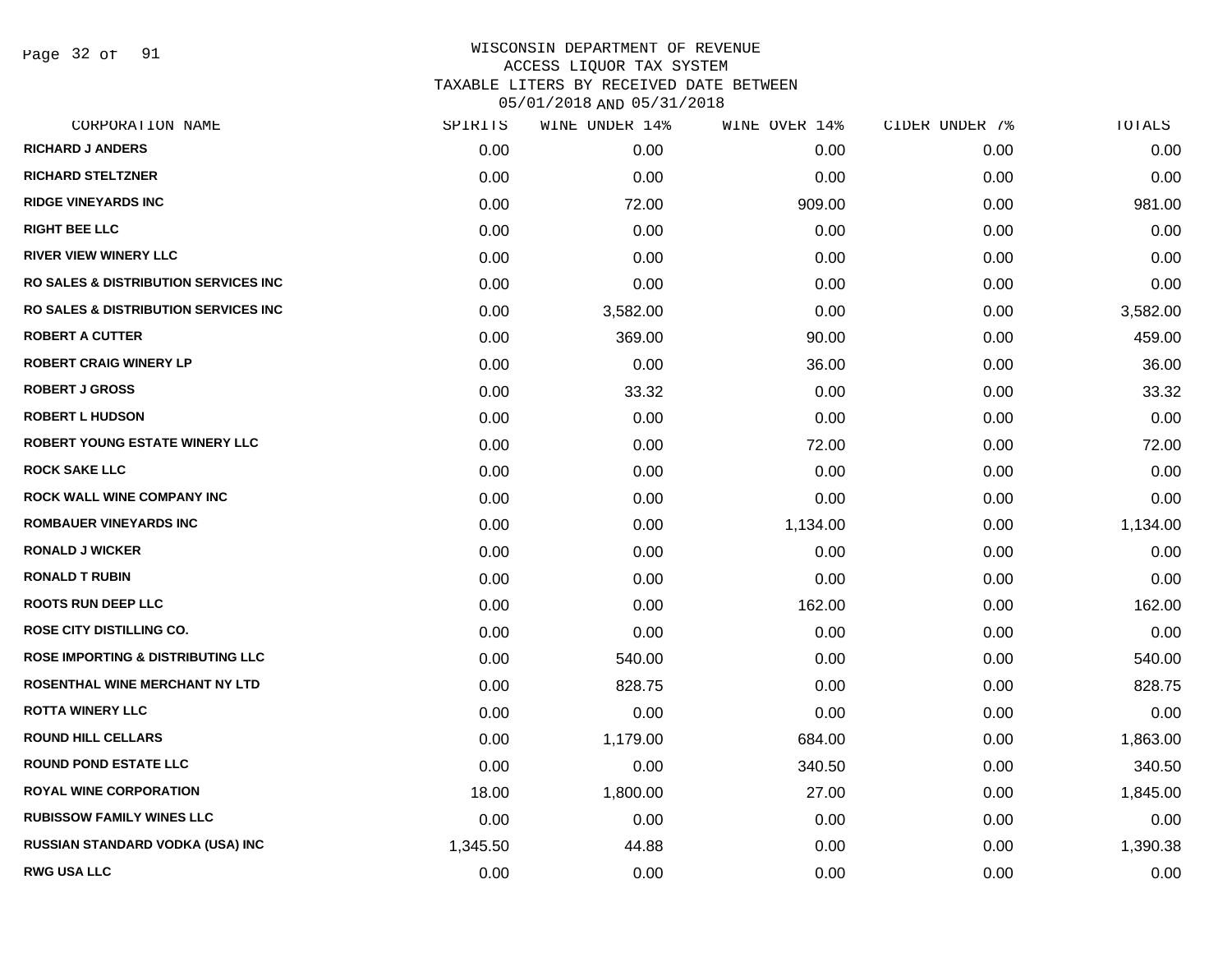Page 33 of 91

#### WISCONSIN DEPARTMENT OF REVENUE ACCESS LIQUOR TAX SYSTEM

TAXABLE LITERS BY RECEIVED DATE BETWEEN

| CORPORATION NAME                            | SPIRITS    | WINE UNDER 14% | WINE OVER 14% | CIDER UNDER 7% | TOTALS     |
|---------------------------------------------|------------|----------------|---------------|----------------|------------|
| <b>RYAN E ROARK</b>                         | 0.00       | 0.00           | 0.00          | 0.00           | 0.00       |
| <b>S &amp; R WINES LLC</b>                  | 0.00       | 0.00           | 0.00          | 0.00           | 0.00       |
| <b>SLJ GROUP INC</b>                        | 0.00       | 8,444.99       | 3,986.99      | 0.00           | 12,431.98  |
| <b>SAGAMORE WHISKEY LLC</b>                 | 0.00       | 0.00           | 0.00          | 0.00           | 0.00       |
| <b>SAKEONE CORPORATION</b>                  | 0.00       | 43.20          | 325.08        | 0.00           | 368.28     |
| <b>SALOON SPIRITS LLC</b>                   | 180.00     | 0.00           | 0.00          | 0.00           | 180.00     |
| <b>SALVESTRIN WINE CO LLC</b>               | 0.00       | 0.00           | 63.00         | 0.00           | 63.00      |
| <b>SAMUEL P BAXTER</b>                      | 0.00       | 0.00           | 0.00          | 0.00           | 0.00       |
| <b>SAN ANTONIO WINERY INC</b>               | 0.00       | 11,151.00      | 146.00        | 0.00           | 11,297.00  |
| <b>SAN FRANCISCO WINE EXCHANGE INC</b>      | 0.00       | 0.00           | 0.00          | 0.00           | 0.00       |
| SAN GABRIEL VALLEY WAREHOUSE & STORAGE INC  | 0.00       | 492.00         | 0.00          | 0.00           | 492.00     |
| <b>SAN JOAQUIN WINE COMPANY INC</b>         | 0.00       | 0.00           | 0.00          | 0.00           | 0.00       |
| <b>SAN LUIS SPIRITS DISTILLING CO LLC</b>   | 669.00     | 0.00           | 0.00          | 0.00           | 669.00     |
| <b>SAN MARTINO IMPORTS INC</b>              | 0.00       | 0.00           | 0.00          | 0.00           | 0.00       |
| <b>SANGLIER SELECTIONS LLC</b>              | 0.00       | 3,150.00       | 0.00          | 0.00           | 3,150.00   |
| <b>SANS LIEGE INC</b>                       | 0.00       | 0.00           | 0.00          | 0.00           | 0.00       |
| <b>SANS WINE &amp; SPIRITS CO</b>           | 0.00       | 0.00           | 0.00          | 0.00           | 0.00       |
| <b>SANTA CROCE LLC</b>                      | 22.50      | 0.00           | 0.00          | 0.00           | 22.50      |
| <b>SANTA FE DISTILLERY LLC</b>              | 0.00       | 0.00           | 0.00          | 0.00           | 0.00       |
| SANTA MARGHERITA USA INC                    | 0.00       | 0.00           | 0.00          | 0.00           | 0.00       |
| <b>SANTA RITA USA CORPORATION</b>           | 0.00       | 252.00         | 0.00          | 0.00           | 252.00     |
| <b>SAPSUCKER FARMS LLC</b>                  | 0.00       | 0.00           | 0.00          | 0.00           | 0.00       |
| <b>SARACINA VINEYARDS LLC</b>               | 0.00       | 0.00           | 0.00          | 0.00           | 0.00       |
| <b>SARMENTO'S IMPORTS &amp; EXPORTS INC</b> | 0.00       | 0.00           | 0.00          | 0.00           | 0.00       |
| <b>SAVIAH ROSE WINERY LLC</b>               | 0.00       | 0.00           | 0.00          | 0.00           | 0.00       |
| <b>SAZERAC COMPANY INC</b>                  | 287,456.10 | 9,197.91       | 116.99        | 0.00           | 296,771.00 |
| <b>SAZERAC NORTH AMERICA INC</b>            | 691,574.40 | 0.00           | 0.00          | 0.00           | 691,574.40 |
| <b>SB WINE CO LLC</b>                       | 0.00       | 0.00           | 0.00          | 0.00           | 0.00       |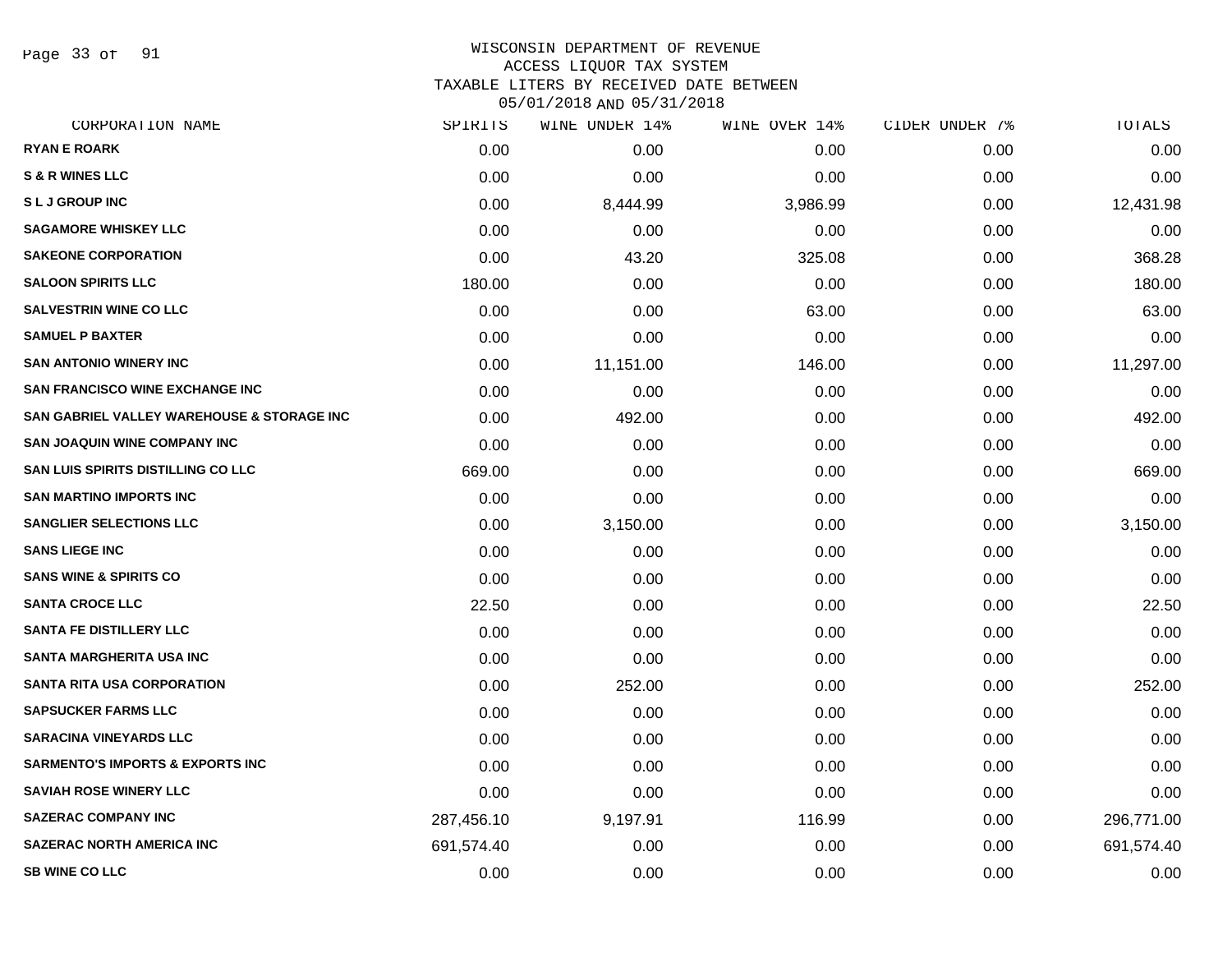Page 34 of 91

# WISCONSIN DEPARTMENT OF REVENUE ACCESS LIQUOR TAX SYSTEM TAXABLE LITERS BY RECEIVED DATE BETWEEN

| CORPORATION NAME                       | SPIRITS  | WINE UNDER 14% | WINE OVER 14% | CIDER UNDER 7% | TOTALS   |
|----------------------------------------|----------|----------------|---------------|----------------|----------|
| <b>SBRAGIA FAMILY VINEYARDS LLC</b>    | 0.00     | 0.00           | 0.00          | 0.00           | 0.00     |
| <b>SCENIC ROOT WINEGROWERS LLC</b>     | 0.00     | 504.00         | 0.00          | 0.00           | 504.00   |
| <b>SCHEID VINEYARDS CALIFORNIA INC</b> | 0.00     | 6,666.50       | 45.00         | 0.00           | 6,711.50 |
| <b>SCHILLING CIDER LLC</b>             | 0.00     | 0.00           | 0.00          | 0.00           | 0.00     |
| <b>SCHMITT SOHNE INC</b>               | 0.00     | 126.00         | 0.00          | 0.00           | 126.00   |
| <b>SCHUG WINERY LLC</b>                | 0.00     | 378.00         | 0.00          | 0.00           | 378.00   |
| <b>SCHWEIGER VINEYARDS INC</b>         | 0.00     | 0.00           | 0.00          | 0.00           | 0.00     |
| <b>SCOPERTA IMPORTING CO INC</b>       | 0.00     | 3,010.50       | 0.00          | 0.00           | 3,010.50 |
| <b>SCOTT PAUL WINES OREGON LLC</b>     | 0.00     | 0.00           | 0.00          | 0.00           | 0.00     |
| <b>SEATTLE CIDER COMPANY LLC</b>       | 0.00     | 0.00           | 0.00          | 0.00           | 0.00     |
| <b>SEAVEY VINEYARD LP</b>              | 0.00     | 0.00           | 0.00          | 0.00           | 0.00     |
| <b>SELBY ENTERPRISES INC</b>           | 0.00     | 0.00           | 0.00          | 0.00           | 0.00     |
| SELECTIVE WINE ESTATES INC             | 0.00     | 1,008.00       | 0.00          | 0.00           | 1,008.00 |
| <b>SERGEY CHISTOV</b>                  | 0.00     | 0.00           | 0.00          | 0.00           | 0.00     |
| <b>SERRALLES USA LLC</b>               | 1,185.00 | 0.00           | 0.00          | 0.00           | 1,185.00 |
| <b>SHAFER VINEYARDS INC</b>            | 0.00     | 0.00           | 0.00          | 0.00           | 0.00     |
| <b>SHANNON RIDGE INC</b>               | 0.00     | 1,197.00       | 189.00        | 0.00           | 1,386.00 |
| <b>SHAW-ROSS HOLDING CO LLC</b>        | 682.50   | 3,420.00       | 4,294.60      | 0.00           | 8,397.10 |
| SHEA WINE CELLARS LLC                  | 0.00     | 0.00           | 0.00          | 0.00           | 0.00     |
| SHELTON-MACKENZIE WINE COMPANY         | 0.00     | 0.00           | 0.00          | 0.00           | 0.00     |
| <b>SHORTS BREWING COMPANY</b>          | 0.00     | 0.00           | 0.00          | 1,778.30       | 1,778.30 |
| SILVER OAK WINE CELLARS LLC            | 0.00     | 885.00         | 72.00         | 0.00           | 957.00   |
| SILVER TRIDENT WINERY LLC              | 0.00     | 0.00           | 0.00          | 0.00           | 0.00     |
| <b>SIMIONI IMPORTS LLC</b>             | 0.00     | 0.00           | 0.00          | 0.00           | 0.00     |
| <b>SINSKEY VINEYARDS INC</b>           | 0.00     | 126.00         | 0.00          | 0.00           | 126.00   |
| <b>SKINNER-DAVENA LLC</b>              | 0.00     | 0.00           | 0.00          | 0.00           | 0.00     |
| <b>SLO DOWN WINES LLC</b>              | 0.00     | 0.00           | 0.00          | 0.00           | 0.00     |
| <b>SMALL LOT IMPORTS INC</b>           | 0.00     | 630.00         | 0.00          | 0.00           | 630.00   |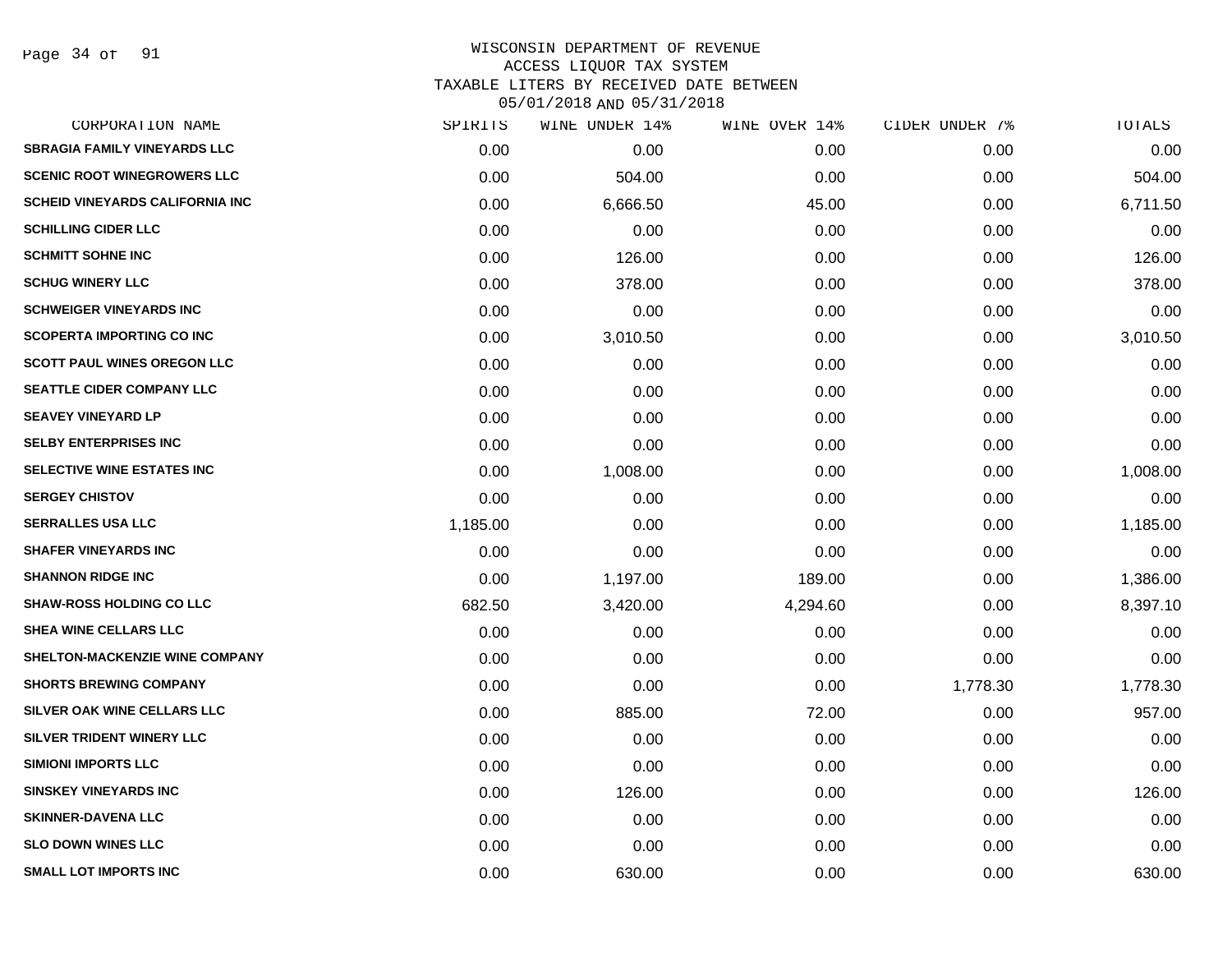Page 35 of 91

| CORPORATION NAME                        | SPIRITS  | WINE UNDER 14% | WINE OVER 14% | CIDER UNDER 7% | TOTALS   |
|-----------------------------------------|----------|----------------|---------------|----------------|----------|
| <b>SMALL VINES WINES INC</b>            | 0.00     | 0.00           | 0.00          | 0.00           | 0.00     |
| <b>SMART VENDING LLC</b>                | 0.00     | 0.00           | 0.00          | 0.00           | 0.00     |
| <b>SMT ACQUISITIONS LLC</b>             | 0.00     | 8,450.25       | 31.50         | 0.00           | 8,481.75 |
| <b>SOCIAL ENJOYMENTS LLC</b>            | 0.00     | 3,733.93       | 0.00          | 0.00           | 3,733.93 |
| <b>SOKOL BLOSSER LTD</b>                | 0.00     | 378.00         | 0.00          | 0.00           | 378.00   |
| <b>SOLBERG DISTILLING LLC</b>           | 0.00     | 0.00           | 0.00          | 0.00           | 0.00     |
| <b>SOLENA CELLARS LLC</b>               | 0.00     | 378.00         | 0.00          | 0.00           | 378.00   |
| <b>SOMERSTON WINE COMPANY, LLC</b>      | 0.00     | 0.00           | 535.50        | 0.00           | 535.50   |
| SOURCE CODE BEVERAGE LLC                | 0.00     | 0.00           | 0.00          | 0.00           | 0.00     |
| SOUTH BAY WINE GROUP LLC                | 0.00     | 9,819.00       | 0.00          | 0.00           | 9,819.00 |
| <b>SOUTHERN STARZ INC</b>               | 0.00     | 133.15         | 102.23        | 0.00           | 235.38   |
| SOUTHERN WINE GROUP LLC                 | 0.00     | 306.00         | 126.00        | 0.00           | 432.00   |
| <b>SOUTHWEST SPIRITS &amp; WINE LLC</b> | 1,377.00 | 0.00           | 0.00          | 0.00           | 1,377.00 |
| <b>SOVEREIGN BRANDS LLC</b>             | 360.00   | 1,282.50       | 0.00          | 0.00           | 1,642.50 |
| <b>SPANN VINEYARDS INC</b>              | 0.00     | 0.00           | 0.00          | 0.00           | 0.00     |
| <b>SPARKLING OREGON LLC</b>             | 0.00     | 0.00           | 0.00          | 0.00           | 0.00     |
| <b>SPEAKEASY SPIRITS LLC</b>            | 0.00     | 0.00           | 0.00          | 0.00           | 0.00     |
| <b>SPENCER HOOPES</b>                   | 0.00     | 0.00           | 0.00          | 0.00           | 0.00     |
| <b>SPIRIT IMPORTS INC</b>               | 0.00     | 0.00           | 0.00          | 0.00           | 0.00     |
| SPLINTER GROUP NAPA LLC                 | 54.00    | 0.00           | 0.00          | 0.00           | 54.00    |
| <b>SPOTTSWOODE WINERY INC</b>           | 0.00     | 0.00           | 0.00          | 0.00           | 0.00     |
| SPRING MOUNTAIN VINEYARD INC            | 0.00     | 0.00           | 0.00          | 0.00           | 0.00     |
| SQUARE ONE ORGANIC SPIRITS LLC          | 0.00     | 0.00           | 0.00          | 0.00           | 0.00     |
| SQUARE ONE ORGANIC SPIRITS LLC          | 0.00     | 0.00           | 0.00          | 0.00           | 0.00     |
| <b>SQZ BEVS LLC</b>                     | 0.00     | 512.00         | 0.00          | 0.00           | 512.00   |
| ST GEORGE SPIRITS INC                   | 387.90   | 0.00           | 0.00          | 0.00           | 387.90   |
| <b>ST HELENA ESTATE LLC</b>             | 0.00     | 0.00           | 63.00         | 0.00           | 63.00    |
| <b>ST INNOCENT LTD</b>                  | 0.00     | 0.00           | 0.00          | 0.00           | 0.00     |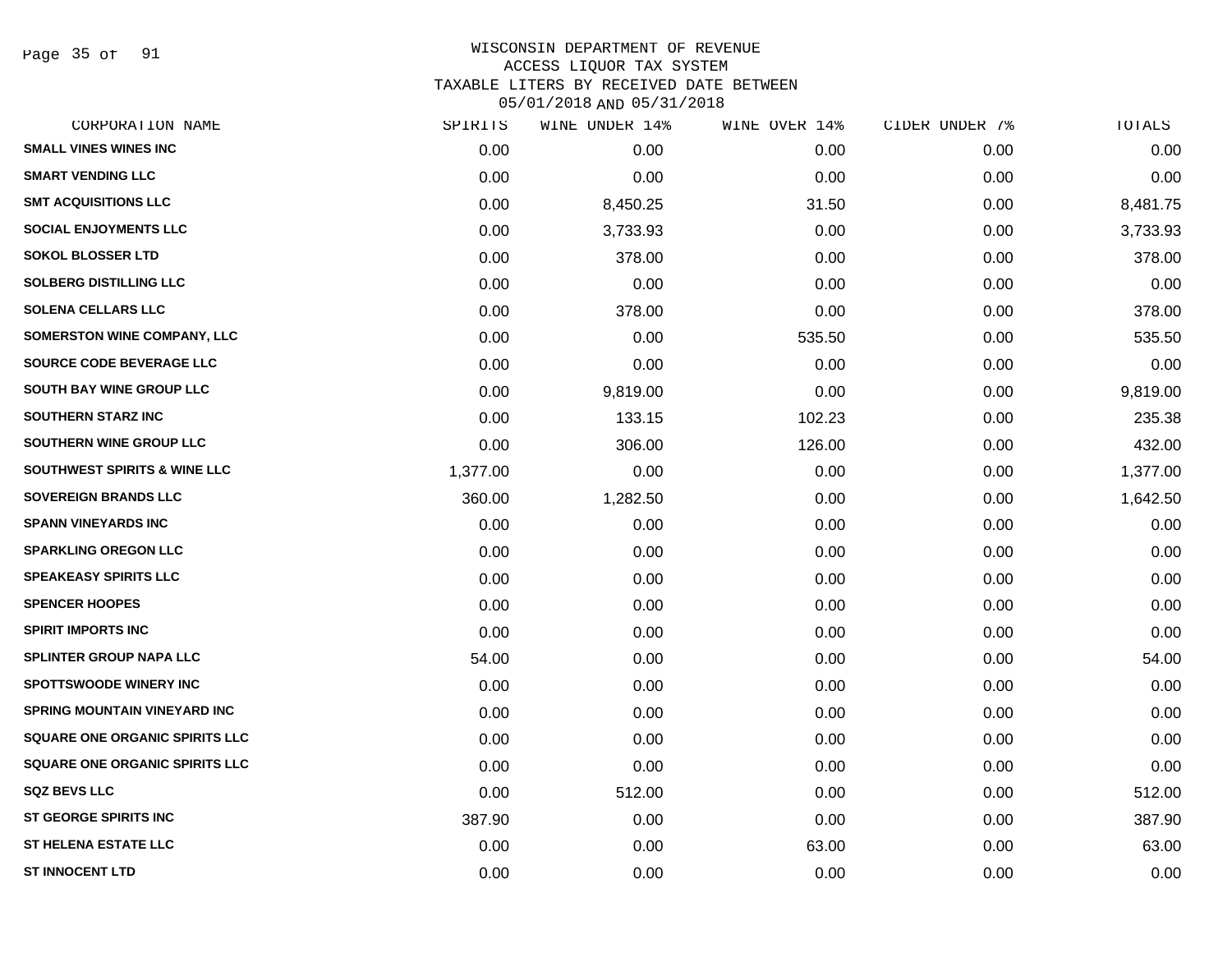## WISCONSIN DEPARTMENT OF REVENUE ACCESS LIQUOR TAX SYSTEM TAXABLE LITERS BY RECEIVED DATE BETWEEN

| CORPORATION NAME                             | SPIRITS   | WINE UNDER 14% | WINE OVER 14% | CIDER UNDER 7% | TOTALS     |
|----------------------------------------------|-----------|----------------|---------------|----------------|------------|
| ST JULIAN WINE COMPANY INC                   | 0.00      | 2,115.00       | 0.00          | 0.00           | 2,115.00   |
| ST KILLIAN IMPORTING CO INC                  | 0.00      | 0.00           | 0.00          | 0.00           | 0.00       |
| <b>ST SUPERY INC</b>                         | 0.00      | 297.00         | 0.00          | 0.00           | 297.00     |
| <b>STACKED WINES LLC</b>                     | 0.00      | 0.00           | 0.00          | 0.00           | 0.00       |
| <b>STAGLIN FAMILY VINEYARD LLC</b>           | 0.00      | 0.00           | 0.00          | 0.00           | 0.00       |
| <b>STANLEY STAWSKI DIST CO INC</b>           | 0.00      | 0.00           | 0.00          | 0.00           | 0.00       |
| <b>STAR INDUSTRIES INC</b>                   | 0.00      | 0.00           | 0.00          | 0.00           | 0.00       |
| <b>STARRY NIGHT WINERY LLC</b>               | 0.00      | 0.00           | 0.00          | 0.00           | 0.00       |
| STE MICHELLE WINE ESTATES LTD                | 292.50    | 60,981.75      | 5,742.00      | 0.00           | 67,016.25  |
| <b>STEELE WINES INC</b>                      | 0.00      | 332.93         | 945.07        | 0.00           | 1,278.00   |
| STELLAR IMPORTING COMPANY LLC                | 0.00      | 0.00           | 0.00          | 0.00           | 0.00       |
| <b>STEM CIDERS LLC</b>                       | 0.00      | 0.00           | 0.00          | 0.00           | 0.00       |
| <b>STEPHAN VINEYARD INC</b>                  | 0.00      | 0.00           | 0.00          | 0.00           | 0.00       |
| STEPHEN DOOLEY WINE CO INC                   | 0.00      | 0.00           | 0.00          | 0.00           | 0.00       |
| <b>STEVE MILES SELECTIONS INC</b>            | 0.00      | 0.00           | 0.00          | 0.00           | 0.00       |
| <b>STEVEN EDMUNDS &amp; CORNELIA ST JOHN</b> | 0.00      | 0.00           | 0.00          | 0.00           | 0.00       |
| <b>STEZ &amp; BOWER</b>                      | 0.00      | 0.00           | 0.00          | 0.00           | 0.00       |
| <b>STOLI GROUP (USA) LLC</b>                 | 19,468.50 | 0.00           | 9.00          | 0.00           | 19,477.50  |
| <b>STOLLER IMPORTS INC</b>                   | 1,558.50  | 0.00           | 0.00          | 0.00           | 1,558.50   |
| <b>STOLLER VINEYARDS INC</b>                 | 0.00      | 0.00           | 0.00          | 0.00           | 0.00       |
| <b>STOLPMAN VINEYARDS LLC</b>                | 0.00      | 0.00           | 0.00          | 0.00           | 0.00       |
| <b>STONEBRAKER-SOLES INC</b>                 | 0.00      | 0.00           | 0.00          | 0.00           | 0.00       |
| SUGARLANDS DISTILLING COMPANY LLC            | 118.87    | 0.00           | 0.00          | 0.00           | 118.87     |
| <b>SUMMERS WINERY LLC</b>                    | 0.00      | 0.00           | 0.00          | 0.00           | 0.00       |
| <b>SURVILLE ENTERPRISES CORP</b>             | 279.00    | 7,317.75       | 0.00          | 0.00           | 7,596.75   |
| <b>SUTTER HOME WINERY INC</b>                | 585.00    | 287,395.23     | 2,664.00      | 114.00         | 290,758.23 |
| <b>SVENSKA FOOD &amp; BEVERAGE LLC</b>       | 0.00      | 0.00           | 0.00          | 0.00           | 0.00       |
| <b>SVP WINERY LLC</b>                        | 0.00      | 504.00         | 0.00          | 0.00           | 504.00     |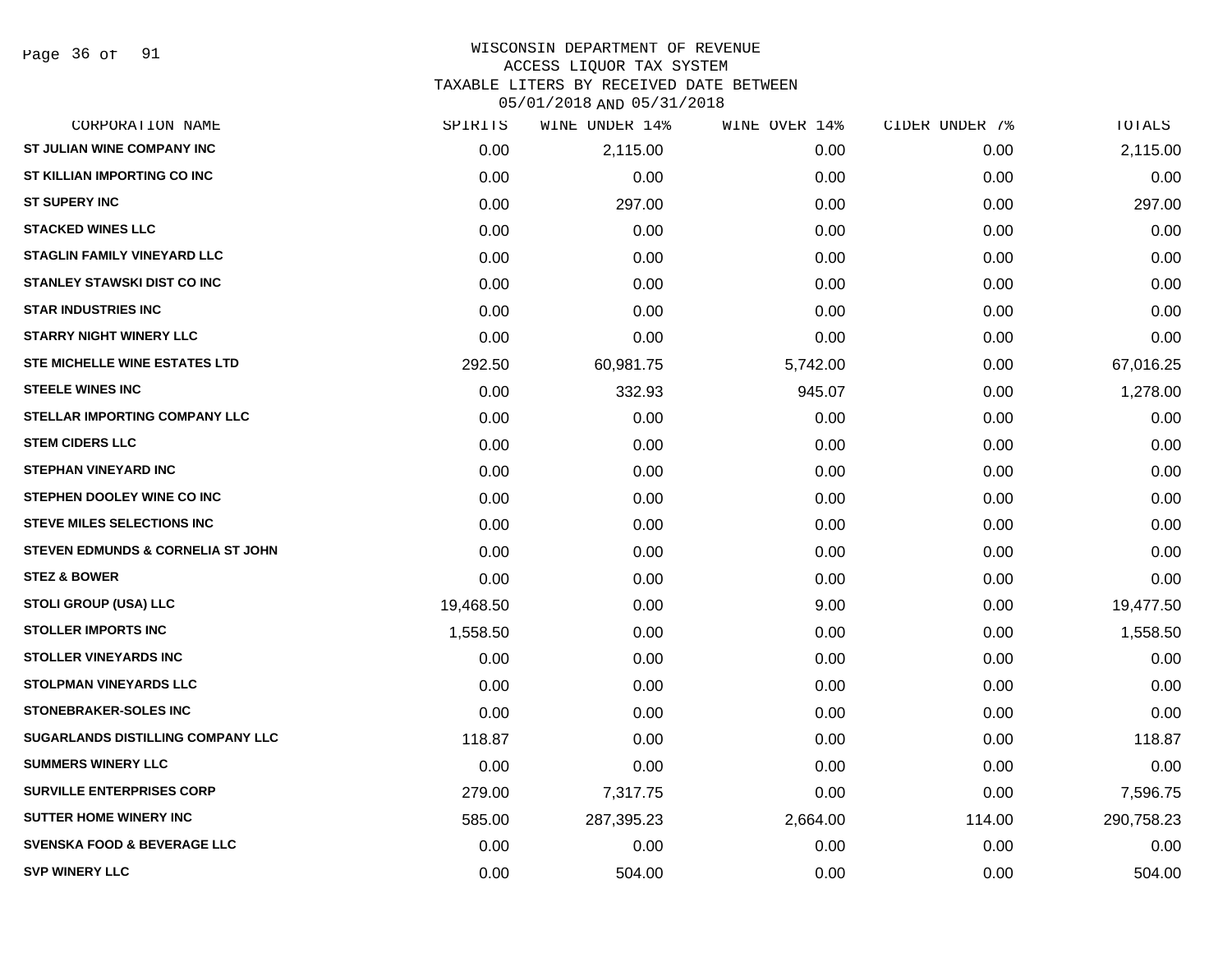Page 37 of 91

#### WISCONSIN DEPARTMENT OF REVENUE ACCESS LIQUOR TAX SYSTEM

TAXABLE LITERS BY RECEIVED DATE BETWEEN

| CORPORATION NAME                        | SPIRITS  | WINE UNDER 14% | WINE OVER 14% | CIDER UNDER 7% | TOTALS   |
|-----------------------------------------|----------|----------------|---------------|----------------|----------|
| <b>T ELENTENY HOLDINGS LLC</b>          | 0.00     | 129.75         | 1.50          | 0.00           | 131.25   |
| <b>TAFT STREET INC</b>                  | 0.00     | 0.00           | 0.00          | 0.00           | 0.00     |
| <b>TAKARA SAKE USA INC</b>              | 0.00     | 1,034.10       | 0.00          | 0.00           | 1,034.10 |
| <b>TALLEY VINEYARDS INC</b>             | 0.00     | 0.00           | 0.00          | 0.00           | 0.00     |
| <b>TAMBER BEY VINEYARDS LLC</b>         | 0.00     | 0.00           | 0.00          | 0.00           | 0.00     |
| <b>TATOMER INC</b>                      | 0.00     | 0.00           | 0.00          | 0.00           | 0.00     |
| <b>TATTERSALL COMPANIES LLC</b>         | 65.26    | 0.00           | 0.00          | 0.00           | 65.26    |
| <b>TERRA SANCTA TRADING COMPANY LLC</b> | 0.00     | 0.00           | 0.00          | 0.00           | 0.00     |
| <b>TERRA VINUM LLC</b>                  | 0.00     | 0.00           | 0.00          | 0.00           | 0.00     |
| <b>TERRANEO MERCHANTS INC</b>           | 0.00     | 28.50          | 0.00          | 0.00           | 28.50    |
| <b>TERRAVANT WINE COMPANY LLC</b>       | 0.00     | 2,160.00       | 0.00          | 0.00           | 2,160.00 |
| <b>TERRESSENTIA CORPORATION</b>         | 0.00     | 0.00           | 0.00          | 0.00           | 0.00     |
| <b>TERRIZZI VINO INC</b>                | 0.00     | 0.00           | 0.00          | 0.00           | 0.00     |
| <b>TGE LLC</b>                          | 0.00     | 1,043.70       | 0.00          | 0.00           | 1,043.70 |
| THE 11 WELLS SPIRITS COMPANY LLC        | 0.00     | 0.00           | 0.00          | 0.00           | 0.00     |
| THE AUSTRALIAN WINE CONNECTION INC      | 0.00     | 0.00           | 0.00          | 0.00           | 0.00     |
| THE BIALE ESTATE                        | 0.00     | 0.00           | 0.00          | 0.00           | 0.00     |
| THE BRANDER VINEYARD                    | 0.00     | 0.00           | 0.00          | 0.00           | 0.00     |
| THE BUSINESS CHAIN INC                  | 0.00     | 0.00           | 0.00          | 0.00           | 0.00     |
| THE EDRINGTON GROUP USA LLC             | 2,575.50 | 0.00           | 0.00          | 0.00           | 2,575.50 |
| THE GIRLS IN THE VINEYARD               | 0.00     | 0.00           | 0.00          | 0.00           | 0.00     |
| THE HARVEST IMPORTING                   | 0.00     | 0.00           | 0.00          | 0.00           | 0.00     |
| THE HESS COLLECTION WINERY              | 0.00     | 252.00         | 1,233.00      | 0.00           | 1,485.00 |
| THE INFINITE MONKEY THEOREM INC.        | 0.00     | 0.00           | 0.00          | 0.00           | 0.00     |
| THE MEEKER VINEYARD                     | 0.00     | 0.00           | 0.00          | 0.00           | 0.00     |
| THE MORLET SELECTION INC                | 0.00     | 0.00           | 0.00          | 0.00           | 0.00     |
| THE MORNE WINE COMPANY                  | 0.00     | 0.00           | 0.00          | 0.00           | 0.00     |
| THE R.S. LIPMAN COMPANY                 | 0.00     | 0.00           | 0.00          | 0.00           | 0.00     |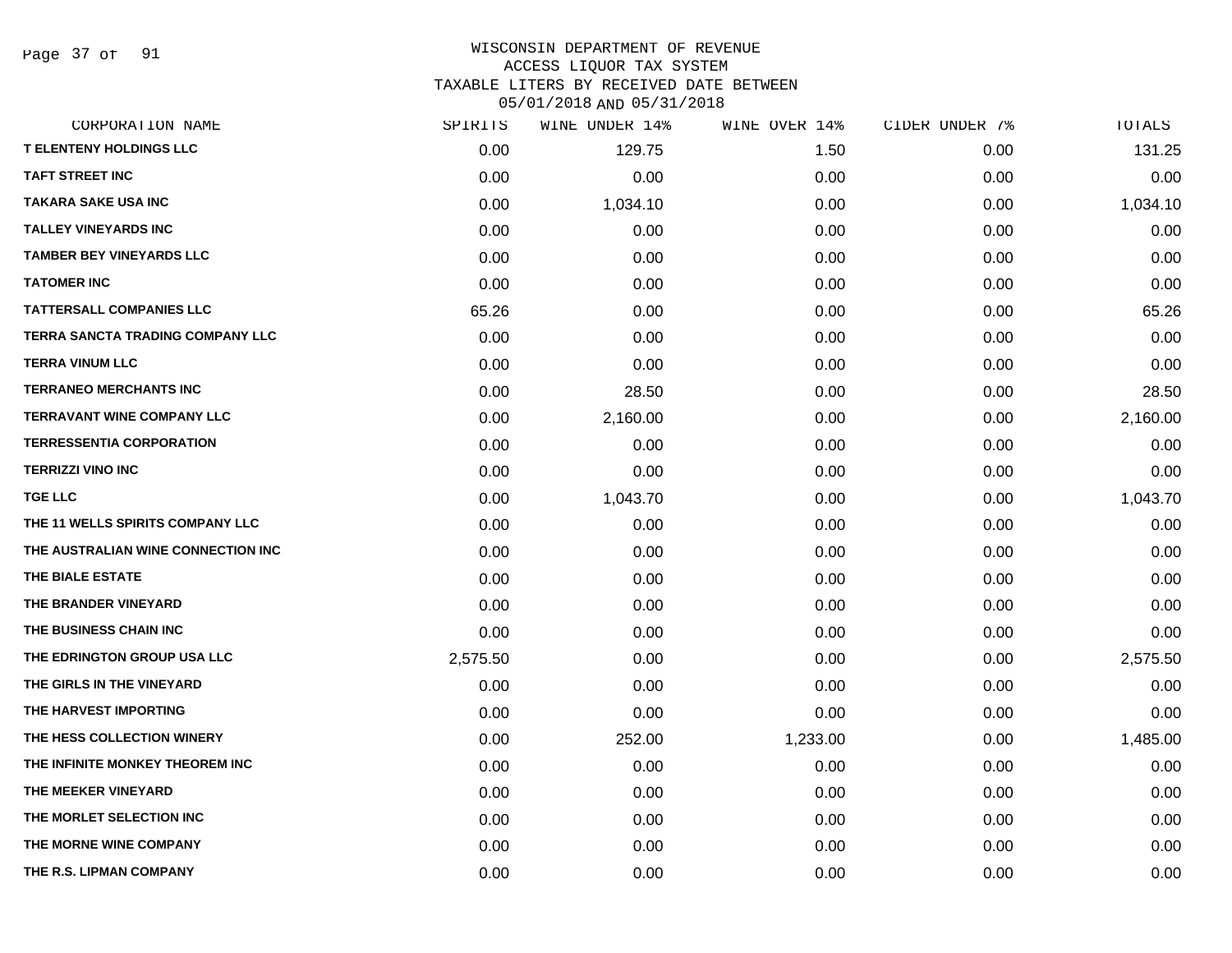Page 38 of 91

#### WISCONSIN DEPARTMENT OF REVENUE ACCESS LIQUOR TAX SYSTEM

TAXABLE LITERS BY RECEIVED DATE BETWEEN

| CORPORATION NAME                       | SPIRITS | WINE UNDER 14% | WINE OVER 14% | CIDER UNDER 7% | TOTALS     |
|----------------------------------------|---------|----------------|---------------|----------------|------------|
| THE SILVERADO VINEYARDS                | 0.00    | 189.00         | 0.00          | 0.00           | 189.00     |
| THE SORTING TABLE LLC                  | 0.00    | 126.00         | 126.00        | 0.00           | 252.00     |
| THE TRITON COLLECTION INC              | 0.00    | 0.00           | 0.00          | 0.00           | 0.00       |
| THE WINE GROUP INC                     | 0.00    | 368,974.35     | 13,488.00     | 0.00           | 382,462.35 |
| THE WINE SOURCE INC                    | 0.00    | 0.00           | 0.00          | 0.00           | 0.00       |
| THE WOODMAR GROUP LLC                  | 0.00    | 945.00         | 63.00         | 0.00           | 1,008.00   |
| THIENOT USA INC                        | 0.00    | 0.00           | 0.00          | 0.00           | 0.00       |
| <b>THOMAS WILLIAM INC</b>              | 0.00    | 1,800.00       | 900.00        | 0.00           | 2,700.00   |
| THREE RING PRODUCTIONS LLC             | 0.00    | 716.00         | 0.00          | 0.00           | 716.00     |
| <b>TI BEVERAGE GROUP LTD</b>           | 0.00    | 0.00           | 0.00          | 0.00           | 0.00       |
| <b>TITUS &amp; TITUS</b>               | 0.00    | 0.00           | 0.00          | 0.00           | 0.00       |
| TMR WINE COMPANY LLC                   | 0.00    | 0.00           | 0.00          | 0.00           | 0.00       |
| <b>TOAD HOLLOW VINEYARDS INC</b>       | 0.00    | 1,386.00       | 0.00          | 0.00           | 1,386.00   |
| <b>TOBIN JAMES CELLARS</b>             | 0.00    | 0.00           | 0.00          | 0.00           | 0.00       |
| <b>TOBY BEALL</b>                      | 0.00    | 0.00           | 0.00          | 0.00           | 0.00       |
| <b>TOLLIVER RANCH BRANDS LLC</b>       | 0.00    | 0.00           | 441.00        | 0.00           | 441.00     |
| <b>TOM MEADOWCROFT</b>                 | 0.00    | 0.00           | 0.00          | 0.00           | 0.00       |
| <b>TREANA WINERY LLC</b>               | 0.00    | 907.42         | 1,298.12      | 0.00           | 2,205.54   |
| TREASURY WINE ESTATES AMERICAS COMPANY | 0.00    | 194,952.12     | 14,859.00     | 0.00           | 209,811.12 |
| TREFETHEN VINEYARDS WINERY INC         | 0.00    | 63.00          | 252.00        | 0.00           | 315.00     |
| <b>TREMAINE ATKINSON</b>               | 0.00    | 0.00           | 0.00          | 0.00           | 0.00       |
| <b>TRENTADUE WINERY LLC</b>            | 0.00    | 630.00         | 0.00          | 0.00           | 630.00     |
| TRI VIN IMPORTS INC                    | 0.00    | 19,755.00      | 0.00          | 0.00           | 19,755.00  |
| <b>TRIM WINES LLC</b>                  | 0.00    | 0.00           | 0.00          | 0.00           | 0.00       |
| <b>TRINITAS CELLARS LLC</b>            | 0.00    | 0.00           | 0.00          | 0.00           | 0.00       |
| <b>TRIONE VINEYARDS LLC</b>            | 0.00    | 45.00          | 0.00          | 0.00           | 45.00      |
| <b>TRI-STAR MARKETING INC</b>          | 0.00    | 4,257.00       | 378.00        | 0.00           | 4,635.00   |
| <b>TRUVINO INC</b>                     | 0.00    | 0.00           | 0.00          | 0.00           | 0.00       |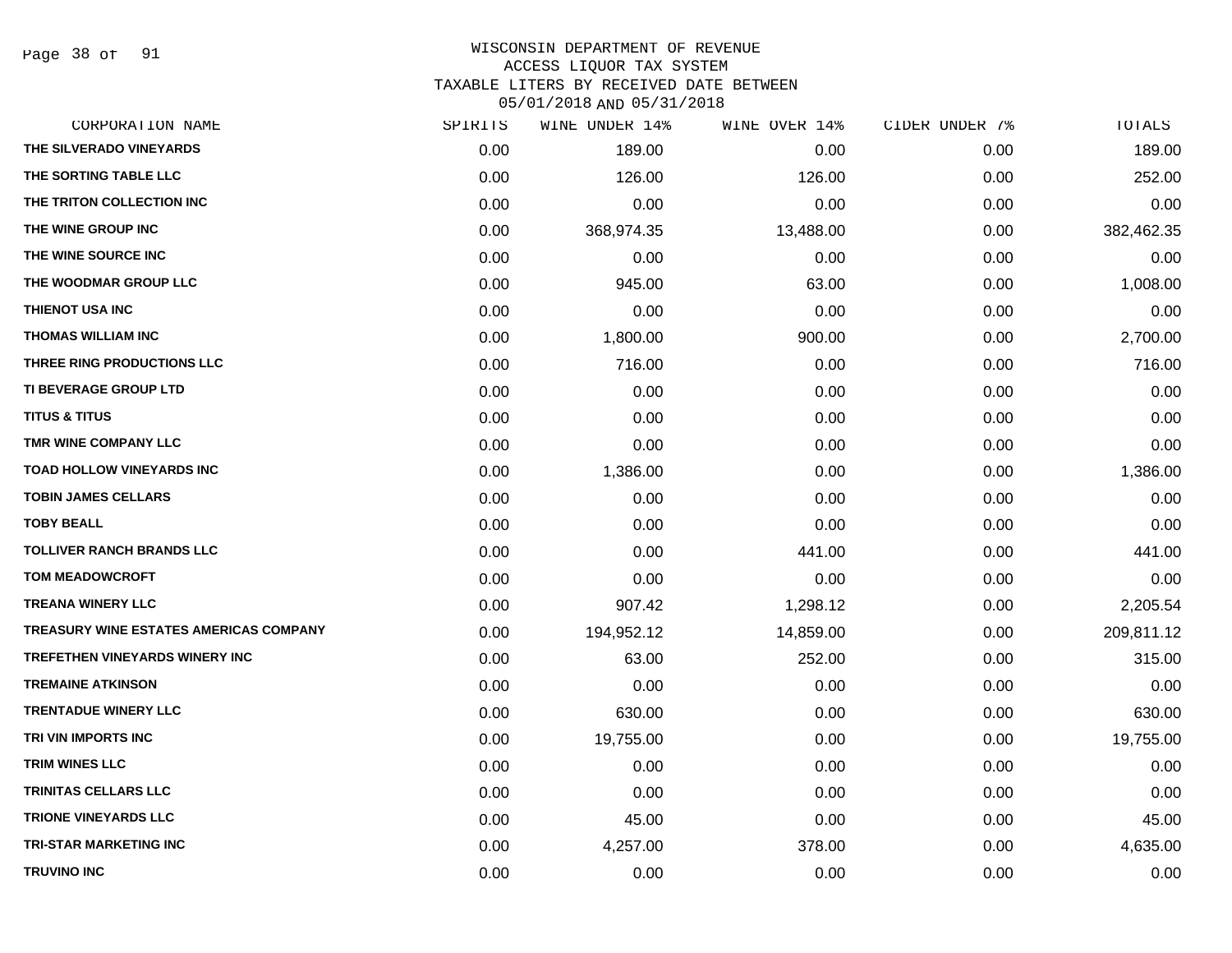Page 39 of 91

# WISCONSIN DEPARTMENT OF REVENUE

## ACCESS LIQUOR TAX SYSTEM

TAXABLE LITERS BY RECEIVED DATE BETWEEN

| CORPORATION NAME                      | SPIRITS    | WINE UNDER 14% | WINE OVER 14% | CIDER UNDER 7% | TOTALS     |
|---------------------------------------|------------|----------------|---------------|----------------|------------|
| <b>TURLEY WINE CELLARS INC</b>        | 0.00       | 0.00           | 0.00          | 0.00           | 0.00       |
| <b>TURN KEY WINE BRANDS LLC</b>       | 0.00       | 1,818.00       | 702.00        | 0.00           | 2,520.00   |
| <b>TURNBULL WINE CELLARS</b>          | 0.00       | 0.00           | 0.00          | 0.00           | 0.00       |
| <b>TWIN PEAKS WINERY INC</b>          | 0.00       | 0.00           | 0.00          | 0.00           | 0.00       |
| <b>UMPQUA WINE WORKS LLC</b>          | 0.00       | 0.00           | 0.00          | 0.00           | 0.00       |
| <b>UN SOGNO LLC</b>                   | 0.00       | 0.00           | 0.00          | 0.00           | 0.00       |
| UNCLE JOHN'S FRUIT HOUSE WINERY LLC   | 0.00       | 0.00           | 0.00          | 0.00           | 0.00       |
| <b>UNION WINE COMPANY</b>             | 0.00       | 0.00           | 0.00          | 0.00           | 0.00       |
| UNITED SPIRITS INC                    | 0.00       | 0.00           | 0.00          | 0.00           | 0.00       |
| UNITED STATES DISTILLED PRODUCTS CO.  | 498,812.00 | 119,720.06     | 4,788.00      | 0.00           | 623,320.06 |
| UNITED WINE AND SPIRITS LLC           | 0.00       | 0.00           | 0.00          | 0.00           | 0.00       |
| UNTI WINE CO LLC                      | 0.00       | 0.00           | 0.00          | 0.00           | 0.00       |
| <b>UPCHURCH VINEYARD LLC</b>          | 0.00       | 0.00           | 0.00          | 0.00           | 0.00       |
| <b>USA WINE IMPORTS INC</b>           | 0.00       | 0.00           | 0.00          | 0.00           | 0.00       |
| <b>USA WINE WEST LLC</b>              | 13.50      | 23,908.50      | 126.00        | 0.00           | 24,048.00  |
| <b>UVE ENTERPRISES INC</b>            | 0.00       | 324.00         | 63.00         | 0.00           | 387.00     |
| V & C LLC                             | 0.00       | 0.00           | 0.00          | 0.00           | 0.00       |
| <b>V2 WINE GROUP LLC</b>              | 0.00       | 477.00         | 18.00         | 0.00           | 495.00     |
| <b>VALCKENBERG INTERNATIONAL INC</b>  | 0.00       | 306.00         | 0.00          | 0.00           | 306.00     |
| <b>VALIANT VINEYARDS INC</b>          | 0.00       | 0.00           | 0.00          | 0.00           | 0.00       |
| <b>VALOR WINE CO LLC</b>              | 0.00       | 0.00           | 0.00          | 0.00           | 0.00       |
| VAN RUITEN FAMILY WINERY LLC          | 0.00       | 90.00          | 288.00        | 0.00           | 378.00     |
| <b>VANDER MILL LLC</b>                | 0.00       | 0.00           | 0.00          | 5,847.83       | 5,847.83   |
| <b>VEN CAL RANCHES LLC</b>            | 0.00       | 0.00           | 0.00          | 0.00           | 0.00       |
| <b>VENGE VINEYARDS INC</b>            | 0.00       | 0.00           | 252.00        | 0.00           | 252.00     |
| <b>VERITY WINES LLC</b>               | 0.00       | 0.00           | 0.00          | 0.00           | 0.00       |
| <b>VERMEIL WINE GROUP LLC</b>         | 0.00       | 0.00           | 0.00          | 0.00           | 0.00       |
| <b>VERMONT HARD CIDER COMPANY LLC</b> | 0.00       | 0.00           | 0.00          | 0.00           | 0.00       |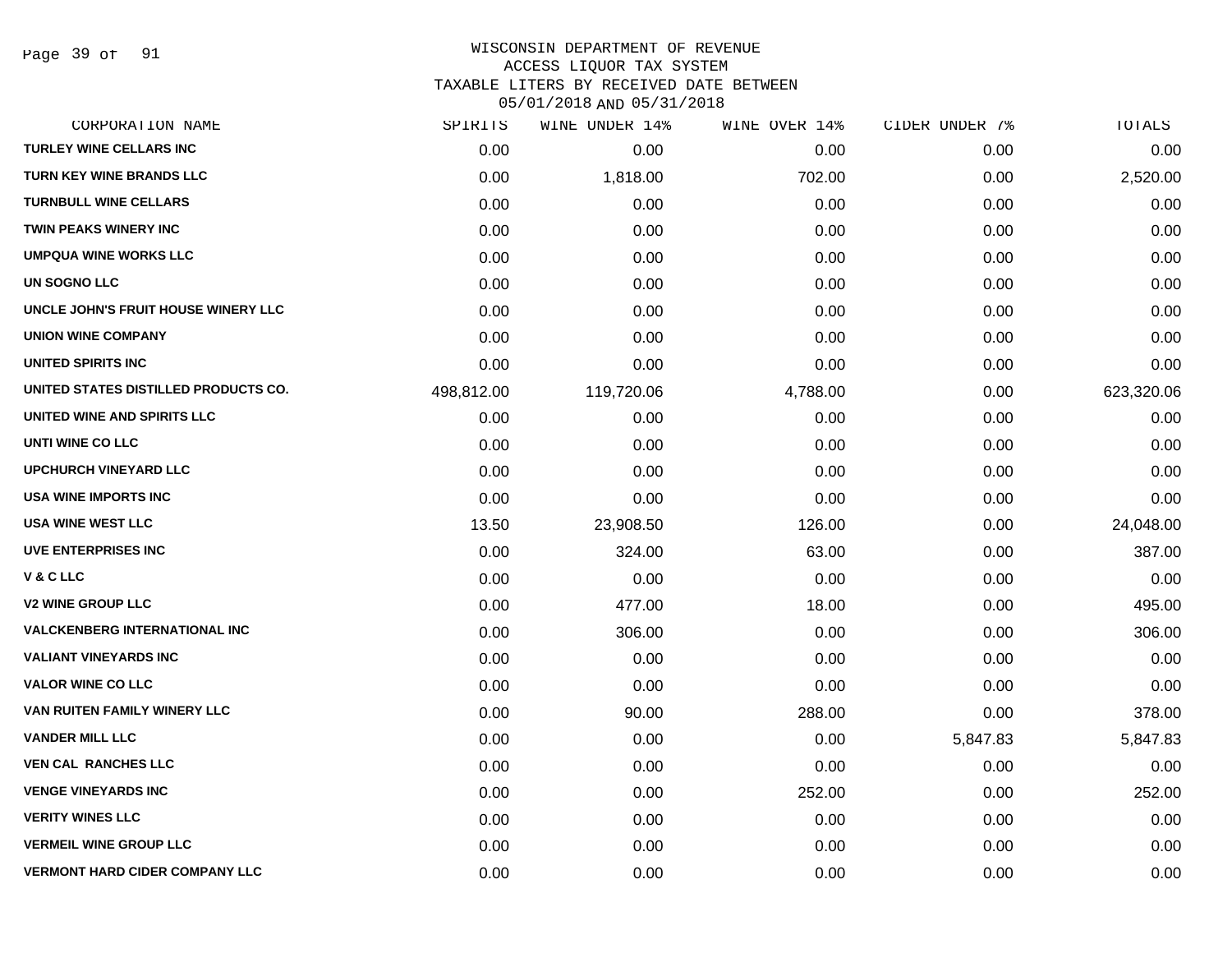Page 40 of 91

#### WISCONSIN DEPARTMENT OF REVENUE ACCESS LIQUOR TAX SYSTEM TAXABLE LITERS BY RECEIVED DATE BETWEEN

| CORPORATION NAME                 | SPIRITS | WINE UNDER 14% | WINE OVER 14% | CIDER UNDER 7% | TOTALS    |
|----------------------------------|---------|----------------|---------------|----------------|-----------|
| VI. SCO. INC                     | 0.00    | 504.00         | 0.00          | 0.00           | 504.00    |
| <b>VIAS IMPORTS LTD</b>          | 0.00    | 0.00           | 0.00          | 0.00           | 0.00      |
| <b>VICENTE GANDIA USA INC</b>    | 0.00    | 0.00           | 0.00          | 0.00           | 0.00      |
| <b>VIEUX VINS INC</b>            | 0.00    | 630.00         | 45.00         | 0.00           | 675.00    |
| <b>VIGNAIOLI LTD</b>             | 0.00    | 0.00           | 0.00          | 0.00           | 0.00      |
| <b>VIKRE DISTILLERY LLC</b>      | 697.50  | 0.00           | 0.00          | 0.00           | 697.50    |
| <b>VILLA CREEK INC</b>           | 0.00    | 0.00           | 0.00          | 0.00           | 0.00      |
| <b>VILLA ENCINAL PARTNERS LP</b> | 0.00    | 0.00           | 0.00          | 0.00           | 0.00      |
| <b>VILLA SAN JULIETTE INC</b>    | 0.00    | 0.00           | 0.00          | 0.00           | 0.00      |
| VIN DE ZO LLC                    | 0.00    | 198.00         | 0.00          | 0.00           | 198.00    |
| <b>VIN DIVINO LTD</b>            | 0.00    | 0.00           | 0.00          | 0.00           | 0.00      |
| <b>VINA ROBLES INC</b>           | 0.00    | 0.00           | 0.00          | 0.00           | 0.00      |
| <b>VINAMERICAS INC</b>           | 0.00    | 0.00           | 0.00          | 0.00           | 0.00      |
| <b>VINCENZO PADULA</b>           | 0.00    | 0.00           | 0.00          | 0.00           | 0.00      |
| <b>VINE CLIFF WINERY INC</b>     | 0.00    | 0.00           | 0.00          | 0.00           | 0.00      |
| <b>VINE CONNECTIONS LLC</b>      | 0.00    | 1,188.00       | 136.26        | 0.00           | 1,324.26  |
| <b>VINEBURG LLC</b>              | 0.00    | 0.00           | 0.00          | 0.00           | 0.00      |
| <b>VINEYARD 29 LLC</b>           | 0.00    | 0.00           | 0.00          | 0.00           | 0.00      |
| <b>VINEYARD BRANDS LLC</b>       | 0.00    | 9,793.50       | 1,437.00      | 0.00           | 11,230.50 |
| <b>VINEYARD VARIETIES INC</b>    | 0.00    | 0.00           | 0.00          | 0.00           | 0.00      |
| <b>VINIFERA IMPORTS LTD</b>      | 0.00    | 0.00           | 0.00          | 0.00           | 0.00      |
| <b>VINIFERA WINE COMPANY LLC</b> | 0.00    | 0.00           | 0.00          | 0.00           | 0.00      |
| <b>VINO DEL SOL INC</b>          | 0.00    | 630.00         | 126.00        | 0.00           | 756.00    |
| <b>VINO LOGICS CORPORATION</b>   | 0.00    | 315.00         | 0.00          | 0.00           | 315.00    |
| <b>VINO.COM LLC</b>              | 0.00    | 792.00         | 306.00        | 2,226.00       | 3,324.00  |
| <b>VINOANDES LLC</b>             | 0.00    | 0.00           | 0.00          | 0.00           | 0.00      |
| <b>VINOVIA WINE GROUP INC</b>    | 0.00    | 549.00         | 0.00          | 0.00           | 549.00    |
| <b>VINTAGE '59 IMPORTS LLC</b>   | 0.00    | 81.00          | 0.00          | 0.00           | 81.00     |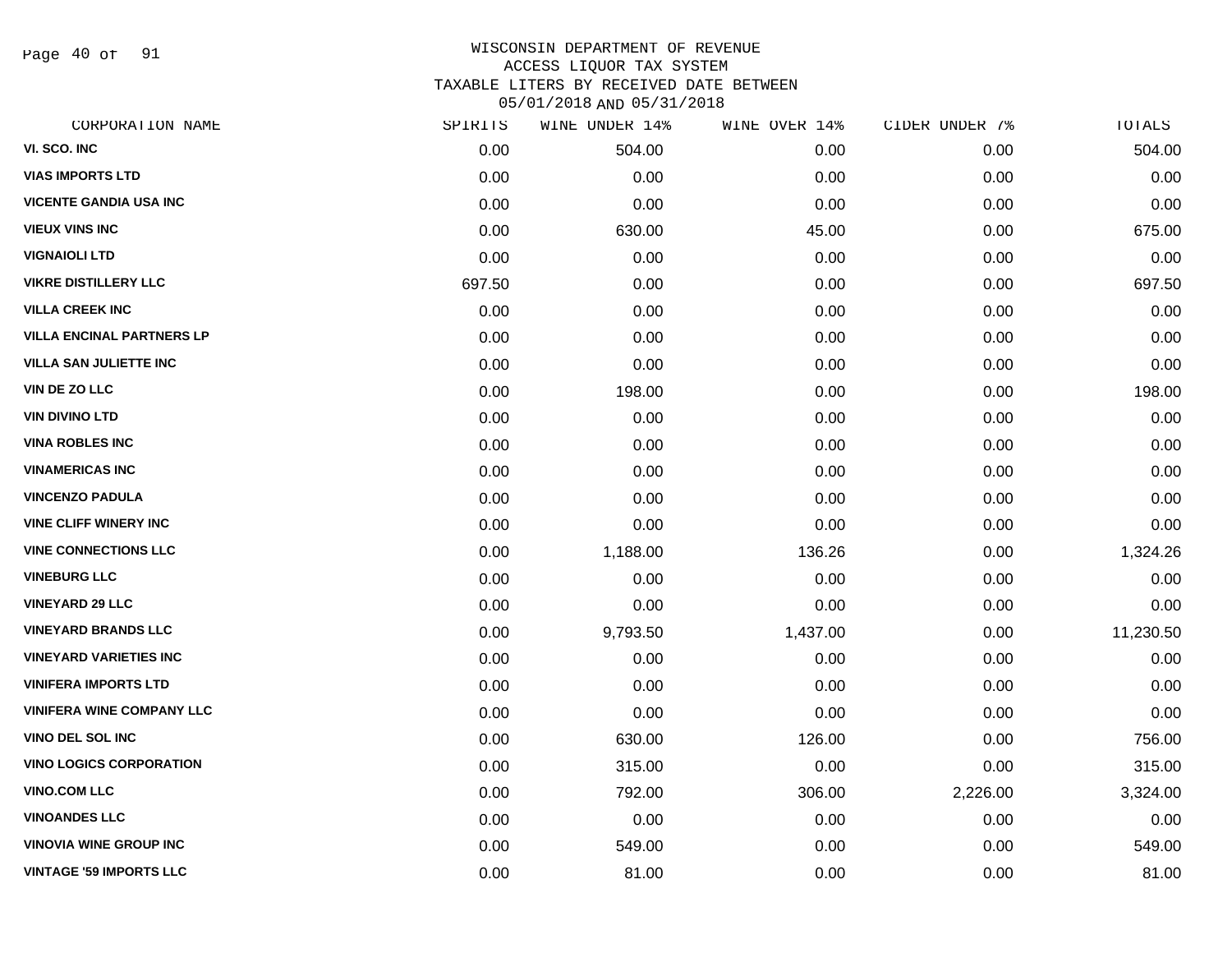Page 41 of 91

# WISCONSIN DEPARTMENT OF REVENUE ACCESS LIQUOR TAX SYSTEM TAXABLE LITERS BY RECEIVED DATE BETWEEN

| CORPORATION NAME                        | SPIRITS   | WINE UNDER 14% | WINE OVER 14% | CIDER UNDER 7% | TOTALS      |
|-----------------------------------------|-----------|----------------|---------------|----------------|-------------|
| <b>VINTAGE POINT LLC</b>                | 0.00      | 63.00          | 126.00        | 0.00           | 189.00      |
| <b>VINTAGE WINE ESTATES, INC.</b>       | 0.00      | 0.00           | 0.00          | 0.00           | 0.00        |
| <b>VINTURE WINE COMPANY LLC</b>         | 0.00      | 0.00           | 0.00          | 0.00           | 0.00        |
| <b>VINTUS LLC</b>                       | 0.00      | 0.00           | 0.00          | 0.00           | 0.00        |
| <b>VISION WINE &amp; SPIRITS LLC</b>    | 0.00      | 0.00           | 0.00          | 0.00           | 0.00        |
| <b>VITANI SPIRITS LLC</b>               | 0.00      | 0.00           | 0.00          | 0.00           | 0.00        |
| <b>VOTTO VINES IMPORTING INC</b>        | 0.00      | 0.00           | 0.00          | 0.00           | 0.00        |
| <b>W J DEUTSCH &amp; SONS LTD</b>       | 39,260.93 | 172,617.57     | 25,474.94     | 0.00           | 237, 353.44 |
| <b>WAGNER WINE COMPANY LLC</b>          | 0.00      | 900.00         | 4,338.00      | 0.00           | 5,238.00    |
| <b>WALTER NOVOSEL</b>                   | 0.00      | 0.00           | 0.00          | 0.00           | 0.00        |
| <b>WARWICK VALLEY WINE CO INC</b>       | 0.00      | 0.00           | 0.00          | 0.00           | 0.00        |
| <b>WEBSTER BARNES LLC</b>               | 0.00      | 0.00           | 0.00          | 0.00           | 0.00        |
| <b>WEIBEL INCORPORATED</b>              | 0.00      | 1,485.00       | 0.00          | 0.00           | 1,485.00    |
| <b>WEIN BAUER INC</b>                   | 0.00      | 6,931.70       | 0.00          | 0.00           | 6,931.70    |
| <b>WELL OILED WINE COMPANY LLC</b>      | 0.00      | 252.00         | 0.00          | 0.00           | 252.00      |
| <b>WEST COAST WINE PARTNERS LLC</b>     | 0.00      | 0.00           | 126.00        | 0.00           | 126.00      |
| <b>WESTERN SPIRITS BEVERAGE CO LLC</b>  | 6,763.50  | 0.00           | 0.00          | 0.00           | 6,763.50    |
| <b>WEYGANDT-METZLER IMPORTING LTD</b>   | 0.00      | 1,134.00       | 0.00          | 0.00           | 1,134.00    |
| WHITE OAK VINEYARDS & WINERY LLC        | 0.00      | 0.00           | 0.00          | 0.00           | 0.00        |
| WHYTE AND MACKAY (AMERICAS) LIMITED LLC | 0.00      | 0.00           | 0.00          | 0.00           | 0.00        |
| <b>WI INC</b>                           | 0.00      | 0.00           | 0.00          | 0.00           | 0.00        |
| <b>WILLAMETTE VALLEY VINEYARDS INC</b>  | 0.00      | 441.00         | 63.00         | 0.00           | 504.00      |
| <b>WILLIAM GRANT &amp; SONS INC</b>     | 31,058.70 | 0.00           | 0.00          | 0.00           | 31,058.70   |
| <b>WILLIAM J WOLF</b>                   | 0.00      | 0.00           | 0.00          | 0.00           | 0.00        |
| <b>WILLIAM P KNUTTEL</b>                | 0.00      | 0.00           | 0.00          | 0.00           | 0.00        |
| <b>WILLIAM PRICE III</b>                | 0.00      | 0.00           | 0.00          | 0.00           | 0.00        |
| <b>WILLIAM T HOLLORAN</b>               | 0.00      | 0.00           | 0.00          | 0.00           | 0.00        |
| <b>WILLIAM WOLF BRAND LLC</b>           | 0.00      | 0.00           | 0.00          | 0.00           | 0.00        |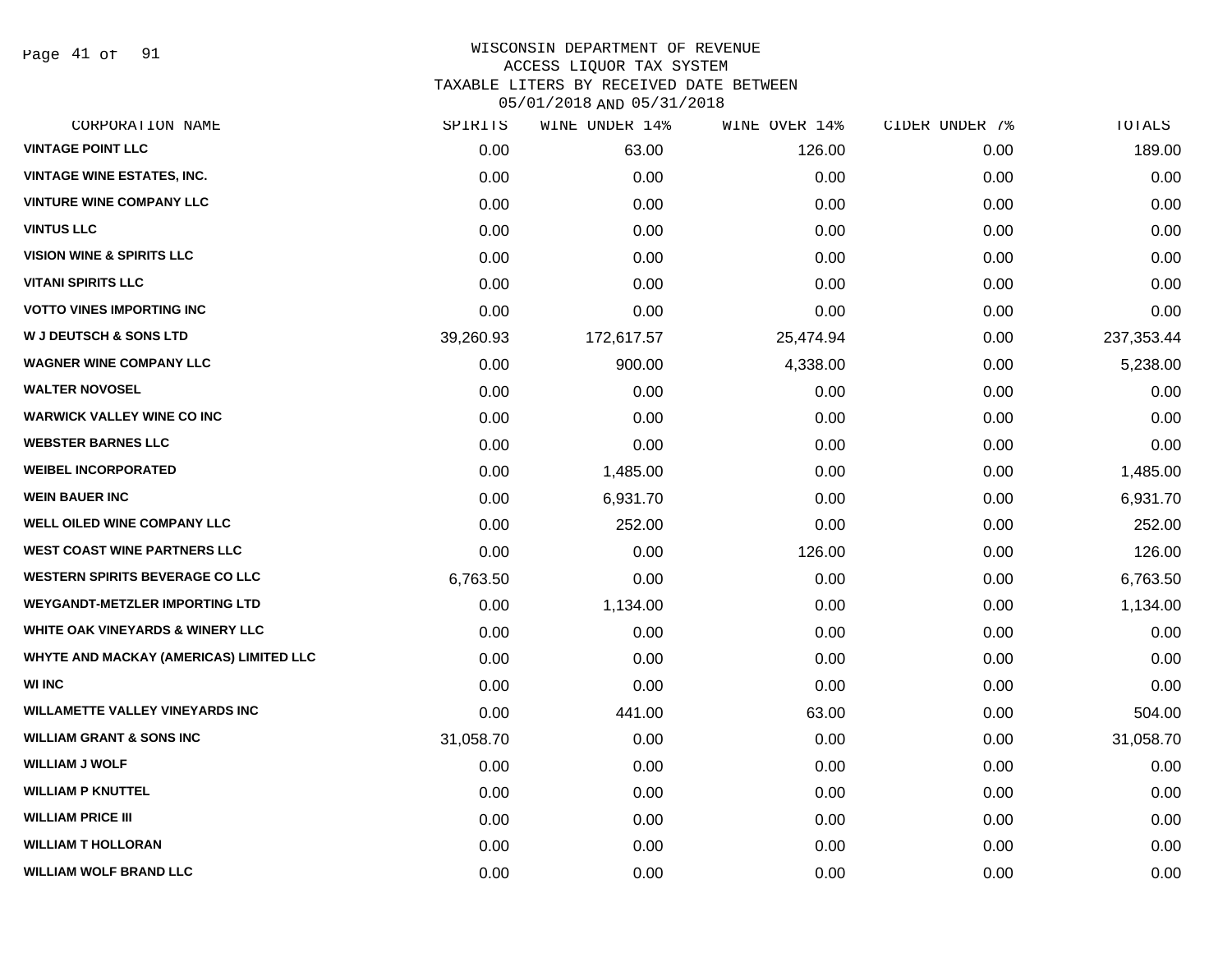Page 42 of 91

#### WISCONSIN DEPARTMENT OF REVENUE ACCESS LIQUOR TAX SYSTEM TAXABLE LITERS BY RECEIVED DATE BETWEEN

| CORPORATION NAME                               | SPIRITS | WINE UNDER 14% | WINE OVER 14% | CIDER UNDER 7% | TOTALS    |
|------------------------------------------------|---------|----------------|---------------|----------------|-----------|
| <b>WILLIAM WOODRUFF</b>                        | 0.00    | 351.00         | 0.00          | 0.00           | 351.00    |
| <b>WILLIAMS &amp; SELYEM LLC</b>               | 0.00    | 0.00           | 0.00          | 0.00           | 0.00      |
| <b>WILSON CREEK WINERY &amp; VINEYARDS INC</b> | 0.00    | 0.00           | 0.00          | 0.00           | 0.00      |
| <b>WILSON DANIELS LLC</b>                      | 0.00    | 1,747.50       | 27.00         | 0.00           | 1,774.50  |
| <b>WINDY CITY DISTILLING INC</b>               | 0.00    | 0.00           | 0.00          | 0.00           | 0.00      |
| <b>WINE BRIDGE IMPORTS INC</b>                 | 0.00    | 0.00           | 0.00          | 0.00           | 0.00      |
| WINE COUNTRY INTERNATIONAL INC                 | 0.00    | 0.00           | 0.00          | 0.00           | 0.00      |
| <b>WINE CREEK LLC</b>                          | 0.00    | 0.00           | 252.00        | 0.00           | 252.00    |
| <b>WINE HOOLIGANS LLC</b>                      | 0.00    | 630.00         | 0.00          | 0.00           | 630.00    |
| <b>WINE WINE SITUATION LLC</b>                 | 0.00    | 0.00           | 0.00          | 0.00           | 0.00      |
| <b>WINEPLAYGROUND.COM INC</b>                  | 0.00    | 0.00           | 0.00          | 0.00           | 0.00      |
| <b>WINERIES &amp; SELECT PRODUCTS LLC</b>      | 0.00    | 540.00         | 234.00        | 0.00           | 774.00    |
| <b>WINERY EXCHANGE, INC.</b>                   | 0.00    | 25,029.00      | 378.00        | 0.00           | 25,407.00 |
| <b>WINES OF FRANCE INC</b>                     | 0.00    | 1,485.00       | 0.00          | 0.00           | 1,485.00  |
| <b>WINES UNLIMITED INC</b>                     | 0.00    | 0.00           | 0.00          | 0.00           | 0.00      |
| <b>WINESELLERS LTD</b>                         | 0.00    | 9,723.50       | 9.00          | 126.00         | 9,858.50  |
| <b>WINNESHIEK WILDBERRY WINERY LLC</b>         | 0.00    | 0.00           | 0.00          | 0.00           | 0.00      |
| <b>WISD LLC</b>                                | 0.00    | 0.00           | 0.00          | 0.00           | 0.00      |
| <b>WOODSON WINES LLC</b>                       | 0.00    | 0.00           | 0.00          | 0.00           | 0.00      |
| <b>WORLD TRAVELER IMPORTS LLC</b>              | 0.00    | 2.00           | 0.00          | 0.00           | 2.00      |
| <b>WORLD'S END LLC</b>                         | 0.00    | 0.00           | 0.00          | 0.00           | 0.00      |
| <b>WORLDWIDE CELLARS INC</b>                   | 0.00    | 1,224.75       | 63.00         | 0.00           | 1,287.75  |
| <b>WYOMING WHISKEY INC</b>                     | 0.00    | 0.00           | 0.00          | 0.00           | 0.00      |
| YAEGAKI CORPORATION OF USA                     | 0.00    | 45.00          | 61.20         | 0.00           | 106.20    |
| YELLOW ROSE DISTILLING LLC                     | 0.00    | 0.00           | 0.00          | 0.00           | 0.00      |
| YORKVILLE CELLARS INC                          | 0.00    | 0.00           | 0.00          | 0.00           | 0.00      |
| YOUNTVILLE WINE IMPORTS LLC                    | 0.00    | 0.00           | 0.00          | 0.00           | 0.00      |
| <b>ZACH HOLLINGSWORTH</b>                      | 0.00    | 0.00           | 0.00          | 0.00           | 0.00      |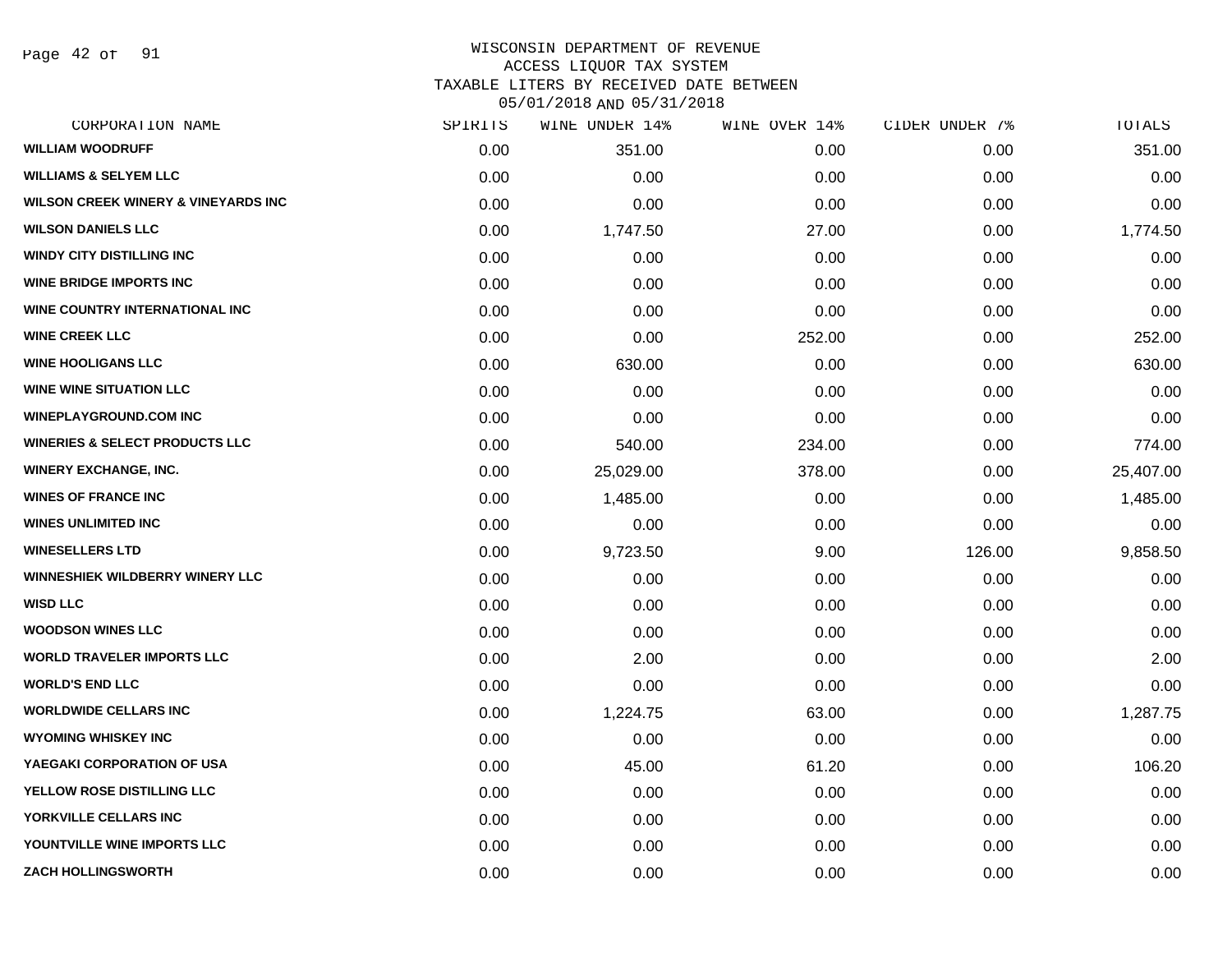| Page 43 of<br>- 91         | WISCONSIN DEPARTMENT OF REVENUE<br>ACCESS LIQUOR TAX SYSTEM<br>TAXABLE LITERS BY RECEIVED DATE BETWEEN<br>05/01/2018 AND 05/31/2018 |                |               |                |              |  |  |
|----------------------------|-------------------------------------------------------------------------------------------------------------------------------------|----------------|---------------|----------------|--------------|--|--|
| CORPORATION NAME           | SPIRITS                                                                                                                             | WINE UNDER 14% | WINE OVER 14% | CIDER UNDER 7% | TOTALS       |  |  |
| <b>ZD WINES LLC</b>        | 0.00                                                                                                                                | 126.00         | 0.00          | 0.00           | 126.00       |  |  |
| <b>ZEILER SPIRITS LLC</b>  | 0.00                                                                                                                                | 0.00           | 0.00          | 0.00           | 0.00         |  |  |
| <b>ZONIN USA INC</b>       | 0.00                                                                                                                                | 10.398.72      | 414.00        | 0.00           | 10,812.72    |  |  |
| TOTAL LITERS FOR 5/31/2018 | 5,097,387.00                                                                                                                        | 3,715,277.31   | 244,227.41    | 291,761.51     | 9,348,653.23 |  |  |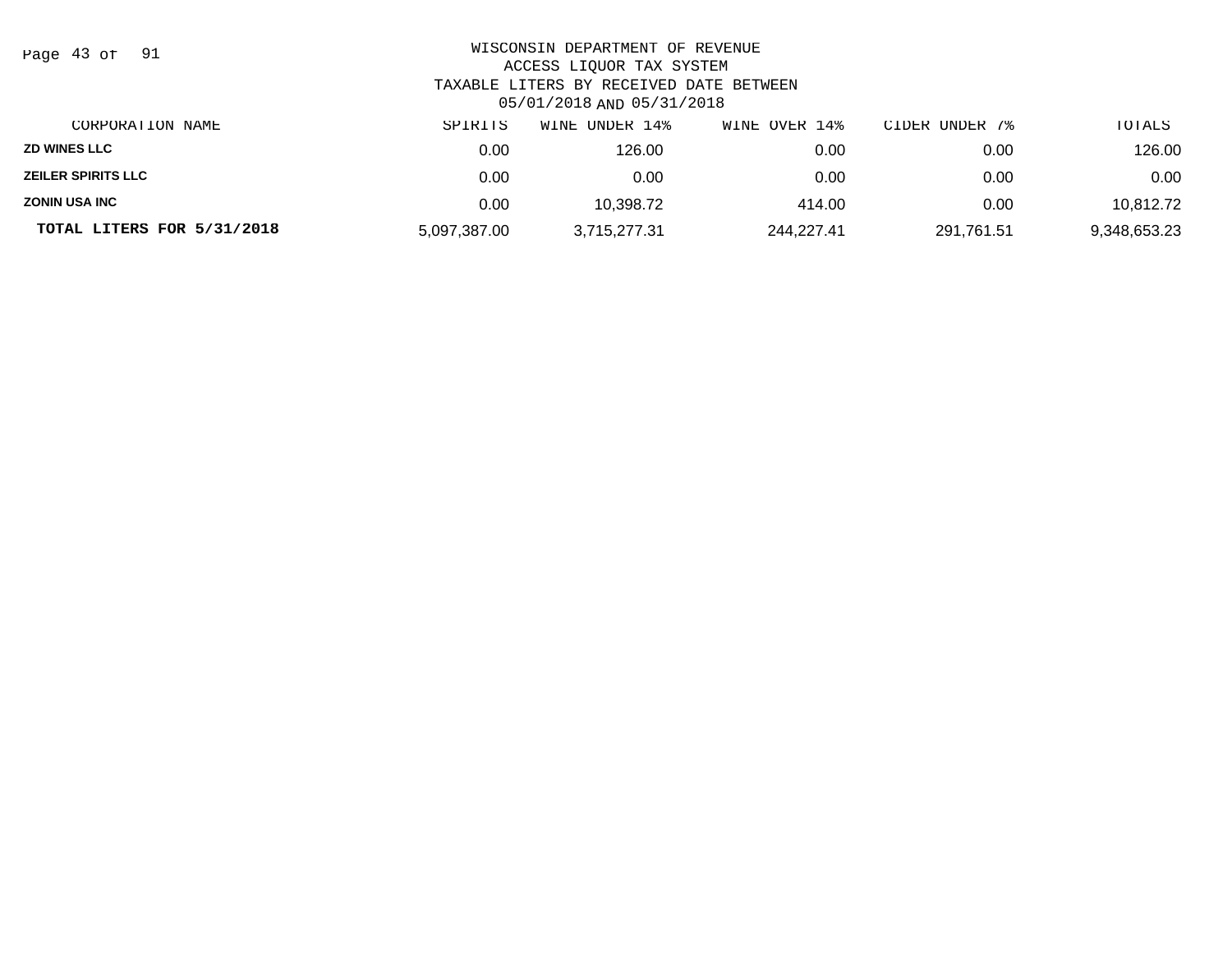Page 44 of 91

## WISCONSIN DEPARTMENT OF REVENUE ACCESS LIQUOR TAX SYSTEM TAXABLE LITERS BY RECEIVED DATE BETWEEN 05/01/2018 AND 05/31/2018

**IN STATE WHOLESALER (W) ALLSTATE LIQUOR & WINE COMPANY, INC.** 0.00 0.00 0.00 0.00 0.00 **AMPHORAE, LLC** 0.00 0.00 0.00 0.00 0.00 CORPORATION NAME SPIRITS WINE UNDER 14% WINE OVER 14% CIDER UNDER 7% TOTALS

| <b>AVA WINE &amp; SPIRITS LLC</b>             | 0.00       | 7,032.00  | 0.00      | 0.00      | 7,032.00   |
|-----------------------------------------------|------------|-----------|-----------|-----------|------------|
| <b>BADGER DISTRIBUTING OF MILWAUKEE LLC</b>   | 0.00       | 0.00      | 0.00      | 0.00      | 0.00       |
| <b>BADGER LIQUOR CO. INC.</b>                 | 141,104.10 | 29,761.20 | 11,016.00 | 0.00      | 181,881.30 |
| <b>BADGER STATE WINERY COOPERATIVE</b>        | 0.00       | 0.00      | 0.00      | 0.00      | 0.00       |
| <b>BADGER WINE &amp; SPIRITS LLC</b>          | 0.00       | 0.00      | 0.00      | 0.00      | 0.00       |
| BEECHWOOD DISTRIBUTORS, INC.                  | 0.00       | 0.00      | 0.00      | $-382.00$ | $-382.00$  |
| BEER CAPITOL DISTRIBUTING LLC                 | 0.00       | 0.00      | 0.00      | 0.00      | 0.00       |
| <b>BILL'S DISTRIBUTING, LTD.</b>              | 0.00       | 0.00      | 0.00      | 0.00      | 0.00       |
| <b>BRANT T NEHMER</b>                         | 0.00       | 0.00      | 0.00      | 0.00      | 0.00       |
| <b>BREAKTHRU BEVERAGE GROUP LLC</b>           | 0.00       | 0.00      | 0.00      | 0.00      | 0.00       |
| <b>BREAKTHRU BEVERAGE GROUP LLC</b>           | 32,832.11  | 40,254.28 | 2,506.52  | 0.00      | 75,592.91  |
| <b>BREAKTHRU BEVERAGE WISCONSIN NORTH LLC</b> | 0.00       | 0.00      | 0.00      | 0.00      | 0.00       |
| <b>C.J.W., INC.</b>                           | 0.00       | 0.00      | 0.00      | 0.00      | 0.00       |
| <b>CAPITOL-HUSTING COMPANY, INC.</b>          | 12,642.00  | 48,988.99 | 7,794.00  | 0.00      | 69,424.99  |
| <b>CATHRINE BENNETT</b>                       | 0.00       | 0.00      | 0.00      | 0.00      | 0.00       |
| DE PERE LIQUOR CO LLC                         | 0.00       | 0.00      | 0.00      | 0.00      | 0.00       |
| <b>DEAN DISTRIBUTING, INC.</b>                | 0.00       | 0.00      | 0.00      | 0.00      | 0.00       |
| <b>DEAN DISTRIBUTING, INC.</b>                | 0.00       | 0.00      | 0.00      | 0.00      | 0.00       |
| DEWITT CHURCH GOODS, INC.                     | 0.00       | 0.00      | 0.00      | 0.00      | 0.00       |
| <b>FABIANO BROTHERS - WISCONSIN LLC</b>       | 0.00       | 0.00      | 0.00      | 0.00      | 0.00       |
| <b>FAUSTO FIORAVANTI</b>                      | 0.00       | 0.00      | 0.00      | 0.00      | 0.00       |
| FLANIGAN DISTRIBUTING OF DOOR COUNTY, INC.    | 0.00       | 0.00      | 0.00      | 0.00      | 0.00       |
| <b>FOUR SEASONS BEER DISTRIBUTORS INC</b>     | 0.00       | 0.00      | 0.00      | 0.00      | 0.00       |
| <b>FRANK BEER DISTRIBUTORS, INC.</b>          | 0.00       | 0.00      | 0.00      | 0.00      | 0.00       |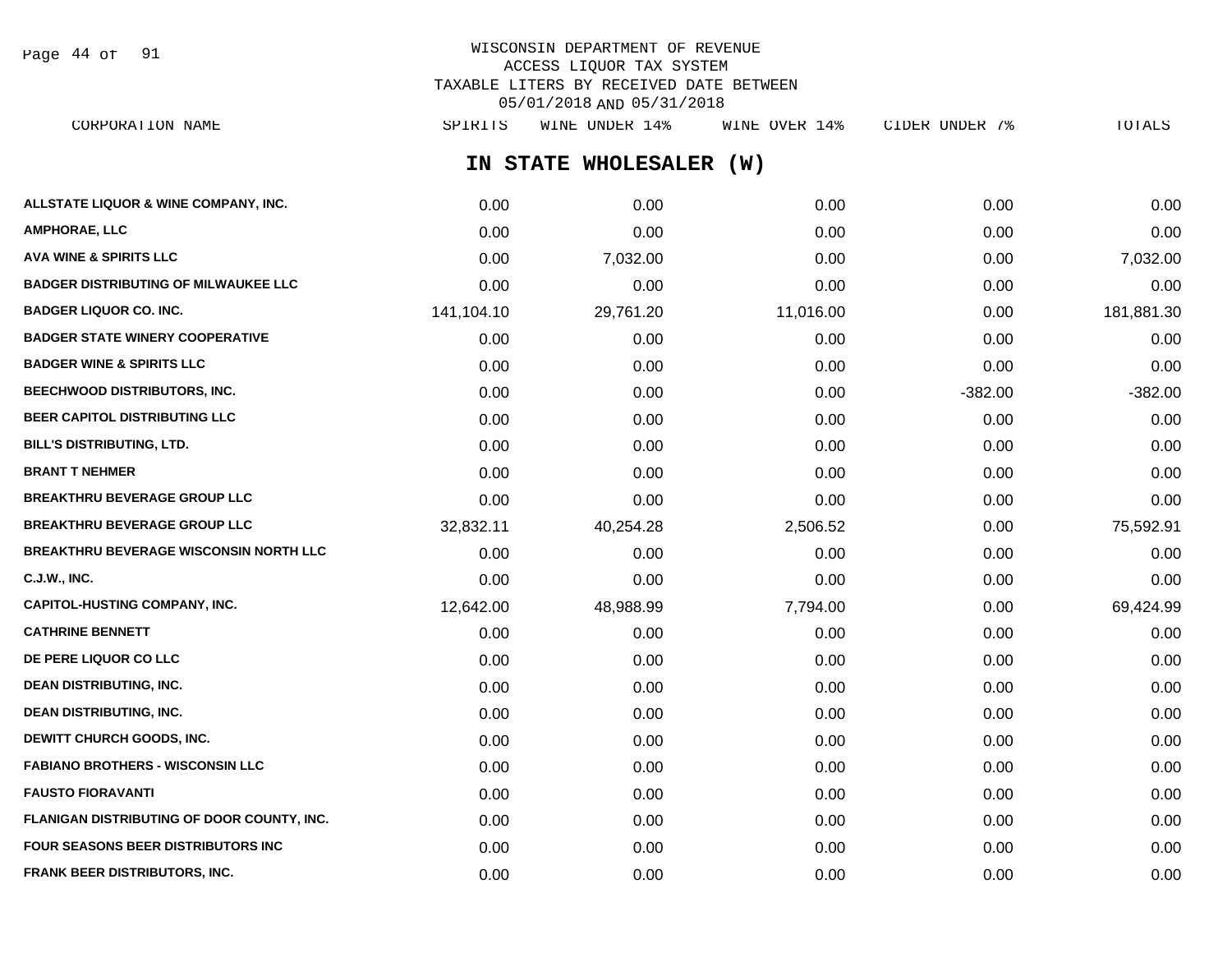Page 45 of 91

#### WISCONSIN DEPARTMENT OF REVENUE ACCESS LIQUOR TAX SYSTEM

TAXABLE LITERS BY RECEIVED DATE BETWEEN

| CORPORATION NAME                                 | SPIRITS   | WINE UNDER 14% | WINE OVER 14% | CIDER UNDER 7% | TOTALS      |
|--------------------------------------------------|-----------|----------------|---------------|----------------|-------------|
| <b>FRANK J MIRENDA SR</b>                        | 0.00      | 0.00           | 0.00          | 0.00           | 0.00        |
| <b>FRANK LIQUOR COMPANY, INC.</b>                | 44,230.26 | 19,162.96      | 0.00          | 0.00           | 63,393.22   |
| FRANK LIQUORS OF LA CROSSE, INC.                 | 0.00      | 0.00           | 0.00          | 0.00           | 0.00        |
| <b>GASPARD INC</b>                               | 0.00      | 0.00           | 0.00          | 0.00           | 0.00        |
| <b>GENERAL BEER DISTRIBUTORS CO.</b>             | 0.00      | 0.00           | 0.00          | 0.00           | 0.00        |
| <b>GENERAL BEER DISTRIBUTORS CO. - MILWAUKEE</b> | 0.00      | 0.00           | 0.00          | 0.00           | 0.00        |
| <b>GENERAL BEER-NORTHEAST INC</b>                | 0.00      | 0.00           | 0.00          | 0.00           | 0.00        |
| <b>GENERAL BEER-NORTHEAST INC</b>                | 0.00      | 0.00           | 0.00          | 0.00           | 0.00        |
| GENERAL BEER-NORTHWEST, INC.                     | 0.00      | 0.00           | 0.00          | 0.00           | 0.00        |
| GENERAL BEER-NORTHWEST, INC.                     | 0.00      | 0.00           | 0.00          | 0.00           | 0.00        |
| <b>GENERAL BEVERAGE SALES CO.</b>                | 0.00      | 34,092.00      | 126.00        | 0.00           | 34,218.00   |
| <b>GENERAL BEVERAGE SALES CO. -- OSHKOSH</b>     | 0.00      | 64,424.78      | 0.00          | 0.00           | 64,424.78   |
| <b>GENERAL BEVERAGE SALES CO.-MILWAUKEE</b>      | 0.00      | 61,068.49      | 432.00        | 0.00           | 61,500.49   |
| <b>GIUSEPPE GAGLIANELLO</b>                      | 0.00      | 0.00           | 0.00          | 0.00           | 0.00        |
| <b>GLORIA R RAGSDALE</b>                         | 0.00      | 0.00           | 0.00          | 0.00           | 0.00        |
| HENDRICKS BEVERAGE, INC.                         | 0.00      | 0.00           | 0.00          | 0.00           | 0.00        |
| <b>IRL, INCORPORATED</b>                         | 0.00      | 0.00           | 0.00          | 0.00           | 0.00        |
| <b>JACQUES VIEAU, INC.</b>                       | 0.00      | 0.00           | 0.00          | 0.00           | 0.00        |
| <b>JANDRAIN RELIGIOUS SUPPLY, INC.</b>           | 0.00      | $-1,023.00$    | $-18.00$      | 0.00           | $-1,041.00$ |
| <b>JANSEN INTERNATIONAL LLC</b>                  | 531.00    | 7,065.00       | 916.50        | 0.00           | 8,512.50    |
| <b>JAW PROPERTIES LLC</b>                        | 0.00      | 0.00           | 0.00          | 0.00           | 0.00        |
| <b>JOHN J COLLETTI</b>                           | $-504.00$ | $-2,115.00$    | $-360.00$     | 0.00           | $-2,979.00$ |
| JOHNSON BROTHERS OF WISCONSIN INC                | 33,147.00 | 35,793.81      | $-246.00$     | 0.00           | 68,694.81   |
| <b>JONATHAN H STOLP</b>                          | 0.00      | 0.00           | 0.00          | 0.00           | 0.00        |
| <b>JONATHON LODUCA</b>                           | 0.00      | 0.00           | 0.00          | 0.00           | 0.00        |
| <b>JOSEPH A TRYGAR</b>                           | 0.00      | 0.00           | 0.00          | 0.00           | 0.00        |
| <b>JOYVINE LLC</b>                               | 0.00      | 0.00           | 0.00          | 0.00           | 0.00        |
| KAY BEER DISTRIBUTING, INC.                      | 0.00      | 0.00           | 0.00          | 0.00           | 0.00        |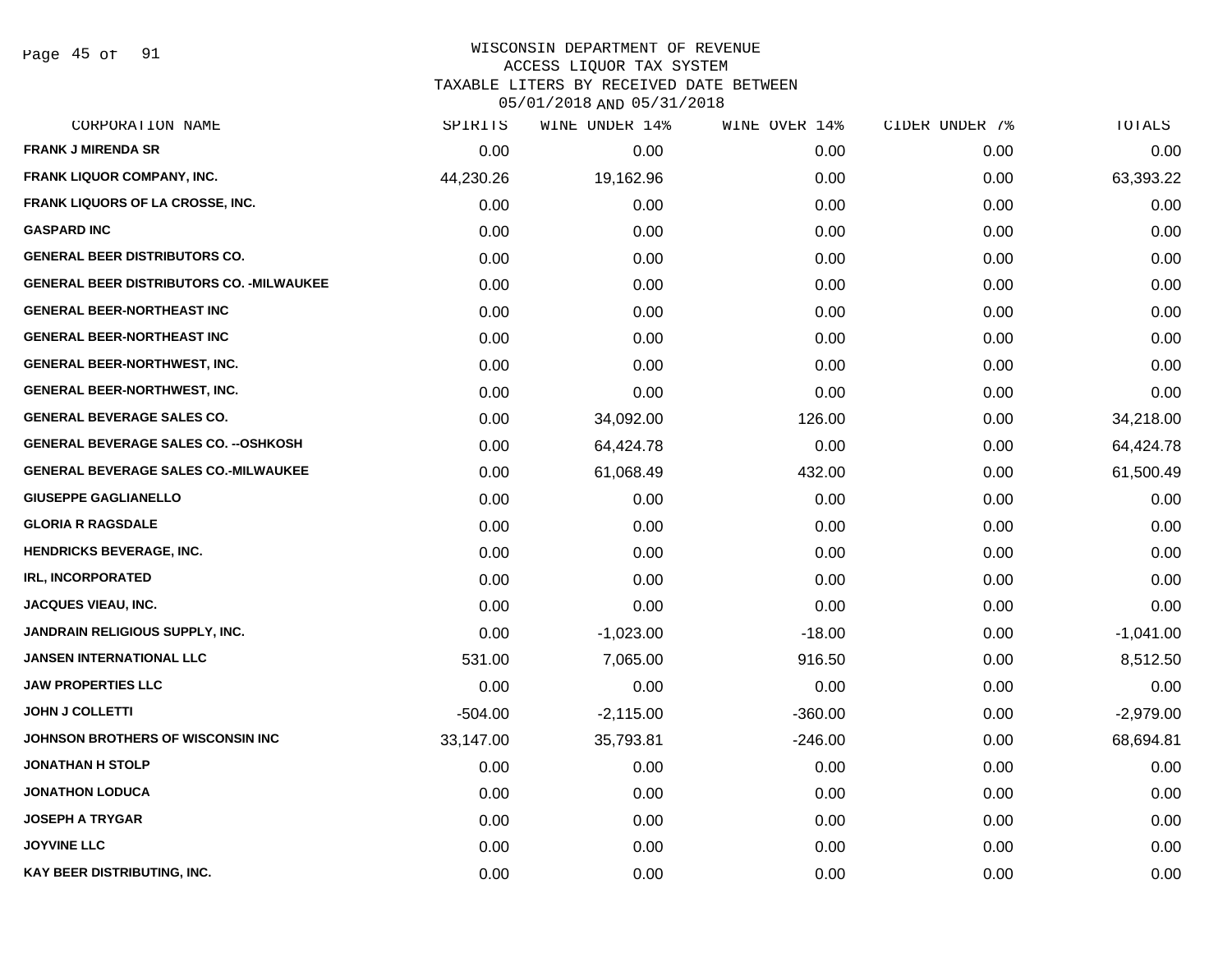Page 46 of 91

#### WISCONSIN DEPARTMENT OF REVENUE ACCESS LIQUOR TAX SYSTEM TAXABLE LITERS BY RECEIVED DATE BETWEEN

| CORPORATION NAME                         | SPIRITS   | WINE UNDER 14% | WINE OVER 14% | CIDER UNDER 7% | TOTALS    |
|------------------------------------------|-----------|----------------|---------------|----------------|-----------|
| LA CROSSE BEVERAGE LLC                   | 0.00      | 0.00           | 0.00          | 0.00           | 0.00      |
| <b>LARRY'S DISTRIBUTING CO., INC.</b>    | 0.00      | 0.00           | 0.00          | 0.00           | 0.00      |
| LEE BEVERAGE OF WISCONSIN LLC            | 0.00      | 0.00           | 0.00          | 0.00           | 0.00      |
| LEE BEVERAGE OF WISCONSIN LLC            | 0.00      | 0.00           | 0.00          | 0.00           | 0.00      |
| LEE BEVERAGE-CIDERS WINES & SPIRITS LLC  | 0.00      | 0.00           | 0.00          | 0.00           | 0.00      |
| <b>L'EFT BANK WINE COMPANY LIMITED</b>   | 13.50     | 9,766.50       | 45.00         | 0.00           | 9,825.00  |
| LETRAH INTERNATIONAL CORPORATION         | 0.00      | 0.00           | 0.00          | 0.00           | 0.00      |
| LO DUCA BROS., INC.                      | 0.00      | 11,295.00      | 0.00          | 0.00           | 11,295.00 |
| <b>LORI SCOTT</b>                        | 0.00      | 0.00           | 0.00          | 0.00           | 0.00      |
| <b>LOS ALTOS AGAVE DISTRIBUTOR INC</b>   | 0.00      | 0.00           | 0.00          | 0.00           | 0.00      |
| <b>LOVINO LLC</b>                        | 0.00      | 0.00           | 0.00          | 0.00           | 0.00      |
| <b>LYNDA MALMBERG</b>                    | 0.00      | 0.00           | 0.00          | 0.00           | 0.00      |
| <b>M SHIRAZ LLC</b>                      | 0.00      | 0.00           | 0.00          | 0.00           | 0.00      |
| <b>MARCO BRUZZI</b>                      | 0.00      | 0.00           | 0.00          | 0.00           | 0.00      |
| <b>MICCA HUTCHINS</b>                    | 0.00      | 0.00           | 0.00          | 0.00           | 0.00      |
| <b>MICHAEL G ANSAY</b>                   | 0.00      | 486.00         | 0.00          | 393.84         | 879.84    |
| <b>MIDWEST SALES &amp; SERVICE, INC.</b> | 0.00      | 0.00           | 0.00          | 0.00           | 0.00      |
| <b>NOELKE DISTRIBUTORS, INC.</b>         | 0.00      | 0.00           | 0.00          | 0.00           | 0.00      |
| <b>NORTHWEST BEVERAGES, INC.</b>         | 0.00      | 0.00           | 0.00          | 0.00           | 0.00      |
| <b>NOUVEAU VENTURES LLC</b>              | $-106.13$ | 4,042.50       | 49.50         | 0.00           | 3,985.87  |
| OTT SCHWEITZER DISTRIBUTORSHIP, INC.     | 0.00      | 0.00           | 0.00          | 0.00           | 0.00      |
| PARK RIDGE DISTRIBUTING, INC.            | 0.00      | 0.00           | 0.00          | 0.00           | 0.00      |
| PEHLER DISTRIBUTING, INC.                | 0.00      | 0.00           | 0.00          | 0.00           | 0.00      |
| PHILLIPS DISTRIBUTING CORPORATION        | 11,671.50 | 0.00           | 0.00          | 0.00           | 11,671.50 |
| PHILLIPS WINE COMPANY                    | 0.00      | 3,585.35       | 6,843.00      | 0.00           | 10,428.35 |
| PHILLY'S PREMIUM BEVERAGES LLC           | 0.00      | 0.00           | 0.00          | 0.00           | 0.00      |
| PURE WINE WISCONSIN INC                  | 0.00      | 0.00           | 0.00          | 0.00           | 0.00      |
| PURPLE FEET WINES, LLC                   | 0.00      | 0.00           | 0.00          | 0.00           | 0.00      |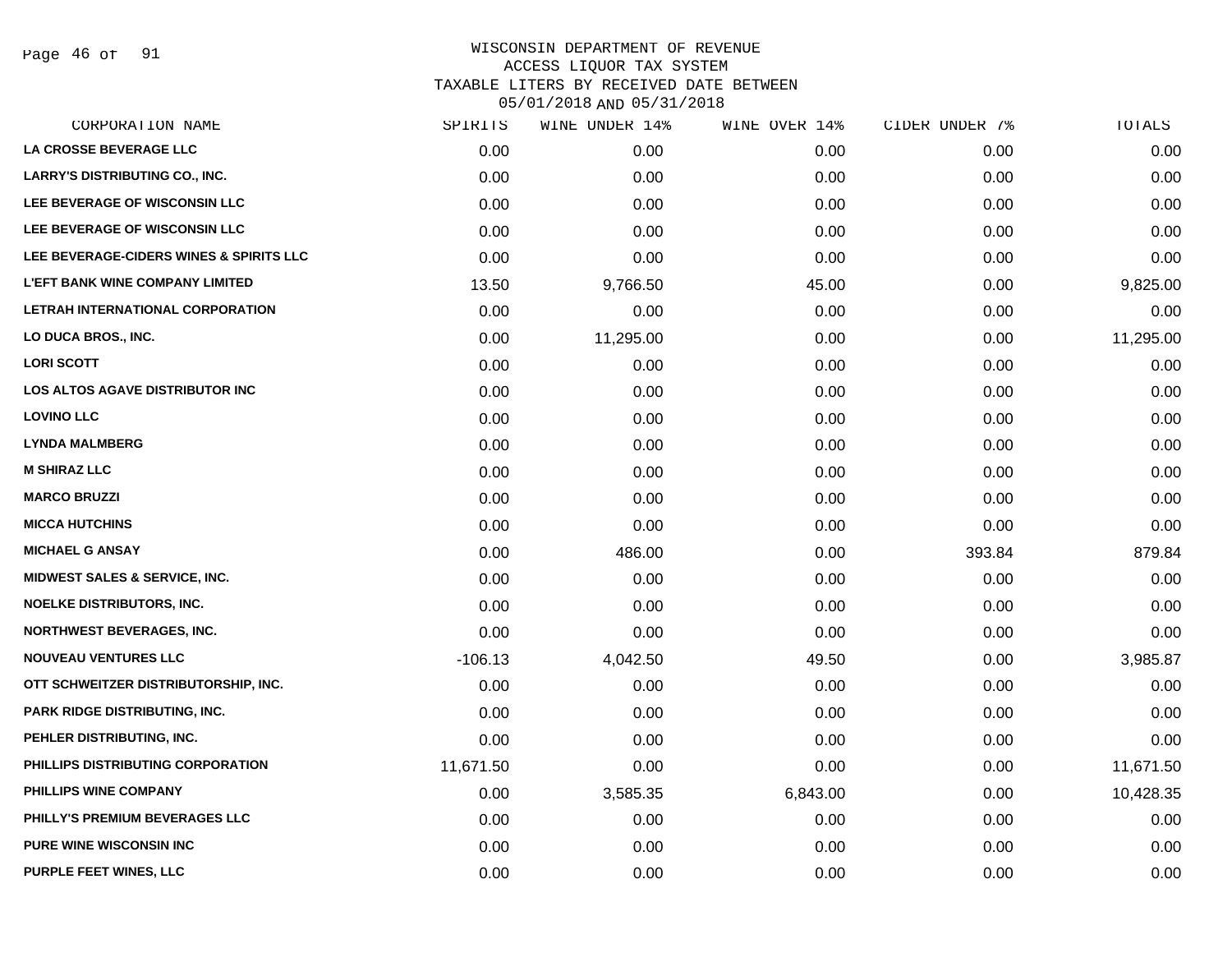Page 47 of 91

## WISCONSIN DEPARTMENT OF REVENUE ACCESS LIQUOR TAX SYSTEM TAXABLE LITERS BY RECEIVED DATE BETWEEN

| CORPORATION NAME                        | SPIRITS    | WINE UNDER 14% | WINE OVER 14% | CIDER UNDER 7% | TOTALS     |
|-----------------------------------------|------------|----------------|---------------|----------------|------------|
| <b>PVD ENTERPRISES LLC</b>              | 0.00       | 0.00           | 0.00          | 0.00           | 0.00       |
| <b>RATAS WHOLESALE LIQUOR COMPANY</b>   | 0.00       | 0.00           | 0.00          | 0.00           | 0.00       |
| S. & S. DISTRIBUTING, INC.              | 0.00       | 0.00           | 0.00          | 0.00           | 0.00       |
| S. & S. DISTRIBUTING, INC.              | 0.00       | 0.00           | 0.00          | 0.00           | 0.00       |
| <b>SALIM M SHAMMO</b>                   | 0.00       | 0.00           | 0.00          | 0.00           | 0.00       |
| <b>SARATOGA LIQUOR CO., INC.</b>        | 11,256.00  | 19,710.00      | 0.00          | 0.00           | 30,966.00  |
| SMALL LOT WINE WI, INC.                 | 0.00       | 0.00           | 0.00          | 0.00           | 0.00       |
| <b>SP3 LLC</b>                          | 0.00       | 0.00           | 0.00          | 0.00           | 0.00       |
| <b>SQUARE ROOT LLC</b>                  | 0.00       | 0.00           | 0.00          | 0.00           | 0.00       |
| <b>SUPERIOR BEVERAGES LLC</b>           | 0.00       | 0.00           | 0.00          | 0.00           | 0.00       |
| <b>THOMAS PROBST</b>                    | 0.00       | 0.00           | 0.00          | 0.00           | 0.00       |
| <b>TIMOTHY REILLY SR</b>                | 0.00       | 0.00           | 0.00          | 0.00           | 0.00       |
| TJ INTERNATIONAL LTD                    | 0.00       | 0.00           | 0.00          | 0.00           | 0.00       |
| TRANSNATIONAL ENTERPRISES, INCORPORATED | 0.00       | 0.00           | 0.00          | 0.00           | 0.00       |
| TRIANGLE DISTRIBUTING COMPANY, INC.     | 0.00       | 0.00           | 0.00          | 0.00           | 0.00       |
| <b>TRI-MART COMPANY LLC</b>             | 0.00       | 0.00           | 0.00          | 0.00           | 0.00       |
| <b>VINO VERITAS, LTD.</b>               | 0.00       | 3,837.00       | 0.00          | 0.00           | 3,837.00   |
| <b>WDI LLC</b>                          | 0.00       | 0.00           | 0.00          | 0.00           | 0.00       |
| <b>WDI LLC</b>                          | 0.00       | 0.00           | 0.00          | 0.00           | 0.00       |
| <b>WISCONSIN DISTRIBUTORS EAST LLC</b>  | 0.00       | 0.00           | 0.00          | 0.00           | 0.00       |
| <b>WISCONSIN DISTRIBUTORS NORTH LLC</b> | 0.00       | 0.00           | 0.00          | 0.00           | 0.00       |
| <b>WISCONSIN DISTRIBUTORS SOUTH LLC</b> | 0.00       | 0.00           | 0.00          | 0.00           | 0.00       |
| <b>WISCONSIN WINERY CO-OP</b>           | 0.00       | 0.00           | 0.00          | 0.00           | 0.00       |
| <b>WOODFIELD DISTRIBUTION LLC</b>       | 0.00       | 0.00           | 0.00          | 0.00           | 0.00       |
| ZASTROW THE BEER MAN, INC.              | 0.00       | 0.00           | 0.00          | 0.00           | 0.00       |
| TOTAL LITERS FOR 5/31/2018              | 286,817.34 | 397,227.86     | 29,104.52     | 11.84          | 713,161.56 |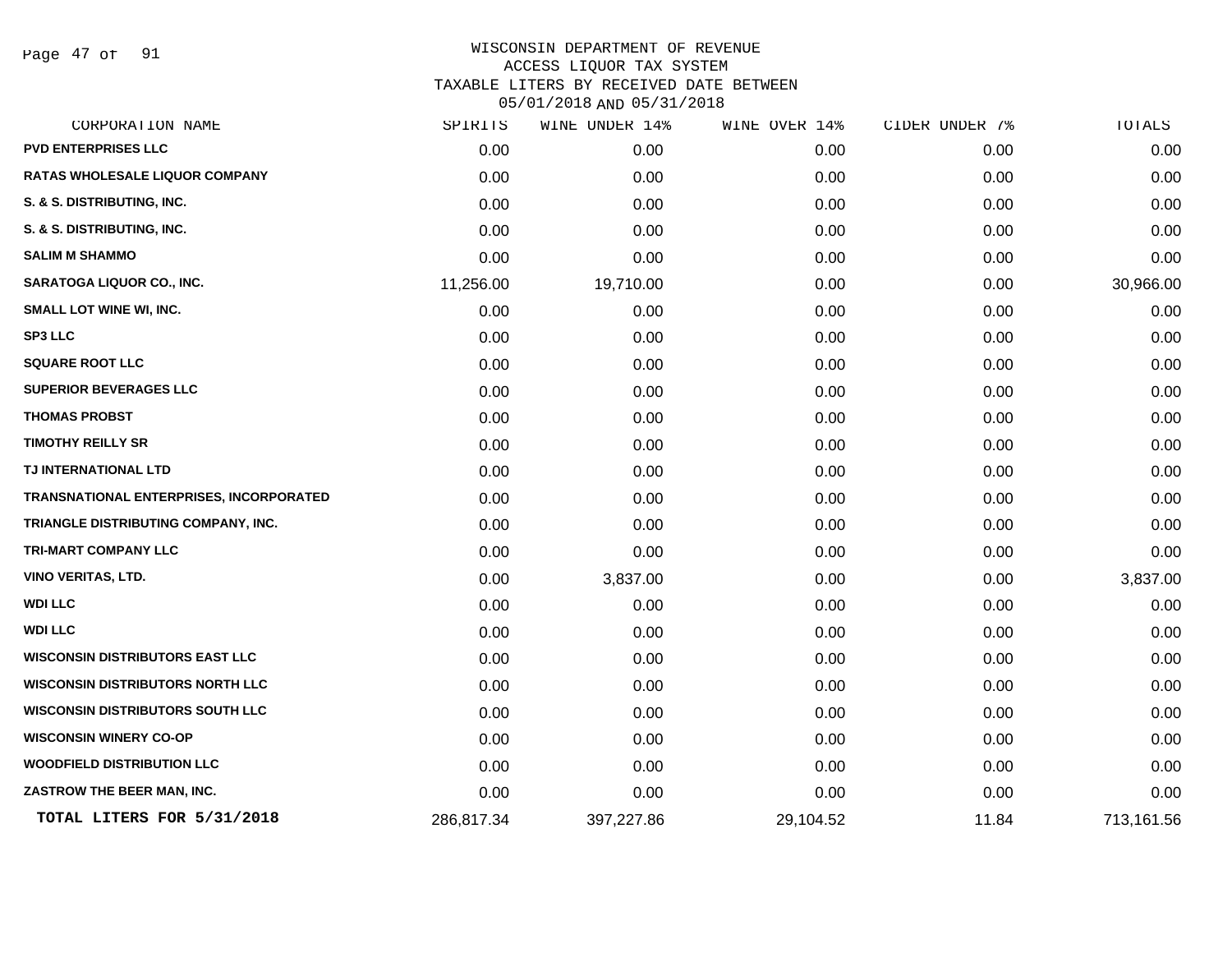Page 48 of 91

## WISCONSIN DEPARTMENT OF REVENUE ACCESS LIQUOR TAX SYSTEM TAXABLE LITERS BY RECEIVED DATE BETWEEN 05/01/2018 AND 05/31/2018

**IN STATE MANUFACTURER (WM) 45TH PARALLEL SPIRITS, LLC** 0.00 0.00 0.00 0.00 0.00 **ACE ETHANOL, LLC** 0.00 0.00 0.00 0.00 0.00 **AEPPELTREOW INC** 36.00 0.00 0.00 0.00 36.00 **ANGRY SPIRITS DISTILLING LLC** 0.00 0.00 0.00 0.00 0.00 **B & E DISTILLERY INC.** 47.28 0.00 0.00 0.00 47.28 **BRIAN SAMMONS** 1,643.78 0.00 0.00 0.00 1,643.78 **C & N CORPORATION** 1,315.50 0.00 0.00 0.00 1,315.50 **CENTRAL STANDARD LLC** 2,290.95 0.00 0.00 0.00 2,290.95 **CHIPPEWA RIVER DISTILLERY AND BREWERY LLC**  $90.40$   $0.00$  0.00 0.00 0.00 0.00 0.00 90.40 **CLOVER MEADOW LLC** 0.00 0.00 0.00 0.00 0.00 **COPPER CROW DISTILLERY LLC** 162.02 0.00 0.00 0.00 162.02 **DANCING GOAT DISTILLERY, LLC** 0.00 0.00 0.00 0.00 0.00 **DEATH'S DOOR DISTILLERY LLC**  $\begin{array}{cccc} 4.544.26 & 0.00 & 0.00 & 0.00 & 0.00 & 4.544.26 \end{array}$ **DENNIS E ERB** 12.00 0.00 0.00 0.00 12.00 **DISTILLERY PARTNERS, LLC** 0.00 0.00 0.00 0.00 0.00 **DRIFTLESS GLEN DISTILLERY LLC** 2,389.90 0.00 0.00 0.00 2,389.90 **EMCO CHEMICAL DISTRIBUTORS, INC.** 0.00 0.00 0.00 0.00 0.00 **GLOBAL UNIVERSAL SRL** 31,058.03 3,962.22 0.00 0.00 35,020.25 **GRANT J VAN DRIEST** 124.92 0.00 0.00 0.00 124.92 **GREAT LAKES DISTILLERY LLC**  $1.323.00$   $1.323.00$   $0.00$   $0.00$   $0.00$   $0.00$   $1.323.00$ **HENDRICKS FAMILY DISTILLERY LLC** 710.60 0.00 0.00 0.00 710.60 **HICKORY VIEW DISTILLERY LLC**  $0.00$   $0.00$   $0.00$   $0.00$   $0.00$   $0.00$   $0.00$   $0.00$   $0.00$   $0.00$   $0.00$   $0.00$   $0.00$   $0.00$   $0.00$   $0.00$   $0.00$   $0.00$   $0.00$   $0.00$   $0.00$   $0.00$   $0.00$   $0.00$   $0.00$   $0.00$   $0.00$   $0.$ **ISAAC SHOWAKI** 0.00 0.00 0.00 0.00 0.00 **JAMES PLOETZ** 0.00 0.00 0.00 0.00 0.00 **JKLM DISTILLING PARTNERS LLC** 0.00 0.00 0.00 0.00 0.00 CORPORATION NAME SPIRITS WINE UNDER 14% WINE OVER 14% CIDER UNDER 7% TOTALS

**JOSEPH RETZER III** 0.00 0.00 0.00 0.00 0.00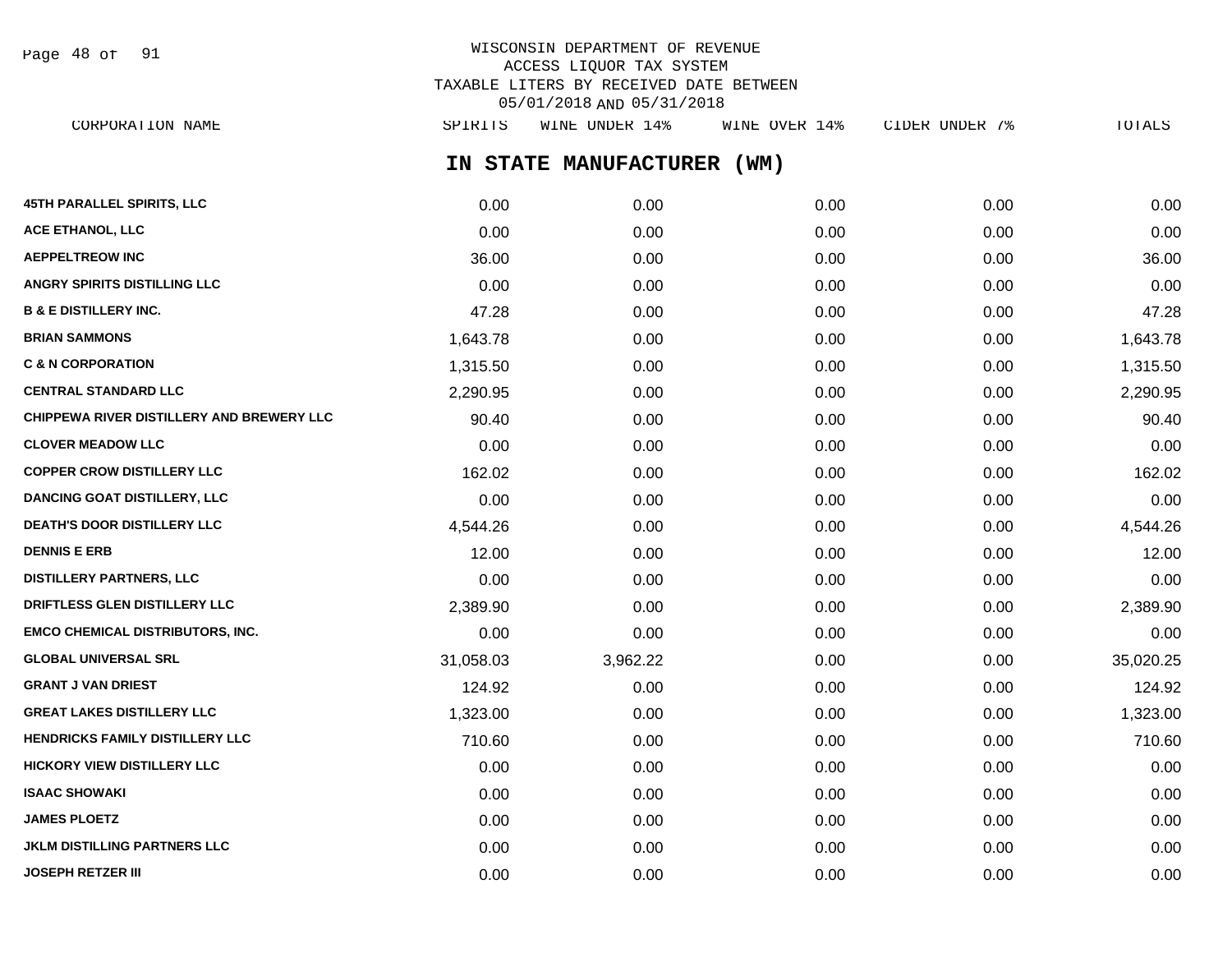Page 49 of 91

## WISCONSIN DEPARTMENT OF REVENUE ACCESS LIQUOR TAX SYSTEM TAXABLE LITERS BY RECEIVED DATE BETWEEN

| CORPORATION NAME                             | SPIRITS   | UNDER 14%<br>WINE | WINE OVER 14% | CIDER UNDER 7% | TOTALS     |
|----------------------------------------------|-----------|-------------------|---------------|----------------|------------|
| <b>MATTHEW RICK</b>                          | 462.77    | 2,134.51          | 234.01        | 0.00           | 2,831.29   |
| <b>MEISENBURG BREWING AND DISTILLING LLC</b> | 61.51     | 0.00              | 0.00          | 0.00           | 61.51      |
| <b>MILLERCOORS LLC</b>                       | 0.00      | 0.00              | 0.00          | 53,712.18      | 53,712.18  |
| <b>NATHAN G GREENAWALT</b>                   | 1,073.25  | 0.00              | 0.00          | 0.00           | 1,073.25   |
| <b>NORTHERN WATERS DISTILLERY LLC</b>        | 149.98    | 0.00              | 0.00          | 0.00           | 149.98     |
| PERLICK DISTILLERY, LLC                      | 810.08    | 0.00              | 0.00          | 0.00           | 810.08     |
| <b>RIVER BEND VINEYARD &amp; WINERY LLC</b>  | 0.00      | 0.00              | 0.00          | 0.00           | 0.00       |
| <b>SENSIENT FLAVORS LLC</b>                  | 0.00      | 0.00              | 0.00          | 0.00           | 0.00       |
| <b>ST CROIX SPIRITS LLC</b>                  | 0.00      | 0.00              | 0.00          | 0.00           | 0.00       |
| <b>STATE LINE DISTILLERY, LLC</b>            | 474.88    | 0.00              | 0.00          | 0.00           | 474.88     |
| <b>SUGAR RIVER DISTILLERY INC</b>            | 0.00      | 0.00              | 0.00          | 0.00           | 0.00       |
| THE NORTH WOODS DISTILLERY LLC               | 0.00      | 0.00              | 0.00          | 0.00           | 0.00       |
| <b>TWO TALL GUYS LLC</b>                     | 36.76     | 0.00              | 0.00          | 0.00           | 36.76      |
| WHITE WINTER WINERY INC                      | 0.00      | 0.00              | 0.00          | 0.00           | 0.00       |
| <b>WOLLERSHEIM WINERY, INC.</b>              | 62.99     | 0.00              | 0.00          | 0.00           | 62.99      |
| YAHARA BAY DISTILLERS, INC.                  | 2,946.56  | 18.08             | 0.00          | 0.00           | 2,964.64   |
| TOTAL LITERS FOR 5/31/2018                   | 51,827.42 | 6,114.81          | 234.01        | 53,712.18      | 111,888.42 |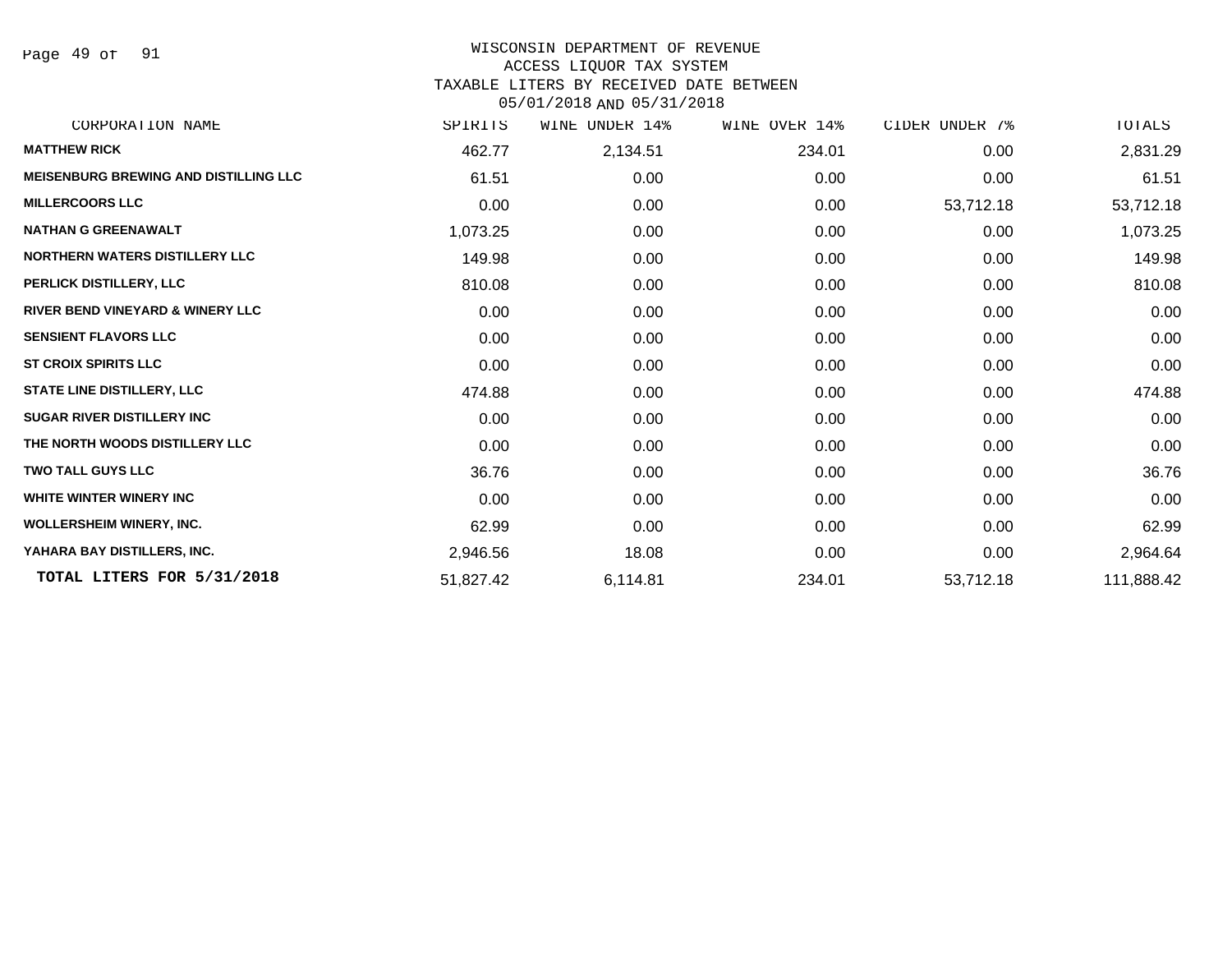Page 50 of 91

# WISCONSIN DEPARTMENT OF REVENUE ACCESS LIQUOR TAX SYSTEM TAXABLE LITERS BY RECEIVED DATE BETWEEN 05/01/2018 AND 05/31/2018

CORPORATION NAME SPIRITS WINE UNDER 14% WINE OVER 14% CIDER UNDER 7% TOTALS

# **IN STATE RECTIFIER (WR)**

| <b>45TH PARALLEL SPIRITS, LLC</b>            | 1,722.75      | 0.00      | 0.00 | 0.00 | 1,722.75      |
|----------------------------------------------|---------------|-----------|------|------|---------------|
| <b>ARTYS</b>                                 | 3,621.91      | 0.00      | 0.00 | 0.00 | 3,621.91      |
| <b>CITY BREWING COMPANY, LLC</b>             | $-129,032.55$ | 0.00      | 0.00 | 0.00 | $-129,032.55$ |
| <b>DANCING GOAT DISTILLERY, LLC</b>          | 0.00          | 0.00      | 0.00 | 0.00 | 0.00          |
| <b>DISTILLERY PARTNERS, LLC</b>              | 0.00          | 0.00      | 0.00 | 0.00 | 0.00          |
| <b>GALLOWAY COMPANY</b>                      | 0.00          | 0.00      | 0.00 | 0.00 | 0.00          |
| <b>GLOBAL UNIVERSAL SRL</b>                  | 0.00          | 0.00      | 0.00 | 0.00 | 0.00          |
| <b>GREAT LAKES DISTILLERY LLC</b>            | 2,388.74      | 0.00      | 0.00 | 0.00 | 2,388.74      |
| HENRY FARMS PRAIRIE SPIRITS LLC              | 0.00          | 0.00      | 0.00 | 0.00 | 0.00          |
| <b>KELLY M YOCOM</b>                         | 0.00          | 0.00      | 0.00 | 0.00 | 0.00          |
| <b>MEISENBURG BREWING AND DISTILLING LLC</b> | 0.00          | 0.00      | 0.00 | 0.00 | 0.00          |
| <b>MIDWEST CUSTOM BOTTLING LLC</b>           | 26,138.37     | 19,007.64 | 0.00 | 0.00 | 45,146.01     |
| <b>NATHAN G GREENAWALT</b>                   | 0.00          | 0.00      | 0.00 | 0.00 | 0.00          |
| YAHARA BAY DISTILLERS, INC.                  | 0.00          | 0.00      | 0.00 | 0.00 | 0.00          |
| YAHARA BAY DISTILLERS, INC.                  | 0.00          | 0.00      | 0.00 | 0.00 | 0.00          |
| TOTAL LITERS FOR 5/31/2018                   | $-95,160.78$  | 19,007.64 | 0.00 | 0.00 | -76,153.14    |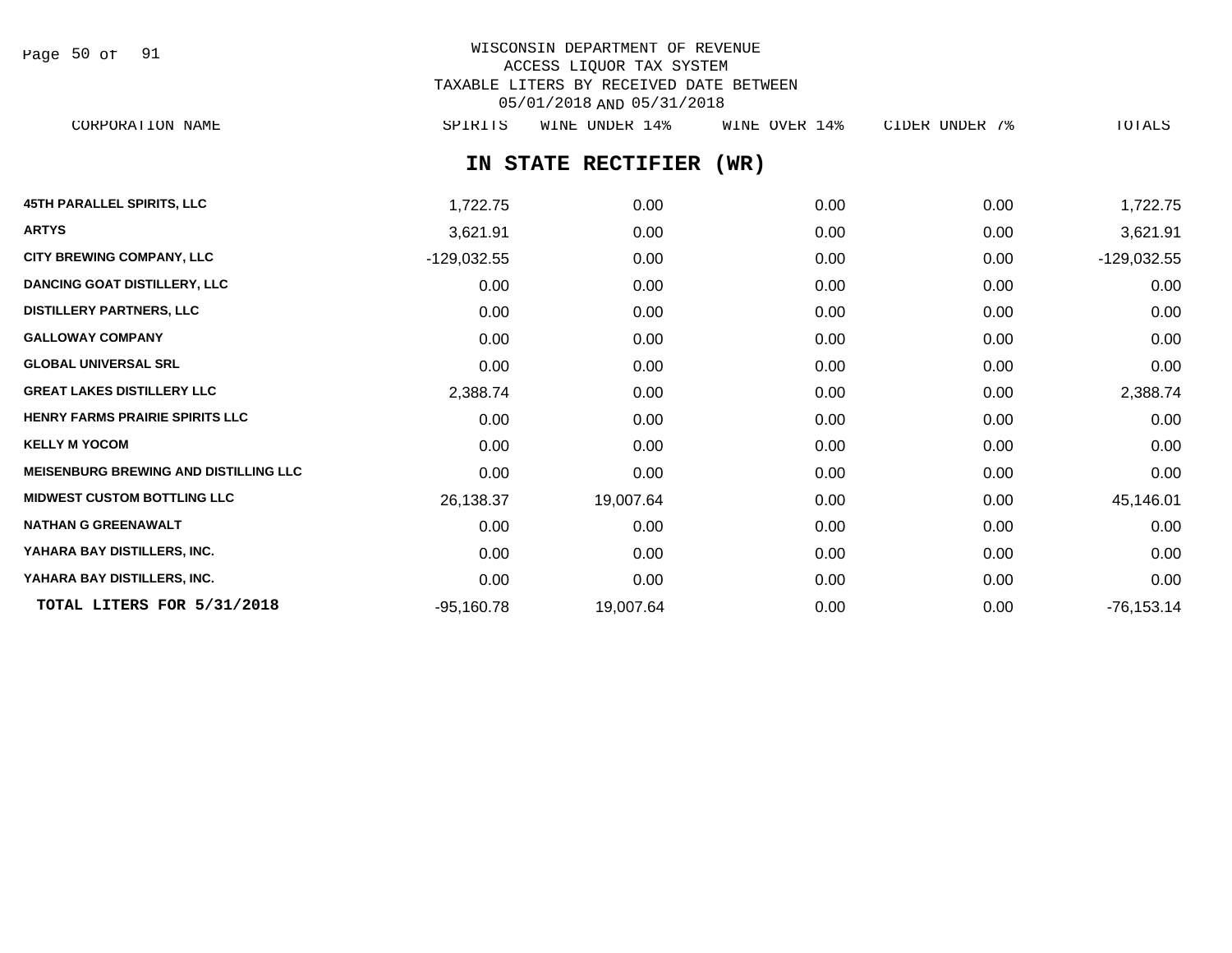Page 51 of 91

# WISCONSIN DEPARTMENT OF REVENUE ACCESS LIQUOR TAX SYSTEM TAXABLE LITERS BY RECEIVED DATE BETWEEN 05/01/2018 AND 05/31/2018

| CORPORATION NAME                                  | SPIRITS | WINE UNDER 14%        | WINE OVER 14% | CIDER UNDER 7% | TOTALS    |
|---------------------------------------------------|---------|-----------------------|---------------|----------------|-----------|
|                                                   |         | IN STATE WINERY (WWI) |               |                |           |
| <b>AEPPELTREOW INC</b>                            | 0.00    | 27.25                 | 22.71         | 728.88         | 778.84    |
| AMANDA STEFL                                      | 0.00    | 1,103.44              | 0.00          | 0.00           | 1,103.44  |
| <b>BADGER STATE BREWING COMPANY LLC</b>           | 0.00    | 0.00                  | 0.00          | 0.00           | 0.00      |
| <b>BARABOO BLUFF WINERY, LLC</b>                  | 0.00    | 1,353.28              | 0.00          | 0.00           | 1,353.28  |
| <b>BAYFIELD WINERY, LTD.</b>                      | 0.00    | 0.00                  | 0.00          | 0.00           | 0.00      |
| <b>BELLEVINEZ LLC</b>                             | 0.00    | 654.87                | 0.00          | 0.00           | 654.87    |
| <b>BLIND HORSE WINERY LLC</b>                     | 0.00    | 0.00                  | 2,384.80      | 0.00           | 2,384.80  |
| <b>BOTHAM VINEYARDS, INC.</b>                     | 0.00    | 2,335.59              | 0.00          | 0.00           | 2,335.59  |
| <b>BRANCHES WINERY LLC</b>                        | 0.00    | 2,810.66              | 0.00          | 0.00           | 2,810.66  |
| <b>BRIAN C LOKRANTZ</b>                           | 0.00    | 0.00                  | 0.00          | 0.00           | 0.00      |
| <b>BRIGADOON FARM &amp; WINERY LLC</b>            | 0.00    | 954.75                | 0.00          | 0.00           | 954.75    |
| <b>C &amp; N CORPORATION</b>                      | 0.00    | 42,003.68             | 45.01         | 1,565.96       | 43,614.65 |
| <b>CHATEAU ST CROIX WINERY &amp; VINEYARD LLC</b> | 0.00    | 1,583.10              | 119.24        | 0.00           | 1,702.34  |
| <b>CHERYL JOHNSON</b>                             | 0.00    | 0.00                  | 0.00          | 0.00           | 0.00      |
| <b>CIDER HOUSE OF WISCONSIN LLC</b>               | 0.00    | 0.00                  | 0.00          | 0.00           | 0.00      |
| <b>CLAY JAR HOLDINGS LLC</b>                      | 0.00    | 464.66                | 64.05         | 0.00           | 528.71    |
| <b>CLOVER MEADOW LLC</b>                          | 0.00    | 0.00                  | 0.00          | 0.00           | 0.00      |
| <b>COLLEEN M BOS</b>                              | 0.00    | 709.37                | 0.00          | 0.00           | 709.37    |
| <b>CRAIG FLETCHER</b>                             | 0.00    | 0.00                  | 0.00          | 0.00           | 0.00      |
| <b>DANIEL J KOEPKE</b>                            | 0.00    | 1,627.72              | 151.42        | 0.00           | 1,779.14  |
|                                                   |         |                       |               |                |           |

**DANZINGER VINEYARDS LLC** 0.00 0.00 0.00 0.00 0.00 **DAVID F MAHER** 0.00 0.00 0.00 0.00 0.00 **DEAN L BAUMGARTEN** 0.00 0.00 0.00 0.00 0.00 **DIANA HOBSON** 0.00 681.75 0.00 0.00 681.75 **DRUMLIN RIDGE WINERY LLC** 0.00 0.00 0.00 0.00 0.00 **EDWARD J RINK** 0.00 36.00 9.01 0.00 45.01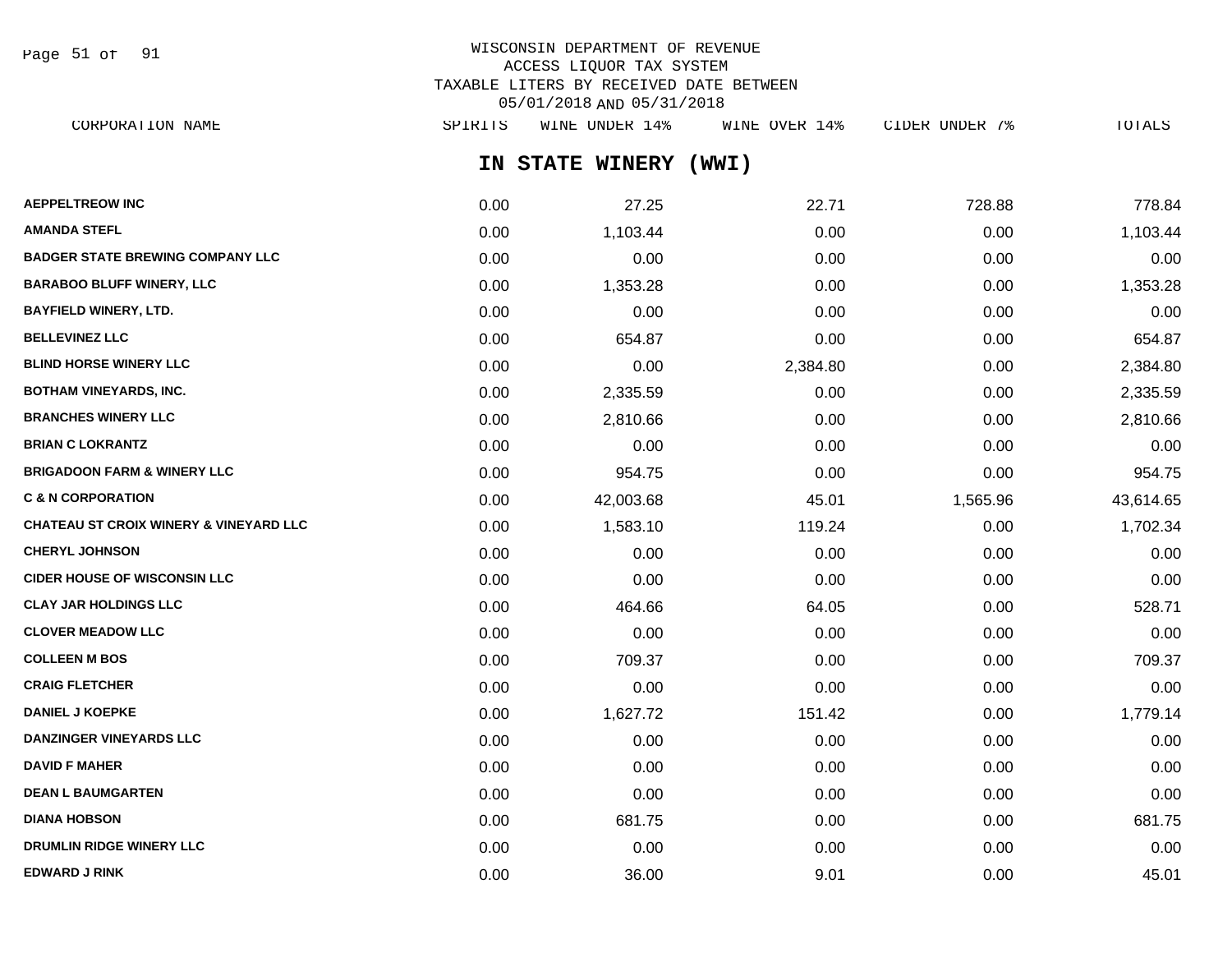Page 52 of 91

#### WISCONSIN DEPARTMENT OF REVENUE ACCESS LIQUOR TAX SYSTEM

TAXABLE LITERS BY RECEIVED DATE BETWEEN

| CORPORATION NAME                     | SPIRITS | WINE UNDER 14% | WINE OVER 14% | CIDER UNDER 7% | TOTALS    |
|--------------------------------------|---------|----------------|---------------|----------------|-----------|
| <b>ELISABETH W KLEIN</b>             | 0.00    | 0.00           | 0.00          | 0.00           | 0.00      |
| <b>FAWN CREEK WINERY LLC</b>         | 0.00    | 7,325.22       | 0.00          | 0.00           | 7,325.22  |
| <b>FERMENTING CELLARS LLC</b>        | 0.00    | 595.42         | 19.62         | 0.00           | 615.04    |
| <b>FISHER KING WINERY, LLC</b>       | 0.00    | 1,078.84       | 0.00          | 0.00           | 1,078.84  |
| <b>FRESAR INC</b>                    | 0.00    | 37.85          | 0.00          | 0.00           | 37.85     |
| FRUIT OF THE WOODS WINE CELLAR, INC. | 0.00    | 9,274.49       | 0.00          | 0.00           | 9,274.49  |
| <b>HALF KRAKT LLC</b>                | 0.00    | 0.00           | 0.00          | 0.00           | 0.00      |
| <b>HALF MOON HILL LLC</b>            | 0.00    | 105.01         | 0.00          | 39.63          | 144.64    |
| <b>HARALD TOMESCH</b>                | 0.00    | 0.00           | 0.00          | 0.00           | 0.00      |
| <b>HARBOR RIDGE WINERY INC.</b>      | 0.00    | 10,899.61      | 0.00          | 0.00           | 10,899.61 |
| <b>HERDIE BAISDEN</b>                | 0.00    | 0.00           | 0.00          | 0.00           | 0.00      |
| <b>ISLAND ORCHARD CIDER LLC</b>      | 0.00    | 0.00           | 0.00          | 0.00           | 0.00      |
| <b>JACKSON WINE LLC</b>              | 0.00    | 0.00           | 0.00          | 0.00           | 0.00      |
| <b>JAMES PLOETZ</b>                  | 0.00    | 977.24         | 36.00         | 0.00           | 1,013.24  |
| <b>JEFFERY BEMIS</b>                 | 0.00    | 1,366.53       | 0.00          | 0.00           | 1,366.53  |
| <b>JEFFREY L STOEGER</b>             | 0.00    | 0.00           | 0.00          | 0.00           | 0.00      |
| <b>JONATHAN DALE</b>                 | 0.00    | 2,330.90       | 0.00          | 0.00           | 2,330.90  |
| <b>JORNY'S END LLC</b>               | 0.00    | 474.06         | 0.00          | 0.00           | 474.06    |
| <b>JORNY'S END LLC</b>               | 0.00    | 0.00           | 0.00          | 0.00           | 0.00      |
| <b>JOSEPH CALLOW</b>                 | 0.00    | 400.50         | 0.00          | 0.00           | 400.50    |
| <b>JOSEPH CALLOW</b>                 | 0.00    | 1,105.21       | 0.00          | 124.92         | 1,230.13  |
| <b>JOSEPH STALLER</b>                | 0.00    | 0.00           | 0.00          | 0.00           | 0.00      |
| <b>JOSEPH WYNIMKO</b>                | 0.00    | 312.52         | 0.00          | 0.00           | 312.52    |
| <b>JULIE A ANDRZEJCZAK</b>           | 0.00    | 0.00           | 0.00          | 0.00           | 0.00      |
| <b>KEVIN BEHNKE</b>                  | 0.00    | 431.98         | 0.00          | 0.00           | 431.98    |
| <b>LAKE NOKOMIS CRANBERRIES INC</b>  | 0.00    | $-9.84$        | 0.00          | 0.00           | $-9.84$   |
| <b>LANDTA WINES LLC</b>              | 0.00    | 499.67         | 0.00          | 0.00           | 499.67    |
| <b>LARSON &amp; LARSON</b>           | 0.00    | 853.65         | 0.00          | 0.00           | 853.65    |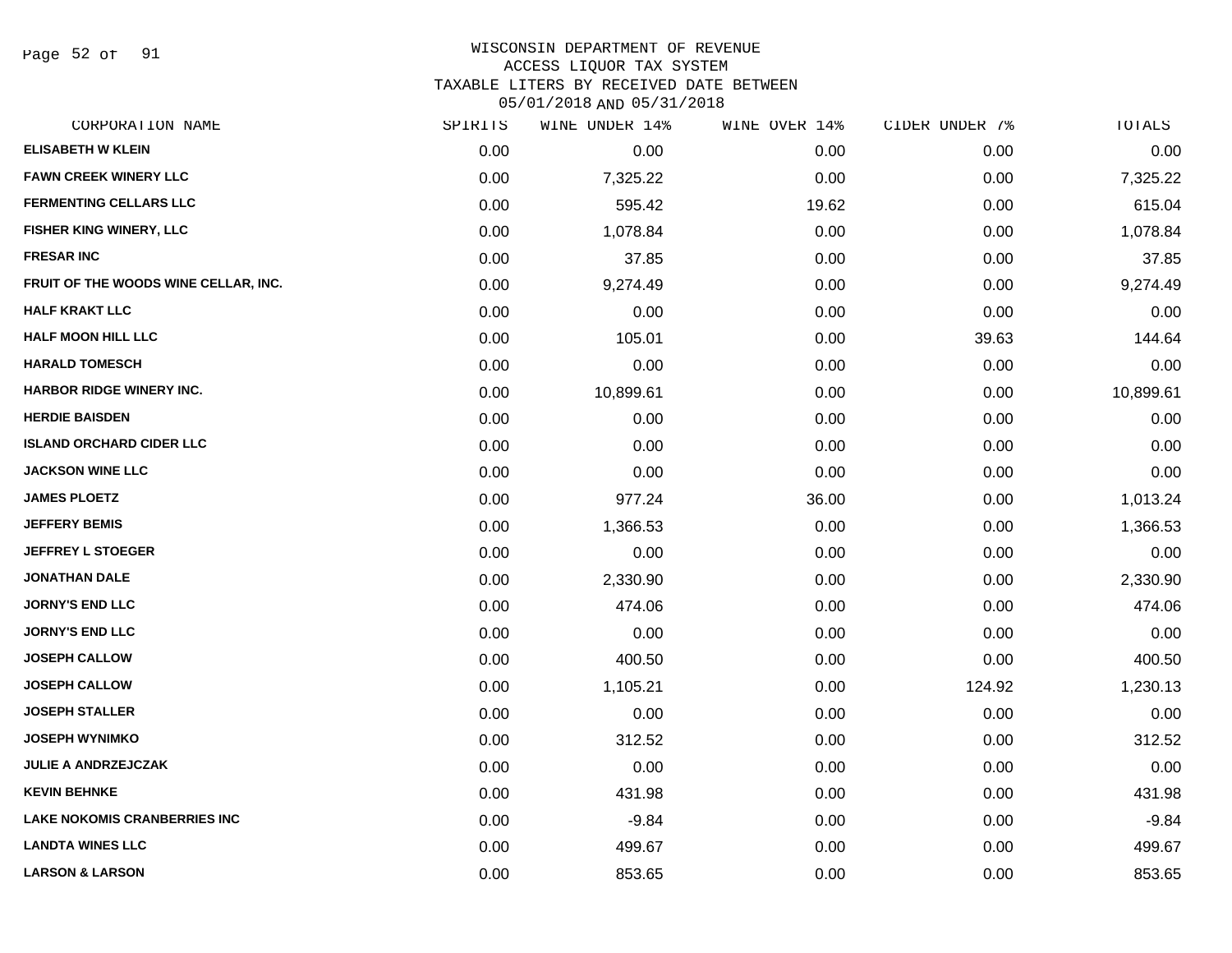Page 53 of 91

## WISCONSIN DEPARTMENT OF REVENUE

#### ACCESS LIQUOR TAX SYSTEM

TAXABLE LITERS BY RECEIVED DATE BETWEEN

| CORPORATION NAME                               | SPIRITS | WINE UNDER 14% | WINE OVER 14% | CIDER UNDER 7% | TOTALS   |
|------------------------------------------------|---------|----------------|---------------|----------------|----------|
| <b>LAUTENBACH'S ORCHARD COUNTRY INC</b>        | 0.00    | 6,542.91       | 0.00          | 0.00           | 6,542.91 |
| <b>LEDGESTONE ESTATE LLC</b>                   | 0.00    | 0.00           | 0.00          | 0.00           | 0.00     |
| <b>LOST ISLAND WINE LLC</b>                    | 0.00    | 1,198.50       | 0.00          | 0.00           | 1,198.50 |
| <b>LUNCH CREEK VINEYARDS LLC</b>               | 0.00    | 0.00           | 0.00          | 0.00           | 0.00     |
| <b>MARION J WEGLARZ AND MARLYS A BOCK PTRS</b> | 0.00    | 863.98         | 0.00          | 0.00           | 863.98   |
| <b>MARTIN E SELL</b>                           | 0.00    | 291.10         | 2.27          | 0.00           | 293.37   |
| <b>MARY BELLAZZINI</b>                         | 0.00    | 0.00           | 0.00          | 0.00           | 0.00     |
| <b>MATENAER CORPORATION</b>                    | 0.00    | 0.00           | 0.00          | 0.00           | 0.00     |
| <b>MATTHEW RICK</b>                            | 0.00    | 0.00           | 0.00          | 0.00           | 0.00     |
| <b>MCILQUHAM LLC</b>                           | 0.00    | 2,205.00       | 0.00          | 0.00           | 2,205.00 |
| <b>MERSHONIAN CIDERY LLC</b>                   | 0.00    | 0.00           | 0.00          | 2,081.97       | 2,081.97 |
| <b>MOBCRAFT BEER INC</b>                       | 0.00    | 0.00           | 0.00          | 0.00           | 0.00     |
| <b>MUNSON BRIDGE WINERY INC</b>                | 0.00    | 0.00           | 0.00          | 0.00           | 0.00     |
| <b>MUSETTA WINERY, LLC</b>                     | 0.00    | $-36.25$       | $-3.75$       | 0.00           | $-40.00$ |
| <b>NORTHLEAF WINERY, LLC</b>                   | 0.00    | 1,317.02       | 26.99         | 0.00           | 1,344.01 |
| <b>ODILON FORD WINERY INC</b>                  | 0.00    | 12.38          | 5.25          | 0.00           | 17.63    |
| PARALLEL 44 VINEYARD & WINERY, INC.            | 0.00    | 1,184.98       | 0.00          | 0.00           | 1,184.98 |
| PARALLEL 44 VINEYARD & WINERY, INC.            | 0.00    | 3,642.01       | 0.00          | 0.00           | 3,642.01 |
| <b>PATRICK ARNDT</b>                           | 0.00    | 0.00           | 0.00          | 0.00           | 0.00     |
| <b>PAUL D ASPER</b>                            | 0.00    | 0.00           | 0.00          | 0.00           | 0.00     |
| <b>PAUL G BLOMMEL</b>                          | 0.00    | 180.03         | 0.00          | 799.59         | 979.62   |
| <b>PAUL J FRANZEN</b>                          | 0.00    | 0.00           | 0.00          | 0.00           | 0.00     |
| <b>PIEPERTK LLC</b>                            | 0.00    | 1,517.26       | 6.74          | 0.00           | 1,524.00 |
| <b>PRAIRIE HAWK WINERY INC</b>                 | 0.00    | 308.24         | 0.00          | 18.02          | 326.26   |
| <b>RED OAK VINEYARD INC</b>                    | 0.00    | 0.00           | 1,499.02      | 0.00           | 1,499.02 |
| <b>RIVER BEND VINEYARD &amp; WINERY LLC</b>    | 0.00    | 5,496.40       | 0.00          | 0.00           | 5,496.40 |
| <b>ROBERT BORUCKI</b>                          | 0.00    | 0.00           | 0.00          | 0.00           | 0.00     |
| <b>ROCK N WOOL WINERY LLC</b>                  | 0.00    | 0.00           | 0.00          | 0.00           | 0.00     |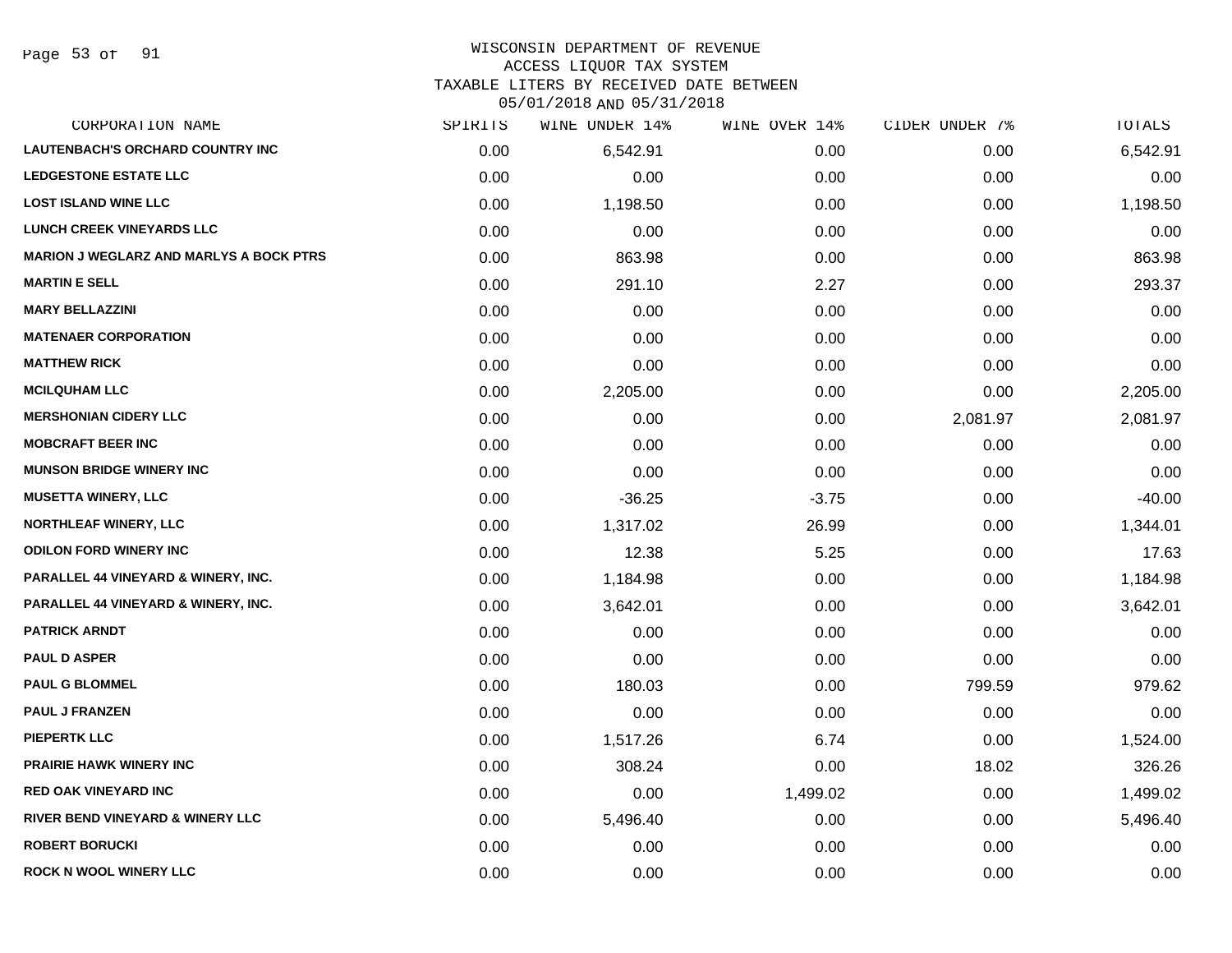| CORPORATION NAME                           | SPIRITS | WINE UNDER 14% | WINE OVER 14% | CIDER UNDER 7% | TOTALS    |
|--------------------------------------------|---------|----------------|---------------|----------------|-----------|
| <b>RUSHFORD MEADERY AND WINERY LLC</b>     | 0.00    | 0.00           | 0.00          | 0.00           | 0.00      |
| <b>RYAN PRELLWITZ</b>                      | 0.00    | 0.00           | 0.00          | 0.00           | 0.00      |
| SANDSTONE RIDGE VINEYARD & WINERY LLC      | 0.00    | 0.00           | 0.00          | 0.00           | 0.00      |
| <b>SEVEN HAWKS VINEYARDS LLC</b>           | 0.00    | 0.00           | 0.00          | 0.00           | 0.00      |
| <b>SEVEN HAWKS VINEYARDS LLC</b>           | 0.00    | 261.00         | 18.02         | 0.00           | 279.02    |
| <b>SHARON L PINGEL</b>                     | 0.00    | 98.74          | 0.00          | 0.00           | 98.74     |
| <b>SHERRY HARDIE</b>                       | 0.00    | 0.00           | 0.00          | 0.00           | 0.00      |
| <b>SIMON CREEK VINEYARD LLC</b>            | 0.00    | 1,603.65       | 101.68        | 0.00           | 1,705.33  |
| SINNIPEE VALLEY VINEYARD LLC               | 0.00    | 0.00           | 0.00          | 0.00           | 0.00      |
| <b>SPB LLC</b>                             | 0.00    | 0.00           | 0.00          | 47,549.52      | 47,549.52 |
| SPIRITS OF NORWAY VINEYARD LLC             | 0.00    | 220.50         | 0.00          | 0.00           | 220.50    |
| <b>SPRECHER BREWING COMPANY, INC.</b>      | 0.00    | 0.00           | 0.00          | 3,036.35       | 3,036.35  |
| <b>SPURGEON VINEYARDS &amp; WINERY LLC</b> | 0.00    | 2,017.58       | 9.08          | 0.00           | 2,026.66  |
| <b>STEPHEN M KENNEDY</b>                   | 0.00    | 824.84         | 0.00          | 0.00           | 824.84    |
| <b>STEVEN DEBAKER</b>                      | 0.00    | 0.00           | 0.00          | 0.00           | 0.00      |
| STEVEN M & JUDITH A JACOBSON LLC           | 0.00    | 37.55          | 0.00          | 0.00           | 37.55     |
| <b>STILLMANK BREWING COMPANY</b>           | 0.00    | 0.00           | 0.00          | 0.00           | 0.00      |
| <b>STONES THROW WINERY INC</b>             | 0.00    | 5,502.84       | 2,570.29      | 0.00           | 8,073.13  |
| <b>SUNSET POINT WINERY LLC</b>             | 0.00    | 600.41         | 24.25         | 0.00           | 624.66    |
| <b>TENBA RIDGE WINERY LLC</b>              | 0.00    | 1,208.26       | 88.50         | 0.00           | 1,296.76  |
| THE RUM TREE, INC.                         | 0.00    | 0.00           | 0.00          | 0.00           | 0.00      |
| THE WINE VINEYARD LLC                      | 0.00    | 1,249.18       | 0.00          | 0.00           | 1,249.18  |
| THE WOODLAND TRAIL BEVERAGE COMPANY, INC.  | 0.00    | 54.51          | 0.00          | 0.00           | 54.51     |
| <b>TODD KUEHL</b>                          | 0.00    | 0.00           | 0.00          | 0.00           | 0.00      |
| <b>TOMMYS TOO HIGH WINES LLC</b>           | 0.00    | 465.60         | 0.00          | 0.00           | 465.60    |
| <b>TROY LANDWEHR</b>                       | 0.00    | 479.25         | 30.75         | 0.00           | 510.00    |
| <b>TWO BROTHERS WINES LLC</b>              | 0.00    | 0.00           | 0.00          | 0.00           | 0.00      |
| <b>VAN WYCHEN WINES INC.</b>               | 0.00    | 0.00           | 0.00          | 0.00           | 0.00      |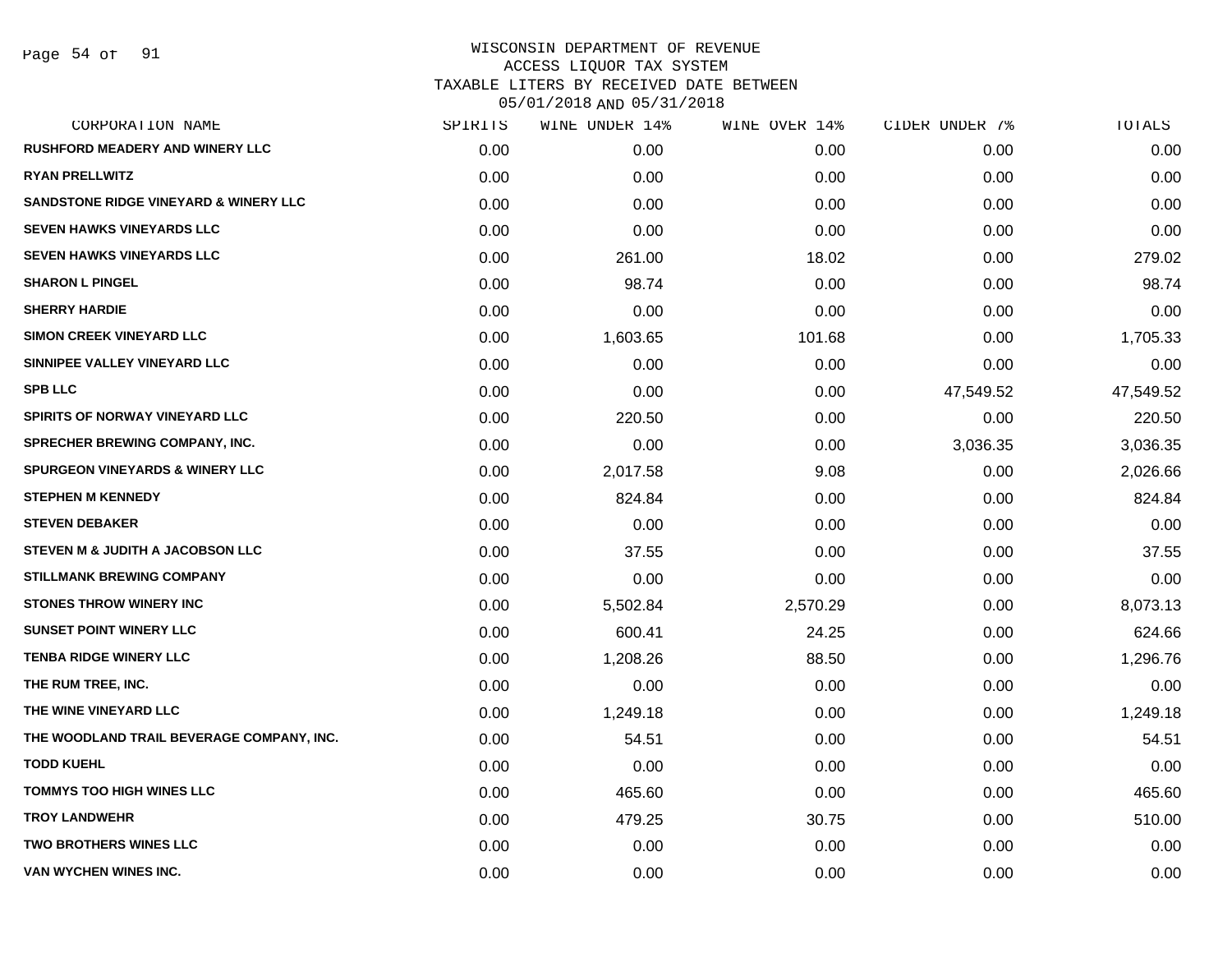Page 55 of 91

## WISCONSIN DEPARTMENT OF REVENUE

#### ACCESS LIQUOR TAX SYSTEM

TAXABLE LITERS BY RECEIVED DATE BETWEEN

| CORPORATION NAME                                   | SPIRITS | WINE UNDER 14% | WINE OVER 14% | CIDER UNDER 7% | TOTALS     |
|----------------------------------------------------|---------|----------------|---------------|----------------|------------|
| <b>VERNON VINEYARDS LTD</b>                        | 0.00    | 643.90         | 0.00          | 0.00           | 643.90     |
| <b>VETRO WINERY LLC</b>                            | 0.00    | 1,898.57       | 0.00          | 0.00           | 1,898.57   |
| <b>VINES TO CELLAR, INC.</b>                       | 0.00    | 376.87         | 0.00          | 0.00           | 376.87     |
| <b>VON KLAUS WINERY LLC</b>                        | 0.00    | 0.00           | 0.00          | 0.00           | 0.00       |
| <b>VON STIEHL WINERY LTD.</b>                      | 0.00    | 0.00           | 0.00          | 0.00           | 0.00       |
| <b>VON STIEHL WINERY LTD.</b>                      | 0.00    | 8,685.22       | 0.00          | 0.00           | 8,685.22   |
| <b>VON STIEHL WINERY LTD.</b>                      | 0.00    | 0.00           | 0.00          | 0.00           | 0.00       |
| <b>WEST PRAIRIE WINERY LLC</b>                     | 0.00    | 23,285.89      | 0.00          | 0.00           | 23,285.89  |
| <b>WHISPERING BLUFFS VINEYARD &amp; WINERY LTD</b> | 0.00    | 95.69          | 3.37          | 0.00           | 99.06      |
| <b>WHISPERING WINDS WINERY LLC</b>                 | 0.00    | 0.00           | 0.00          | 0.00           | 0.00       |
| <b>WHITE BEAR SPIRITS LLC</b>                      | 0.00    | 384.75         | 0.00          | 0.00           | 384.75     |
| WHITE WINTER WINERY INC                            | 0.00    | 2,977.37       | $-12.00$      | 1,446.40       | 4,411.77   |
| <b>WILLIAM F BLUHM</b>                             | 0.00    | 1,429.17       | 34.49         | 0.00           | 1,463.66   |
| <b>WINEMAKER'S DAUGHTER LLC</b>                    | 0.00    | 0.00           | 0.00          | 0.00           | 0.00       |
| <b>WINESITTER BREWHOUSE LLC</b>                    | 0.00    | 0.00           | 0.00          | 0.00           | 0.00       |
| <b>WOLLERSHEIM WINERY, INC.</b>                    | 0.00    | 8,595.65       | 689.05        | 0.00           | 9,284.70   |
| <b>WOLLERSHEIM WINERY, INC.</b>                    | 0.00    | 62,985.80      | 734.22        | 0.00           | 63,720.02  |
| TOTAL LITERS FOR 5/31/2018                         | 0.00    | 245,111.33     | 8,680.08      | 57,391.24      | 311,182.65 |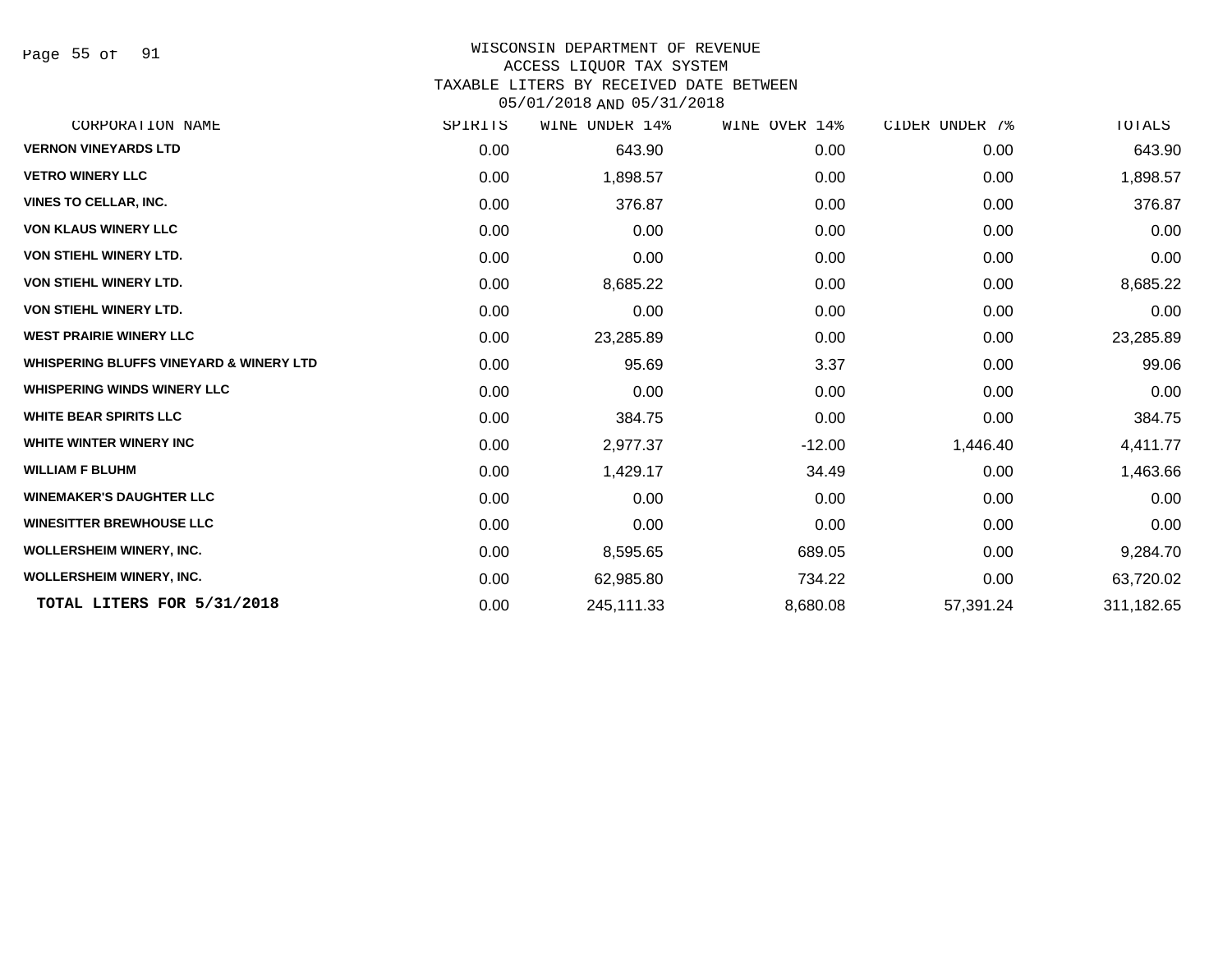Page 56 of 91

## WISCONSIN DEPARTMENT OF REVENUE ACCESS LIQUOR TAX SYSTEM TAXABLE LITERS BY RECEIVED DATE BETWEEN 05/01/2018 AND 05/31/2018

| CORPORATION NAME                        | SPIRITS | WINE UNDER 14%      | WINE OVER 14% | CIDER UNDER 7% | TOTALS |
|-----------------------------------------|---------|---------------------|---------------|----------------|--------|
|                                         |         | WINE DIRECT SHIPPER | (WDS)         |                |        |
| <b>1-800 WINESHOP.COM INC</b>           | 0.00    | 0.00                | 0.00          | 0.00           | 0.00   |
| 2HAWK, LLC                              | 0.00    | 0.00                | 0.00          | 0.00           | 0.00   |
| <b>7 &amp; 8 LLC</b>                    | 0.00    | 0.00                | 0.00          | 0.00           | 0.00   |
| A DONKEY AND GOAT LLC                   | 0.00    | 0.00                | 0.00          | 0.00           | 0.00   |
| <b>A TO Z WINEWORKS LLC</b>             | 0.00    | 0.00                | 0.00          | 0.00           | 0.00   |
| <b>A W DIRECT LLC</b>                   | 0.00    | 0.00                | 0.00          | 0.00           | 0.00   |
| ABACELA VINEYARDS & WINERY INC          | 0.00    | 0.00                | 0.00          | 0.00           | 0.00   |
| <b>ABEJA LLC</b>                        | 0.00    | 0.00                | 0.00          | 0.00           | 0.00   |
| <b>ABREU VINEYARDS INC</b>              | 0.00    | 0.00                | 0.00          | 0.00           | 0.00   |
| <b>AC VIN CO LLC</b>                    | 0.00    | 0.00                | 0.00          | 0.00           | 0.00   |
| <b>ACCOLADE WINES NORTH AMERICA INC</b> | 0.00    | 0.00                | 0.00          | 0.00           | 0.00   |
| <b>ACORN ALEGRIA WINERY</b>             | 0.00    | 0.00                | 0.00          | 0.00           | 0.00   |
| <b>ADAMS WINERY LLC</b>                 | 0.00    | 0.00                | 0.00          | 0.00           | 0.00   |
| <b>ADELAIDA CELLARS INC</b>             | 0.00    | 0.00                | 0.00          | 0.00           | 0.00   |
| <b>ADELSHEIM VINEYARD LLC</b>           | 0.00    | 0.00                | 0.00          | 0.00           | 0.00   |
| <b>ADLER DEUTSCH VINEYARD LLC</b>       | 0.00    | 0.00                | 0.00          | 0.00           | 0.00   |
| <b>AGATE RIDGE VINEYARD LLC</b>         | 0.00    | 0.00                | 0.00          | 0.00           | 0.00   |
| <b>AH WINES INC</b>                     | 0.00    | 0.00                | 0.00          | 0.00           | 0.00   |
| AKA WINES LLC                           | 0.00    | 0.00                | 0.00          | 0.00           | 0.00   |
| <b>ALEJANDRO BULGHERONI ESTATE LLC</b>  | 0.00    | 0.00                | 0.00          | 0.00           | 0.00   |
| ALEXANDER P OXMAN                       | 0.00    | 0.00                | 0.00          | 0.00           | 0.00   |
| <b>ALEXANDRIA NICOLE CELLARS LLC</b>    | 0.00    | 0.00                | 0.00          | 0.00           | 0.00   |
| <b>ALOFT WINES LLC</b>                  | 0.00    | 0.00                | 0.00          | 0.00           | 0.00   |
| <b>ALPHA &amp; OMEGA WINERY LLC</b>     | 0.00    | 0.00                | 0.00          | 0.00           | 0.00   |
| ALTAMURA WINERY INC                     | 0.00    | 0.00                | 0.00          | 0.00           | 0.00   |

**ALVAREZ VINEYARDS LLC** 0.00 0.00 0.00 0.00 0.00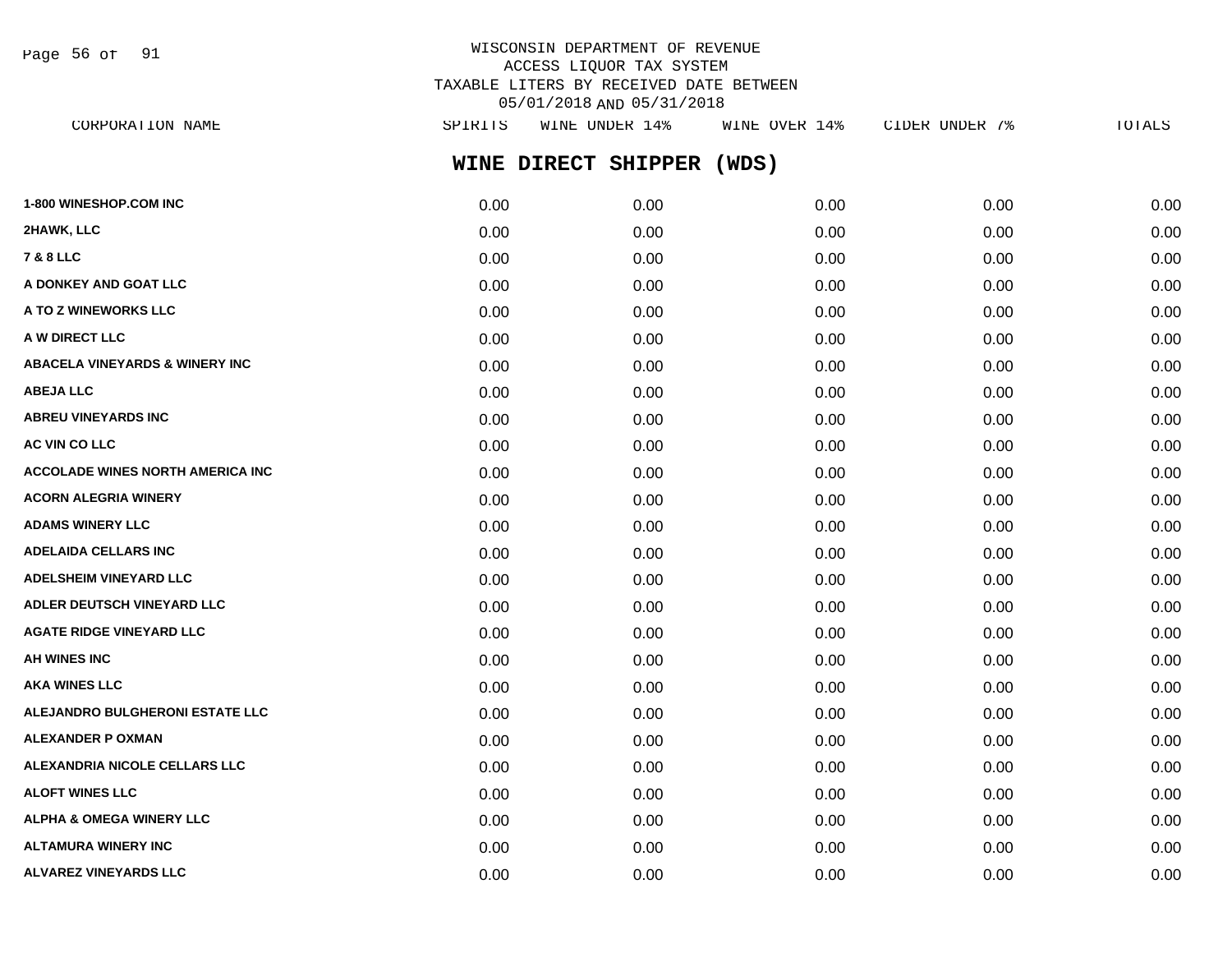Page 57 of 91

| CORPORATION NAME                            | SPIRITS | WINE UNDER 14% | WINE OVER 14% | CIDER UNDER 7% | TOTALS |
|---------------------------------------------|---------|----------------|---------------|----------------|--------|
| <b>AMANDA STEFL</b>                         | 0.00    | 0.00           | 0.00          | 0.00           | 0.00   |
| <b>AMAPOLA CREEK VINEYARDS &amp; WINERY</b> | 0.00    | 0.00           | 0.00          | 0.00           | 0.00   |
| AMAVI CELLARS LLC                           | 0.00    | 0.00           | 0.00          | 0.00           | 0.00   |
| <b>AMERICAN VINTNERS LLC</b>                | 0.00    | 0.00           | 0.00          | 0.00           | 0.00   |
| <b>AMERICAN WINE TRADE INC</b>              | 0.00    | 0.00           | 0.00          | 0.00           | 0.00   |
| <b>AMICI CELLARS INC</b>                    | 0.00    | 0.00           | 0.00          | 0.00           | 0.00   |
| AMIZETTA VINEYARDS WINERY LLC               | 0.00    | 0.00           | 0.00          | 0.00           | 0.00   |
| <b>AMPELOS CELLARS INC</b>                  | 0.00    | 0.00           | 0.00          | 0.00           | 0.00   |
| <b>AMUSE BOUCHE LLC</b>                     | 0.00    | 0.00           | 0.00          | 0.00           | 0.00   |
| <b>ANCIENT PEAK INC</b>                     | 0.00    | 0.00           | 0.00          | 0.00           | 0.00   |
| ANDERSONS CONN VALLEY WINERY INC            | 0.00    | 0.00           | 0.00          | 0.00           | 0.00   |
| <b>ANIMO LP</b>                             | 0.00    | 0.00           | 0.00          | 0.00           | 0.00   |
| <b>ANOMALY VINEYARDS LLC</b>                | 0.00    | 0.00           | 0.00          | 0.00           | 0.00   |
| <b>ANTHILL FARMS LLC</b>                    | 0.00    | 0.00           | 0.00          | 0.00           | 0.00   |
| <b>ANTHONY M TRUCHARD</b>                   | 0.00    | 0.00           | 0.00          | 0.00           | 0.00   |
| <b>ANTHONY ROAD WINE CO INC</b>             | 0.00    | 0.00           | 0.00          | 0.00           | 0.00   |
| <b>APPELLATION TRADING COMPANY LLC</b>      | 0.00    | 0.00           | 0.00          | 0.00           | 0.00   |
| <b>AQUA PUMPKIN INC</b>                     | 0.00    | 0.00           | 0.00          | 0.00           | 0.00   |
| <b>ARCHANGEL INVESTMENTS LLC</b>            | 0.00    | 0.00           | 0.00          | 0.00           | 0.00   |
| <b>ARETE WINES LLC</b>                      | 0.00    | 0.00           | 0.00          | 0.00           | 0.00   |
| <b>ARIETTA INC</b>                          | 0.00    | 0.00           | 0.00          | 0.00           | 0.00   |
| <b>ARISTA WINES LLC</b>                     | 0.00    | 0.00           | 0.00          | 0.00           | 0.00   |
| <b>ARIZONA STRONGHOLD VINEYARDS LLC</b>     | 0.00    | 0.00           | 0.00          | 0.00           | 0.00   |
| <b>ARKENSTONE VINEYARDS LLC</b>             | 0.00    | 0.00           | 0.00          | 0.00           | 0.00   |
| <b>ARMIDA WINERY INC</b>                    | 0.00    | 0.00           | 0.00          | 0.00           | 0.00   |
| <b>ARMSTRONG VINEYARDS INC</b>              | 0.00    | 0.00           | 0.00          | 0.00           | 0.00   |
| <b>ARRINGTON VINEYARDS LLC</b>              | 0.00    | 0.00           | 0.00          | 0.00           | 0.00   |
| <b>ARTISTE MANAGEMENT CO LLC</b>            | 0.00    | 0.00           | 0.00          | 0.00           | 0.00   |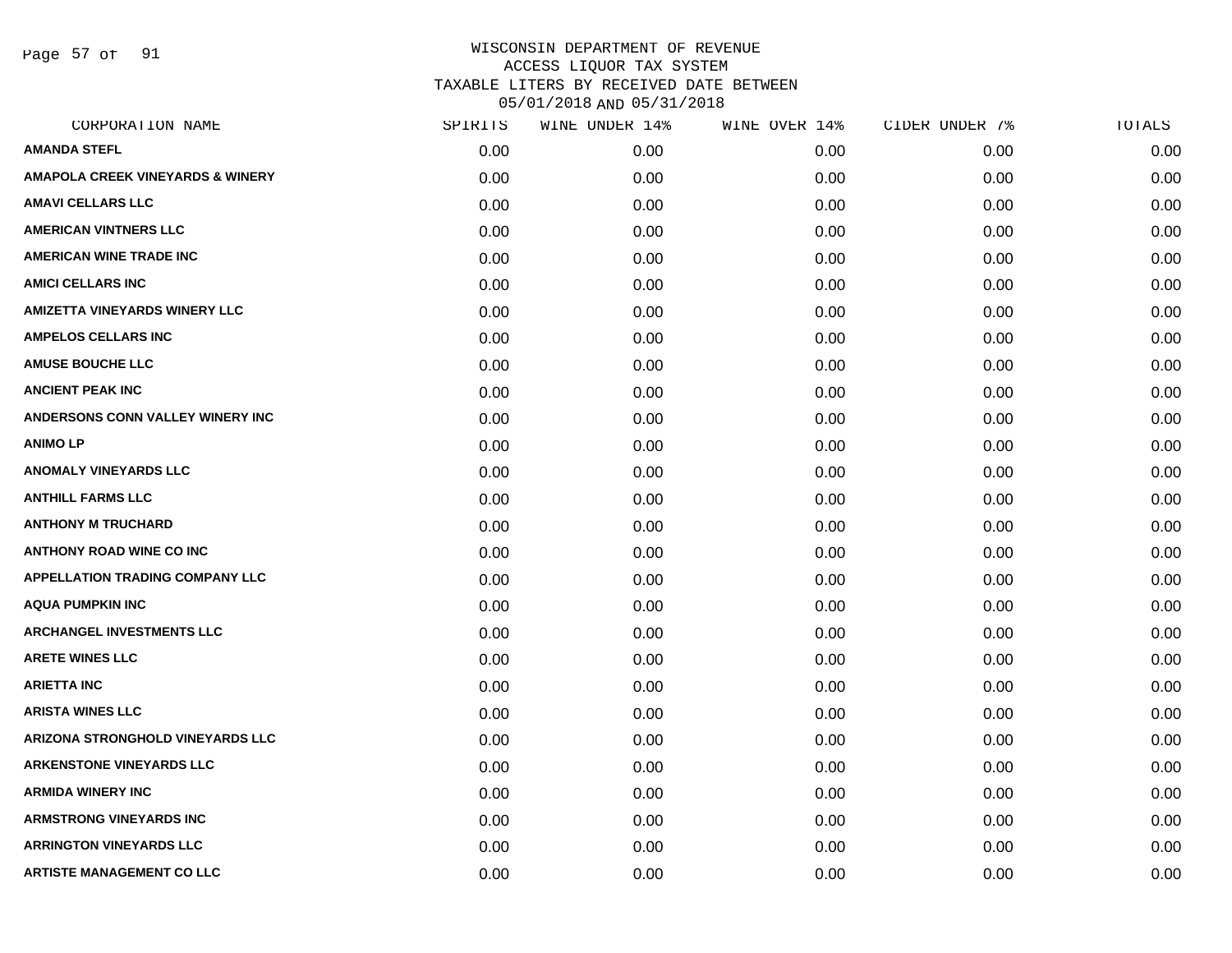Page 58 of 91

| CORPORATION NAME                       | SPIRITS | WINE UNDER 14% | WINE OVER 14% | CIDER UNDER 7% | TOTALS |
|----------------------------------------|---------|----------------|---------------|----------------|--------|
| <b>AU BON CLIMAT LLC</b>               | 0.00    | 0.00           | 0.00          | 0.00           | 0.00   |
| <b>AUBERT WINEGROWING INC</b>          | 0.00    | 0.00           | 0.00          | 0.00           | 0.00   |
| <b>AUGUST BRIGGS JR INC</b>            | 0.00    | 0.00           | 0.00          | 0.00           | 0.00   |
| <b>AUSTIN NICHOLS &amp; CO INC</b>     | 0.00    | 0.00           | 0.00          | 0.00           | 0.00   |
| <b>AVV WINERY CO LLC</b>               | 0.00    | 0.00           | 0.00          | 0.00           | 0.00   |
| <b>B &amp; B ORGANICS, LLC</b>         | 0.00    | 0.00           | 0.00          | 0.00           | 0.00   |
| <b>BADGER MOUNTAIN INC</b>             | 0.00    | 0.00           | 0.00          | 0.00           | 0.00   |
| <b>BALLENTINE VINEYARDS INC</b>        | 0.00    | 0.00           | 0.00          | 0.00           | 0.00   |
| <b>BALTIMORE BEND VINEYARD LLC</b>     | 0.00    | 0.00           | 0.00          | 0.00           | 0.00   |
| <b>BANSHEE WINES LLC</b>               | 0.00    | 0.00           | 0.00          | 0.00           | 0.00   |
| <b>BARABOO BLUFF WINERY, LLC</b>       | 0.00    | 0.00           | 0.00          | 0.00           | 0.00   |
| <b>BARGETTOS SANTA CRUZ WINERY INC</b> | 0.00    | 0.00           | 0.00          | 0.00           | 0.00   |
| <b>BARNARD GRIFFIN INC</b>             | 0.00    | 0.00           | 0.00          | 0.00           | 0.00   |
| <b>BARNETT VINEYARDS LP</b>            | 0.00    | 0.00           | 0.00          | 0.00           | 0.00   |
| <b>BATTLE FAMILY VINEYARDS LLC</b>     | 0.00    | 0.00           | 0.00          | 0.00           | 0.00   |
| <b>BAW INC</b>                         | 0.00    | 0.00           | 0.00          | 0.00           | 0.00   |
| <b>BAYFIELD WINERY, LTD.</b>           | 0.00    | 0.00           | 0.00          | 0.00           | 0.00   |
| <b>BEAUX FRERES LLC</b>                | 0.00    | 0.00           | 0.00          | 0.00           | 0.00   |
| <b>BECKER FARMS INC</b>                | 0.00    | 0.00           | 0.00          | 0.00           | 0.00   |
| <b>BEDELL NORTH FORK LLC</b>           | 0.00    | 0.00           | 0.00          | 0.00           | 0.00   |
| <b>BEHRENS AND DRINKWARD</b>           | 0.00    | 0.00           | 0.00          | 0.00           | 0.00   |
| <b>BEL VINO LLC</b>                    | 0.00    | 0.00           | 0.00          | 0.00           | 0.00   |
| <b>BELLEVINEZ LLC</b>                  | 0.00    | 0.00           | 0.00          | 0.00           | 0.00   |
| <b>BENESSERE VINEYARDS LTD</b>         | 0.00    | 0.00           | 0.00          | 0.00           | 0.00   |
| <b>BENNETT LANE WINERY LLC</b>         | 0.00    | 0.00           | 0.00          | 0.00           | 0.00   |
| <b>BENOVIA WINERY LLC</b>              | 0.00    | 0.00           | 0.00          | 0.00           | 0.00   |
| <b>BENT CREEK WINERY LLC</b>           | 0.00    | 0.00           | 0.00          | 0.00           | 0.00   |
| <b>BENTON-LANE LLC</b>                 | 0.00    | 0.00           | 0.00          | 0.00           | 0.00   |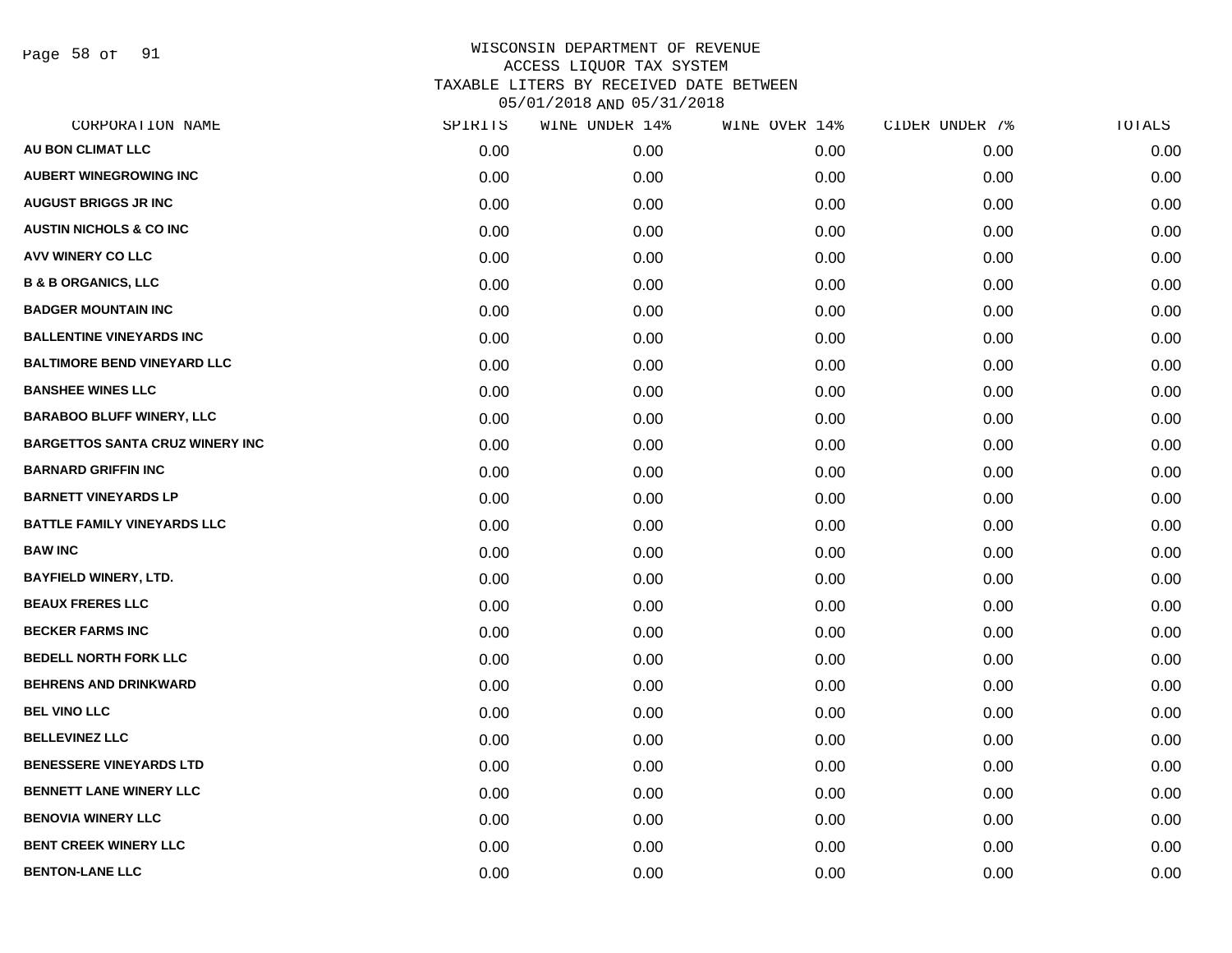Page 59 of 91

| CORPORATION NAME                              | SPIRITS | WINE UNDER 14% | WINE OVER 14% | CIDER UNDER 7% | TOTALS |
|-----------------------------------------------|---------|----------------|---------------|----------------|--------|
| <b>BERGSTROM WINES LLC</b>                    | 0.00    | 0.00           | 0.00          | 0.00           | 0.00   |
| <b>BERNARDUS LLC</b>                          | 0.00    | 0.00           | 0.00          | 0.00           | 0.00   |
| <b>BETHEL HEIGHTS VINEYARD INC</b>            | 0.00    | 0.00           | 0.00          | 0.00           | 0.00   |
| BETTER BRANDS INTERNATIONAL                   | 0.00    | 0.00           | 0.00          | 0.00           | 0.00   |
| <b>BETZ CELLARS LLC</b>                       | 0.00    | 0.00           | 0.00          | 0.00           | 0.00   |
| <b>BIG BASIN VINEYARDS LLC</b>                | 0.00    | 0.00           | 0.00          | 0.00           | 0.00   |
| <b>BIG TABLE FARM, INC</b>                    | 0.00    | 0.00           | 0.00          | 0.00           | 0.00   |
| <b>BILTMORE ESTATE WINE COMPANY</b>           | 0.00    | 0.00           | 0.00          | 0.00           | 0.00   |
| <b>BLACK CAT VINEYARD LLC</b>                 | 0.00    | 0.00           | 0.00          | 0.00           | 0.00   |
| <b>BLACK MESA WINERY LLC</b>                  | 0.00    | 0.00           | 0.00          | 0.00           | 0.00   |
| <b>BLACKBIRD VINEYARDS LLC</b>                | 0.00    | 0.00           | 0.00          | 0.00           | 0.00   |
| <b>BLANKIET ESTATE LLC</b>                    | 0.00    | 0.00           | 0.00          | 0.00           | 0.00   |
| <b>BLIND HORSE WINERY LLC</b>                 | 0.00    | 0.00           | 0.00          | 0.00           | 0.00   |
| <b>BLUE MOUNTAIN CIDER COMPANY LLC</b>        | 0.00    | 0.00           | 0.00          | 0.00           | 0.00   |
| <b>BLUE SKY VINTNERS LLC</b>                  | 0.00    | 0.00           | 0.00          | 0.00           | 0.00   |
| <b>BNA WINE GROUP LLC</b>                     | 0.00    | 0.00           | 0.00          | 0.00           | 0.00   |
| <b>BOARS VIEW LLC</b>                         | 0.00    | 0.00           | 0.00          | 0.00           | 0.00   |
| <b>BOEGER WINERY INC</b>                      | 0.00    | 0.00           | 0.00          | 0.00           | 0.00   |
| <b>BOGLE VINEYARDS INC</b>                    | 0.00    | 0.00           | 0.00          | 0.00           | 0.00   |
| <b>BONNY DOON WINERY INC</b>                  | 0.00    | 0.00           | 0.00          | 0.00           | 0.00   |
| <b>BOOKWALTER WINERY LLC</b>                  | 0.00    | 0.00           | 0.00          | 0.00           | 0.00   |
| <b>BOTHAM VINEYARDS, INC.</b>                 | 0.00    | 0.00           | 0.00          | 0.00           | 0.00   |
| <b>BOUCHAINE VINEYARDS INC</b>                | 0.00    | 0.00           | 0.00          | 0.00           | 0.00   |
| <b>BOWERS HARBOR VINEYARDS AND WINERY INC</b> | 0.00    | 0.00           | 0.00          | 0.00           | 0.00   |
| <b>BRANCHES WINERY LLC</b>                    | 0.00    | 0.00           | 0.00          | 0.00           | 0.00   |
| <b>BRASSFIELD ESTATE WINERY LLC</b>           | 0.00    | 0.00           | 0.00          | 0.00           | 0.00   |
| <b>BRESSLER VINEYARDS LLC</b>                 | 0.00    | 0.00           | 0.00          | 0.00           | 0.00   |
| <b>BRET LOPEZ</b>                             | 0.00    | 0.00           | 0.00          | 0.00           | 0.00   |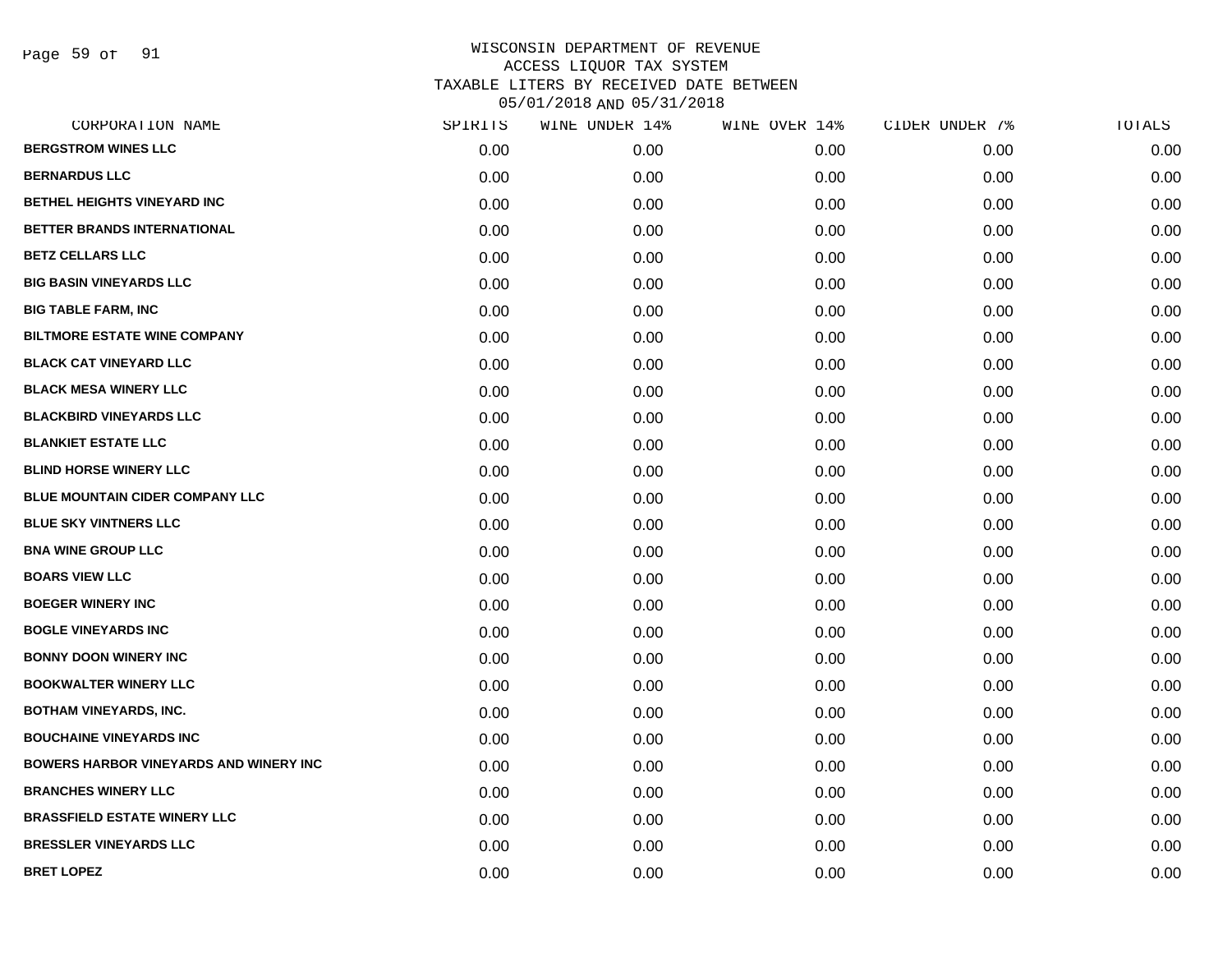|      | WINE UNDER 14% |       | CIDER UNDER 7% | TOTALS |
|------|----------------|-------|----------------|--------|
| 0.00 | 0.00           | 0.00  | 0.00           | 0.00   |
| 0.00 | 0.00           | 0.00  | 0.00           | 0.00   |
| 0.00 | 0.00           | 0.00  | 0.00           | 0.00   |
| 0.00 | 0.00           | 0.00  | 0.00           | 0.00   |
| 0.00 | 0.00           | 0.00  | 0.00           | 0.00   |
| 0.00 | 0.00           | 0.00  | 0.00           | 0.00   |
| 0.00 | 0.00           | 0.00  | 0.00           | 0.00   |
| 0.00 | 0.00           | 0.00  | 0.00           | 0.00   |
| 0.00 | 0.00           | 0.00  | 0.00           | 0.00   |
| 0.00 | 0.00           | 72.75 | 0.00           | 72.75  |
| 0.00 | 53.25          | 0.00  | 0.00           | 53.25  |
| 0.00 | 0.00           | 0.00  | 0.00           | 0.00   |
| 0.00 | 0.00           | 0.00  | 0.00           | 0.00   |
| 0.00 | 0.00           | 0.00  | 0.00           | 0.00   |
| 0.00 | 0.00           | 0.00  | 0.00           | 0.00   |
| 0.00 | 0.00           | 0.00  | 0.00           | 0.00   |
| 0.00 | 0.00           | 0.00  | 0.00           | 0.00   |
| 0.00 | 0.00           | 0.00  | 0.00           | 0.00   |
| 0.00 | 0.00           | 0.00  | 0.00           | 0.00   |
| 0.00 | 0.00           | 0.00  | 0.00           | 0.00   |
| 0.00 | 0.00           | 0.00  | 0.00           | 0.00   |
| 0.00 | 0.00           | 0.00  | 0.00           | 0.00   |
| 0.00 | 0.00           | 0.00  | 0.00           | 0.00   |
| 0.00 | 0.00           | 0.00  | 0.00           | 0.00   |
| 0.00 | 0.00           | 0.00  | 0.00           | 0.00   |
| 0.00 | 0.00           | 0.00  | 0.00           | 0.00   |
| 0.00 | 0.00           | 0.00  | 0.00           | 0.00   |
| 0.00 | 0.00           | 0.00  | 0.00           | 0.00   |
|      | SPIRITS        |       | WINE OVER 14%  |        |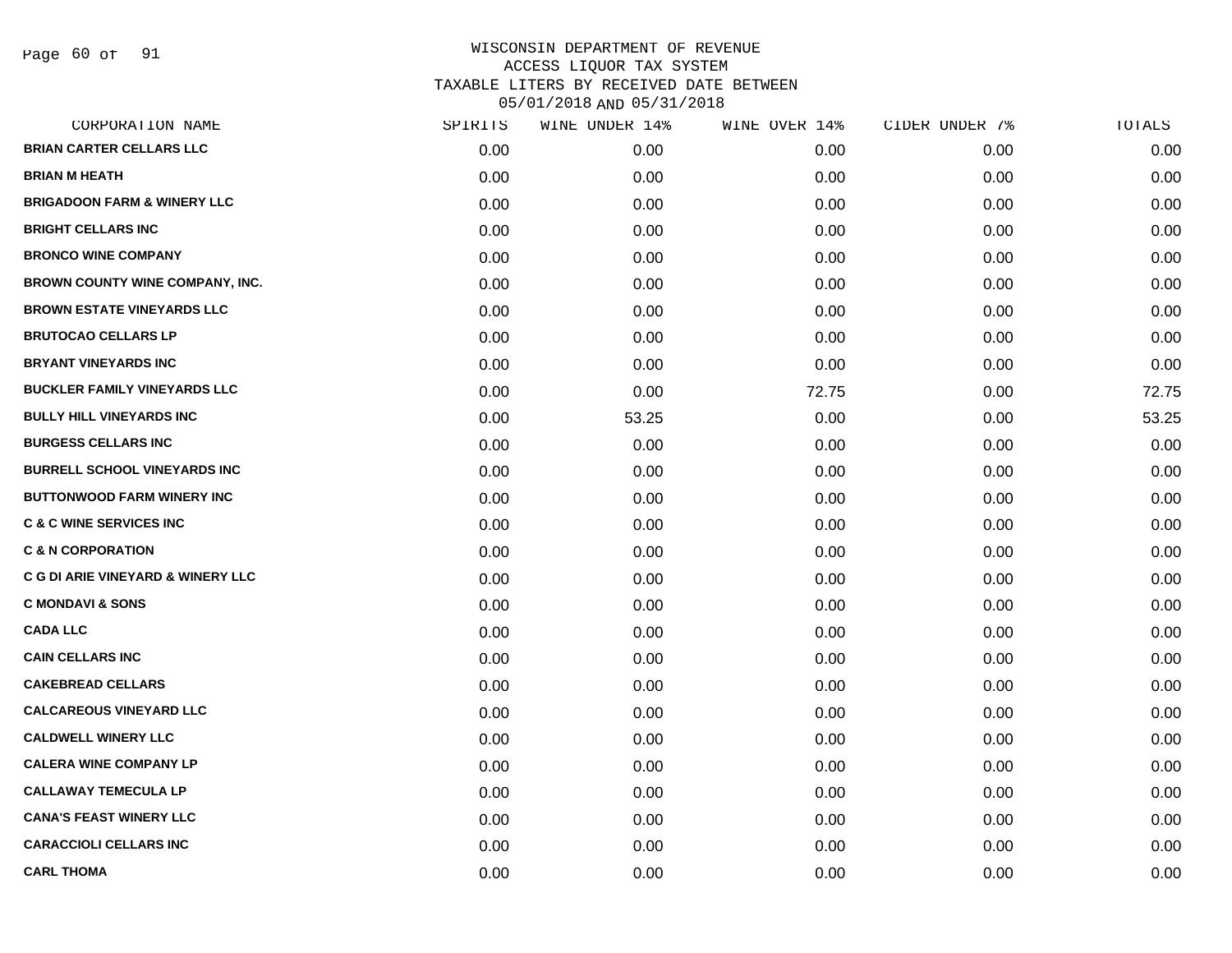Page 61 of 91

| CORPORATION NAME                                  | SPIRITS | WINE UNDER 14% | WINE OVER 14% | CIDER UNDER 7% | TOTALS |
|---------------------------------------------------|---------|----------------|---------------|----------------|--------|
| <b>CARLISLE WINERY &amp; VINEYARDS LLC</b>        | 0.00    | 0.00           | 0.00          | 0.00           | 0.00   |
| <b>CARLOS CREEK WINERY INC</b>                    | 0.00    | 0.00           | 0.00          | 0.00           | 0.00   |
| <b>CARLSON VINEYARDS INC</b>                      | 0.00    | 0.00           | 0.00          | 0.00           | 0.00   |
| <b>CARNEROS WINE COMPANY INC</b>                  | 0.00    | 0.00           | 0.00          | 0.00           | 0.00   |
| <b>CASTORO CELLARS</b>                            | 0.00    | 0.00           | 0.00          | 0.00           | 0.00   |
| <b>CATHERINE ELIZABETH INC</b>                    | 0.00    | 0.00           | 0.00          | 0.00           | 0.00   |
| <b>CAYMUS VINEYARDS INC</b>                       | 0.00    | 0.00           | 0.00          | 0.00           | 0.00   |
| <b>CECIL A ZERBA</b>                              | 0.00    | 0.00           | 0.00          | 0.00           | 0.00   |
| <b>CEDAR KNOLL VINEYARDS INC</b>                  | 0.00    | 0.00           | 0.00          | 0.00           | 0.00   |
| <b>CEJA VINEYARDS INC</b>                         | 0.00    | 0.00           | 0.00          | 0.00           | 0.00   |
| <b>CELLAR RAT CELLARS LLC</b>                     | 0.00    | 0.00           | 0.00          | 0.00           | 0.00   |
| <b>CHACEWATER LLC</b>                             | 0.00    | 0.00           | 0.00          | 0.00           | 0.00   |
| <b>CHAPPELLET WINERY INC</b>                      | 0.00    | 0.00           | 0.00          | 0.00           | 0.00   |
| <b>CHARLES &amp; MARTHA BARRA</b>                 | 0.00    | 0.00           | 0.00          | 0.00           | 0.00   |
| <b>CHARLES REININGER LLC</b>                      | 0.00    | 0.00           | 0.00          | 0.00           | 0.00   |
| <b>CHATEAU BIANCA INC</b>                         | 0.00    | 0.00           | 0.00          | 0.00           | 0.00   |
| <b>CHATEAU DIANA LLC</b>                          | 0.00    | 0.00           | 0.00          | 0.00           | 0.00   |
| <b>CHATEAU GRAND TRAVERSE LTD</b>                 | 0.00    | 0.00           | 0.00          | 0.00           | 0.00   |
| <b>CHATEAU MARGENE INC</b>                        | 0.00    | 0.00           | 0.00          | 0.00           | 0.00   |
| <b>CHATEAU MORRISETTE INC</b>                     | 0.00    | 0.00           | 0.00          | 0.00           | 0.00   |
| <b>CHATEAU OPERATIONS, LTD.</b>                   | 0.00    | 0.00           | 0.00          | 0.00           | 0.00   |
| <b>CHATEAU POTELLE HOLDINGS LLC</b>               | 0.00    | 0.00           | 0.00          | 0.00           | 0.00   |
| <b>CHATEAU ST CROIX WINERY &amp; VINEYARD LLC</b> | 0.00    | 0.00           | 0.00          | 0.00           | 0.00   |
| <b>CHERRY HILL LLC</b>                            | 0.00    | 0.00           | 0.00          | 0.00           | 0.00   |
| <b>CHIARELLO FAMILY VINEYARDS LLC</b>             | 0.00    | 0.00           | 0.00          | 0.00           | 0.00   |
| <b>CHIMNEY ROCK WINERY LLC</b>                    | 0.00    | 0.00           | 0.00          | 0.00           | 0.00   |
| <b>CHRISTOPHE BARON</b>                           | 0.00    | 0.00           | 0.00          | 0.00           | 0.00   |
| <b>CHRISTOPHER DRAKE WHITCRAFT</b>                | 0.00    | 0.00           | 0.00          | 0.00           | 0.00   |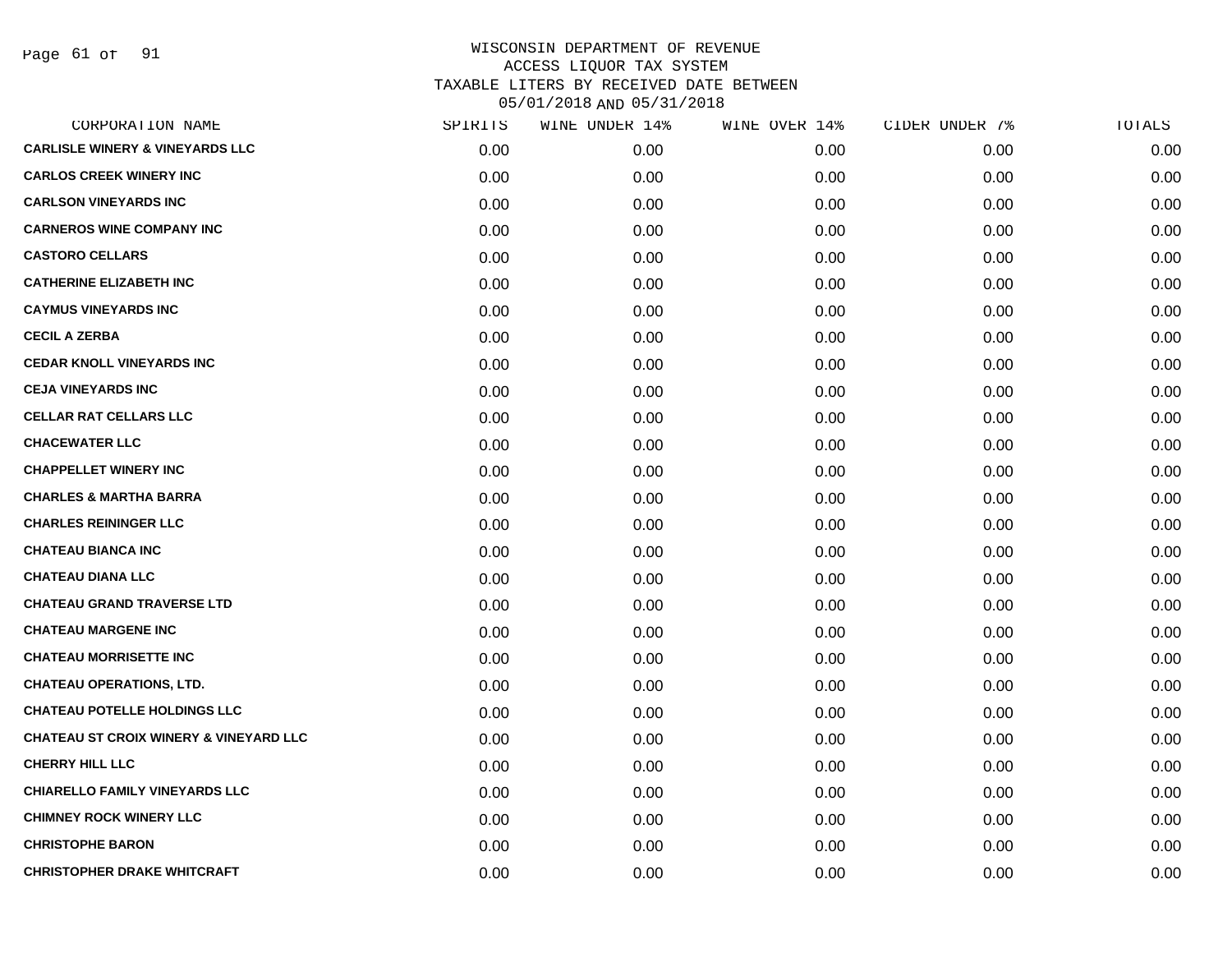Page 62 of 91

| CORPORATION NAME                                | SPIRITS | WINE UNDER 14% | WINE OVER 14% | CIDER UNDER 7% | TOTALS |
|-------------------------------------------------|---------|----------------|---------------|----------------|--------|
| <b>CHRISTOPHER FIGGINS</b>                      | 0.00    | 0.00           | 0.00          | 0.00           | 0.00   |
| <b>CIDER HOUSE OF WISCONSIN LLC</b>             | 0.00    | 0.00           | 0.00          | 0.00           | 0.00   |
| <b>CINNABAR WINERY LLC</b>                      | 0.00    | 0.00           | 0.00          | 0.00           | 0.00   |
| CITY VINTNERS SAN FRANCISCO WINERY LLC          | 0.00    | 0.00           | 0.00          | 0.00           | 0.00   |
| <b>CLAY JAR HOLDINGS LLC</b>                    | 0.00    | 0.00           | 0.00          | 0.00           | 0.00   |
| <b>CLEARWATER CANYON CELLARS LLC</b>            | 0.00    | 0.00           | 0.00          | 0.00           | 0.00   |
| <b>CLIF BAR FAMILY WINERY &amp; FARM LLC</b>    | 0.00    | 0.00           | 0.00          | 0.00           | 0.00   |
| <b>CLINE CELLARS INC</b>                        | 0.00    | 0.00           | 0.00          | 0.00           | 0.00   |
| <b>CLOS DU VAL WINE CO LTD</b>                  | 0.00    | 0.00           | 0.00          | 0.00           | 0.00   |
| <b>CLOS LACHANCE WINES LLC</b>                  | 0.00    | 9.75           | 11.25         | 0.00           | 21.00  |
| <b>COCKERELL WINE CONSULTING LLC</b>            | 0.00    | 0.00           | 0.00          | 0.00           | 0.00   |
| <b>CODORNIU NAPA INC</b>                        | 0.00    | 0.00           | 0.00          | 0.00           | 0.00   |
| <b>COELHO WINERY INC</b>                        | 0.00    | 0.00           | 0.00          | 0.00           | 0.00   |
| <b>COL SOLARE, LLP</b>                          | 0.00    | 0.00           | 0.00          | 0.00           | 0.00   |
| <b>COLGIN PARTNERS LLC</b>                      | 0.00    | 0.00           | 0.00          | 0.00           | 0.00   |
| <b>COLLEEN M BOS</b>                            | 0.00    | 0.00           | 0.00          | 0.00           | 0.00   |
| <b>COLUMBIA RIVER WINERY INC</b>                | 0.00    | 0.00           | 0.00          | 0.00           | 0.00   |
| <b>CONSTELLATION BRANDS U.S. OPERATIONS INC</b> | 0.00    | 0.00           | 0.00          | 0.00           | 0.00   |
| <b>CONUNDRUM WINERY LLC</b>                     | 0.00    | 0.00           | 0.00          | 0.00           | 0.00   |
| <b>CONWAY VINEYARDS INC</b>                     | 0.00    | 0.00           | 0.00          | 0.00           | 0.00   |
| <b>COOL HAND VINEYARDS LLC</b>                  | 0.00    | 0.00           | 0.00          | 0.00           | 0.00   |
| <b>COPPER CANE LLC</b>                          | 0.00    | 0.00           | 0.00          | 0.00           | 0.00   |
| <b>CORISON WINERY INC</b>                       | 0.00    | 0.00           | 0.00          | 0.00           | 0.00   |
| <b>CORNERSTONE CELLARS LLC</b>                  | 0.00    | 0.00           | 0.00          | 0.00           | 0.00   |
| <b>CORY J MICHAL</b>                            | 0.00    | 0.00           | 0.00          | 0.00           | 0.00   |
| <b>COURAGEOUS INC</b>                           | 0.00    | 0.00           | 0.00          | 0.00           | 0.00   |
| <b>CRAIG FLETCHER</b>                           | 0.00    | 0.00           | 0.00          | 0.00           | 0.00   |
| <b>CRAIG S HANDLY</b>                           | 0.00    | 0.00           | 0.00          | 0.00           | 0.00   |
|                                                 |         |                |               |                |        |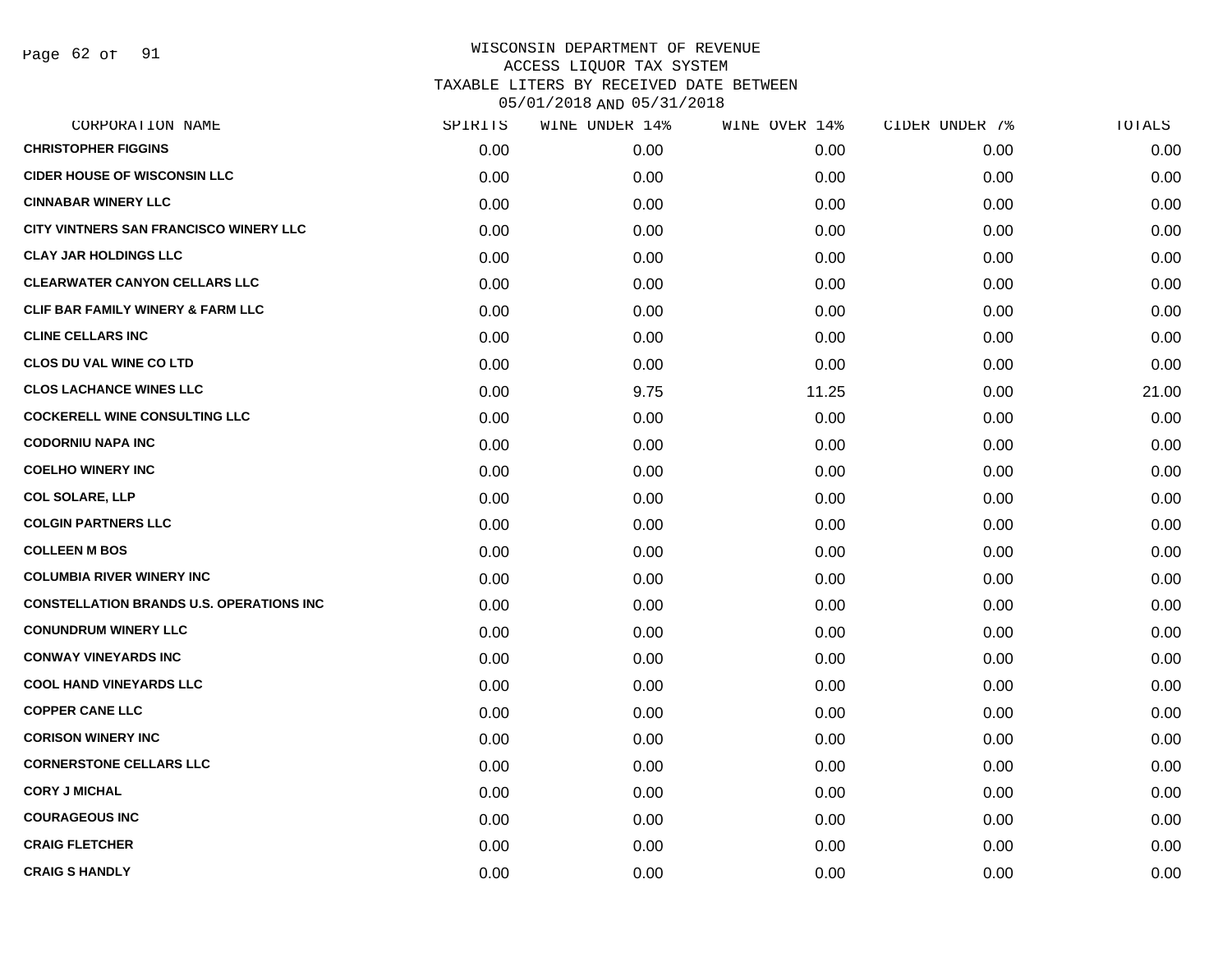Page 63 of 91

| CORPORATION NAME                       | SPIRITS | WINE UNDER 14% | WINE OVER 14% | CIDER UNDER 7% | TOTALS |
|----------------------------------------|---------|----------------|---------------|----------------|--------|
| <b>CREATIVE WINE CONCEPTS INC</b>      | 0.00    | 0.00           | 0.00          | 0.00           | 0.00   |
| <b>CREW WINE COMPANY LLC</b>           | 0.00    | 0.00           | 0.00          | 0.00           | 0.00   |
| <b>CRIMSON WINE GROUP LTD</b>          | 0.00    | 0.00           | 0.00          | 0.00           | 0.00   |
| <b>CRISTOM VINEYARDS INC</b>           | 0.00    | 0.00           | 0.00          | 0.00           | 0.00   |
| <b>CROCKER &amp; STARR WINE CO LLC</b> | 0.00    | 0.00           | 0.00          | 0.00           | 0.00   |
| <b>CROWN POINT WINERY LLC</b>          | 0.00    | 0.00           | 0.00          | 0.00           | 0.00   |
| <b>CULTIVATE WINES LLC</b>             | 0.00    | 0.00           | 0.00          | 0.00           | 0.00   |
| <b>CUNAT PREMIUM VINEYARDS LLC</b>     | 0.00    | 0.00           | 0.00          | 0.00           | 0.00   |
| <b>CUSHMAN WINERY CORPORATION</b>      | 0.00    | 0.00           | 0.00          | 0.00           | 0.00   |
| <b>CUVAISON INC</b>                    | 0.00    | 0.00           | 0.00          | 0.00           | 0.00   |
| <b>CWC WINERY LLC</b>                  | 0.00    | 0.00           | 0.00          | 0.00           | 0.00   |
| <b>D &amp; J F CELLARS INC</b>         | 0.00    | 0.00           | 0.00          | 0.00           | 0.00   |
| <b>D MYERS LLC</b>                     | 0.00    | 0.00           | 0.00          | 0.00           | 0.00   |
| <b>DANA ESTATES INC</b>                | 0.00    | 0.00           | 0.00          | 0.00           | 0.00   |
| <b>DANICA PATRICK</b>                  | 0.00    | 0.00           | 0.00          | 0.00           | 0.00   |
| <b>DANIEL J KOEPKE</b>                 | 0.00    | 0.00           | 0.00          | 0.00           | 0.00   |
| <b>DANZA DEL SOL WINERY INC</b>        | 0.00    | 0.00           | 0.00          | 0.00           | 0.00   |
| DANZINGER VINEYARDS LLC                | 0.00    | 0.00           | 0.00          | 0.00           | 0.00   |
| <b>DAOU VINEYARDS LLC</b>              | 0.00    | 0.00           | 0.00          | 0.00           | 0.00   |
| <b>DARIOUSH KHALEDI WINERY LLC</b>     | 0.00    | 0.00           | 0.00          | 0.00           | 0.00   |
| <b>DAVID BRUCE WINERY INC</b>          | 0.00    | 0.00           | 0.00          | 0.00           | 0.00   |
| <b>DAVID COFFARO</b>                   | 0.00    | 0.00           | 0.00          | 0.00           | 0.00   |
| <b>DAVID J MATTHEWS</b>                | 0.00    | 0.00           | 0.00          | 0.00           | 0.00   |
| <b>DAVID JAMES LLC</b>                 | 0.00    | 0.00           | 0.00          | 0.00           | 0.00   |
| <b>DAVIDS PINOT VINEYARDS INC</b>      | 0.00    | 0.00           | 0.00          | 0.00           | 0.00   |
| <b>DAVIS ESTATES LLC</b>               | 0.00    | 0.00           | 0.00          | 0.00           | 0.00   |
| DE LA MONTANYA WINERY INC              | 0.00    | 0.00           | 0.00          | 0.00           | 0.00   |
| DEERFIELD RANCH WINERY LLC             | 0.00    | 0.00           | 0.00          | 0.00           | 0.00   |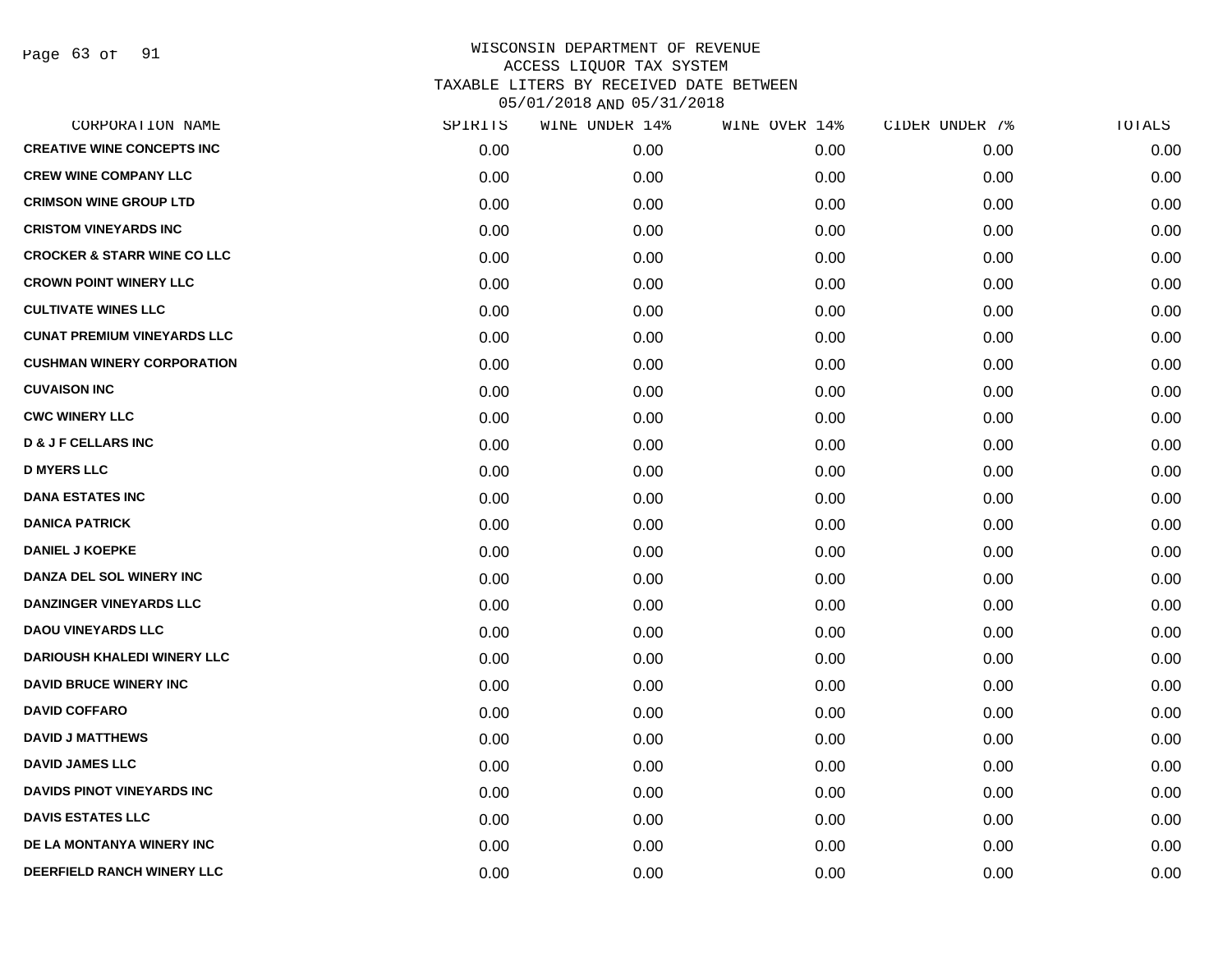Page 64 of 91

| CORPORATION NAME                                                         | SPIRITS | WINE UNDER 14% | WINE OVER 14% | CIDER UNDER 7% | TOTALS |
|--------------------------------------------------------------------------|---------|----------------|---------------|----------------|--------|
| DEL DOTTO VINEYARDS INC                                                  | 0.00    | 0.00           | 0.00          | 0.00           | 0.00   |
| <b>DELICATO VINEYARDS INC</b>                                            | 0.00    | 0.00           | 0.00          | 0.00           | 0.00   |
| <b>DELILLE CELLARS LLC</b>                                               | 0.00    | 0.00           | 0.00          | 0.00           | 0.00   |
| <b>DENNER WINERY INC</b>                                                 | 0.00    | 0.00           | 0.00          | 0.00           | 0.00   |
| <b>DENNIS R ONEIL</b>                                                    | 0.00    | 0.00           | 0.00          | 0.00           | 0.00   |
| DH GUSTAFSON FAMILY VINEYARDS LLC                                        | 0.00    | 0.00           | 0.00          | 0.00           | 0.00   |
| <b>DIAMOND MOUNTAIN VINEYARD</b>                                         | 0.00    | 0.00           | 0.00          | 0.00           | 0.00   |
| <b>DIANA HOBSON</b>                                                      | 0.00    | 0.00           | 0.00          | 0.00           | 0.00   |
| <b>DOMAINE CARNEROS LTD</b>                                              | 0.00    | 0.00           | 0.00          | 0.00           | 0.00   |
| <b>DOMAINE CHANDON INC</b>                                               | 0.00    | 0.00           | 0.00          | 0.00           | 0.00   |
| <b>DOMAINE DE MARIA SOTER LLC</b>                                        | 0.00    | 0.00           | 0.00          | 0.00           | 0.00   |
| <b>DOMAINE DROUHIN OREGON LLC</b>                                        | 0.00    | 0.00           | 0.00          | 0.00           | 0.00   |
| <b>DOMAINE MB LLC</b>                                                    | 0.00    | 0.00           | 0.00          | 0.00           | 0.00   |
| <b>DOMAINE SERENE VINEYARDS &amp; WINERY INC</b>                         | 0.00    | 0.00           | 0.00          | 0.00           | 0.00   |
| <b>DOMINICK CHIRICHILLO</b>                                              | 0.00    | 0.00           | 0.00          | 0.00           | 0.00   |
| <b>DON SEBASTIANI &amp; SONS INTERNATIONAL WINE</b><br><b>NEGOCIANTS</b> | 0.00    | 0.00           | 0.00          | 0.00           | 0.00   |
| <b>DONALD PHILLIPS HILL JR</b>                                           | 0.00    | 0.00           | 0.00          | 0.00           | 0.00   |
| <b>DONATI FAMILY VINEYARD INC</b>                                        | 0.00    | 0.00           | 0.00          | 0.00           | 0.00   |
| DONELAN FAMILY WINE CELLARS LLC                                          | 0.00    | 0.00           | 0.00          | 0.00           | 0.00   |
| <b>DOUBLE CANYON VINEYARDS LLC</b>                                       | 0.00    | 0.00           | 0.00          | 0.00           | 0.00   |
| <b>DRAKE MAKES WINE, INC.</b>                                            | 0.00    | 0.00           | 0.00          | 0.00           | 0.00   |
| DRUMLIN RIDGE WINERY LLC                                                 | 0.00    | 0.00           | 0.00          | 0.00           | 0.00   |
| DRY CREEK VINEYARD INC                                                   | 0.00    | 0.00           | 0.00          | 0.00           | 0.00   |
| <b>DSC INVESTORS INC</b>                                                 | 0.00    | 0.00           | 0.00          | 0.00           | 0.00   |
| <b>DUCKHORN WINE COMPANY</b>                                             | 0.00    | 0.00           | 0.00          | 0.00           | 0.00   |
| <b>DUMOL WINERY LLC</b>                                                  | 0.00    | 0.00           | 0.00          | 0.00           | 0.00   |
| <b>DUNHAM CELLARS LLC</b>                                                | 0.00    | 0.00           | 0.00          | 0.00           | 0.00   |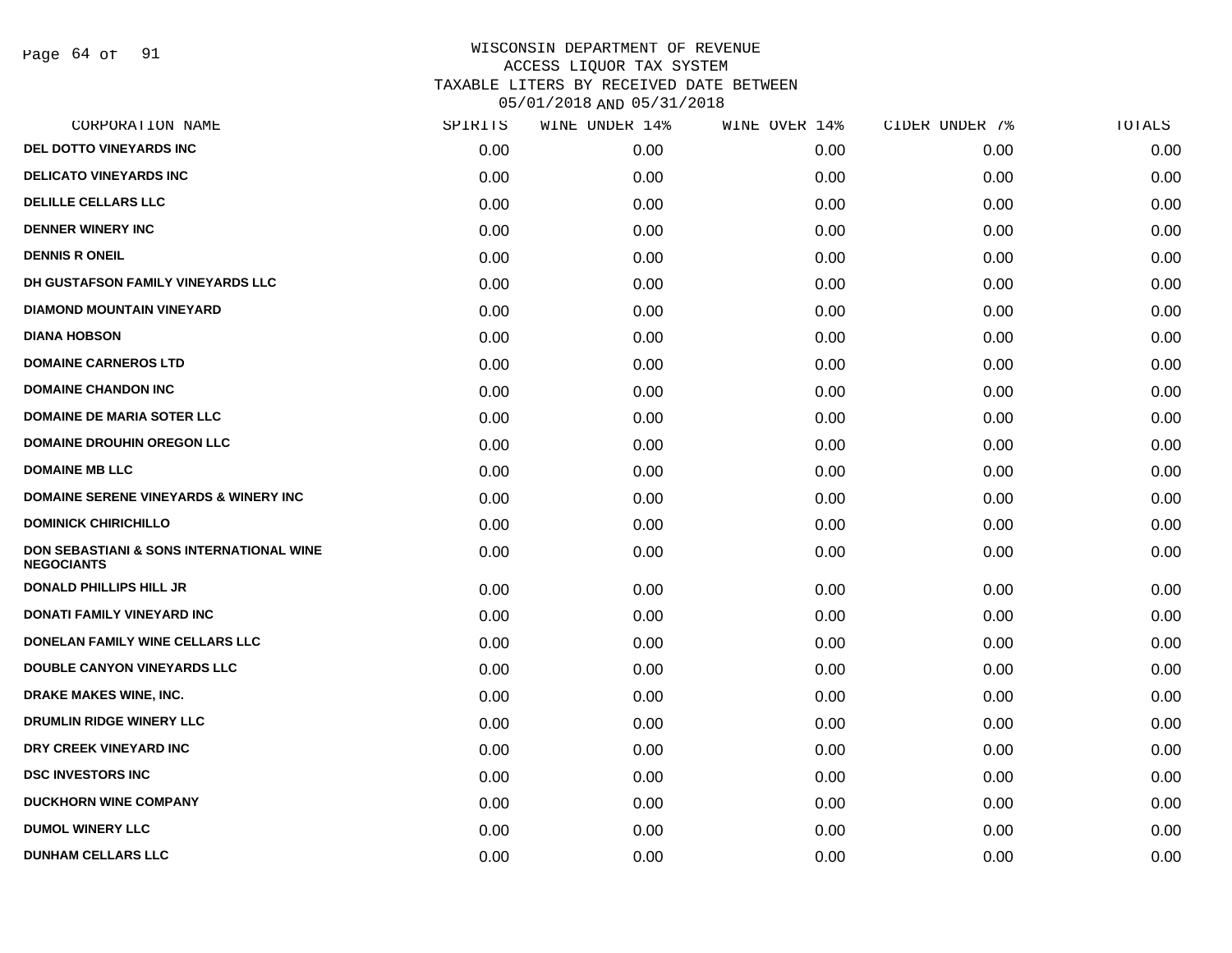Page 65 of 91

| CORPORATION NAME                         | SPIRITS | WINE UNDER 14% | WINE OVER 14% | CIDER UNDER 7% | TOTALS |
|------------------------------------------|---------|----------------|---------------|----------------|--------|
| <b>DUNN VINEYARDS LLC</b>                | 0.00    | 0.00           | 0.00          | 0.00           | 0.00   |
| <b>DUPLIN WINE CELLARS INC</b>           | 0.00    | 0.00           | 0.00          | 0.00           | 0.00   |
| DUTTON GOLDFIELD WINERY LLC              | 0.00    | 0.00           | 0.00          | 0.00           | 0.00   |
| <b>E &amp; J GALLO WINERY</b>            | 0.00    | 0.00           | 0.00          | 0.00           | 0.00   |
| <b>E STRING CELLARS LLC</b>              | 0.00    | 0.00           | 0.00          | 0.00           | 0.00   |
| <b>EAGLES LANDING WINERY LLC</b>         | 0.00    | 0.00           | 0.00          | 0.00           | 0.00   |
| <b>EARL E BROWN &amp; SONS INC</b>       | 0.00    | 0.00           | 0.00          | 0.00           | 0.00   |
| <b>EBERLE WINERY LP</b>                  | 0.00    | 0.00           | 0.00          | 0.00           | 0.00   |
| EDEN ICE CIDER COMPANY INC.              | 0.00    | 0.00           | 0.00          | 0.00           | 0.00   |
| <b>EDWARD J RINK</b>                     | 0.00    | 0.00           | 0.00          | 0.00           | 0.00   |
| EHREN JORDAN WINE CELLARS LLC            | 0.00    | 0.00           | 0.00          | 0.00           | 0.00   |
| <b>EILEEN BRYS</b>                       | 0.00    | 0.00           | 0.00          | 0.00           | 0.00   |
| <b>ELEGANCE PROPERTIES LLC</b>           | 0.00    | 0.00           | 0.00          | 0.00           | 0.00   |
| <b>ELISABETH W KLEIN</b>                 | 0.00    | 0.00           | 0.00          | 0.00           | 0.00   |
| ELK COVE VINEYARDS INC                   | 0.00    | 0.00           | 0.00          | 0.00           | 0.00   |
| <b>ELV-OREGON LLC</b>                    | 0.00    | 0.00           | 0.00          | 0.00           | 0.00   |
| <b>ELYSE WINERY LLC</b>                  | 0.00    | 0.00           | 0.00          | 0.00           | 0.00   |
| <b>EMILIO GUGLIELMO WINERY INC.</b>      | 0.00    | 0.00           | 0.00          | 0.00           | 0.00   |
| <b>ERIC TRUMP WINE MANUFACTURING LLC</b> | 0.00    | 0.00           | 0.00          | 0.00           | 0.00   |
| <b>ERNEST VINEYARDS LLC</b>              | 0.00    | 0.00           | 0.00          | 0.00           | 0.00   |
| <b>ESCALERA-BOULET LLC</b>               | 0.00    | 0.00           | 0.00          | 0.00           | 0.00   |
| <b>F KORBEL &amp; BROS INC</b>           | 0.00    | 0.00           | 0.00          | 0.00           | 0.00   |
| <b>FANTESCA LLC</b>                      | 0.00    | 0.00           | 0.00          | 0.00           | 0.00   |
| <b>FAT BOYS INC</b>                      | 0.00    | 0.00           | 0.00          | 0.00           | 0.00   |
| <b>FAWN CREEK WINERY LLC</b>             | 0.00    | 0.00           | 0.00          | 0.00           | 0.00   |
| <b>FAZELI VINEYARDS, LLC</b>             | 0.00    | 0.00           | 0.00          | 0.00           | 0.00   |
| <b>FENESTRA WINERY INC</b>               | 0.00    | 0.00           | 0.00          | 0.00           | 0.00   |
| FENN VALLEY VINEYARDS, INC.              | 0.00    | 13.50          | 0.00          | 0.00           | 13.50  |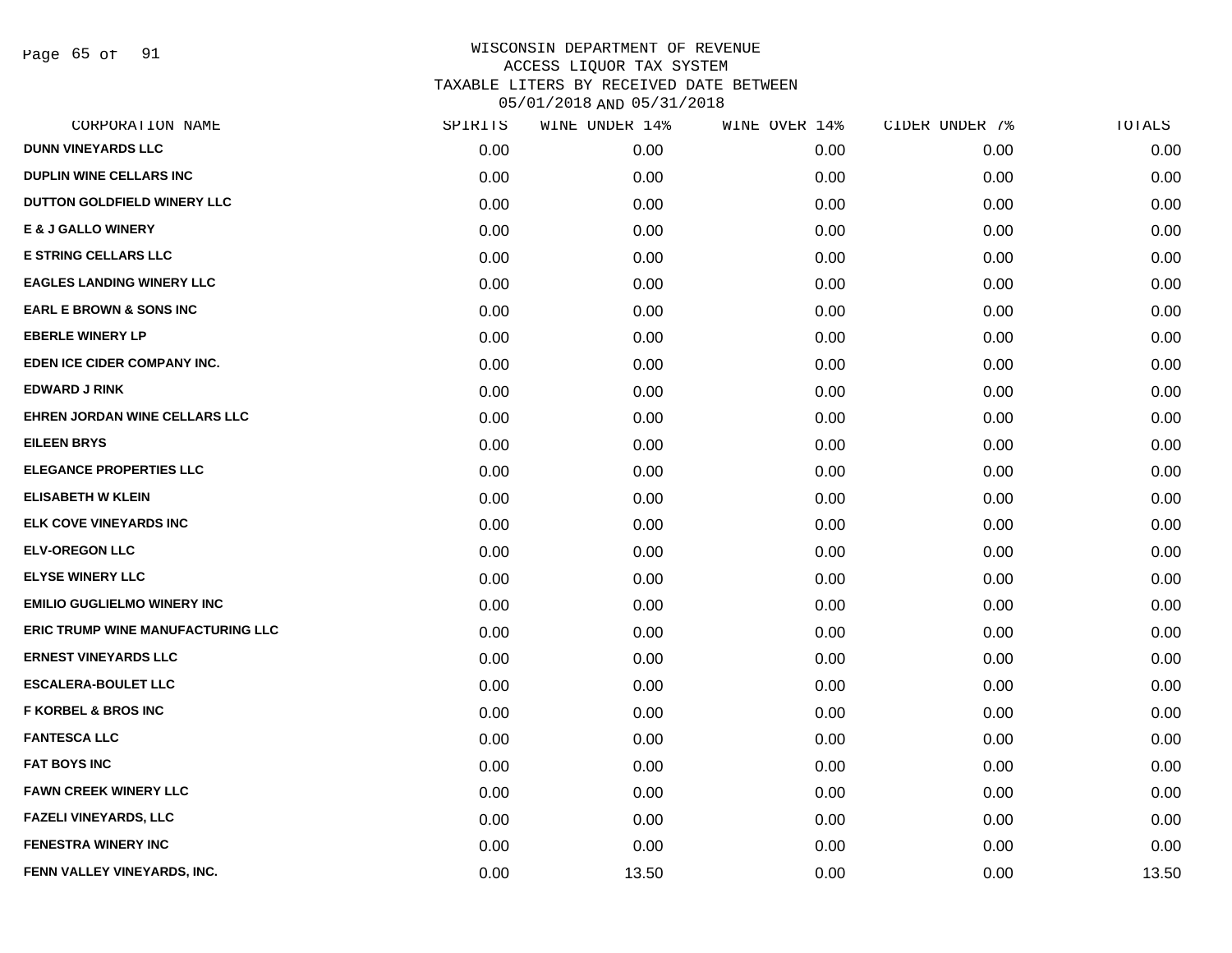Page 66 of 91

| CORPORATION NAME                                 | SPIRITS | WINE UNDER 14% | WINE OVER 14% | CIDER UNDER 7% | <b>TOTALS</b> |
|--------------------------------------------------|---------|----------------|---------------|----------------|---------------|
| <b>FERMENTING CELLARS LLC</b>                    | 0.00    | 0.00           | 0.00          | 0.00           | 0.00          |
| <b>FERRARI CARANO VINEYARDS &amp; WINERY LLC</b> | 0.00    | 0.00           | 0.00          | 0.00           | 0.00          |
| <b>FETZER VINEYARDS</b>                          | 0.00    | 0.00           | 0.00          | 0.00           | 0.00          |
| <b>FICKLIN VINEYARDS INC</b>                     | 0.00    | 0.00           | 0.00          | 0.00           | 0.00          |
| <b>FIDDLEHEAD CELLARS LP</b>                     | 0.00    | 0.00           | 0.00          | 0.00           | 0.00          |
| <b>FIDELITAS WINES LLC</b>                       | 0.00    | 0.00           | 0.00          | 0.00           | 0.00          |
| <b>FIESTA VINEYARD &amp; WINERY LLC</b>          | 0.00    | 0.00           | 0.00          | 0.00           | 0.00          |
| <b>FINKELSTEIN VINEYARDS INC</b>                 | 0.00    | 0.00           | 0.00          | 0.00           | 0.00          |
| <b>FIRESTEED CORPORATION</b>                     | 0.00    | 0.00           | 0.00          | 0.00           | 0.00          |
| <b>FISHER KING WINERY, LLC</b>                   | 0.00    | 0.00           | 0.00          | 0.00           | 0.00          |
| <b>FISHER VINEYARDS</b>                          | 0.00    | 0.00           | 0.00          | 0.00           | 0.00          |
| <b>FIVE VINES LLC</b>                            | 0.00    | 0.00           | 0.00          | 0.00           | 0.00          |
| <b>FLORA SPRINGS WINE COMPANY</b>                | 0.00    | 0.00           | 0.00          | 0.00           | 0.00          |
| <b>FLOWERS VINEYARD AND WINERY, LLC</b>          | 0.00    | 0.00           | 0.00          | 0.00           | 0.00          |
| <b>FLYING B VINEYARD LP</b>                      | 0.00    | 0.00           | 0.00          | 0.00           | 0.00          |
| FN CELLARS LLC                                   | 0.00    | 0.00           | 0.00          | 0.00           | 0.00          |
| <b>FOLEY ESTATES VINEYARD &amp; WINERY LLC</b>   | 0.00    | 0.00           | 0.00          | 0.00           | 0.00          |
| <b>FOLEY FAMILY WINES INC</b>                    | 0.00    | 0.00           | 0.00          | 0.00           | 0.00          |
| <b>FOLEY FAMILY WINES INC</b>                    | 0.00    | 0.00           | 0.00          | 0.00           | 0.00          |
| <b>FOLIO WINE COMPANY LLC</b>                    | 0.00    | 0.00           | 0.00          | 0.00           | 0.00          |
| <b>FONTANELLA WINES LLC</b>                      | 0.00    | 0.00           | 0.00          | 0.00           | 0.00          |
| FORT ROSS VINEYARD & WINERY LLC                  | 0.00    | 0.00           | 0.00          | 0.00           | 0.00          |
| <b>FOXEN VINEYARD INC</b>                        | 0.00    | 0.00           | 0.00          | 0.00           | 0.00          |
| <b>FRANCIS COPPOLA WINERY LLC</b>                | 0.00    | 0.00           | 0.00          | 0.00           | 0.00          |
| <b>FRANCISCAN VINEYARDS INC</b>                  | 0.00    | 0.00           | 0.00          | 0.00           | 0.00          |
| <b>FRANK FAMILY VINEYARDS LLC</b>                | 0.00    | 0.00           | 0.00          | 0.00           | 0.00          |
| <b>FRED C SCHERRER</b>                           | 0.00    | 0.00           | 0.00          | 0.00           | 0.00          |
| <b>FREIXENET SONOMA CAVES INC</b>                | 0.00    | 133.50         | 23.25         | 0.00           | 156.75        |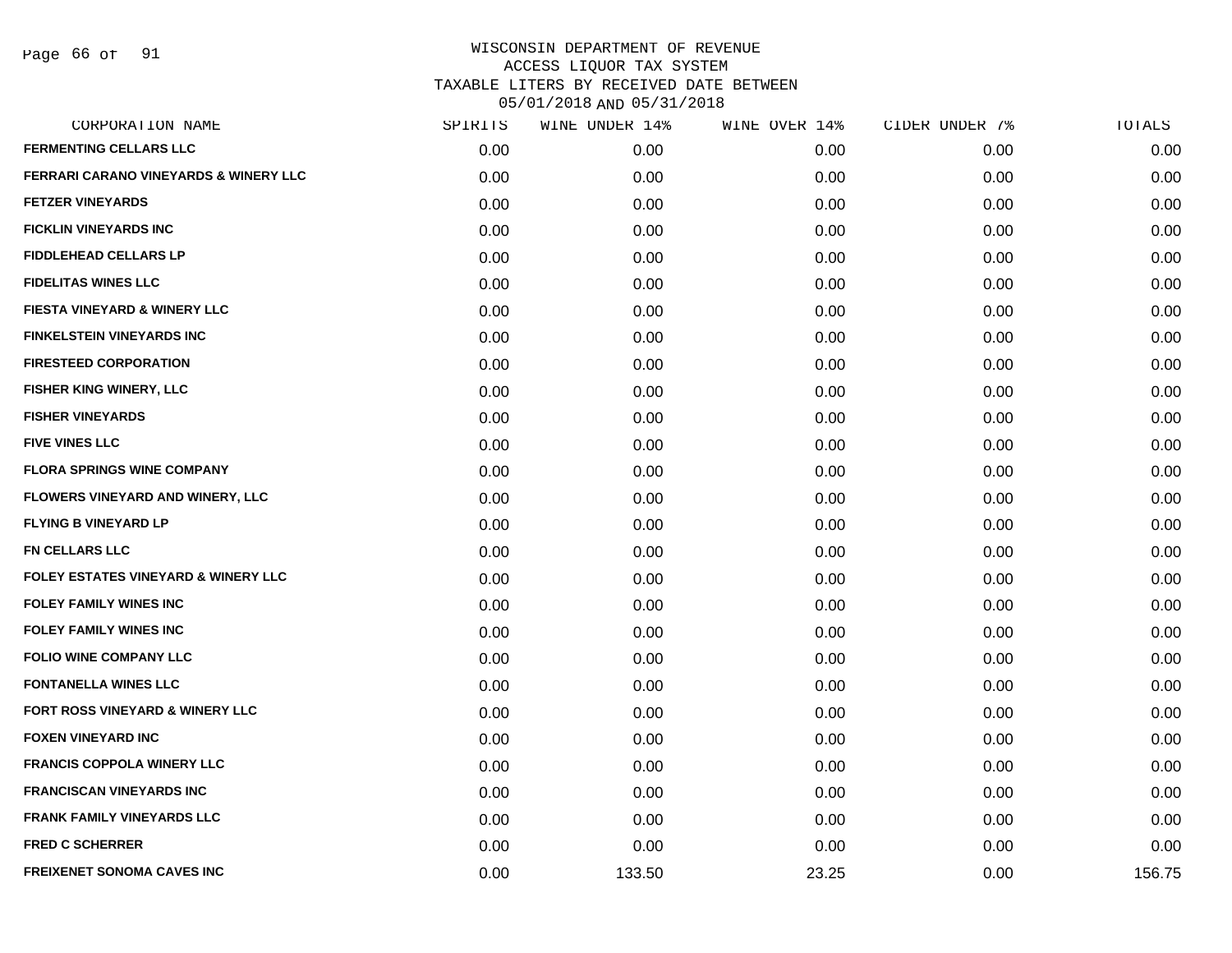Page 67 of 91

#### WISCONSIN DEPARTMENT OF REVENUE ACCESS LIQUOR TAX SYSTEM TAXABLE LITERS BY RECEIVED DATE BETWEEN

| CORPORATION NAME                                    | SPIRITS | WINE UNDER 14% | WINE OVER 14% | CIDER UNDER 7% | TOTALS |
|-----------------------------------------------------|---------|----------------|---------------|----------------|--------|
| <b>FREY VINEYARDS LTD</b>                           | 0.00    | 23.25          | 0.00          | 0.00           | 23.25  |
| <b>FROGS LEAP WINERY</b>                            | 0.00    | 0.00           | 0.00          | 0.00           | 0.00   |
| <b>FROGTOWN CELLARS LLP</b>                         | 0.00    | 0.00           | 0.00          | 0.00           | 0.00   |
| FRUIT OF THE WOODS WINE CELLAR, INC.                | 0.00    | 0.00           | 0.00          | 0.00           | 0.00   |
| <b>FULCRUM WINES LLC</b>                            | 0.00    | 958.50         | 0.00          | 0.00           | 958.50 |
| <b>FULKERSON WINE CELLARS LLC</b>                   | 0.00    | 0.00           | 0.00          | 0.00           | 0.00   |
| <b>FULLERTON WINES, INC</b>                         | 0.00    | 0.00           | 0.00          | 0.00           | 0.00   |
| <b>FURTHERMORE LLC</b>                              | 0.00    | 0.00           | 0.00          | 0.00           | 0.00   |
| <b>G GRAHAM WINES INC</b>                           | 0.00    | 0.00           | 0.00          | 0.00           | 0.00   |
| <b>GALENA CELLARS INC</b>                           | 0.00    | 0.00           | 0.00          | 0.00           | 0.00   |
| <b>GALLICA WINES LLC</b>                            | 0.00    | 0.00           | 0.00          | 0.00           | 0.00   |
| <b>GAMBLE FAMILY VINEYARDS LLC</b>                  | 0.00    | 0.00           | 0.00          | 0.00           | 0.00   |
| <b>GARGIULO VINEYARD LLC</b>                        | 0.00    | 0.00           | 0.00          | 0.00           | 0.00   |
| <b>GARROD TRUST</b>                                 | 0.00    | 0.00           | 0.00          | 0.00           | 0.00   |
| <b>GARVIN HEIGHTS VINEYARDS, LLC</b>                | 0.00    | 0.00           | 0.00          | 0.00           | 0.00   |
| <b>GEARY MARKET INVESTMENT COMPANY LTD</b>          | 0.00    | 0.00           | 0.00          | 0.00           | 0.00   |
| <b>GEMSTONE VINEYARDS LLC</b>                       | 0.00    | 0.00           | 0.00          | 0.00           | 0.00   |
| <b>GENERATIONS OF SONOMA LLC</b>                    | 0.00    | 0.00           | 0.00          | 0.00           | 0.00   |
| <b>GENESEO PARTNERS LP</b>                          | 0.00    | 0.00           | 0.00          | 0.00           | 0.00   |
| <b>GEORGE O HENDRY</b>                              | 0.00    | 0.00           | 0.00          | 0.00           | 0.00   |
| <b>GERBER, GERBER &amp; GERBER DISCLAIMER TRUST</b> | 0.00    | 0.00           | 0.00          | 0.00           | 0.00   |
| <b>GERHARD REISACHER</b>                            | 0.00    | 0.00           | 0.00          | 0.00           | 0.00   |
| <b>GF WINES LLC</b>                                 | 0.00    | 0.00           | 0.00          | 0.00           | 0.00   |
| <b>GHOST HILL CELLARS LLC</b>                       | 0.00    | 0.00           | 0.00          | 0.00           | 0.00   |
| <b>GIFT SERVICES INC</b>                            | 0.00    | 0.00           | 0.00          | 0.00           | 0.00   |
| <b>GLOBAL UNIVERSAL SRL</b>                         | 0.00    | 0.00           | 0.00          | 0.00           | 0.00   |
| <b>GOLDIN INVESTMENT II INC</b>                     | 0.00    | 0.00           | 0.00          | 0.00           | 0.00   |
| <b>GOLDRIDGEPINOT.COM LLC</b>                       | 0.00    | 0.00           | 0.00          | 0.00           | 0.00   |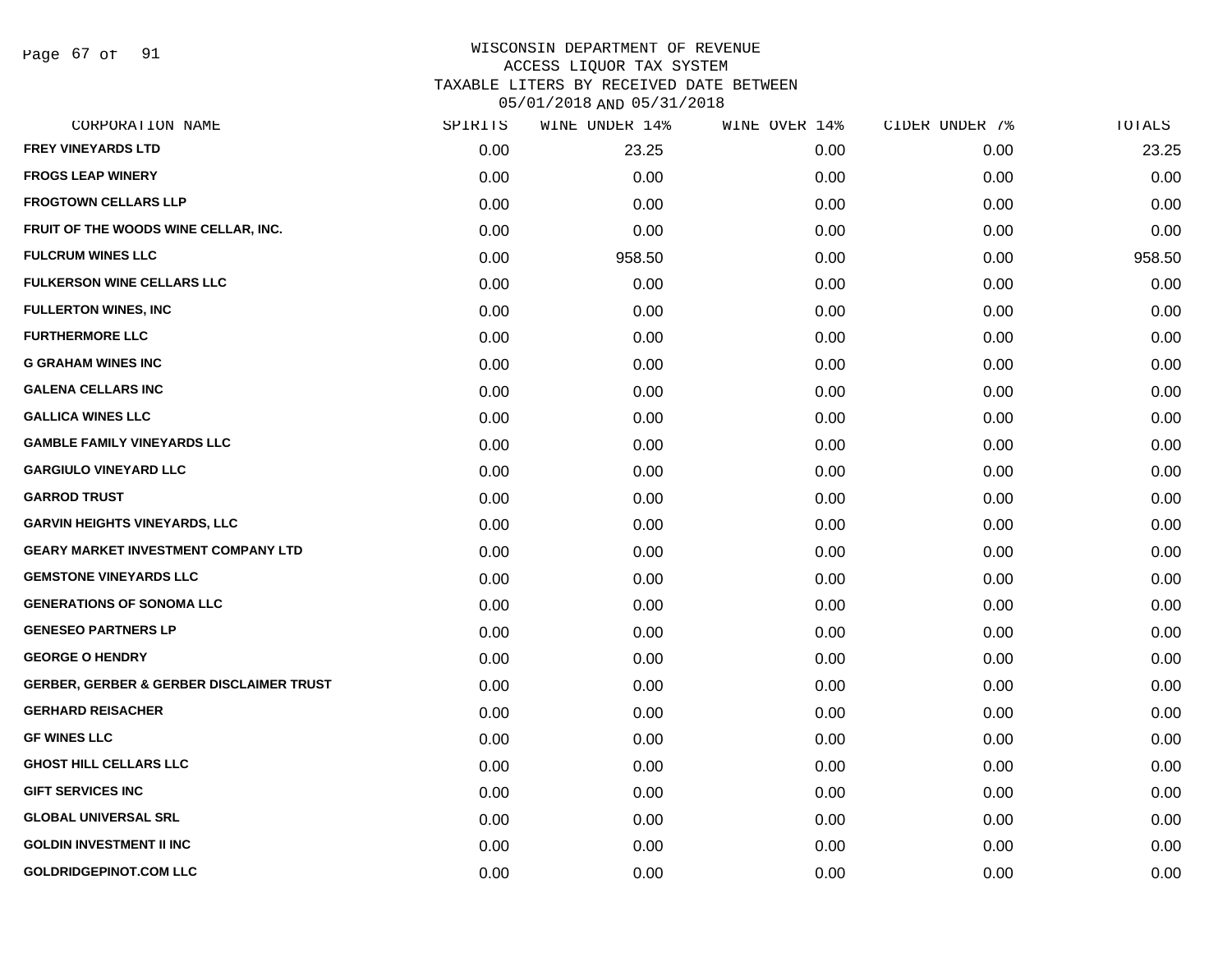Page 68 of 91

|      | WINE UNDER 14% |      | CIDER UNDER 7% | TOTALS |
|------|----------------|------|----------------|--------|
| 0.00 | 0.00           | 0.00 | 0.00           | 0.00   |
| 0.00 | 0.00           | 0.00 | 0.00           | 0.00   |
| 0.00 | 0.00           | 0.00 | 0.00           | 0.00   |
| 0.00 | 0.00           | 0.00 | 0.00           | 0.00   |
| 0.00 | 0.00           | 0.00 | 0.00           | 0.00   |
| 0.00 | 0.00           | 0.00 | 0.00           | 0.00   |
| 0.00 | 0.00           | 0.00 | 0.00           | 0.00   |
| 0.00 | 0.00           | 0.00 | 0.00           | 0.00   |
| 0.00 | 0.00           | 0.00 | 0.00           | 0.00   |
| 0.00 | 0.00           | 0.00 | 0.00           | 0.00   |
| 0.00 | 0.00           | 0.00 | 0.00           | 0.00   |
| 0.00 | 0.00           | 0.00 | 0.00           | 0.00   |
| 0.00 | 0.00           | 0.00 | 0.00           | 0.00   |
| 0.00 | 0.00           | 0.00 | 0.00           | 0.00   |
| 0.00 | 0.00           | 0.00 | 0.00           | 0.00   |
| 0.00 | 0.00           | 0.00 | 0.00           | 0.00   |
| 0.00 | 0.00           | 0.00 | 0.00           | 0.00   |
| 0.00 | 0.00           | 0.00 | 0.00           | 0.00   |
| 0.00 | 0.00           | 0.00 | 0.00           | 0.00   |
| 0.00 | 0.00           | 0.00 | 0.00           | 0.00   |
| 0.00 | 0.00           | 0.00 | 0.00           | 0.00   |
| 0.00 | 0.00           | 0.00 | 0.00           | 0.00   |
| 0.00 | 0.00           | 0.00 | 0.00           | 0.00   |
| 0.00 | 0.00           | 0.00 | 0.00           | 0.00   |
| 0.00 | 0.00           | 0.00 | 0.00           | 0.00   |
| 0.00 | 0.00           | 0.00 | 0.00           | 0.00   |
| 0.00 | 0.00           | 0.00 | 0.00           | 0.00   |
| 0.00 | 0.00           | 0.00 | 0.00           | 0.00   |
|      | SPIRITS        |      | WINE OVER 14%  |        |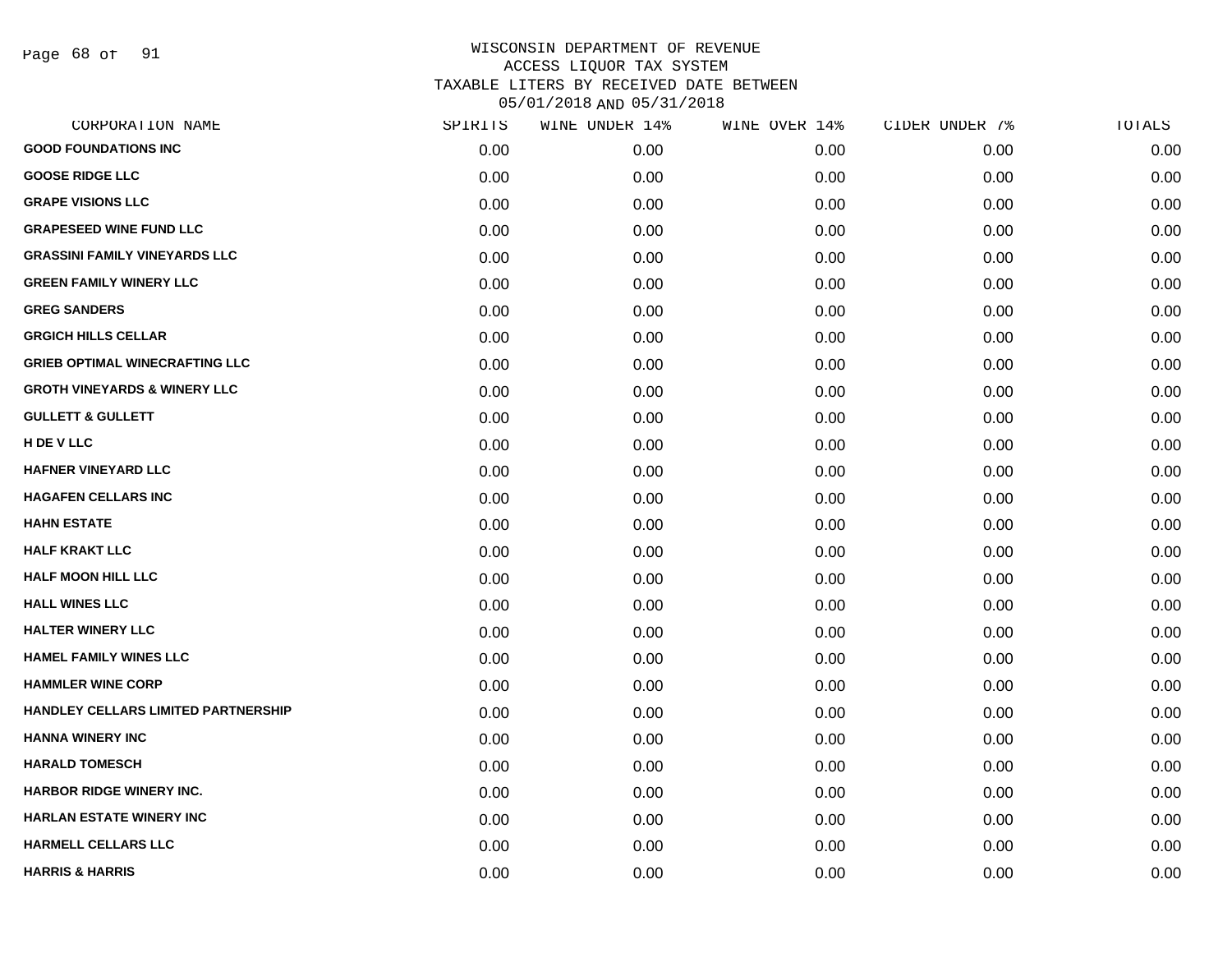Page 69 of 91

| CORPORATION NAME                      | SPIRITS | WINE UNDER 14% | WINE OVER 14% | CIDER UNDER 7% | TOTALS |
|---------------------------------------|---------|----------------|---------------|----------------|--------|
| <b>HARRY &amp; DAVID HOLDINGS INC</b> | 0.00    | 0.00           | 0.00          | 0.00           | 0.00   |
| HARTWELL VINEYARDS LLC                | 0.00    | 0.00           | 0.00          | 0.00           | 0.00   |
| HAWK AND HORSE VINEYARDS LLC          | 0.00    | 0.00           | 0.00          | 0.00           | 0.00   |
| <b>HAWKES LLC</b>                     | 0.00    | 0.00           | 0.00          | 0.00           | 0.00   |
| HDD LLC                               | 0.00    | 0.00           | 0.00          | 0.00           | 0.00   |
| <b>HEITZ WINE CELLARS</b>             | 0.00    | 0.00           | 0.00          | 0.00           | 0.00   |
| HEMISPHERE WINE COMPANY INC           | 0.00    | 0.00           | 0.00          | 0.00           | 0.00   |
| <b>HEMISPHERES LLC</b>                | 0.00    | 0.00           | 0.00          | 0.00           | 0.00   |
| <b>HERB LAMB VINEYARDS, LLC</b>       | 0.00    | 0.00           | 0.00          | 0.00           | 0.00   |
| <b>HERDIE BAISDEN</b>                 | 0.00    | 0.00           | 0.00          | 0.00           | 0.00   |
| <b>HERON HILL VINEYARDS INC</b>       | 0.00    | 0.00           | 0.00          | 0.00           | 0.00   |
| <b>HERRERA &amp; HERRERA</b>          | 0.00    | 0.00           | 21.00         | 0.00           | 21.00  |
| <b>HESTAN VINEYARDS LLC</b>           | 0.00    | 0.00           | 0.00          | 0.00           | 0.00   |
| <b>HIDDEN RIDGE VINEYARD LLC</b>      | 0.00    | 0.00           | 0.00          | 0.00           | 0.00   |
| <b>HILL ESTATES INC</b>               | 0.00    | 0.00           | 0.00          | 0.00           | 0.00   |
| <b>HIRSCH WINERY LLC</b>              | 0.00    | 0.00           | 0.00          | 0.00           | 0.00   |
| <b>HOFFMAN AND HOFFMAN</b>            | 0.00    | 0.00           | 0.00          | 0.00           | 0.00   |
| <b>HOLLYS HILL VINEYARDS LLC</b>      | 0.00    | 0.00           | 0.00          | 0.00           | 0.00   |
| HONIG VINEYARD AND WINERY LLC         | 0.00    | 0.00           | 0.00          | 0.00           | 0.00   |
| <b>HOPE WINE LLC</b>                  | 0.00    | 420.38         | 26.25         | 0.00           | 446.63 |
| <b>HOUDINI INC</b>                    | 0.00    | 0.00           | 0.00          | 0.00           | 0.00   |
| <b>HOURGLASS WINE COMPANY INC</b>     | 0.00    | 0.00           | 0.00          | 0.00           | 0.00   |
| <b>HUNEEUS VINTNERS LLC</b>           | 0.00    | 0.00           | 0.00          | 0.00           | 0.00   |
| HUNT COUNTRY VINEYARDS LLC            | 0.00    | 0.00           | 0.00          | 0.00           | 0.00   |
| <b>HUSCH VINEYARDS INC</b>            | 0.00    | 0.00           | 0.00          | 0.00           | 0.00   |
| <b>INCEPTION WINES LLC</b>            | 0.00    | 0.00           | 0.00          | 0.00           | 0.00   |
| <b>INMAN FAMILY WINES LLC</b>         | 0.00    | 0.00           | 0.00          | 0.00           | 0.00   |
| <b>INVESTOR'S OF AMERICA LP</b>       | 0.00    | 0.00           | 0.00          | 0.00           | 0.00   |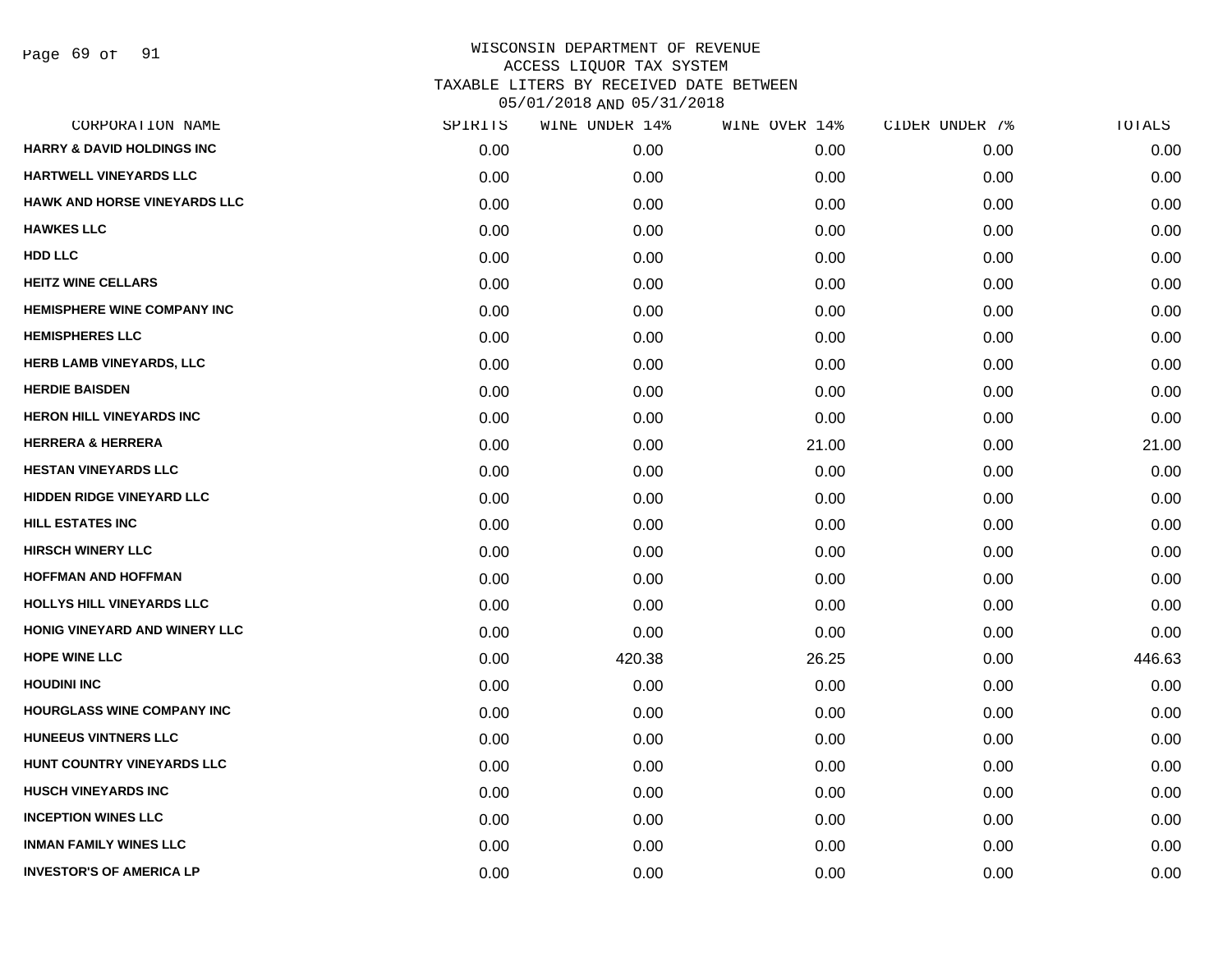Page 70 of 91

| CORPORATION NAME                      | SPIRITS | WINE UNDER 14% | WINE OVER 14% | CIDER UNDER 7% | TOTALS  |
|---------------------------------------|---------|----------------|---------------|----------------|---------|
| <b>IRON HORSE VINEYARDS LP</b>        | 0.00    | 0.00           | 0.00          | 0.00           | 0.00    |
| <b>ISENHOWER CELLARS LLC</b>          | 0.00    | 0.00           | 0.00          | 0.00           | 0.00    |
| <b>ISLAND ORCHARD CIDER LLC</b>       | 0.00    | 0.00           | 0.00          | 0.00           | 0.00    |
| <b>ISR VINEYARDS ASSOCIATION</b>      | 0.00    | 0.00           | 0.00          | 0.00           | 0.00    |
| <b>J CELLARS INVESTMENTS LLC</b>      | 0.00    | 0.00           | 0.00          | 0.00           | 0.00    |
| <b>J LOHR WINERY CORP</b>             | 0.00    | 0.00           | 0.00          | 0.00           | 0.00    |
| <b>J PEDRONCELLI WINERY</b>           | 0.00    | 0.00           | 0.00          | 0.00           | 0.00    |
| <b>J RICKARDS WINERY LLC</b>          | 0.00    | 0.00           | 0.00          | 0.00           | 0.00    |
| <b>J.W. THOMAS LLC</b>                | 0.00    | 0.00           | 0.00          | 0.00           | 0.00    |
| <b>J3 WINE PARTNERS LLC</b>           | 0.00    | 0.00           | 0.00          | 0.00           | 0.00    |
| JACK JOHN INVESTMENTS INC             | 0.00    | 0.00           | 0.00          | 0.00           | 0.00    |
| <b>JACKSON FAMILY WINES INC</b>       | 0.00    | 0.00           | 0.00          | 0.00           | 0.00    |
| <b>JACKSON WINE LLC</b>               | 0.00    | 0.00           | 0.00          | 0.00           | 0.00    |
| <b>JACKSON WINERY &amp; VINEYARDS</b> | 0.00    | 0.00           | 0.00          | 0.00           | 0.00    |
| <b>JACUZZI FAMILY VINEYARDS LLC</b>   | 0.00    | 0.00           | 0.00          | 0.00           | 0.00    |
| <b>JAM CELLARS INC</b>                | 0.00    | 0.00           | 0.00          | 0.00           | 0.00    |
| <b>JAMES L LAMBERT</b>                | 0.00    | 0.00           | 0.00          | 0.00           | 0.00    |
| <b>JAMES P PROSSER</b>                | 0.00    | 0.00           | 0.00          | 0.00           | 0.00    |
| <b>JASON STEVE RAY</b>                | 0.00    | 0.00           | 0.00          | 0.00           | 0.00    |
| <b>JB GEORGE LLC</b>                  | 0.00    | 0.00           | 0.00          | 0.00           | 0.00    |
| <b>JC CELLARS INC</b>                 | 0.00    | 0.00           | 0.00          | 0.00           | 0.00    |
| <b>JEFFERY M GORDON</b>               | 0.00    | 0.00           | 0.00          | 0.00           | 0.00    |
| <b>JEFFREY L STOEGER</b>              | 0.00    | $-7.50$        | 0.00          | 0.00           | $-7.50$ |
| <b>JENNIFER L JACKSON-HARTFORD</b>    | 0.00    | 0.00           | 0.00          | 0.00           | 0.00    |
| <b>JESSUP CELLARS HOLDING CO LLC</b>  | 0.00    | 0.00           | 0.00          | 0.00           | 0.00    |
| <b>JM CELLARS COMPANY</b>             | 0.00    | 0.00           | 0.00          | 0.00           | 0.00    |
| <b>J-NH WINE GROUP LLC</b>            | 0.00    | 0.00           | 0.00          | 0.00           | 0.00    |
| JOHN ANTHONY VINEYARDS LLC            | 0.00    | 0.00           | 0.00          | 0.00           | 0.00    |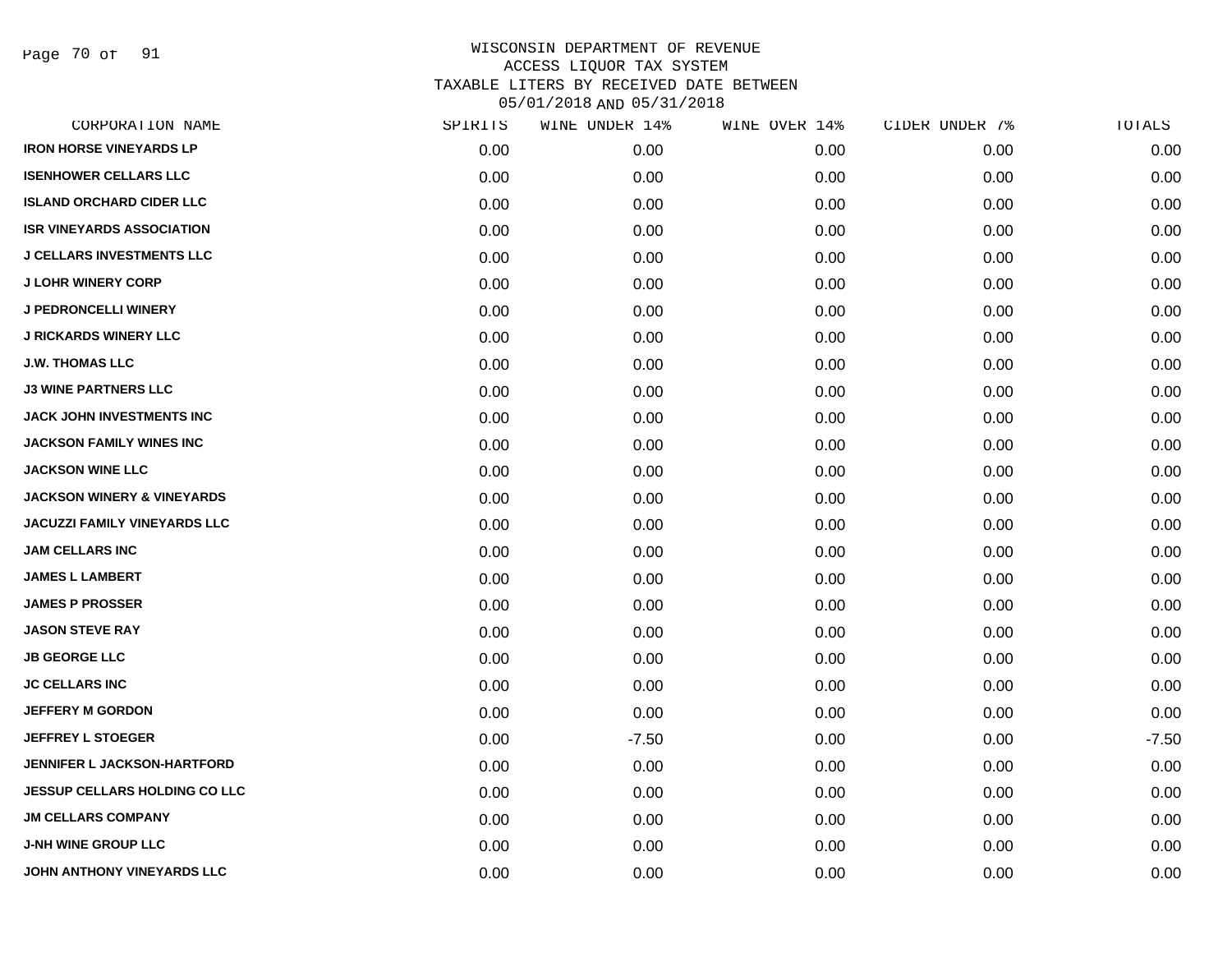Page 71 of 91

| SPIRITS | WINE UNDER 14% | WINE OVER 14% | CIDER UNDER 7% | TOTALS |
|---------|----------------|---------------|----------------|--------|
| 0.00    | 0.00           | 0.00          | 0.00           | 0.00   |
| 0.00    | 0.00           | 0.00          | 0.00           | 0.00   |
| 0.00    | 0.00           | 0.00          | 0.00           | 0.00   |
| 0.00    | 0.00           | 0.00          | 0.00           | 0.00   |
| 0.00    | 0.00           | 0.00          | 0.00           | 0.00   |
| 0.00    | 0.00           | 0.00          | 0.00           | 0.00   |
| 0.00    | 0.00           | 0.00          | 0.00           | 0.00   |
| 0.00    | 0.00           | 0.00          | 0.00           | 0.00   |
| 0.00    | 0.00           | 0.00          | 0.00           | 0.00   |
| 0.00    | 0.00           | 0.00          | 0.00           | 0.00   |
| 0.00    | 0.00           | 0.00          | 0.00           | 0.00   |
| 0.00    | 0.00           | 0.00          | 0.00           | 0.00   |
| 0.00    | 0.00           | 0.00          | 0.00           | 0.00   |
| 0.00    | 0.00           | 0.00          | 0.00           | 0.00   |
| 0.00    | 0.00           | 0.00          | 0.00           | 0.00   |
| 0.00    | 0.00           | 0.00          | 0.00           | 0.00   |
| 0.00    | 0.00           | 0.00          | 0.00           | 0.00   |
| 0.00    | 0.00           | 0.00          | 0.00           | 0.00   |
| 0.00    | 0.00           | 0.00          | 0.00           | 0.00   |
| 0.00    | 0.00           | 0.00          | 0.00           | 0.00   |
| 0.00    | 0.00           | 0.00          | 0.00           | 0.00   |
| 0.00    | 0.00           | 0.00          | 0.00           | 0.00   |
| 0.00    | 0.00           | 0.00          | 0.00           | 0.00   |
| 0.00    | 0.00           | 0.00          | 0.00           | 0.00   |
| 0.00    | 0.00           | 0.00          | 0.00           | 0.00   |
| 0.00    | 0.00           | 0.00          | 0.00           | 0.00   |
| 0.00    | 0.00           | 0.00          | 0.00           | 0.00   |
| 0.00    | 0.00           | 0.00          | 0.00           | 0.00   |
|         |                |               |                |        |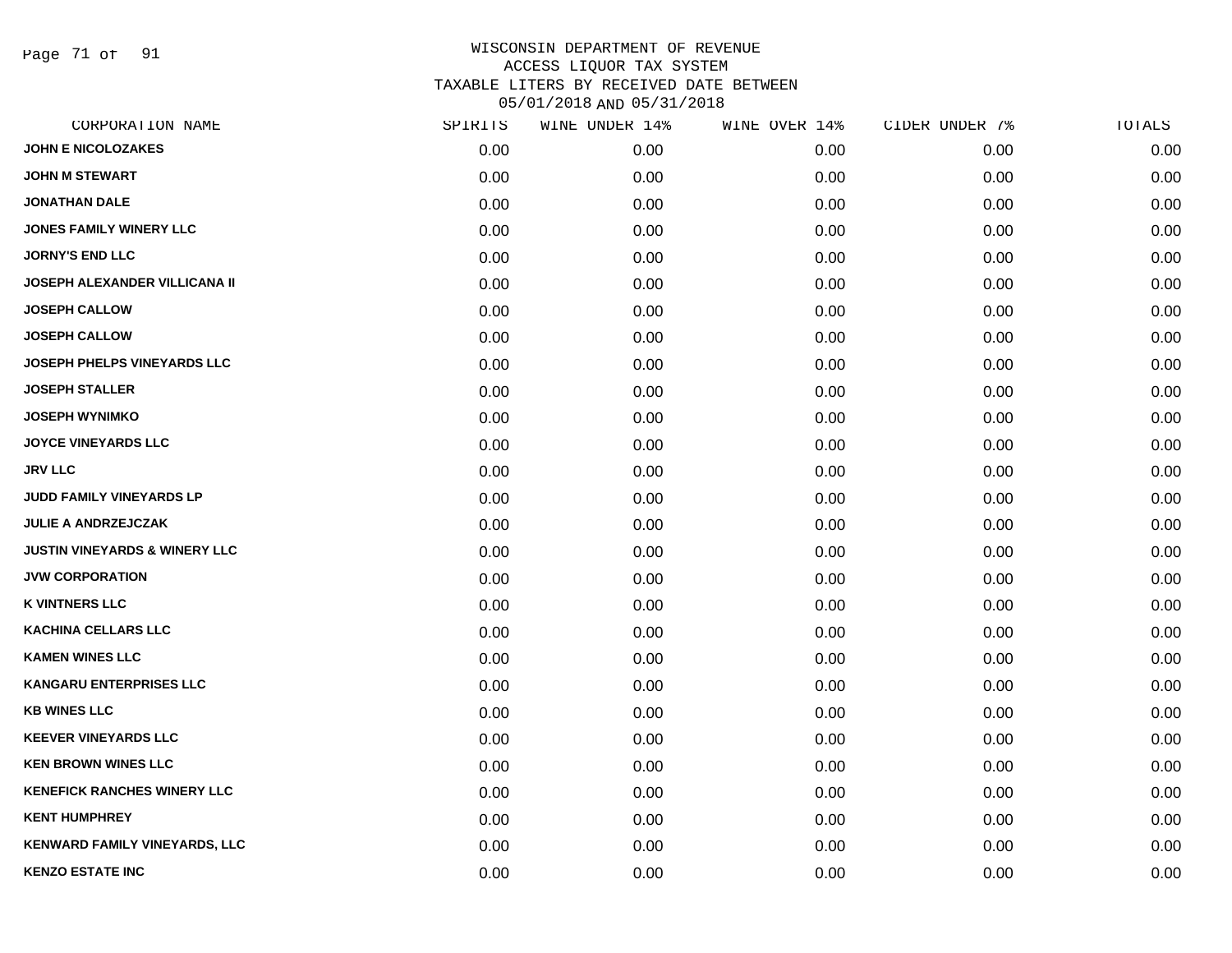Page 72 of 91

| CORPORATION NAME                                  | SPIRITS | WINE UNDER 14% | WINE OVER 14% | CIDER UNDER 7% | TOTALS |
|---------------------------------------------------|---------|----------------|---------------|----------------|--------|
| <b>KERWIN ESTATE LLC</b>                          | 0.00    | 0.00           | 0.00          | 0.00           | 0.00   |
| <b>KESTREL PROPERTIES LLC</b>                     | 0.00    | 0.00           | 0.00          | 0.00           | 0.00   |
| <b>KEVIN BEHNKE</b>                               | 0.00    | 0.00           | 0.00          | 0.00           | 0.00   |
| <b>KING ESTATE WINERY LP</b>                      | 0.00    | 0.00           | 0.00          | 0.00           | 0.00   |
| KISMET WINE, INC.                                 | 0.00    | 0.00           | 45.00         | 0.00           | 45.00  |
| <b>KISTLER VINEYARDS, LLC</b>                     | 0.00    | 0.00           | 0.00          | 0.00           | 0.00   |
| <b>KLEIN FOODS INC</b>                            | 0.00    | 0.00           | 0.00          | 0.00           | 0.00   |
| <b>KNIGHTS BRIDGE WINERY LLC</b>                  | 0.00    | 0.00           | 0.00          | 0.00           | 0.00   |
| <b>KOEHLER WINERY LLC</b>                         | 0.00    | 0.00           | 0.00          | 0.00           | 0.00   |
| <b>KONSTANTIN D FRANK &amp; SONS</b>              | 0.00    | 0.00           | 0.00          | 0.00           | 0.00   |
| <b>KOPRI INC</b>                                  | 0.00    | 0.00           | 0.00          | 0.00           | 0.00   |
| <b>KRUPP BROTHERS LLC</b>                         | 0.00    | 0.00           | 0.00          | 0.00           | 0.00   |
| <b>KSSM LLC</b>                                   | 0.00    | 0.00           | 0.00          | 0.00           | 0.00   |
| <b>KT WINECO LLC</b>                              | 0.00    | 0.00           | 0.00          | 0.00           | 0.00   |
| <b>KULETO VILLA LLC</b>                           | 0.00    | 0.00           | 0.00          | 0.00           | 0.00   |
| <b>KUNDE ENTERPRISES INC</b>                      | 0.00    | 0.00           | 0.00          | 0.00           | 0.00   |
| KUVEE, INC.                                       | 0.00    | 0.00           | 0.00          | 0.00           | 0.00   |
| <b>LC WINE</b>                                    | 0.00    | 0.00           | 0.00          | 0.00           | 0.00   |
| L FOPPIANO WINE CO INC                            | 0.00    | 0.00           | 0.00          | 0.00           | 0.00   |
| <b>L18 WINES LLC</b>                              | 0.00    | 0.00           | 0.00          | 0.00           | 0.00   |
| <b>LADERA WINERY LLC</b>                          | 0.00    | 0.00           | 0.00          | 0.00           | 0.00   |
| <b>LAETITIA VINEYARD &amp; WINERY INC</b>         | 0.00    | 0.00           | 0.00          | 0.00           | 0.00   |
| <b>LAGUNA OAKS VINEYARD &amp; WINERY INC</b>      | 0.00    | 0.00           | 0.00          | 0.00           | 0.00   |
| <b>LAIL VINEYARDS LLC</b>                         | 0.00    | 0.00           | 0.00          | 0.00           | 0.00   |
| <b>LAIRD FAMILY ESTATE LLC</b>                    | 0.00    | 0.00           | 0.00          | 0.00           | 0.00   |
| <b>LAKE NOKOMIS CRANBERRIES INC</b>               | 0.00    | 0.00           | 0.00          | 0.00           | 0.00   |
| <b>LAMBERT BRIDGE WINERY INC</b>                  | 0.00    | 0.00           | 0.00          | 0.00           | 0.00   |
| <b>LANCASTER ESTATE VINEYARD &amp; WINERY LLC</b> | 0.00    | 0.00           | 0.00          | 0.00           | 0.00   |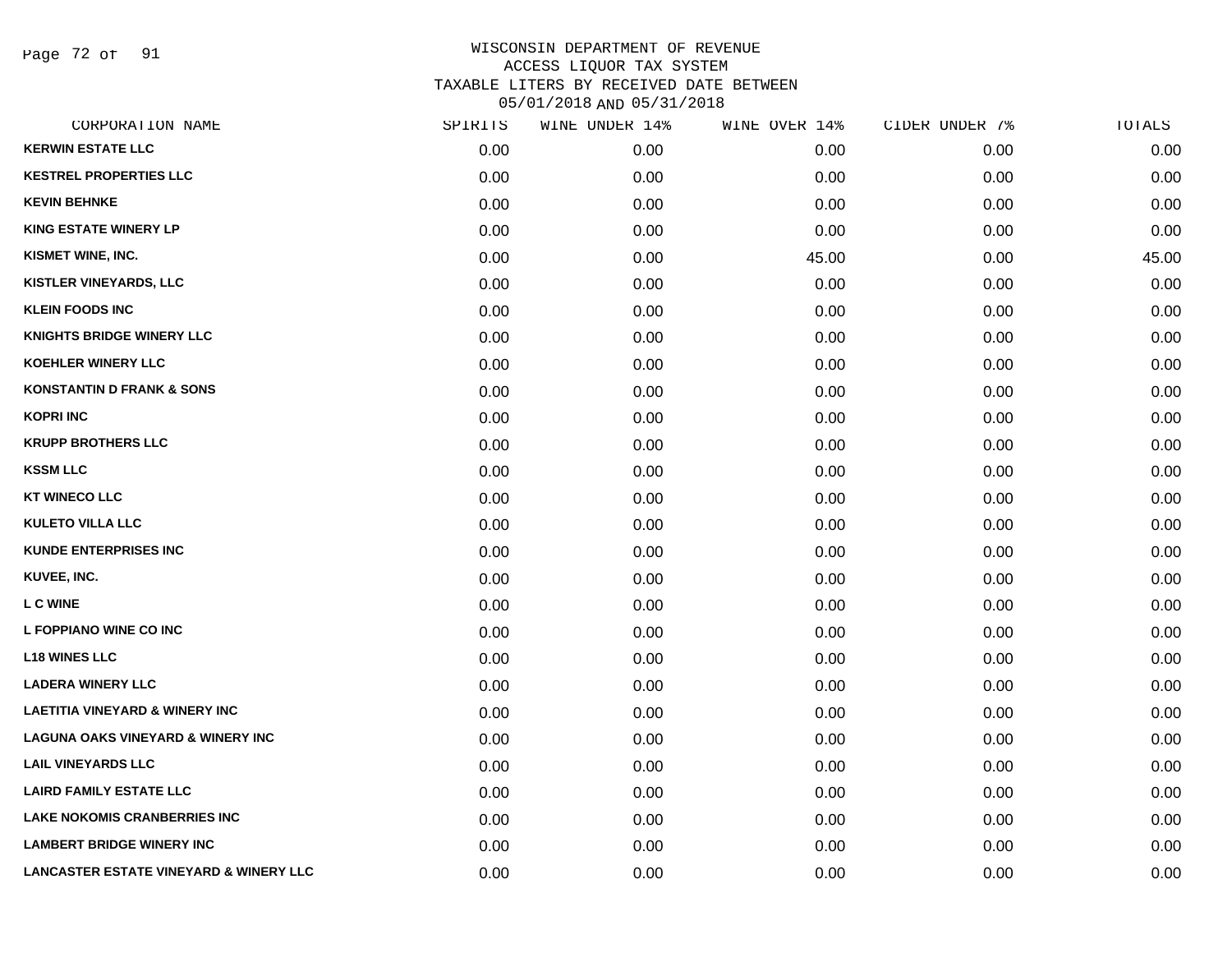Page 73 of 91

| CORPORATION NAME                          | SPIRITS | WINE UNDER 14% | WINE OVER 14% | CIDER UNDER 7% | TOTALS |
|-------------------------------------------|---------|----------------|---------------|----------------|--------|
| <b>LANGE WINERY LLC</b>                   | 0.00    | 0.00           | 0.00          | 0.00           | 0.00   |
| <b>LANGETWINS WINE CO INC</b>             | 0.00    | 0.00           | 0.00          | 0.00           | 0.00   |
| <b>LANGTRY VINEYARD &amp; WINERY, LLC</b> | 0.00    | 0.00           | 0.00          | 0.00           | 0.00   |
| <b>LARKMEAD VINEYARDS INC</b>             | 0.00    | 0.00           | 0.00          | 0.00           | 0.00   |
| <b>LARSON &amp; LARSON</b>                | 0.00    | 0.00           | 0.00          | 0.00           | 0.00   |
| <b>LARSON FAMILY WINERY INC</b>           | 0.00    | 0.00           | 0.00          | 0.00           | 0.00   |
| <b>LASSETER FAMILY WINERY LLC</b>         | 0.00    | 0.00           | 0.00          | 0.00           | 0.00   |
| <b>LATITUDE BEVERAGE COMPANY</b>          | 0.00    | 0.00           | 0.00          | 0.00           | 0.00   |
| <b>LAUTENBACH'S ORCHARD COUNTRY INC</b>   | 0.00    | 0.00           | 0.00          | 0.00           | 0.00   |
| <b>LAVA SPRINGS INC</b>                   | 0.00    | 0.00           | 0.00          | 0.00           | 0.00   |
| <b>LAW ESTATE WINES</b>                   | 0.00    | 0.00           | 0.00          | 0.00           | 0.00   |
| <b>LAWER FAMILY WINERY INC</b>            | 0.00    | 0.00           | 0.00          | 0.00           | 0.00   |
| LE CEP II INC                             | 0.00    | 0.00           | 0.00          | 0.00           | 0.00   |
| <b>LEAL VINEYARDS INC</b>                 | 0.00    | 0.00           | 0.00          | 0.00           | 0.00   |
| LEFT COAST CELLARS LLC                    | 0.00    | 0.00           | 0.00          | 0.00           | 0.00   |
| <b>LEMELSON WINERY LLC</b>                | 0.00    | 0.00           | 0.00          | 0.00           | 0.00   |
| <b>LEONARDINI FAMILY WINERY LLC</b>       | 0.00    | 0.00           | 0.00          | 0.00           | 0.00   |
| <b>LEONESSE CELLARS LLC</b>               | 0.00    | 0.00           | 0.00          | 0.00           | 0.00   |
| <b>LEONETTI CELLAR LLC</b>                | 0.00    | 0.00           | 0.00          | 0.00           | 0.00   |
| LIFE IS SHORT! LLC                        | 0.00    | 0.00           | 0.00          | 0.00           | 0.00   |
| <b>LIMERICK LANE CELLARS INC</b>          | 0.00    | 0.00           | 0.00          | 0.00           | 0.00   |
| <b>LION NATHAN USA INC</b>                | 0.00    | 0.00           | 0.00          | 0.00           | 0.00   |
| <b>LIONS PEAK</b>                         | 0.00    | 0.00           | 0.00          | 0.00           | 0.00   |
| <b>LLOYD W DAVIS</b>                      | 0.00    | 0.00           | 0.00          | 0.00           | 0.00   |
| <b>LOBO WINES LLC</b>                     | 0.00    | 0.00           | 0.00          | 0.00           | 0.00   |
| <b>LONG MEADOW RANCH WINERY INC</b>       | 0.00    | 0.00           | 0.00          | 0.00           | 0.00   |
| <b>LONG SHADOWS VINTNERS LLC</b>          | 0.00    | 0.00           | 0.00          | 0.00           | 0.00   |
| <b>LONGBOARD VINEYARDS LLC</b>            | 0.00    | 0.00           | 0.00          | 0.00           | 0.00   |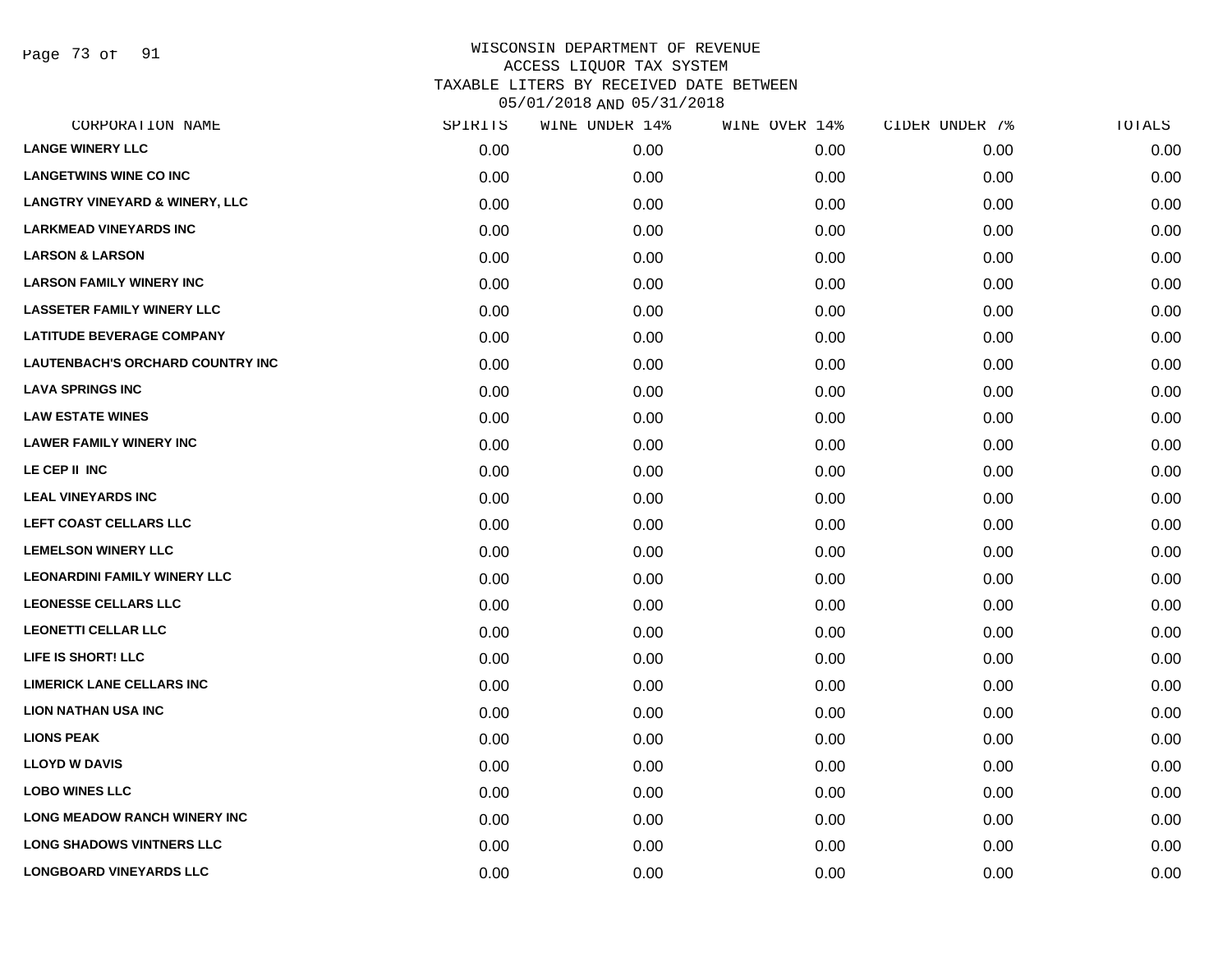Page 74 of 91

| SPIRITS | WINE UNDER 14% | WINE OVER 14% | CIDER UNDER 7% | TOTALS |
|---------|----------------|---------------|----------------|--------|
| 0.00    | 0.00           | 0.00          | 0.00           | 0.00   |
| 0.00    | 0.00           | 0.00          | 0.00           | 0.00   |
| 0.00    | 0.00           | 0.00          | 0.00           | 0.00   |
| 0.00    | 0.00           | 0.00          | 0.00           | 0.00   |
| 0.00    | 0.00           | 0.00          | 0.00           | 0.00   |
| 0.00    | 0.00           | 0.00          | 0.00           | 0.00   |
| 0.00    | 0.00           | 0.00          | 0.00           | 0.00   |
| 0.00    | 0.00           | 0.00          | 0.00           | 0.00   |
| 0.00    | 0.00           | 0.00          | 0.00           | 0.00   |
| 0.00    | 0.00           | 0.00          | 0.00           | 0.00   |
| 0.00    | 0.00           | 0.00          | 0.00           | 0.00   |
| 0.00    | 0.00           | 0.00          | 0.00           | 0.00   |
| 0.00    | 0.00           | 0.00          | 0.00           | 0.00   |
| 0.00    | 0.00           | 0.00          | 0.00           | 0.00   |
| 0.00    | 0.00           | 0.00          | 0.00           | 0.00   |
| 0.00    | 0.00           | 0.00          | 0.00           | 0.00   |
| 0.00    | 0.00           | 0.00          | 0.00           | 0.00   |
| 0.00    | 0.00           | 0.00          | 0.00           | 0.00   |
| 0.00    | 0.00           | 0.00          | 0.00           | 0.00   |
| 0.00    | 0.00           | 0.00          | 0.00           | 0.00   |
| 0.00    | 0.00           | 0.00          | 0.00           | 0.00   |
| 0.00    | 0.00           | 0.00          | 0.00           | 0.00   |
| 0.00    | 0.00           | 0.00          | 0.00           | 0.00   |
| 0.00    | 0.00           | 0.00          | 0.00           | 0.00   |
| 0.00    | 0.00           | 0.00          | 0.00           | 0.00   |
| 0.00    | 0.00           | 0.00          | 0.00           | 0.00   |
| 0.00    | 0.00           | 0.00          | 0.00           | 0.00   |
| 0.00    | 0.00           | 0.00          | 0.00           | 0.00   |
|         |                |               |                |        |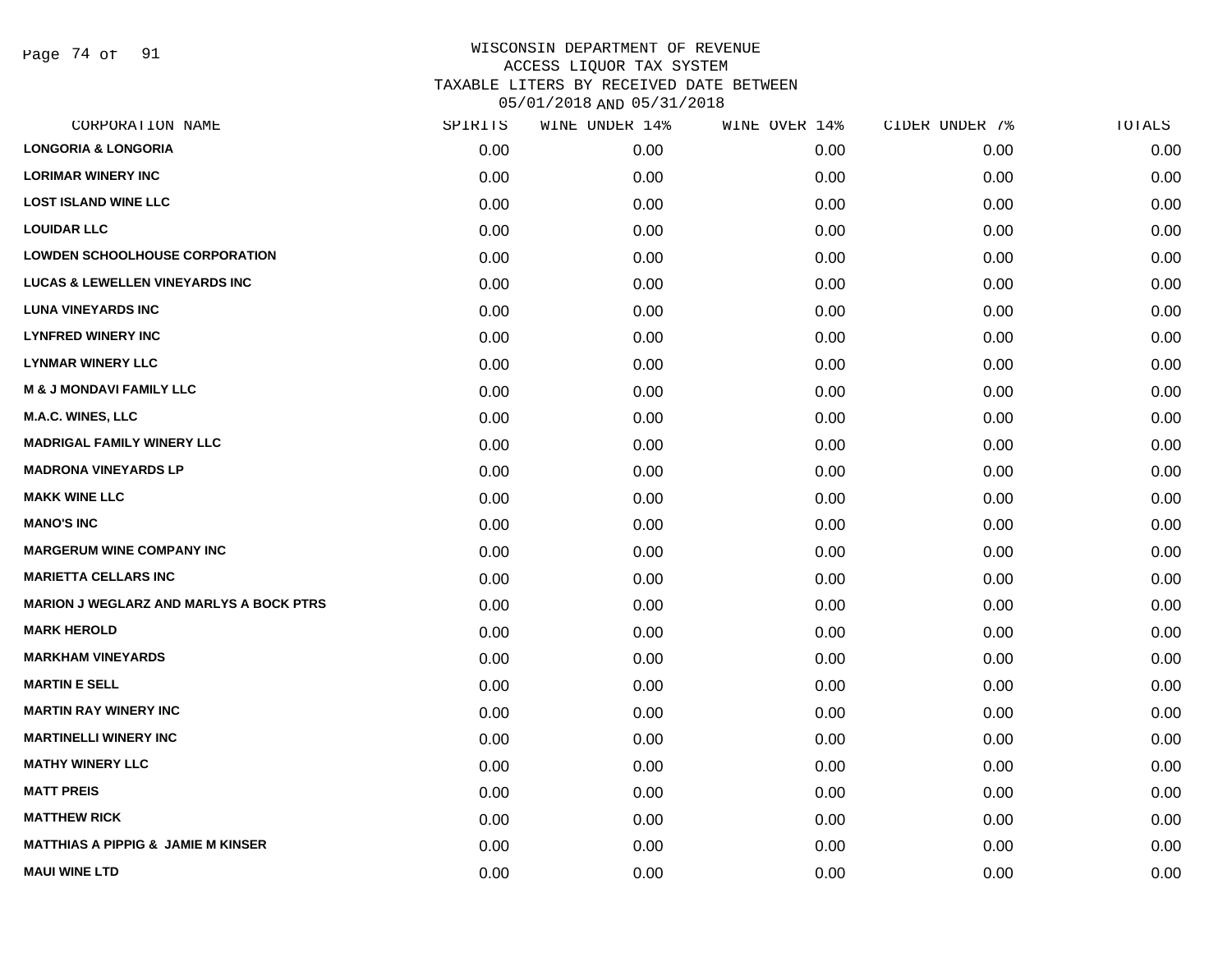Page 75 of 91

| CORPORATION NAME                    | SPIRITS | WINE UNDER 14% | WINE OVER 14% | CIDER UNDER 7% | TOTALS |
|-------------------------------------|---------|----------------|---------------|----------------|--------|
| <b>MAURITSON FAMILY WINERY</b>      | 0.00    | 0.00           | 0.00          | 0.00           | 0.00   |
| <b>MAYACAMAS VINEYARDS INC</b>      | 0.00    | 0.00           | 0.00          | 0.00           | 0.00   |
| <b>MAYNARD J KEENAN</b>             | 0.00    | 0.00           | 0.00          | 0.00           | 0.00   |
| <b>MCILQUHAM LLC</b>                | 0.00    | 0.00           | 0.00          | 0.00           | 0.00   |
| <b>MCKAHN FAMILY CELLARS, LLC</b>   | 0.00    | 0.00           | 0.00          | 0.00           | 0.00   |
| <b>MCMENAMINS INC</b>               | 0.00    | 0.00           | 0.00          | 0.00           | 0.00   |
| <b>MCNAB RIDGE WINERY LLC</b>       | 0.00    | 0.00           | 0.00          | 0.00           | 0.00   |
| <b>MELROSE CELLARS LLC</b>          | 0.00    | 0.00           | 0.00          | 0.00           | 0.00   |
| <b>MELVILLE VINEYARDS SOUTH LLC</b> | 0.00    | 0.00           | 0.00          | 0.00           | 0.00   |
| <b>MENDOCINO WINE GROUP LLC</b>     | 0.00    | 0.00           | 0.00          | 0.00           | 0.00   |
| <b>MER ET SOLEIL LLC</b>            | 0.00    | 0.00           | 0.00          | 0.00           | 0.00   |
| <b>MERCER WINE ESTATES LLC</b>      | 0.00    | 0.00           | 0.00          | 0.00           | 0.00   |
| <b>MEREDITH VINEYARD ESTATE INC</b> | 0.00    | 0.00           | 0.00          | 0.00           | 0.00   |
| <b>MERRYVALE VINEYARDS LLC</b>      | 0.00    | 0.00           | 0.00          | 0.00           | 0.00   |
| <b>MERSHONIAN CIDERY LLC</b>        | 0.00    | 0.00           | 0.00          | 0.00           | 0.00   |
| <b>MESSINA HOF WINE CELLARS INC</b> | 0.00    | 0.00           | 0.00          | 0.00           | 0.00   |
| <b>METAMORPHOSIS WINES LLC</b>      | 0.00    | 0.00           | 0.00          | 0.00           | 0.00   |
| <b>METEOR VINEYARD LLC</b>          | 0.00    | 0.00           | 0.00          | 0.00           | 0.00   |
| <b>METROPOLITAN WINES LLC</b>       | 0.00    | 0.00           | 0.00          | 0.00           | 0.00   |
| <b>METTLER WINES LLC</b>            | 0.00    | 0.00           | 38.25         | 0.00           | 38.25  |
| <b>MEV CORPORATION</b>              | 0.00    | 0.00           | 0.00          | 0.00           | 0.00   |
| <b>MEYER CELLARS LLC</b>            | 0.00    | 0.00           | 0.00          | 0.00           | 0.00   |
| <b>MICHEAL DASHE</b>                | 0.00    | 0.00           | 0.00          | 0.00           | 0.00   |
| <b>MIDDLETON FAMILY WINES LLC</b>   | 0.00    | 0.00           | 0.00          | 0.00           | 0.00   |
| <b>MIDNIGHT CELLARS INC</b>         | 0.00    | 0.00           | 0.00          | 0.00           | 0.00   |
| <b>MILDARA BLASS INC</b>            | 0.00    | 0.00           | 0.00          | 0.00           | 0.00   |
| <b>MILLBROOK WINERY INC</b>         | 0.00    | 0.00           | 0.00          | 0.00           | 0.00   |
| <b>MINER FAMILY WINERY LLC</b>      | 0.00    | 0.00           | 0.00          | 0.00           | 0.00   |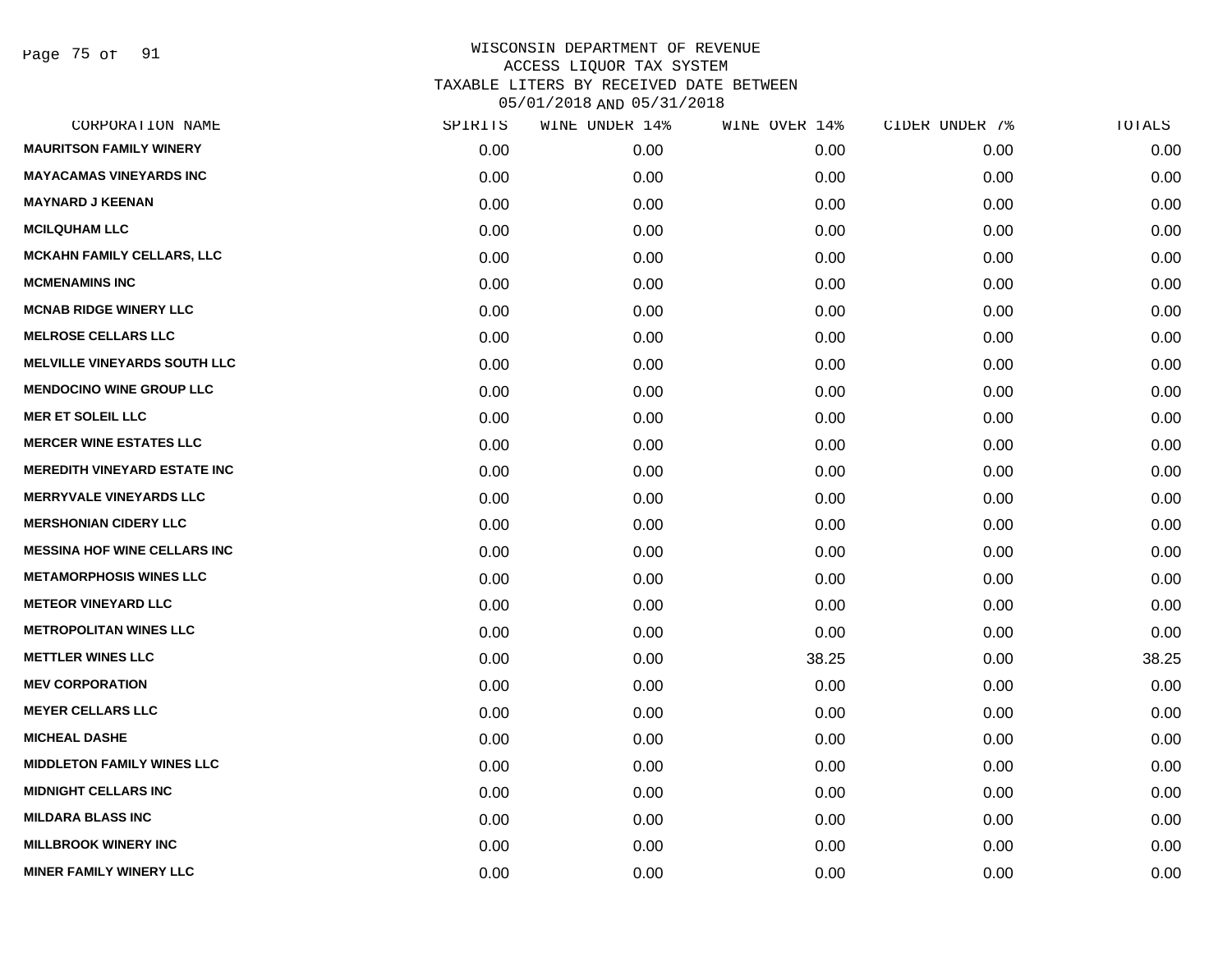Page 76 of 91

| CORPORATION NAME                                  | SPIRITS | WINE UNDER 14% | WINE OVER 14% | CIDER UNDER 7% | TOTALS |
|---------------------------------------------------|---------|----------------|---------------|----------------|--------|
| <b>MINNESOTAS FINEST FERMENTED PRODUCTS</b>       | 0.00    | 0.00           | 0.00          | 0.00           | 0.00   |
| <b>MIRA WINERY LLC</b>                            | 0.00    | 0.00           | 0.00          | 0.00           | 0.00   |
| <b>MIRAMONT ESTATE VINEYARDS &amp; WINERY INC</b> | 0.00    | 0.00           | 0.00          | 0.00           | 0.00   |
| <b>MIRASOL WINE LLC</b>                           | 0.00    | 0.00           | 0.00          | 0.00           | 0.00   |
| <b>MODERN DEVELOPMENT COMPANY</b>                 | 0.00    | 0.00           | 0.00          | 0.00           | 0.00   |
| <b>MOLLYDOOKER INTERNATIONAL LLC</b>              | 0.00    | 0.00           | 0.00          | 0.00           | 0.00   |
| <b>MONTICELLO CELLARS INC</b>                     | 0.00    | 0.00           | 0.00          | 0.00           | 0.00   |
| <b>MONTINORE VINEYARDS LIMITED</b>                | 0.00    | 0.00           | 0.00          | 0.00           | 0.00   |
| <b>MORCHELLA WINE CELLARS LLC</b>                 | 0.00    | 0.00           | 0.00          | 0.00           | 0.00   |
| <b>MOSHIN VINEYARDS INC</b>                       | 0.00    | 0.00           | 0.00          | 0.00           | 0.00   |
| <b>MULLIGAN &amp; MULLIGAN</b>                    | 0.00    | 0.00           | 0.00          | 0.00           | 0.00   |
| <b>MUNCH &amp; FOX</b>                            | 0.00    | 0.00           | 0.00          | 0.00           | 0.00   |
| <b>MUNSON BRIDGE WINERY INC</b>                   | 0.00    | 0.00           | 0.00          | 0.00           | 0.00   |
| <b>MUSETTA WINERY, LLC</b>                        | 0.00    | 0.00           | 0.00          | 0.00           | 0.00   |
| <b>NCWGINC</b>                                    | 0.00    | 0.00           | 0.00          | 0.00           | 0.00   |
| <b>NABOR WINES LLC</b>                            | 0.00    | 0.00           | 0.00          | 0.00           | 0.00   |
| <b>NAKED WINES LLC</b>                            | 0.00    | 0.00           | 0.00          | 0.00           | 0.00   |
| <b>NAKEDWINES.COM INC</b>                         | 0.00    | 0.00           | 0.00          | 0.00           | 0.00   |
| <b>NAPA WINE CELLAR, INC.</b>                     | 0.00    | 0.00           | 0.00          | 0.00           | 0.00   |
| NAPA WINERY GROUP, LLC                            | 0.00    | 0.00           | 0.00          | 0.00           | 0.00   |
| <b>NAVARRE CELLARS LTD</b>                        | 0.00    | 0.00           | 0.00          | 0.00           | 0.00   |
| NAVARRO VINEYARDS, LLC                            | 0.00    | 0.00           | 0.00          | 0.00           | 0.00   |
| <b>NEFF CELLARS LLC</b>                           | 0.00    | 0.00           | 0.00          | 0.00           | 0.00   |
| <b>NEVADA WINE CELLARS INC</b>                    | 0.00    | 0.00           | 0.00          | 0.00           | 0.00   |
| <b>NEW VAVIN INC</b>                              | 0.00    | 0.00           | 0.00          | 0.00           | 0.00   |
| <b>NEWTON VINEYARD LLC</b>                        | 0.00    | 0.00           | 0.00          | 0.00           | 0.00   |
| <b>NICALI, LLC</b>                                | 0.00    | 0.00           | 0.00          | 0.00           | 0.00   |
| <b>NICHOLSON RANCH LLC</b>                        | 0.00    | 0.00           | 186.00        | 0.00           | 186.00 |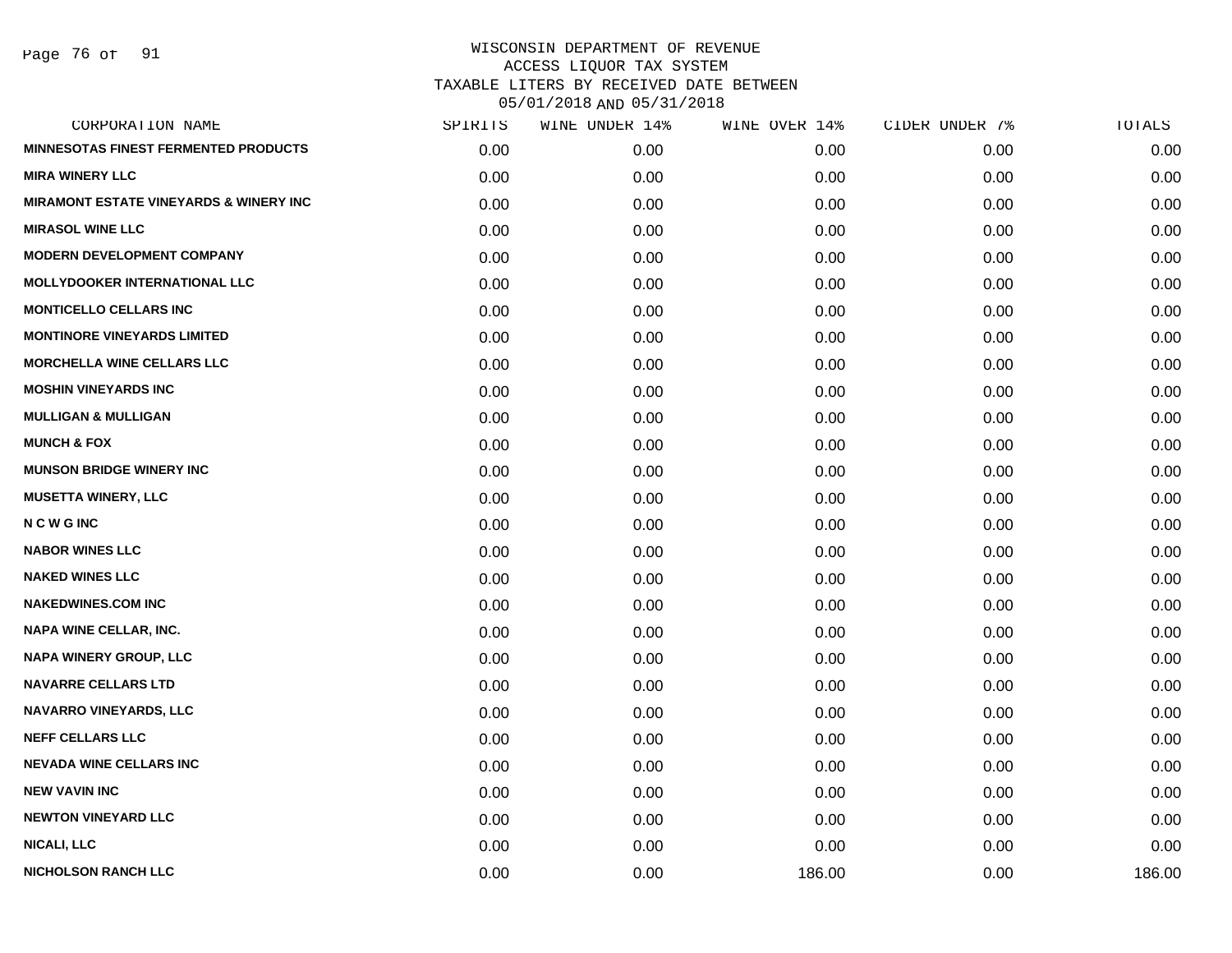Page 77 of 91

| CORPORATION NAME                  | SPIRITS | WINE UNDER 14% | WINE OVER 14% | CIDER UNDER 7% | TOTALS |
|-----------------------------------|---------|----------------|---------------|----------------|--------|
| NIEBAUM-COPPOLA ESTATE WINERY LP  | 0.00    | 0.00           | 0.00          | 0.00           | 0.00   |
| <b>NO. 12 CIDER HOUSE LLC</b>     | 0.00    | 0.00           | 0.00          | 0.00           | 0.00   |
| <b>NORTHLEAF WINERY, LLC</b>      | 0.00    | 0.00           | 0.00          | 0.00           | 0.00   |
| <b>NOVA WINES, INC.</b>           | 0.00    | 0.00           | 0.00          | 0.00           | 0.00   |
| <b>NV AWG LTD</b>                 | 0.00    | 0.00           | 0.00          | 0.00           | 0.00   |
| <b>NW WINE COMPANY LLC</b>        | 0.00    | 0.00           | 0.00          | 0.00           | 0.00   |
| OAK RIDGE WINERY LLC              | 0.00    | 0.00           | 0.00          | 0.00           | 0.00   |
| <b>OAKVILLE HILLS CELLARS INC</b> | 0.00    | 0.00           | 0.00          | 0.00           | 0.00   |
| <b>OAKVILLE RANCH WINERY INC</b>  | 0.00    | 0.00           | 0.00          | 0.00           | 0.00   |
| <b>OAT HILL CORPORATION</b>       | 0.00    | 0.00           | 0.00          | 0.00           | 0.00   |
| OBLOQUY, INC.                     | 0.00    | 0.00           | 0.00          | 0.00           | 0.00   |
| <b>OBRIEN FAMILY VINEYARD LLC</b> | 0.00    | 0.00           | 0.00          | 0.00           | 0.00   |
| <b>ODILON FORD WINERY INC</b>     | 0.00    | 0.00           | 0.00          | 0.00           | 0.00   |
| <b>OGB PARTNERS LLC</b>           | 0.00    | 0.00           | 0.00          | 0.00           | 0.00   |
| OLD VINE WINE PARTNERS LLC        | 0.00    | 0.00           | 0.00          | 0.00           | 0.00   |
| <b>OLIVER WINE COMPANY INC</b>    | 0.00    | 0.00           | 0.00          | 0.00           | 0.00   |
| ON Q WINES, LLC                   | 0.00    | 0.00           | 0.00          | 0.00           | 0.00   |
| O'NEILL BEVERAGES CO LLC          | 0.00    | 0.00           | 0.00          | 0.00           | 0.00   |
| OPAL WEST WINES, LLC              | 0.00    | 0.00           | 0.00          | 0.00           | 0.00   |
| OPOLO WINES LP                    | 0.00    | 0.00           | 0.00          | 0.00           | 0.00   |
| OPUS ONE WINERY LLC               | 0.00    | 0.00           | 0.00          | 0.00           | 0.00   |
| ORCA PROPERTIES LLC               | 0.00    | 13.50          | 2.25          | 0.00           | 15.75  |
| <b>ORFILA VINEYARDS INC</b>       | 0.00    | 0.00           | 0.00          | 0.00           | 0.00   |
| <b>O'SHAUGHNESSY DEL OSO LLC</b>  | 0.00    | 0.00           | 0.00          | 0.00           | 0.00   |
| <b>OWEN ROE LLC</b>               | 0.00    | 0.00           | 0.00          | 0.00           | 0.00   |
| <b>PAHLMEYER LLC</b>              | 0.00    | 0.00           | 0.00          | 0.00           | 0.00   |
| PALI WINE COMPANY LP              | 0.00    | 0.00           | 0.00          | 0.00           | 0.00   |
| PALOMA VINEYARD LLC               | 0.00    | 0.00           | 0.00          | 0.00           | 0.00   |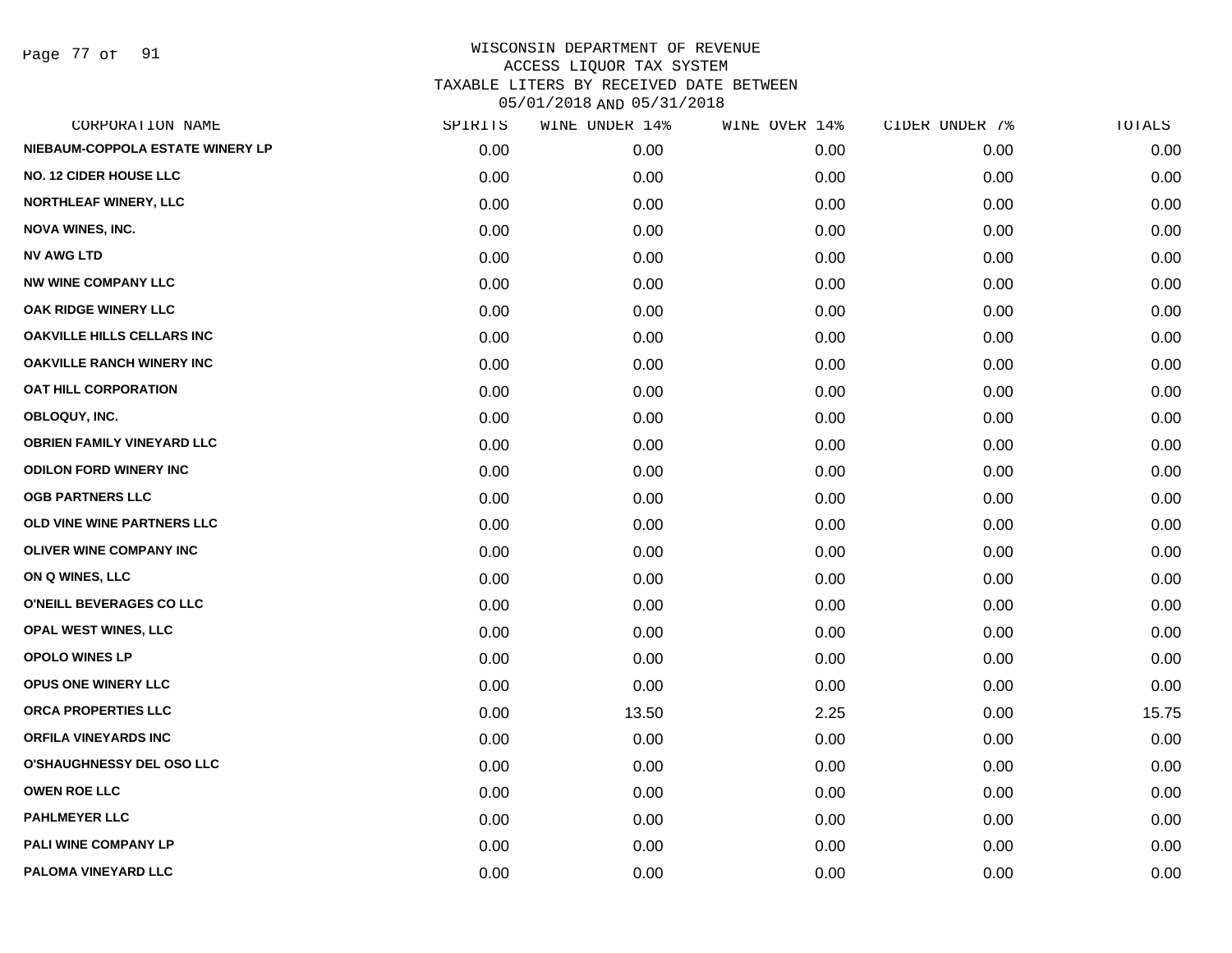Page 78 of 91

| CORPORATION NAME                     | SPIRITS | WINE UNDER 14% | WINE OVER 14% | CIDER UNDER 7% | TOTALS |
|--------------------------------------|---------|----------------|---------------|----------------|--------|
| PARAGON VINEYARD CO INC              | 0.00    | 0.00           | 0.00          | 0.00           | 0.00   |
| PARALLEL 44 VINEYARD & WINERY, INC.  | 0.00    | 0.00           | 0.00          | 0.00           | 0.00   |
| <b>PARKER STATION INC</b>            | 0.00    | 0.00           | 0.00          | 0.00           | 0.00   |
| PARSONAGE CELLARS INC                | 0.00    | 0.00           | 0.00          | 0.00           | 0.00   |
| <b>PASSAGGIO WINES LLC</b>           | 0.00    | 0.00           | 0.00          | 0.00           | 0.00   |
| PATEL WINERY LLC                     | 0.00    | 0.00           | 0.00          | 0.00           | 0.00   |
| <b>PATRICIA A HOOVER</b>             | 0.00    | 0.00           | 0.00          | 0.00           | 0.00   |
| <b>PATRICK ARNDT</b>                 | 0.00    | 0.00           | 0.00          | 0.00           | 0.00   |
| <b>PAUL D ASPER</b>                  | 0.00    | 0.00           | 0.00          | 0.00           | 0.00   |
| <b>PAUL G BLOMMEL</b>                | 0.00    | 0.00           | 0.00          | 0.00           | 0.00   |
| <b>PAUL HOBBS WINERY LP</b>          | 0.00    | 0.00           | 0.00          | 0.00           | 0.00   |
| <b>PAUL J FRANZEN</b>                | 0.00    | 0.00           | 0.00          | 0.00           | 0.00   |
| <b>PAVI WINES LLC</b>                | 0.00    | 0.00           | 0.00          | 0.00           | 0.00   |
| PCJ, INC.                            | 0.00    | 0.00           | 0.00          | 0.00           | 0.00   |
| PEACHY CANYON WINERY                 | 0.00    | 0.00           | 0.00          | 0.00           | 0.00   |
| PEAR VALLEY VINEYARD, INC.           | 0.00    | 0.00           | 0.00          | 0.00           | 0.00   |
| PEAY VINEYARDS LLC                   | 0.00    | 0.00           | 0.00          | 0.00           | 0.00   |
| PEJU FAMILY OPERATING PARTNERSHIP LP | 0.00    | 0.00           | 0.00          | 0.00           | 0.00   |
| PELLEGRINI RANCHES INC               | 0.00    | 0.00           | 0.00          | 0.00           | 0.00   |
| PENROSE HILL, LIMITED                | 0.00    | 0.00           | 0.00          | 0.00           | 0.00   |
| PEPPER BRIDGE WINERY LLC             | 0.00    | 0.00           | 0.00          | 0.00           | 0.00   |
| PERNOD RICARD KENWOOD HOLDING LLC    | 0.00    | 0.00           | 0.00          | 0.00           | 0.00   |
| PERNOD RICARD USA LLC                | 0.00    | 0.00           | 0.00          | 0.00           | 0.00   |
| <b>PERVINO INC</b>                   | 0.00    | 0.00           | 0.00          | 0.00           | 0.00   |
| PETER FRANUS WINE COMPANY INC        | 0.00    | 0.00           | 0.00          | 0.00           | 0.00   |
| PETER HOEHN                          | 0.00    | 0.00           | 0.00          | 0.00           | 0.00   |
| PETER MICHAEL WINERY                 | 0.00    | 0.00           | 0.00          | 0.00           | 0.00   |
| PETRONI VINEYARDS LLC                | 0.00    | 0.00           | 0.00          | 0.00           | 0.00   |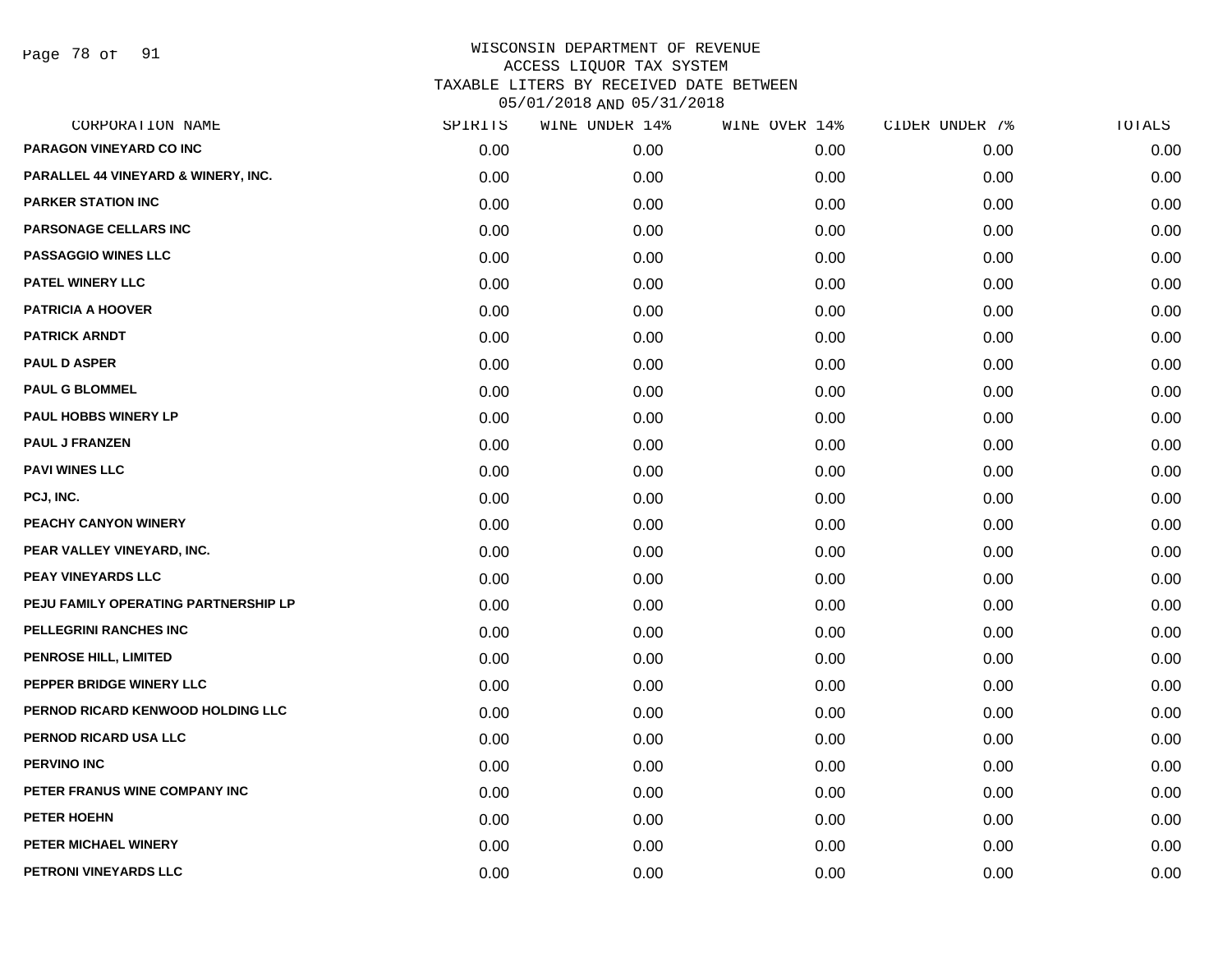Page 79 of 91

| CORPORATION NAME                 | SPIRITS | WINE UNDER 14% | WINE OVER 14% | CIDER UNDER 7% | TOTALS |
|----------------------------------|---------|----------------|---------------|----------------|--------|
| PHILIP TOGNI VINEYARD LP         | 0.00    | 0.00           | 0.00          | 0.00           | 0.00   |
| <b>PHILLIPS FARMS LLC</b>        | 0.00    | 0.00           | 0.00          | 0.00           | 0.00   |
| <b>PIEPERTK LLC</b>              | 0.00    | 0.00           | 0.00          | 0.00           | 0.00   |
| <b>PINA CELLARS LP</b>           | 0.00    | 0.00           | 0.00          | 0.00           | 0.00   |
| PINE RIDGE WINERY LLC            | 0.00    | 0.00           | 0.00          | 0.00           | 0.00   |
| <b>PJK WINERY LLC</b>            | 0.00    | 0.00           | 0.00          | 0.00           | 0.00   |
| PONZI VINEYARDS, LLC             | 0.00    | 0.00           | 0.00          | 0.00           | 0.00   |
| POPE VALLEY WINERY LLC           | 0.00    | 0.00           | 0.00          | 0.00           | 0.00   |
| PORTER FAMILY VINEYARDS LLC      | 0.00    | 0.00           | 0.00          | 0.00           | 0.00   |
| <b>POTT WINE</b>                 | 0.00    | 0.00           | 0.00          | 0.00           | 0.00   |
| PRAGER WINERY & PORT WORKS, INC. | 0.00    | 0.00           | 0.00          | 0.00           | 0.00   |
| <b>PRAIRIE BERRY LLC</b>         | 0.00    | 0.00           | 0.00          | 0.00           | 0.00   |
| <b>PRAIRIE HAWK WINERY INC</b>   | 0.00    | 0.00           | 0.00          | 0.00           | 0.00   |
| <b>PRECEPT BRANDS LLC</b>        | 0.00    | 0.00           | 0.00          | 0.00           | 0.00   |
| <b>PREMIUM VINTNERS LLC</b>      | 0.00    | 0.00           | 0.00          | 0.00           | 0.00   |
| PRESQU'ILE WINERY                | 0.00    | 0.00           | 0.00          | 0.00           | 0.00   |
| PRIDE MOUNTAIN VINEYARDS LLC     | 0.00    | 0.00           | 0.00          | 0.00           | 0.00   |
| <b>PRINCE MICHEL LLC</b>         | 0.00    | 0.00           | 0.00          | 0.00           | 0.00   |
| <b>PROMONTORY LLC</b>            | 0.00    | 0.00           | 0.00          | 0.00           | 0.00   |
| <b>PWG LLC</b>                   | 0.00    | 0.00           | 0.00          | 0.00           | 0.00   |
| <b>QUADY SOUTH WINERY LLC</b>    | 0.00    | 0.00           | 0.00          | 0.00           | 0.00   |
| QUILCEDA CREEK VINTNERS INC      | 0.00    | 0.00           | 0.00          | 0.00           | 0.00   |
| <b>QUPE WINE CELLARS LLC</b>     | 0.00    | 0.00           | 0.00          | 0.00           | 0.00   |
| RADIO-COTEAU WINE CELLARS LLC    | 0.00    | 0.00           | 0.00          | 0.00           | 0.00   |
| <b>RAMAZZOTTI WINES LLC</b>      | 0.00    | 0.00           | 0.00          | 0.00           | 0.00   |
| <b>RAMEY WINE CELLARS INC</b>    | 0.00    | 0.00           | 0.00          | 0.00           | 0.00   |
| <b>RAPTOR RIDGE WINERY LLC</b>   | 0.00    | 0.00           | 0.00          | 0.00           | 0.00   |
| RASA VINEYARDS, LLC              | 0.00    | 0.00           | 0.00          | 0.00           | 0.00   |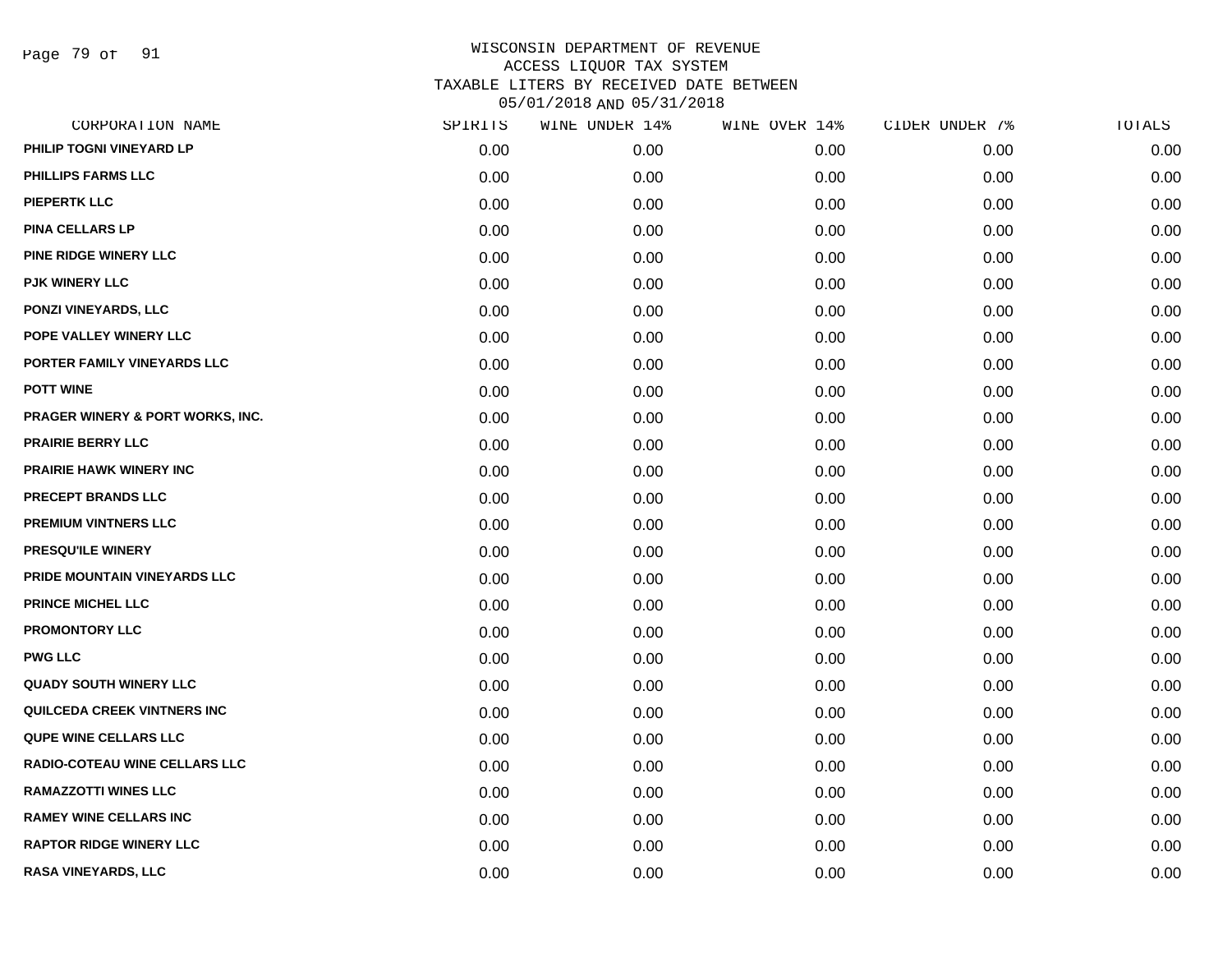Page 80 of 91

| CORPORATION NAME                            | SPIRITS | WINE UNDER 14% | WINE OVER 14% | CIDER UNDER 7% | TOTALS |
|---------------------------------------------|---------|----------------|---------------|----------------|--------|
| <b>RAYMOND SIGNORELLO</b>                   | 0.00    | 0.00           | 0.00          | 0.00           | 0.00   |
| <b>RAYMOND VINEYARD &amp; CELLAR INC</b>    | 0.00    | 0.00           | 0.00          | 0.00           | 0.00   |
| <b>RB WINE ASSOCIATES LLC</b>               | 0.00    | 0.00           | 0.00          | 0.00           | 0.00   |
| <b>RBZ VINEYARDS LLC</b>                    | 0.00    | 0.00           | 0.00          | 0.00           | 0.00   |
| <b>RED CAR WINE COMPANY LLC</b>             | 0.00    | 0.00           | 0.00          | 0.00           | 0.00   |
| <b>RED MARE WINES LLC</b>                   | 0.00    | 0.00           | 0.00          | 0.00           | 0.00   |
| <b>RED OAK VINEYARD INC</b>                 | 0.00    | 0.00           | 0.00          | 0.00           | 0.00   |
| <b>REGUSCI WINERY INC</b>                   | 0.00    | 0.00           | 0.00          | 0.00           | 0.00   |
| <b>REISACHER CELLARS LLC</b>                | 0.00    | 0.00           | 0.00          | 0.00           | 0.00   |
| <b>REN ACQUISITION INC</b>                  | 0.00    | 0.00           | 0.00          | 0.00           | 0.00   |
| <b>REVANA FAMILY PARTNERS LP</b>            | 0.00    | 0.00           | 0.00          | 0.00           | 0.00   |
| <b>REVANA FAMILY PARTNERS LP</b>            | 0.00    | 0.00           | 0.00          | 0.00           | 0.00   |
| <b>REVELRY VINTNERS LLC</b>                 | 0.00    | 0.00           | 0.00          | 0.00           | 0.00   |
| <b>REYNOLDS CREATIVE PRODUCTS INC</b>       | 0.00    | 0.00           | 0.00          | 0.00           | 0.00   |
| <b>RHYS VINEYARDS LLC</b>                   | 0.00    | 0.00           | 0.00          | 0.00           | 0.00   |
| <b>RICHARD E LIBBY</b>                      | 0.00    | 0.00           | 0.00          | 0.00           | 0.00   |
| <b>RICHARD FORTUNE</b>                      | 0.00    | 0.00           | 0.00          | 0.00           | 0.00   |
| <b>RIDGE VINEYARDS INC</b>                  | 0.00    | 0.00           | 0.00          | 0.00           | 0.00   |
| <b>RIGHT BEE LLC</b>                        | 0.00    | 0.00           | 0.00          | 0.00           | 0.00   |
| <b>RIGHT SIDE LLC</b>                       | 0.00    | 0.00           | 0.00          | 0.00           | 0.00   |
| <b>RIVER BEND VINEYARD &amp; WINERY LLC</b> | 0.00    | 0.00           | 0.00          | 0.00           | 0.00   |
| RIVER VALLEY VINEYARD INC                   | 0.00    | 0.00           | 0.00          | 0.00           | 0.00   |
| <b>RIVER VIEW WINERY LLC</b>                | 0.00    | 0.00           | 0.00          | 0.00           | 0.00   |
| <b>RIVERBENCH LLC</b>                       | 0.00    | 0.00           | 0.00          | 0.00           | 0.00   |
| <b>ROBERT CRAIG WINERY LP</b>               | 0.00    | 0.00           | 0.00          | 0.00           | 0.00   |
| <b>ROBERT FOLEY LLC</b>                     | 0.00    | 0.00           | 0.00          | 0.00           | 0.00   |
| <b>ROBERT J BRAKESMAN</b>                   | 0.00    | 0.00           | 0.00          | 0.00           | 0.00   |
| <b>ROBERT MUELLER CELLARS</b>               | 0.00    | 0.00           | 0.00          | 0.00           | 0.00   |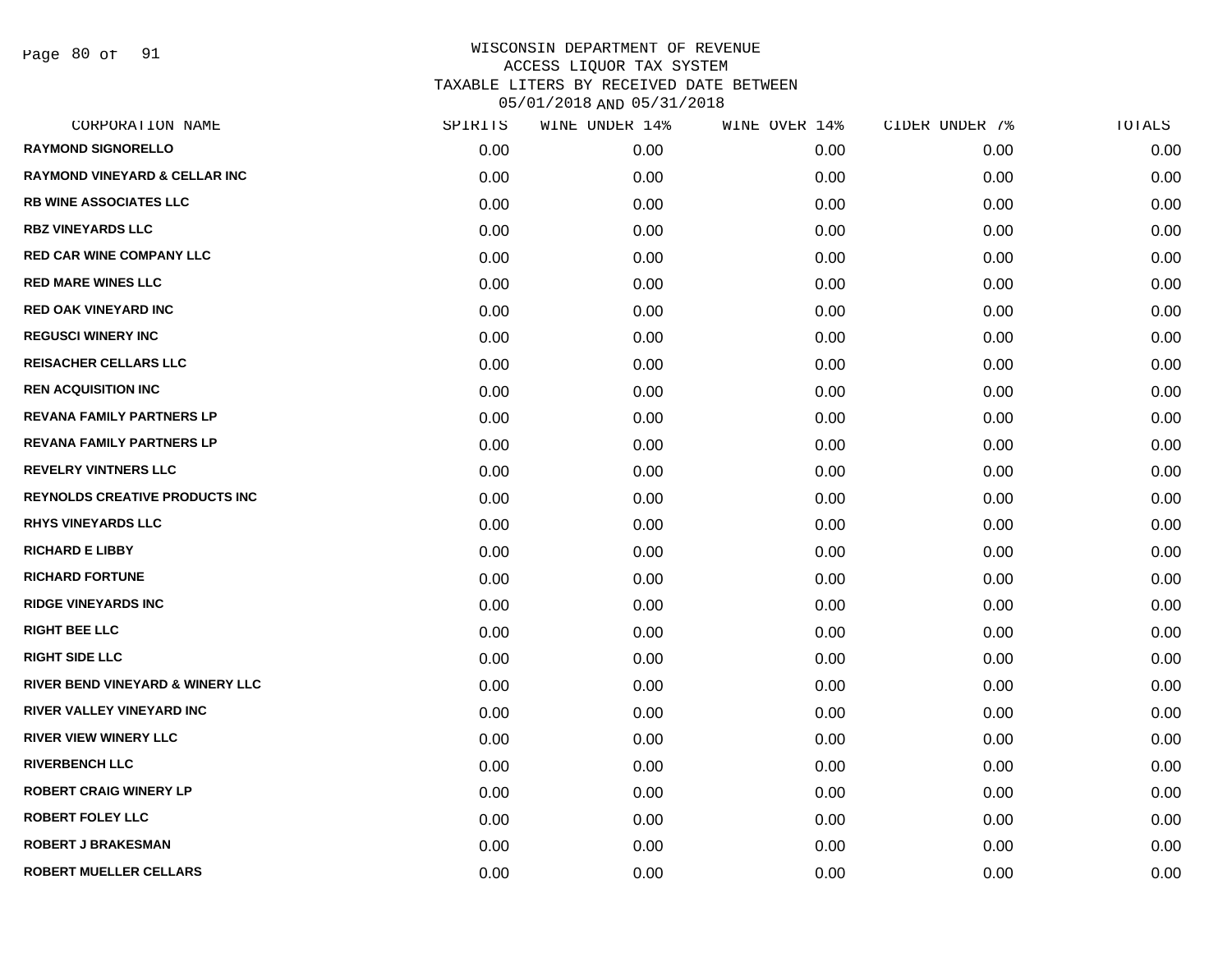Page 81 of 91

| CORPORATION NAME                       | SPIRITS | WINE UNDER 14% | WINE OVER 14% | CIDER UNDER 7% | TOTALS |
|----------------------------------------|---------|----------------|---------------|----------------|--------|
| <b>ROBERT YOUNG ESTATE WINERY LLC</b>  | 0.00    | 0.00           | 0.00          | 0.00           | 0.00   |
| <b>ROCCA FAMILY VINEYARDS INC</b>      | 0.00    | 0.00           | 0.00          | 0.00           | 0.00   |
| <b>ROCHE WINERY LLC</b>                | 0.00    | 0.00           | 0.00          | 0.00           | 0.00   |
| <b>ROCK N WOOL WINERY LLC</b>          | 0.00    | 0.00           | 0.00          | 0.00           | 0.00   |
| <b>ROCK WALL WINE COMPANY INC</b>      | 0.00    | 0.00           | 0.00          | 0.00           | 0.00   |
| <b>ROEDERER ESTATE INC</b>             | 0.00    | 0.00           | 0.00          | 0.00           | 0.00   |
| <b>ROMBAUER VINEYARDS INC</b>          | 0.00    | 0.00           | 0.00          | 0.00           | 0.00   |
| <b>RONALD L FENOLIO</b>                | 0.00    | 0.00           | 0.00          | 0.00           | 0.00   |
| <b>RONALD T RUBIN</b>                  | 0.00    | 0.00           | 0.00          | 0.00           | 0.00   |
| <b>ROUND POND ESTATE LLC</b>           | 0.00    | 0.00           | 0.00          | 0.00           | 0.00   |
| <b>ROWLEY ESTATES LLC</b>              | 0.00    | 0.00           | 0.00          | 0.00           | 0.00   |
| <b>RRJ REAL PROPERTIES LLC</b>         | 0.00    | 0.00           | 0.00          | 0.00           | 0.00   |
| <b>RSB VINEYARDS LLC</b>               | 0.00    | 0.00           | 0.00          | 0.00           | 0.00   |
| <b>RUDD WINES INC</b>                  | 0.00    | 0.00           | 0.00          | 0.00           | 0.00   |
| <b>RUDIUS WINES, LLC</b>               | 0.00    | 0.00           | 0.00          | 0.00           | 0.00   |
| <b>RUSHFORD MEADERY AND WINERY LLC</b> | 0.00    | 0.00           | 0.00          | 0.00           | 0.00   |
| RUTHERFORD HILL WINERY LLC             | 0.00    | 0.00           | 0.00          | 0.00           | 0.00   |
| <b>RYAN PRELLWITZ</b>                  | 0.00    | 0.00           | 0.00          | 0.00           | 0.00   |
| <b>SAINTSBURY LLC</b>                  | 0.00    | 0.00           | 0.00          | 0.00           | 0.00   |
| <b>SAMUEL P BAXTER</b>                 | 0.00    | 0.00           | 0.00          | 0.00           | 0.00   |
| <b>SANDHI VINTNERS LLC</b>             | 0.00    | 0.00           | 0.00          | 0.00           | 0.00   |
| <b>SANFORD WINERY COMPANY LP</b>       | 0.00    | 0.00           | 0.00          | 0.00           | 0.00   |
| <b>SANTA CROCE LLC</b>                 | 0.00    | 0.00           | 0.00          | 0.00           | 0.00   |
| <b>SARACINA VINEYARDS LLC</b>          | 0.00    | 0.00           | 0.00          | 0.00           | 0.00   |
| <b>SAUCELITO CANYON LP</b>             | 0.00    | 0.00           | 0.00          | 0.00           | 0.00   |
| SAVANNAH CHANELLE VINEYARDS INC        | 0.00    | 0.00           | 0.00          | 0.00           | 0.00   |
| <b>SAVIAH ROSE WINERY LLC</b>          | 0.00    | 0.00           | 0.00          | 0.00           | 0.00   |
| <b>SAXUM VINEYARDS INC</b>             | 0.00    | 0.00           | 0.00          | 0.00           | 0.00   |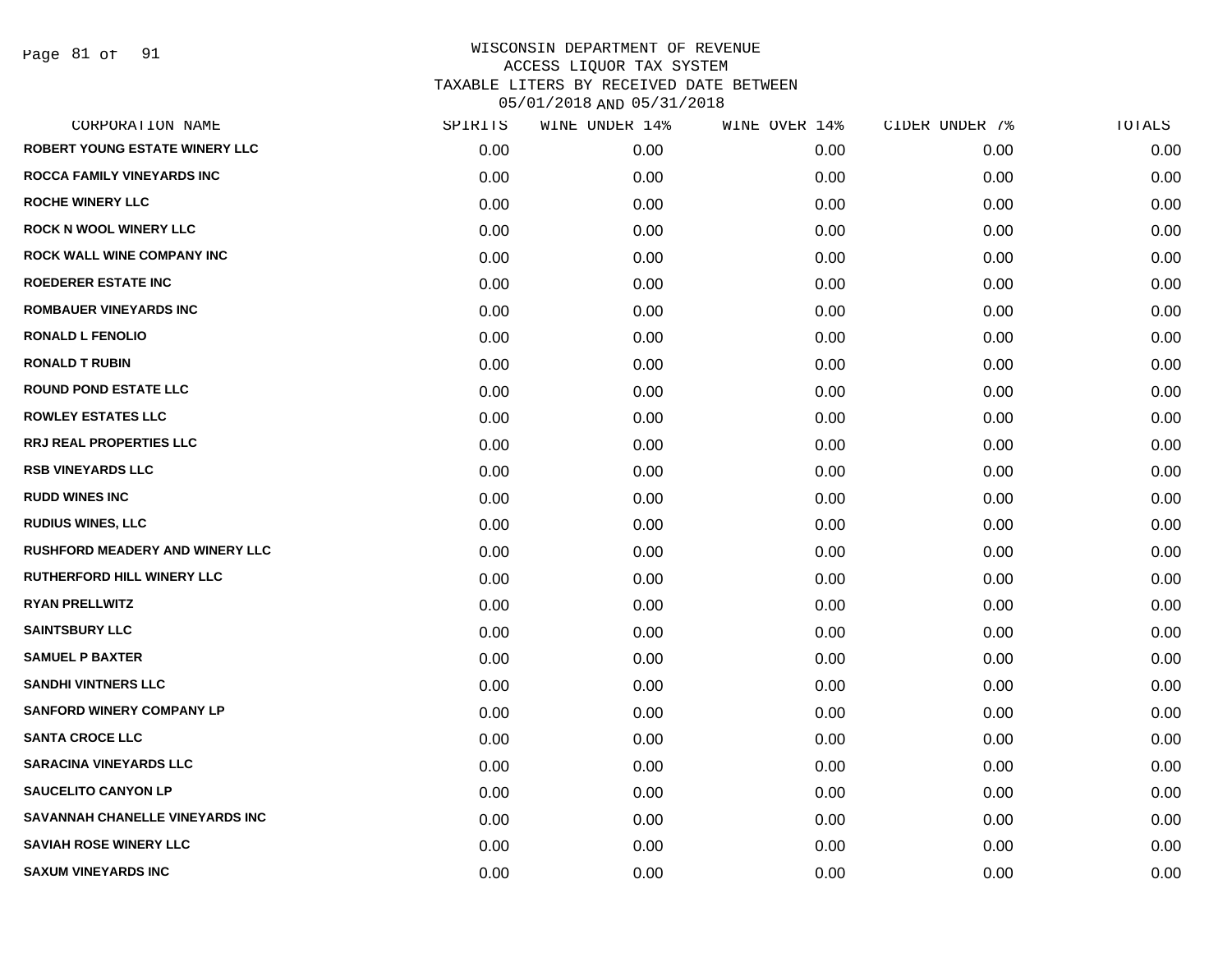| CORPORATION NAME                              | SPIRITS | WINE UNDER 14% | WINE OVER 14% | CIDER UNDER 7% | TOTALS |
|-----------------------------------------------|---------|----------------|---------------|----------------|--------|
| <b>SBRAGIA FAMILY VINEYARDS LLC</b>           | 0.00    | 0.00           | 0.00          | 0.00           | 0.00   |
| <b>SCHEID VINEYARDS CALIFORNIA INC</b>        | 0.00    | 0.00           | 0.00          | 0.00           | 0.00   |
| <b>SCHRADER CELLARS LLC</b>                   | 0.00    | 0.00           | 0.00          | 0.00           | 0.00   |
| <b>SCHRAMSBERG VINEYARDS CO INC</b>           | 0.00    | 0.00           | 0.00          | 0.00           | 0.00   |
| <b>SCHUG WINERY LLC</b>                       | 0.00    | 0.00           | 0.00          | 0.00           | 0.00   |
| <b>SCHWEIGER VINEYARDS INC</b>                | 0.00    | 0.00           | 0.00          | 0.00           | 0.00   |
| <b>SCREAMING EAGLE LLC</b>                    | 0.00    | 0.00           | 0.00          | 0.00           | 0.00   |
| <b>SEAVER VINEYARDS LLC</b>                   | 0.00    | 0.00           | 0.00          | 0.00           | 0.00   |
| <b>SEAVEY VINEYARD LP</b>                     | 0.00    | 0.00           | 0.00          | 0.00           | 0.00   |
| <b>SEBASTOPOL VINEYARDS &amp; WINERY CORP</b> | 0.00    | 0.00           | 0.00          | 0.00           | 0.00   |
| <b>SELBY ENTERPRISES INC</b>                  | 0.00    | 0.00           | 0.00          | 0.00           | 0.00   |
| <b>SEQUOIA GROVE VINEYARDS LP</b>             | 0.00    | 0.00           | 0.00          | 0.00           | 0.00   |
| <b>SEVEN STONES WINERY LLC</b>                | 0.00    | 0.00           | 0.00          | 0.00           | 0.00   |
| <b>SHADY LADIES LLC</b>                       | 0.00    | 0.00           | 0.00          | 0.00           | 0.00   |
| <b>SHAFER VINEYARDS INC</b>                   | 0.00    | 0.00           | 0.00          | 0.00           | 0.00   |
| <b>SHANNON RIDGE INC</b>                      | 0.00    | 0.00           | 0.00          | 0.00           | 0.00   |
| <b>SHARON L PINGEL</b>                        | 0.00    | 0.00           | 0.00          | 0.00           | 0.00   |
| SHELTON-MACKENZIE WINE COMPANY                | 0.00    | 0.00           | 0.00          | 0.00           | 0.00   |
| <b>SHERRY HARDIE</b>                          | 0.00    | 0.00           | 0.00          | 0.00           | 0.00   |
| SHERWIN FAMILY VINEYARDS LLC                  | 0.00    | 0.00           | 0.00          | 0.00           | 0.00   |
| <b>SIERRA SUNRISE VINEYARDS</b>               | 0.00    | 3.75           | 16.50         | 0.00           | 20.25  |
| SILVER OAK WINE CELLARS LLC                   | 0.00    | 0.00           | 0.00          | 0.00           | 0.00   |
| SILVER TRIDENT WINERY LLC                     | 0.00    | 0.00           | 0.00          | 0.00           | 0.00   |
| <b>SINE QUA NON INC</b>                       | 0.00    | 0.00           | 0.00          | 0.00           | 0.00   |
| SINNIPEE VALLEY VINEYARD LLC                  | 0.00    | 0.00           | 0.00          | 0.00           | 0.00   |
| <b>SINSKEY VINEYARDS INC</b>                  | 0.00    | 0.00           | 0.00          | 0.00           | 0.00   |
| <b>SISYPHUS LLC</b>                           | 0.00    | 0.00           | 0.00          | 0.00           | 0.00   |
| <b>SIX SIGMA WINERY LLC</b>                   | 0.00    | 0.00           | 0.00          | 0.00           | 0.00   |
|                                               |         |                |               |                |        |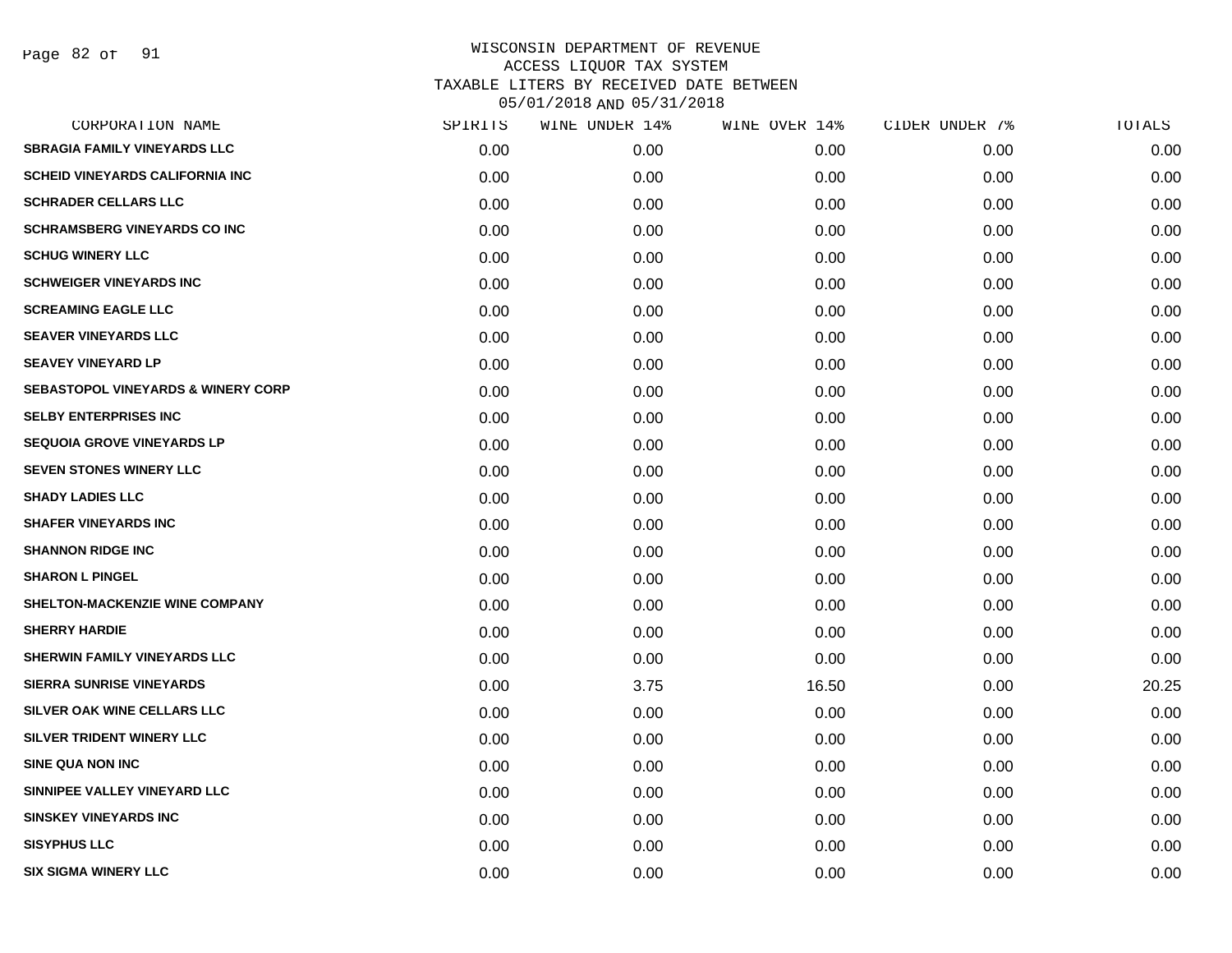| CORPORATION NAME                           | SPIRITS | WINE UNDER 14% | WINE OVER 14% | CIDER UNDER 7% | TOTALS |
|--------------------------------------------|---------|----------------|---------------|----------------|--------|
| <b>SKYWALKER VINEYARDS, LLC</b>            | 0.00    | 0.00           | 0.00          | 0.00           | 0.00   |
| <b>SMALL VINES WINES INC</b>               | 0.00    | 0.00           | 0.00          | 0.00           | 0.00   |
| <b>SMITH &amp; SMITH</b>                   | 0.00    | 0.00           | 0.00          | 0.00           | 0.00   |
| SMITH ANDERSON ENTERPRISES INC             | 0.00    | 0.00           | 0.00          | 0.00           | 0.00   |
| <b>SOKOL BLOSSER LTD</b>                   | 0.00    | 0.00           | 0.00          | 0.00           | 0.00   |
| SOMERSTON WINE COMPANY, LLC                | 0.00    | 0.00           | 0.00          | 0.00           | 0.00   |
| SONOMA-CUTRER VINEYARDS INC                | 0.00    | 0.00           | 0.00          | 0.00           | 0.00   |
| SOUTH COAST WINERY INC                     | 0.00    | 0.00           | 0.00          | 0.00           | 0.00   |
| <b>SP GROSSNICKLE LLC</b>                  | 0.00    | 11.25          | 0.00          | 0.00           | 11.25  |
| <b>SPANOS BERBERIAN WINERY LLC</b>         | 0.00    | 0.00           | 0.00          | 0.00           | 0.00   |
| <b>SPARKLING OREGON LLC</b>                | 0.00    | 0.00           | 0.00          | 0.00           | 0.00   |
| SPIRITS OF NORWAY VINEYARD LLC             | 0.00    | 0.00           | 0.00          | 0.00           | 0.00   |
| <b>SPOTTSWOODE WINERY INC</b>              | 0.00    | 0.00           | 0.00          | 0.00           | 0.00   |
| <b>SPRECHER BREWING COMPANY, INC.</b>      | 0.00    | 0.00           | 0.00          | 0.00           | 0.00   |
| <b>SPRING MOUNTAIN VINEYARD INC</b>        | 0.00    | 0.00           | 0.00          | 0.00           | 0.00   |
| <b>SPURGEON VINEYARDS &amp; WINERY LLC</b> | 0.00    | 0.00           | 0.00          | 0.00           | 0.00   |
| <b>SQUIX LLC</b>                           | 0.00    | 0.00           | 0.00          | 0.00           | 0.00   |
| <b>ST HELENA ESTATE LLC</b>                | 0.00    | 0.00           | 0.00          | 0.00           | 0.00   |
| <b>ST JAMES WINERY INC</b>                 | 0.00    | 0.00           | 0.00          | 0.00           | 0.00   |
| ST JULIAN WINE COMPANY INC                 | 0.00    | 0.00           | 0.00          | 0.00           | 0.00   |
| <b>ST SUPERY INC</b>                       | 0.00    | 0.00           | 0.00          | 0.00           | 0.00   |
| ST. FRANCIS WINERY & VINEYARD L.P.         | 0.00    | 0.00           | 0.00          | 0.00           | 0.00   |
| STAGLIN FAMILY VINEYARD LLC                | 0.00    | 0.00           | 0.00          | 0.00           | 0.00   |
| <b>STAG'S LEAP WINE CELLARS LLC</b>        | 0.00    | 0.00           | 0.00          | 0.00           | 0.00   |
| <b>STANDING JOURNEY LLC</b>                | 0.00    | 0.00           | 0.00          | 0.00           | 0.00   |
| STE MICHELLE WINE ESTATES LTD              | 0.00    | 0.00           | 0.00          | 0.00           | 0.00   |
| <b>STEPHAN VINEYARD INC</b>                | 0.00    | 0.00           | 0.00          | 0.00           | 0.00   |
| <b>STEPHEN M KENNEDY</b>                   | 0.00    | 0.00           | 0.00          | 0.00           | 0.00   |
|                                            |         |                |               |                |        |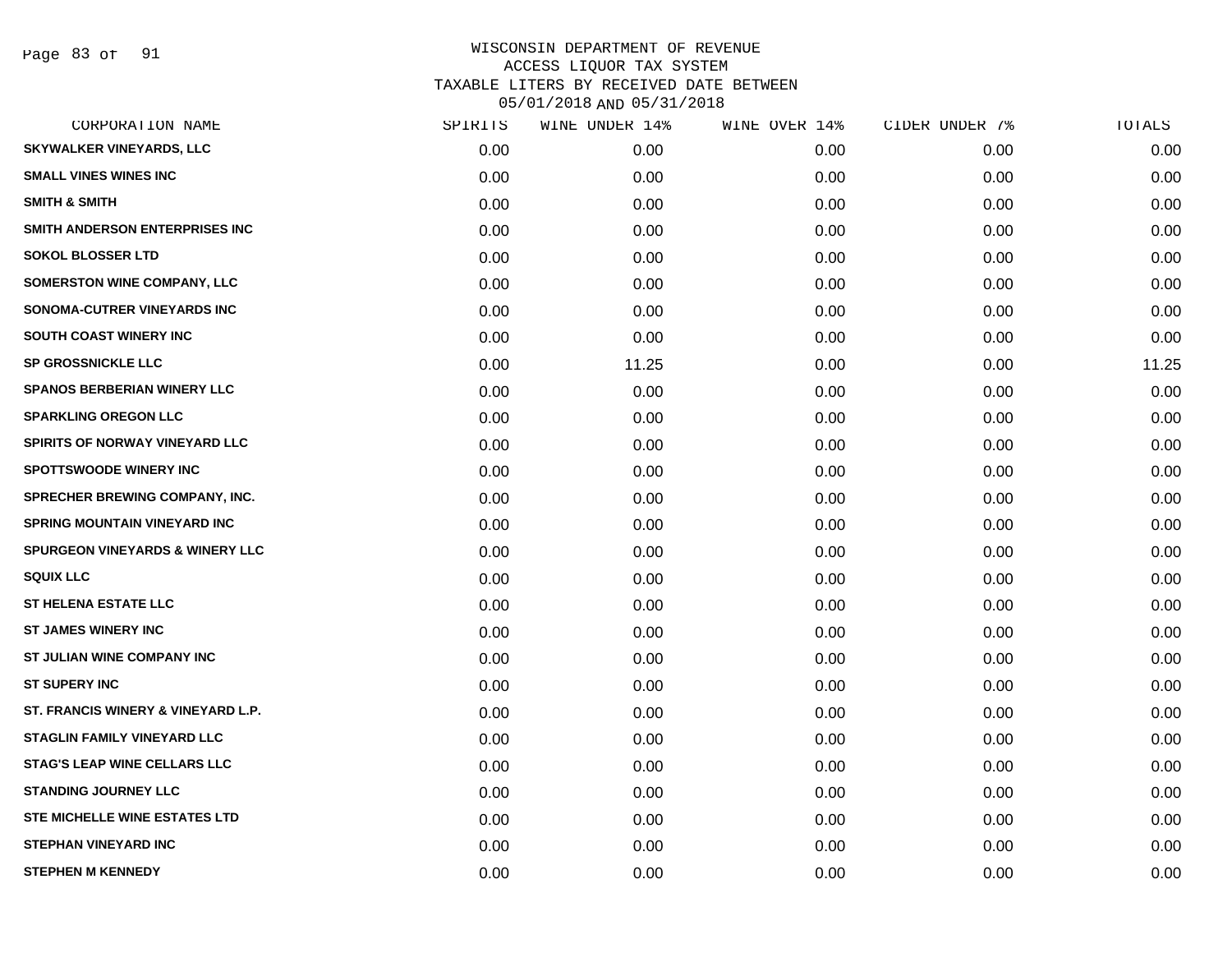Page 84 of 91

| CORPORATION NAME                           | SPIRITS | WINE UNDER 14% | WINE OVER 14% | CIDER UNDER 7% | TOTALS |
|--------------------------------------------|---------|----------------|---------------|----------------|--------|
| <b>STEPHEN M REUSTLE</b>                   | 0.00    | 0.00           | 0.00          | 0.00           | 0.00   |
| STEPHEN W. PARRY AND SUSAN F. PARRY        | 0.00    | 0.00           | 0.00          | 0.00           | 0.00   |
| <b>STEVEN DEBAKER</b>                      | 0.00    | 0.00           | 0.00          | 0.00           | 0.00   |
| <b>STEVEN KENT LLC</b>                     | 0.00    | 0.00           | 0.00          | 0.00           | 0.00   |
| STEVEN M & JUDITH A JACOBSON LLC           | 0.00    | 0.00           | 0.00          | 0.00           | 0.00   |
| <b>STEVEN N LEDSON</b>                     | 0.00    | 0.00           | 0.00          | 0.00           | 0.00   |
| <b>STOLLER VINEYARDS INC</b>               | 0.00    | 0.00           | 0.00          | 0.00           | 0.00   |
| <b>STOLPMAN VINEYARDS LLC</b>              | 0.00    | 0.00           | 0.00          | 0.00           | 0.00   |
| <b>STONE EDGE WINERY LLC</b>               | 0.00    | 0.00           | 0.00          | 0.00           | 0.00   |
| <b>STONE HILL WINE CO INC</b>              | 0.00    | 0.00           | 0.00          | 0.00           | 0.00   |
| <b>STONECUSHION INC</b>                    | 0.00    | 0.00           | 0.00          | 0.00           | 0.00   |
| STONEHAUS WINERY, INC.                     | 0.00    | 0.00           | 0.00          | 0.00           | 0.00   |
| <b>STONES THROW WINERY INC</b>             | 0.00    | 0.00           | 0.00          | 0.00           | 0.00   |
| <b>STONY HILL VINEYARD INC</b>             | 0.00    | 0.00           | 0.00          | 0.00           | 0.00   |
| STORYBOOK MOUNTAIN WINERY INC              | 0.00    | 0.00           | 0.00          | 0.00           | 0.00   |
| SULLIVAN VINEYARDS CORPORATION             | 0.00    | 0.00           | 0.00          | 0.00           | 0.00   |
| <b>SULPHUR SPRINGS WINERY LLC</b>          | 0.00    | 0.00           | 0.00          | 0.00           | 0.00   |
| <b>SUMMERS WINERY LLC</b>                  | 0.00    | 0.00           | 0.00          | 0.00           | 0.00   |
| <b>SUMMERWOOD WINERY &amp; INN INC</b>     | 0.00    | 0.00           | 0.00          | 0.00           | 0.00   |
| <b>SUNSET POINT WINERY LLC</b>             | 0.00    | 0.00           | 0.00          | 0.00           | 0.00   |
| <b>SUNSTONE VINEYARDS &amp; WINERY INC</b> | 0.00    | 0.00           | 0.00          | 0.00           | 0.00   |
| <b>SUSAN M BOSWELL</b>                     | 0.00    | 0.00           | 0.00          | 0.00           | 0.00   |
| <b>SUTTER HOME WINERY INC.</b>             | 0.00    | 0.00           | 0.00          | 0.00           | 0.00   |
| <b>SWEAZEY WINERY INVESTMENT LLC</b>       | 0.00    | 0.00           | 0.00          | 0.00           | 0.00   |
| <b>SWEET CHEEKS VINEYARDS INC</b>          | 0.00    | 0.00           | 0.00          | 0.00           | 0.00   |
| <b>TABLAS CREEK VINEYARD LP</b>            | 0.00    | 0.00           | 0.00          | 0.00           | 0.00   |
| <b>TAFT STREET INC</b>                     | 0.00    | 0.00           | 0.00          | 0.00           | 0.00   |
| <b>TAKARA SAKE USA INC</b>                 | 0.00    | 0.00           | 0.00          | 0.00           | 0.00   |
|                                            |         |                |               |                |        |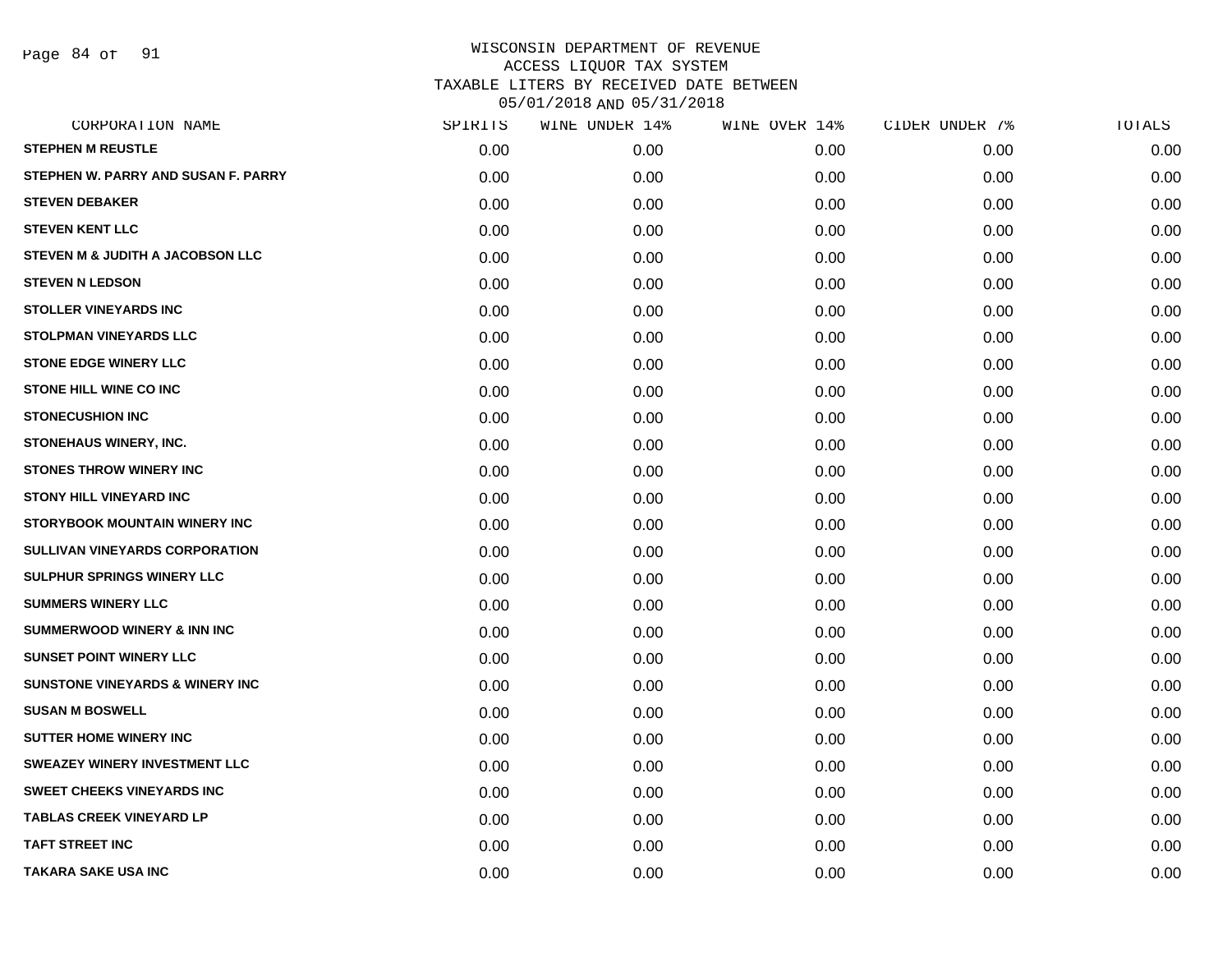Page 85 of 91

| CORPORATION NAME                          | SPIRITS | WINE UNDER 14% | WINE OVER 14% | CIDER UNDER 7% | TOTALS |
|-------------------------------------------|---------|----------------|---------------|----------------|--------|
| <b>TALLEY VINEYARDS INC</b>               | 0.00    | 0.00           | 0.00          | 0.00           | 0.00   |
| <b>TAMBER BEY VINEYARDS LLC</b>           | 0.00    | 0.00           | 0.00          | 0.00           | 0.00   |
| <b>TANDEM WINES LLC</b>                   | 0.00    | 0.00           | 0.00          | 0.00           | 0.00   |
| <b>TARA BELLA WINERY LLC</b>              | 0.00    | 0.00           | 0.00          | 0.00           | 0.00   |
| <b>TEALE CREEK ASSOCIATES</b>             | 0.00    | 0.00           | 0.00          | 0.00           | 0.00   |
| <b>TENBA RIDGE WINERY LLC</b>             | 0.00    | 0.00           | 0.00          | 0.00           | 0.00   |
| <b>TERRA VINUM LLC</b>                    | 0.00    | 0.00           | 0.00          | 0.00           | 0.00   |
| <b>TERRAVANT WINE COMPANY LLC</b>         | 0.00    | 0.00           | 0.00          | 0.00           | 0.00   |
| <b>TESTAROSSA VINEYARDS LLC</b>           | 0.00    | 0.00           | 1.50          | 0.00           | 1.50   |
| THE BIALE ESTATE                          | 0.00    | 0.00           | 0.00          | 0.00           | 0.00   |
| THE BRANDER VINEYARD                      | 0.00    | 0.00           | 0.00          | 0.00           | 0.00   |
| THE CELLAR LLC                            | 0.00    | 0.00           | 0.00          | 0.00           | 0.00   |
| THE HESS COLLECTION WINERY                | 0.00    | 0.00           | 0.00          | 0.00           | 0.00   |
| THE HOGUE CELLARS LTD                     | 0.00    | 0.00           | 0.00          | 0.00           | 0.00   |
| THE INFINITE MONKEY THEOREM INC           | 0.00    | 0.00           | 0.00          | 0.00           | 0.00   |
| THE LITTORAI WINES                        | 0.00    | 0.00           | 0.00          | 0.00           | 0.00   |
| THE MASCOT WINE, LLC                      | 0.00    | 0.00           | 0.00          | 0.00           | 0.00   |
| THE MEEKER VINEYARD                       | 0.00    | 0.00           | 38.25         | 0.00           | 38.25  |
| THE MORLET SELECTION INC                  | 0.00    | 0.00           | 0.00          | 0.00           | 0.00   |
| THE MORNE WINE COMPANY                    | 0.00    | 0.00           | 0.00          | 0.00           | 0.00   |
| THE RUM TREE, INC.                        | 0.00    | 0.00           | 0.00          | 0.00           | 0.00   |
| THE SHORES OF FAIRHAVEN INC               | 0.00    | 0.00           | 0.00          | 0.00           | 0.00   |
| THE SILVERADO VINEYARDS                   | 0.00    | 0.00           | 0.00          | 0.00           | 0.00   |
| THE VINEYARD LLC                          | 0.00    | 0.00           | 0.00          | 0.00           | 0.00   |
| THE WILLIAMSBURG WINERY LTD               | 0.00    | 0.00           | 0.00          | 0.00           | 0.00   |
| THE WINE GROUP INC                        | 0.00    | 0.00           | 0.00          | 0.00           | 0.00   |
| THE WINE VINEYARD LLC                     | 0.00    | 0.00           | 0.00          | 0.00           | 0.00   |
| THE WOODLAND TRAIL BEVERAGE COMPANY, INC. | 0.00    | 0.00           | 0.00          | 0.00           | 0.00   |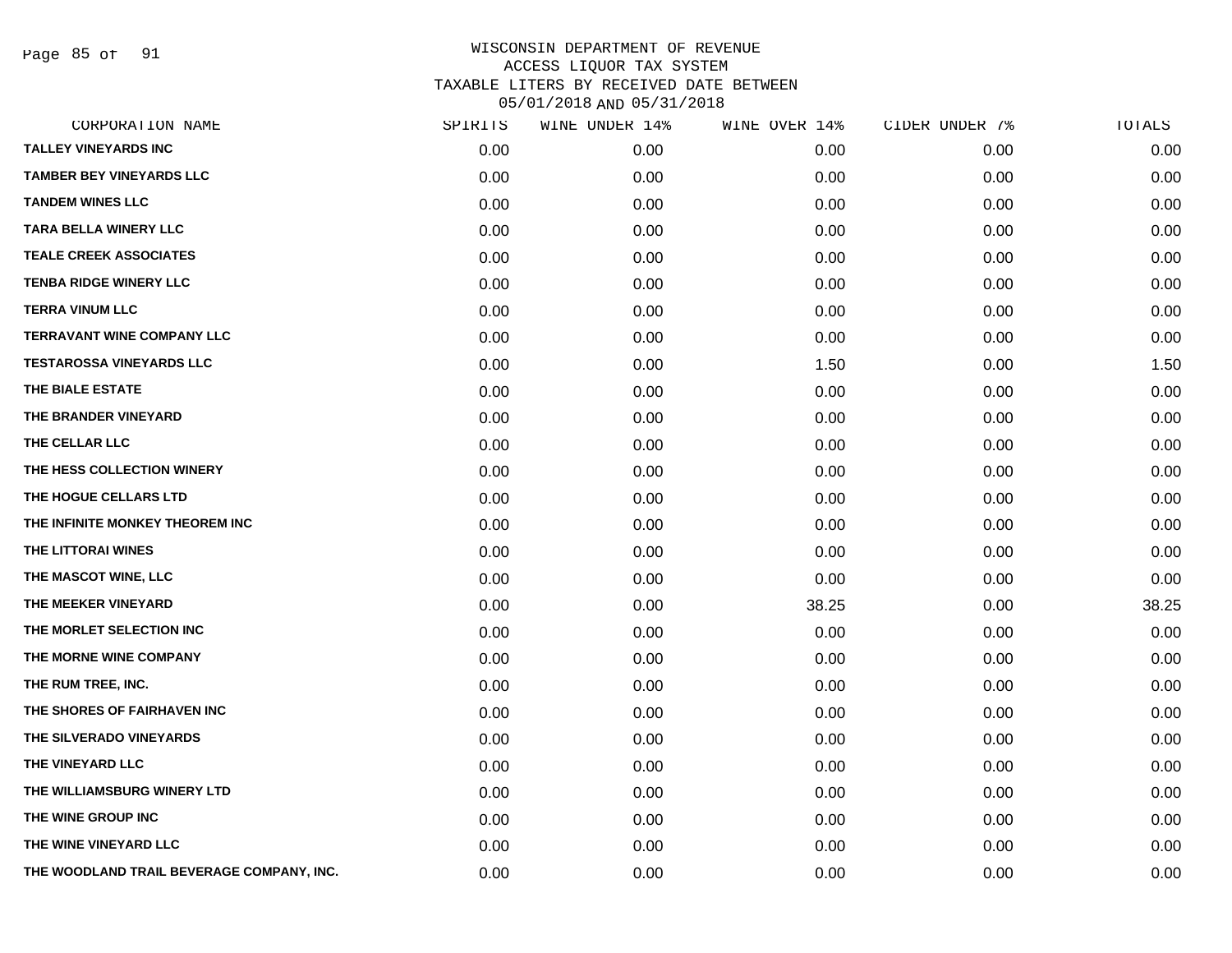Page 86 of 91

| CORPORATION NAME                       | SPIRITS | WINE UNDER 14% | WINE OVER 14% | CIDER UNDER 7% | TOTALS |
|----------------------------------------|---------|----------------|---------------|----------------|--------|
| THIS REALM LLC                         | 0.00    | 0.00           | 0.00          | 0.00           | 0.00   |
| <b>THOMAS C HOFFMAN</b>                | 0.00    | 0.00           | 0.00          | 0.00           | 0.00   |
| <b>THOMAS FOGARTY WINERY LLC</b>       | 0.00    | 0.00           | 0.00          | 0.00           | 0.00   |
| THOMAS L BECKMEN & JUDITH F BECKMEN    | 0.00    | 0.00           | 0.00          | 0.00           | 0.00   |
| <b>THURMAN J RODGERS</b>               | 0.00    | 0.00           | 0.00          | 0.00           | 0.00   |
| <b>TI BEVERAGE GROUP LTD</b>           | 0.00    | 0.00           | 0.00          | 0.00           | 0.00   |
| TIM BLUE WINES LLC                     | 0.00    | 0.00           | 0.00          | 0.00           | 0.00   |
| TMR WINE COMPANY LLC                   | 0.00    | 0.00           | 0.00          | 0.00           | 0.00   |
| <b>TOAD HOLLOW VINEYARDS INC</b>       | 0.00    | 0.00           | 0.00          | 0.00           | 0.00   |
| <b>TOBIN JAMES CELLARS</b>             | 0.00    | 0.00           | 0.00          | 0.00           | 0.00   |
| <b>TOLLIVER RANCH BRANDS LLC</b>       | 0.00    | 0.00           | 0.00          | 0.00           | 0.00   |
| <b>TOM MEADOWCROFT</b>                 | 0.00    | 0.00           | 0.00          | 0.00           | 0.00   |
| <b>TOMMYS TOO HIGH WINES LLC</b>       | 0.00    | 0.00           | 0.00          | 0.00           | 0.00   |
| TOUR DE FORCE WINE COMPANY LLC         | 0.00    | 0.00           | 0.00          | 0.00           | 0.00   |
| <b>TREANA WINERY LLC</b>               | 0.00    | 0.00           | 0.00          | 0.00           | 0.00   |
| TREASURY WINE ESTATES AMERICAS COMPANY | 0.00    | 0.00           | 0.00          | 0.00           | 0.00   |
| <b>TREFETHEN VINEYARDS WINERY INC</b>  | 0.00    | 0.00           | 0.00          | 0.00           | 0.00   |
| <b>TRENTADUE WINERY LLC</b>            | 0.00    | 0.00           | 0.00          | 0.00           | 0.00   |
| <b>TRESPASS VINEYARDS INC.</b>         | 0.00    | 0.00           | 0.00          | 0.00           | 0.00   |
| TRINITAS CELLARS LLC                   | 0.00    | 0.00           | 0.00          | 0.00           | 0.00   |
| TRINITY VALLEY VINEYARDS LLC           | 0.00    | 0.00           | 0.00          | 0.00           | 0.00   |
| <b>TRIONE VINEYARDS LLC</b>            | 0.00    | 0.00           | 0.00          | 0.00           | 0.00   |
| <b>TROY LANDWEHR</b>                   | 0.00    | 0.00           | 0.00          | 0.00           | 0.00   |
| <b>TSG LLC</b>                         | 0.00    | 0.00           | 0.00          | 0.00           | 0.00   |
| <b>TURKOVICH FAMILY WINES LLC</b>      | 0.00    | 0.00           | 0.00          | 0.00           | 0.00   |
| <b>TURLEY WINE CELLARS INC</b>         | 0.00    | 0.00           | 0.00          | 0.00           | 0.00   |
| <b>TURNBULL WINE CELLARS</b>           | 0.00    | 0.00           | 0.00          | 0.00           | 0.00   |
| <b>TWIN PEAKS WINERY INC</b>           | 0.00    | 0.00           | 0.00          | 0.00           | 0.00   |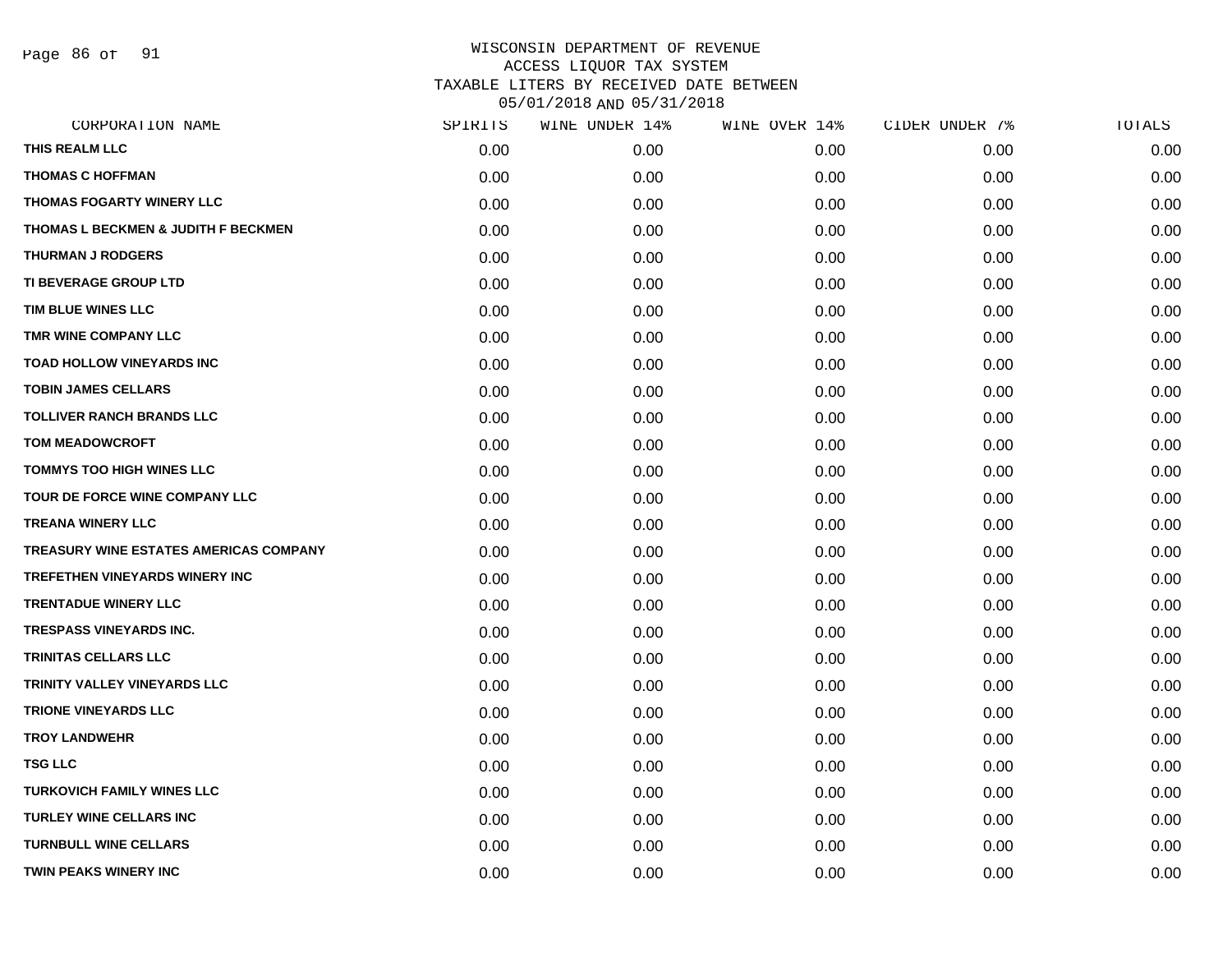Page 87 of 91

| CORPORATION NAME                 | SPIRITS | WINE UNDER 14% | WINE OVER 14% | CIDER UNDER 7% | TOTALS |
|----------------------------------|---------|----------------|---------------|----------------|--------|
| <b>TWIN RIDGE ESTATES LLC</b>    | 0.00    | 0.00           | 0.00          | 0.00           | 0.00   |
| <b>TWISTED OAK WINERY LLC</b>    | 0.00    | 0.00           | 0.00          | 0.00           | 0.00   |
| <b>TWO LADS LLC</b>              | 0.00    | 0.00           | 0.00          | 0.00           | 0.00   |
| <b>TY R CATON</b>                | 0.00    | 0.00           | 0.00          | 0.00           | 0.00   |
| UNTI WINE CO LLC                 | 0.00    | 0.00           | 0.00          | 0.00           | 0.00   |
| <b>URBAN CELLARS LLC</b>         | 0.00    | 0.00           | 0.00          | 0.00           | 0.00   |
| <b>V&amp;CLLC</b>                | 0.00    | 0.00           | 0.00          | 0.00           | 0.00   |
| <b>V SATTUI WINERY INC</b>       | 0.00    | 0.00           | 0.00          | 0.00           | 0.00   |
| <b>V2 WINE GROUP LLC</b>         | 0.00    | 0.00           | 0.00          | 0.00           | 0.00   |
| VAN RUITEN FAMILY WINERY LLC     | 0.00    | 0.00           | 0.00          | 0.00           | 0.00   |
| VAN WYCHEN WINES INC.            | 0.00    | 0.00           | 0.00          | 0.00           | 0.00   |
| <b>VERMEIL WINE GROUP LLC</b>    | 0.00    | 0.00           | 0.00          | 0.00           | 0.00   |
| <b>VERNON VINEYARDS LTD</b>      | 0.00    | 0.00           | 0.00          | 0.00           | 0.00   |
| <b>VETRO WINERY LLC</b>          | 0.00    | 0.00           | 0.00          | 0.00           | 0.00   |
| <b>VICINI ENTERPRISES LLC</b>    | 0.00    | 0.00           | 0.00          | 0.00           | 0.00   |
| <b>VIGNETTE WINERY LLC</b>       | 0.00    | 0.00           | 0.00          | 0.00           | 0.00   |
| <b>VILLA AMOROSA INC</b>         | 0.00    | 0.00           | 0.00          | 0.00           | 0.00   |
| <b>VILLA ENCINAL PARTNERS LP</b> | 0.00    | 0.00           | 0.00          | 0.00           | 0.00   |
| <b>VILLA SAN JULIETTE INC</b>    | 0.00    | 0.00           | 0.00          | 0.00           | 0.00   |
| <b>VILLA TOSCANO INC</b>         | 0.00    | 0.00           | 0.00          | 0.00           | 0.00   |
| <b>VIN DE ZO LLC</b>             | 0.00    | 0.00           | 0.00          | 0.00           | 0.00   |
| <b>VINA ROBLES INC</b>           | 0.00    | 0.00           | 0.00          | 0.00           | 0.00   |
| <b>VINCENT ARROYO WINERY INC</b> | 0.00    | 0.00           | 0.00          | 0.00           | 0.00   |
| <b>VINE &amp; SUN LLC</b>        | 0.00    | 0.00           | 0.00          | 0.00           | 0.00   |
| <b>VINE CLIFF WINERY INC</b>     | 0.00    | 0.00           | 0.00          | 0.00           | 0.00   |
| <b>VINEBURG LLC</b>              | 0.00    | 0.00           | 0.00          | 0.00           | 0.00   |
| <b>VINES TO CELLAR, INC.</b>     | 0.00    | 0.00           | 0.00          | 0.00           | 0.00   |
| <b>VINESSE LLC</b>               | 0.00    | 0.00           | 0.00          | 0.00           | 0.00   |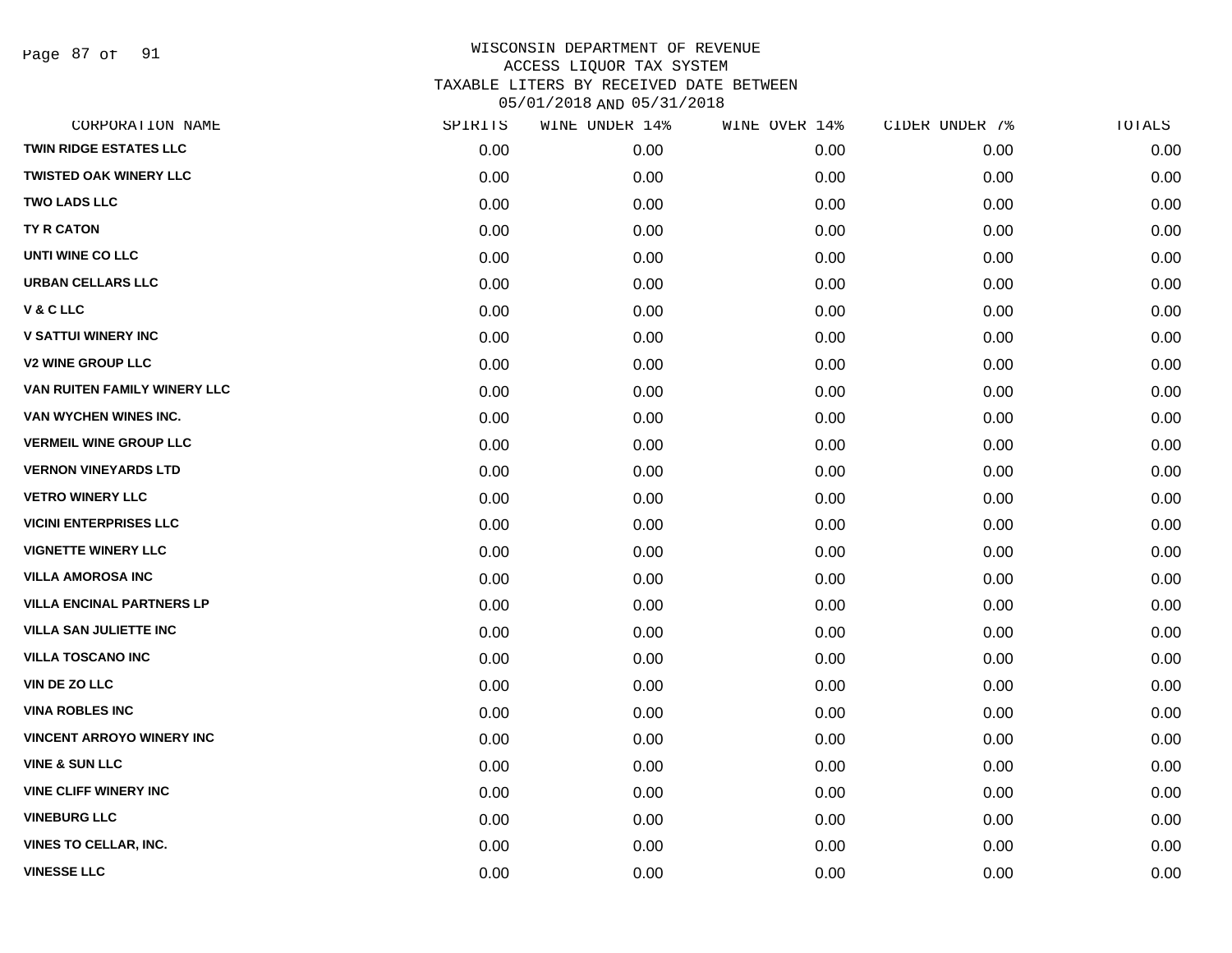Page 88 of 91

| CORPORATION NAME                                   | SPIRITS | WINE UNDER 14% | WINE OVER 14% | CIDER UNDER 7% | TOTALS |
|----------------------------------------------------|---------|----------------|---------------|----------------|--------|
| <b>VINEYARD 29 LLC</b>                             | 0.00    | 0.00           | 0.00          | 0.00           | 0.00   |
| <b>VIN-GO, LLC</b>                                 | 0.00    | 0.00           | 0.00          | 0.00           | 0.00   |
| <b>VINTAGE WINE ESTATES, INC.</b>                  | 0.00    | 0.00           | 0.00          | 0.00           | 0.00   |
| <b>VINTAGE WINE ESTATES, INC.</b>                  | 0.00    | 0.00           | 0.00          | 0.00           | 0.00   |
| <b>VINTAGE WINE ESTATES, INC.</b>                  | 0.00    | 0.00           | 0.00          | 0.00           | 0.00   |
| <b>VINTAGE WINE ESTATES, INC.</b>                  | 0.00    | 0.00           | 0.00          | 0.00           | 0.00   |
| <b>VINTAGE WINE ESTATES, INC.</b>                  | 0.00    | 0.00           | 0.00          | 0.00           | 0.00   |
| <b>VINTAGE WINE ESTATES, INC.</b>                  | 0.00    | 0.00           | 0.00          | 0.00           | 0.00   |
| <b>VINTAGE WINE ESTATES, INC.</b>                  | 0.00    | 0.00           | 0.00          | 0.00           | 0.00   |
| <b>VINTAGE WINE ESTATES, INC.</b>                  | 0.00    | 0.00           | 0.00          | 0.00           | 0.00   |
| <b>VINUM CELLARS INC</b>                           | 0.00    | 0.00           | 0.00          | 0.00           | 0.00   |
| VON STIEHL WINERY LTD.                             | 0.00    | 0.00           | 0.00          | 0.00           | 0.00   |
| W G BEST WEINKELLEREI INC                          | 0.00    | 254.25         | 67.50         | 0.00           | 321.75 |
| <b>W J DEUTSCH &amp; SONS LTD</b>                  | 0.00    | 0.00           | 0.00          | 0.00           | 0.00   |
| <b>WAITS-MAST FAMILY CELLARS LLC</b>               | 0.00    | 0.00           | 0.00          | 0.00           | 0.00   |
| <b>WASHINGTON VINTNERS LLC</b>                     | 0.00    | 0.00           | 0.00          | 0.00           | 0.00   |
| <b>WEIBEL INCORPORATED</b>                         | 0.00    | 0.00           | 0.00          | 0.00           | 0.00   |
| <b>WENTE BROS</b>                                  | 0.00    | 0.00           | 0.00          | 0.00           | 0.00   |
| <b>WEST COAST WINE PARTNERS LLC</b>                | 0.00    | 0.00           | 0.00          | 0.00           | 0.00   |
| <b>WEST PRAIRIE WINERY LLC</b>                     | 0.00    | 0.00           | 0.00          | 0.00           | 0.00   |
| <b>WESTFALL WINERY LLC</b>                         | 0.00    | 0.00           | 0.00          | 0.00           | 0.00   |
| <b>WESTPORT WINERY LLC</b>                         | 0.00    | 0.00           | 0.00          | 0.00           | 0.00   |
| <b>WHEELER WINERY INC</b>                          | 0.00    | 0.00           | 0.00          | 0.00           | 0.00   |
| <b>WHETSTONE WINE CELLARS LLC</b>                  | 0.00    | 0.00           | 0.00          | 0.00           | 0.00   |
| <b>WHISPERING BLUFFS VINEYARD &amp; WINERY LTD</b> | 0.00    | 0.00           | 0.00          | 0.00           | 0.00   |
| <b>WHISPERING WINDS WINERY LLC</b>                 | 0.00    | 0.00           | 0.00          | 0.00           | 0.00   |
| <b>WHITE BEAR SPIRITS LLC</b>                      | 0.00    | 0.00           | 0.00          | 0.00           | 0.00   |
| <b>WHITE OAK VINEYARDS &amp; WINERY LLC</b>        | 0.00    | 0.00           | 0.00          | 0.00           | 0.00   |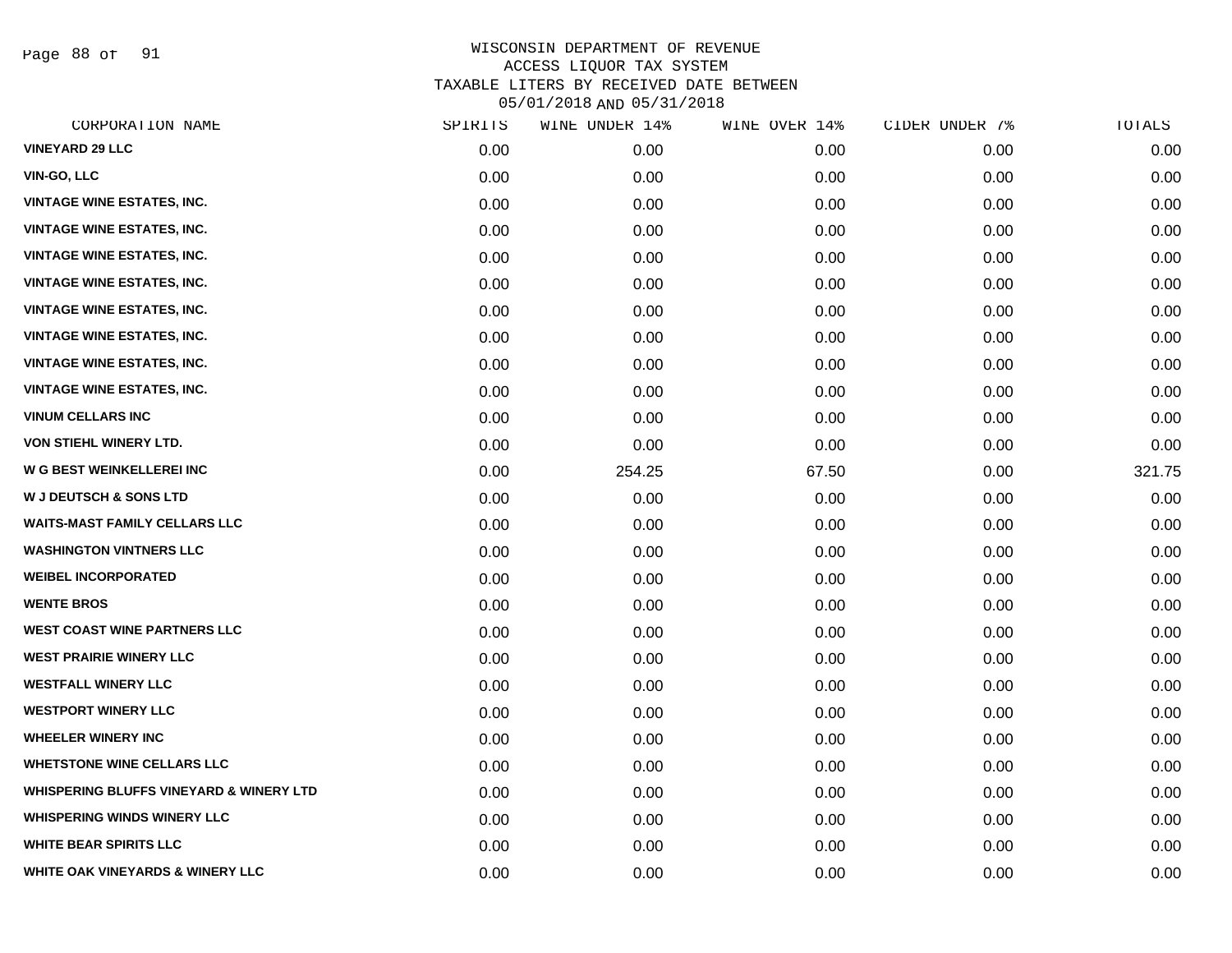| CORPORATION NAME                               | SPIRITS | WINE UNDER 14% | WINE OVER 14% | CIDER UNDER 7% | TOTALS |
|------------------------------------------------|---------|----------------|---------------|----------------|--------|
| WHITE WINTER WINERY INC                        | 0.00    | 0.00           | 0.00          | 0.00           | 0.00   |
| <b>WIENS CELLARS LLC</b>                       | 0.00    | 0.00           | 0.00          | 0.00           | 0.00   |
| <b>WILDEROTTER WINERY LLC</b>                  | 0.00    | 0.00           | 0.00          | 0.00           | 0.00   |
| <b>WILLAMETTE VALLEY VINEYARDS INC</b>         | 0.00    | 0.00           | 0.00          | 0.00           | 0.00   |
| <b>WILLIAM F BLUHM</b>                         | 0.00    | 0.00           | 0.00          | 0.00           | 0.00   |
| <b>WILLIAM MOSBY</b>                           | 0.00    | 0.00           | 0.00          | 0.00           | 0.00   |
| <b>WILLIAMS &amp; SELYEM LLC</b>               | 0.00    | 0.00           | 0.00          | 0.00           | 0.00   |
| <b>WILRONA LLC</b>                             | 0.00    | 0.00           | 0.00          | 0.00           | 0.00   |
| <b>WILSON CREEK WINERY &amp; VINEYARDS INC</b> | 0.00    | 0.00           | 0.00          | 0.00           | 0.00   |
| <b>WIND GAP WINES LLC</b>                      | 0.00    | 0.00           | 0.00          | 0.00           | 0.00   |
| <b>WINDERLEA WINE COMPANY LLC</b>              | 0.00    | 0.00           | 0.00          | 0.00           | 0.00   |
| <b>WINDWARD VINEYARD LLC</b>                   | 0.00    | 0.00           | 0.00          | 0.00           | 0.00   |
| <b>WINE BY JOE LLC</b>                         | 0.00    | 0.00           | 0.00          | 0.00           | 0.00   |
| WINE OF THE MONTH CLUB, INC.                   | 0.00    | 0.00           | 0.00          | 0.00           | 0.00   |
| <b>WINE ROAD VINTNERS LLC</b>                  | 0.00    | 0.00           | 0.00          | 0.00           | 0.00   |
| <b>WINE.COM OF TEXAS LLC</b>                   | 0.00    | 0.00           | 0.00          | 0.00           | 0.00   |
| <b>WINEGREETING.COM INC</b>                    | 0.00    | 0.00           | 0.00          | 0.00           | 0.00   |
| WINERY AT BLACK STAR FARMS LLC                 | 0.00    | 0.00           | 0.00          | 0.00           | 0.00   |
| <b>WINERY EXCHANGE, INC.</b>                   | 0.00    | 0.00           | 0.00          | 0.00           | 0.00   |
| <b>WINERY FULFILLMENT SERVICES LLC</b>         | 0.00    | 0.00           | 0.00          | 0.00           | 0.00   |
| <b>WINESITTER BREWHOUSE LLC</b>                | 0.00    | 0.00           | 0.00          | 0.00           | 0.00   |
| <b>WINNESHIEK WILDBERRY WINERY LLC</b>         | 0.00    | 0.00           | 0.00          | 0.00           | 0.00   |
| <b>WINSIDE USA INC</b>                         | 0.00    | 0.00           | 0.00          | 0.00           | 0.00   |
| <b>WOLFF VINEYARD LLC</b>                      | 0.00    | 0.00           | 0.00          | 0.00           | 0.00   |
| <b>WOLLERSHEIM WINERY, INC.</b>                | 0.00    | 0.00           | 0.00          | 0.00           | 0.00   |
| <b>WOLLERSHEIM WINERY, INC.</b>                | 0.00    | 0.00           | 0.00          | 0.00           | 0.00   |
| <b>WOODSON WINES LLC</b>                       | 0.00    | 0.00           | 0.00          | 0.00           | 0.00   |
| WOODWARD CANYON WINERY INC                     | 0.00    | 0.00           | 0.00          | 0.00           | 0.00   |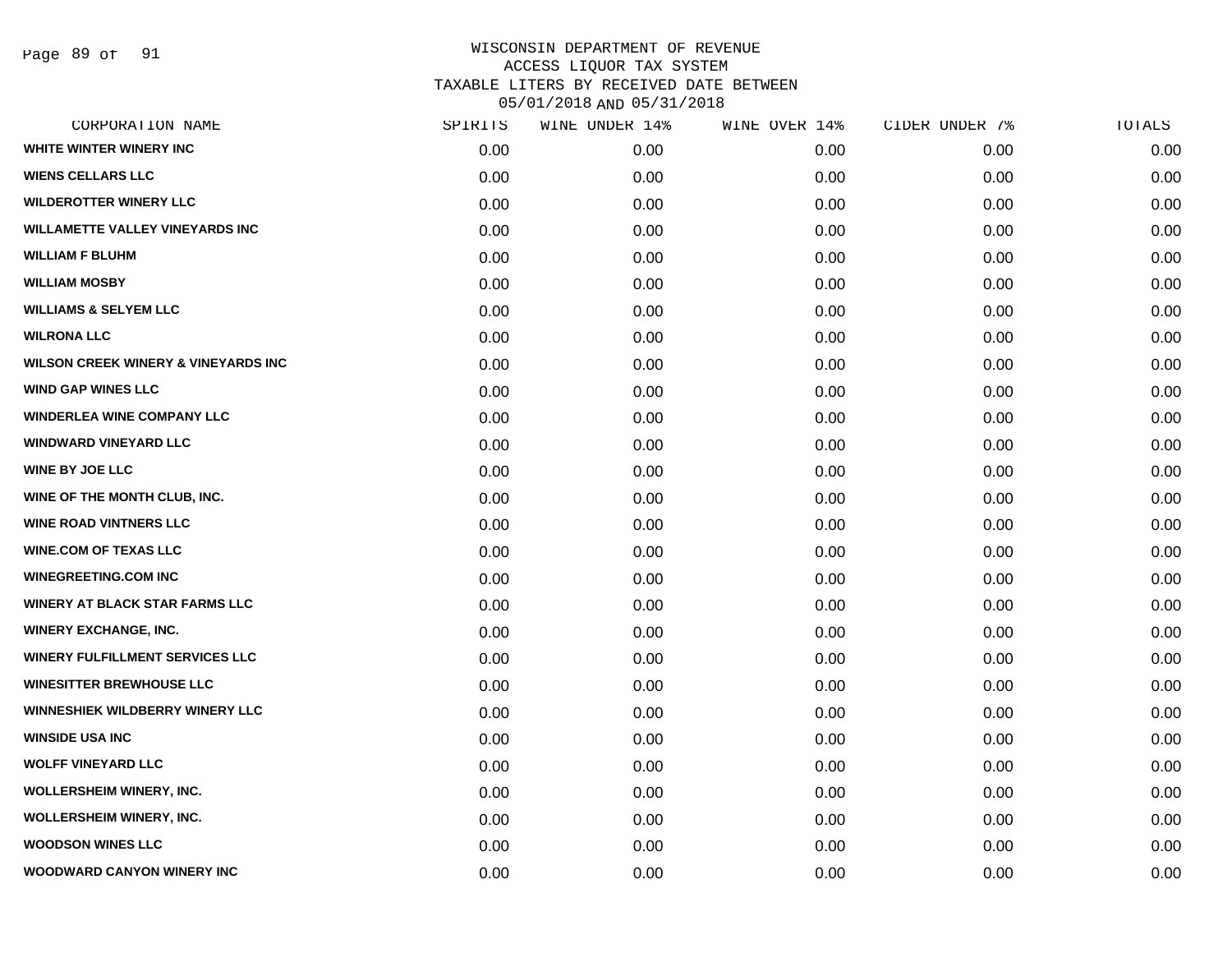Page 90 of 91

| CORPORATION NAME             | SPIRITS | UNDER 14%<br>WINE | OVER 14%<br>WINE | CIDER UNDER 7% | TOTALS   |
|------------------------------|---------|-------------------|------------------|----------------|----------|
| <b>WORLD'S END LLC</b>       | 0.00    | 0.00              | 0.00             | 0.00           | 0.00     |
| <b>WRH PARTNERS LLC</b>      | 0.00    | 0.00              | 0.00             | 0.00           | 0.00     |
| YORKVILLE CELLARS INC        | 0.00    | 0.00              | 0.00             | 0.00           | 0.00     |
| <b>ZD WINES LLC</b>          | 0.00    | 0.00              | 0.00             | 0.00           | 0.00     |
| <b>ZERO LINK MARKETS INC</b> | 0.00    | 0.00              | 0.00             | 0.00           | 0.00     |
| TOTAL LITERS FOR 5/31/2018   | 0.00    | 1,887.38          | 549.75           | 0.00           | 2,437.13 |